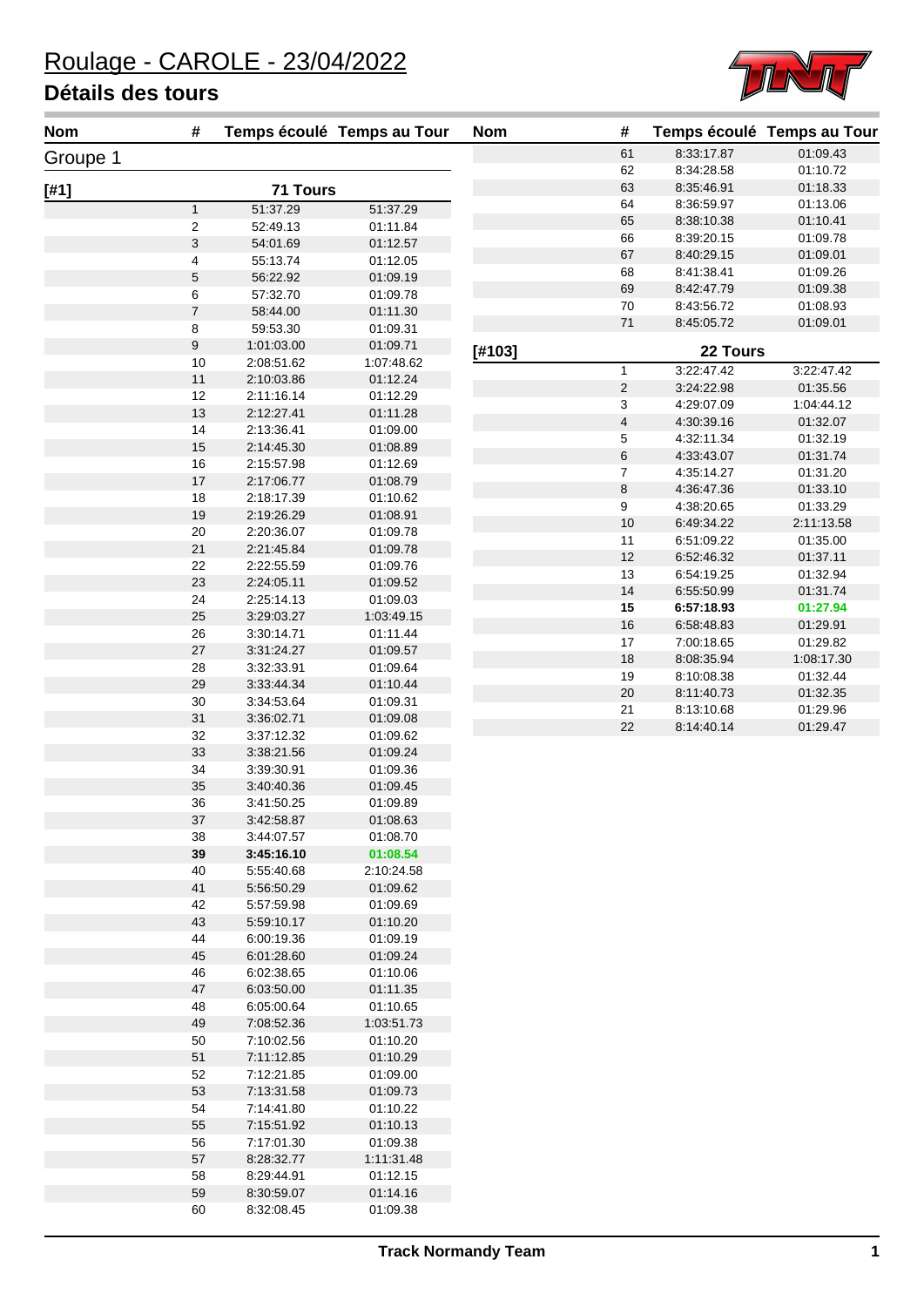

| Nom   | #                       |            | Temps écoulé Temps au Tour | <b>Nom</b> | #                       |            | Temps écoulé Temps au Tour |
|-------|-------------------------|------------|----------------------------|------------|-------------------------|------------|----------------------------|
| [#33] |                         | 41 Tours   |                            | [#53]      |                         | 38 Tours   |                            |
|       | $\mathbf{1}$            | 1:18:38.97 | 1:18:38.97                 |            | $\mathbf{1}$            | 1:19:05.83 | 1:19:05.83                 |
|       | $\overline{c}$          | 1:20:01.07 | 01:22.11                   |            | $\overline{\mathbf{c}}$ | 1:20:25.47 | 01:19.65                   |
|       | 3                       | 1:21:16.47 | 01:15.40                   |            | 3                       | 1:21:41.69 | 01:16.22                   |
|       | $\overline{\mathbf{4}}$ | 1:22:32.38 | 01:15.92                   |            | 4                       | 1:22:58.96 | 01:17.28                   |
|       | 5                       | 1:23:47.73 | 01:15.36                   |            | 5                       | 1:24:14.12 | 01:15.17                   |
|       | $\,6$                   | 1:25:02.45 | 01:14.72                   |            | 6                       | 1:25:31.14 | 01:17.02                   |
|       | $\overline{7}$          | 2:28:01.59 | 1:02:59.15                 |            | $\overline{\mathbf{7}}$ | 2:29:13.45 | 1:03:42.32                 |
|       | $\bf8$                  | 2:29:17.65 | 01:16.06                   |            | 8                       | 2:30:28.94 | 01:15.50                   |
|       | $\boldsymbol{9}$        | 2:30:33.16 | 01:15.52                   |            | 9                       | 3:48:25.86 | 1:17:56.92                 |
|       | 10                      | 2:44:02.68 | 13:29.52                   |            | 10                      | 3:49:40.82 | 01:14.97                   |
|       | 11                      | 2:45:18.36 | 01:15.69                   |            | 11                      | 3:50:55.98 | 01:15.16                   |
|       | 12                      | 3:48:12.50 | 1:02:54.14                 |            | 12                      | 3:52:11.94 | 01:15.96                   |
|       | 13                      | 3:49:27.31 | 01:14.82                   |            | 13                      | 3:53:24.50 | 01:12.57                   |
|       | 14                      | 3:50:41.79 | 01:14.49                   |            | 14                      | 3:54:38.28 | 01:13.79                   |
|       | 15                      | 3:51:55.45 | 01:13.66                   |            | 15                      | 3:55:51.45 | 01:13.18                   |
|       | 16                      | 3:53:11.30 | 01:15.85                   |            | 16                      | 3:57:23.61 | 01:32.16                   |
|       | 17                      | 3:54:24.15 | 01:12.85                   |            | 17                      | 3:58:37.89 | 01:14.28                   |
|       | 18                      | 3:55:36.10 | 01:11.96                   |            | 18                      | 3:59:49.58 | 01:11.70                   |
|       | 19                      | 3:56:48.10 | 01:12.01                   |            | 19                      | 6:08:37.56 | 2:08:47.98                 |
|       | 20                      | 3:58:01.30 | 01:13.20                   |            | $20\,$                  | 6:09:52.72 | 01:15.17                   |
|       | 21                      | 3:59:14.38 | 01:13.08                   |            | 21                      | 6:11:07.37 | 01:14.65                   |
|       | 22                      | 4:00:27.55 | 01:13.18                   |            | 22                      | 6:12:20.47 | 01:13.10                   |
|       | 23                      | 6:08:12.99 | 2:07:45.45                 |            | 23                      | 6:13:34.23 | 01:13.77                   |
|       | 24                      | 6:09:28.30 | 01:15.31                   |            | 24                      | 6:14:46.89 | 01:12.66                   |
|       | 25                      | 6:10:41.78 | 01:13.48                   |            | 25                      | 6:15:59.36 | 01:12.47                   |
|       | 26                      | 6:11:54.55 | 01:12.78                   |            | 26                      | 6:17:11.55 | 01:12.19                   |
|       | 27                      | 6:13:07.35 | 01:12.80                   |            | 27                      | 6:20:49.85 | 03:38.30                   |
|       | 28                      | 6:14:21.04 | 01:13.70                   |            | 28                      | 7:29:04.75 | 1:08:14.91                 |
|       | 29                      | 6:15:33.58 | 01:12.54                   |            | 29                      | 7:30:18.75 | 01:14.00                   |
|       | 30                      | 6:16:45.95 | 01:12.38                   |            | $30\,$                  | 7:31:32.06 | 01:13.32                   |
|       | 31                      | 6:17:59.11 | 01:13.16                   |            | 31                      | 7:32:44.76 | 01:12.71                   |
|       | 32                      | 6:19:13.57 | 01:14.47                   |            | 32                      | 7:33:56.91 | 01:12.15                   |
|       | 33                      | 7:27:55.56 | 1:08:42.00                 |            | 33                      | 7:35:08.67 | 01:11.77                   |
|       | 34                      | 7:29:10.52 | 01:14.96                   |            | 34                      | 7:36:20.58 | 01:11.91                   |
|       | 35                      | 7:30:25.78 | 01:15.26                   |            | 35                      | 7:37:31.83 | 01:11.26                   |
|       | 36                      | 7:31:40.64 | 01:14.87                   |            | 36                      | 7:38:42.71 | 01:10.88                   |
|       | 37                      | 7:32:55.38 | 01:14.75                   |            | 37                      | 7:39:53.82 | 01:11.11                   |
|       | 38                      | 7:34:09.91 | 01:14.54                   |            | 38                      | 7:41:04.82 | 01:11.01                   |
|       | 39                      | 7:35:23.91 | 01:14.00                   |            |                         |            |                            |
|       | 40                      | 7:36:37.06 | 01:13.15                   |            |                         |            |                            |
|       | 41                      | 7:37:49.64 | 01:12.59                   |            |                         |            |                            |
| [#36] |                         | 8 Tours    |                            |            |                         |            |                            |
|       | $\mathbf{1}$            | 1:19:04.87 | 1:19:04.87                 |            |                         |            |                            |
|       | $\overline{\mathbf{c}}$ | 1:20:21.48 | 01:16.62                   |            |                         |            |                            |
|       | 3                       | 1:21:37.68 | 01:16.20                   |            |                         |            |                            |
|       | 4                       | 1:22:52.77 | 01:15.10                   |            |                         |            |                            |
|       | 5                       | 1:24:05.08 | 01:12.31                   |            |                         |            |                            |
|       | 6                       | 1:25:18.41 | 01:13.34                   |            |                         |            |                            |
|       | $\overline{\mathbf{7}}$ | 2:28:58.69 | 1:03:40.28                 |            |                         |            |                            |
|       | 8                       | 2:30:14.81 | 01:16.13                   |            |                         |            |                            |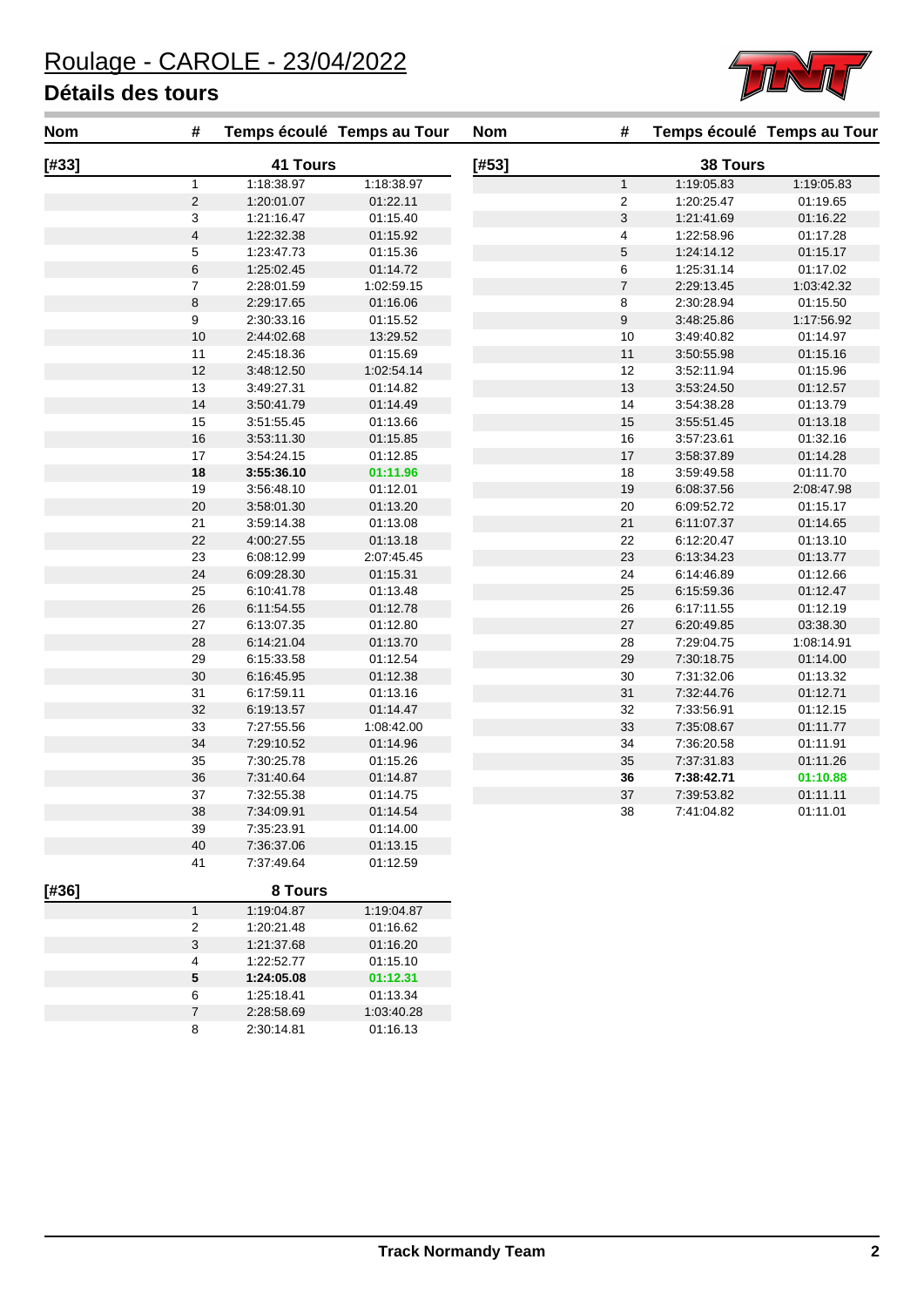

| <b>Nom</b> | #                        |            | Temps écoulé Temps au Tour | <b>Nom</b> | $\#$             |            | Temps écoulé Temps au Tour |
|------------|--------------------------|------------|----------------------------|------------|------------------|------------|----------------------------|
| [#57]      |                          | 34 Tours   |                            | [#63]      |                  | 39 Tours   |                            |
|            | $\mathbf{1}$             | 1:19:38.36 | 1:19:38.36                 |            | $\mathbf{1}$     | 1:42:50.86 | 1:42:50.86                 |
|            | 2                        | 1:20:59.33 | 01:20.98                   |            | $\mathbf 2$      | 1:44:23.58 | 01:32.72                   |
|            | $\mathsf 3$              | 1:22:18.44 | 01:19.11                   |            | $\mathsf 3$      | 1:45:50.60 | 01:27.03                   |
|            | 4                        | 1:23:36.79 | 01:18.36                   |            | $\overline{4}$   | 1:47:16.45 | 01:25.86                   |
|            | 5                        | 1:24:55.51 | 01:18.73                   |            | $\,$ 5 $\,$      | 2:49:30.72 | 1:02:14.27                 |
|            | 6                        | 2:30:26.58 | 1:05:31.07                 |            | 6                | 2:50:55.00 | 01:24.29                   |
|            | $\overline{\mathcal{I}}$ | 3:48:43.32 | 1:18:16.74                 |            | $\sqrt{7}$       | 2:52:17.62 | 01:22.62                   |
|            | 8                        | 3:50:03.36 | 01:20.05                   |            | $\bf 8$          | 2:53:40.61 | 01:23.00                   |
|            | 9                        | 3:51:21.15 | 01:17.79                   |            | $\boldsymbol{9}$ | 3:00:11.74 | 06:31.13                   |
|            | 10                       | 3:52:38.12 | 01:16.97                   |            | $10$             | 3:01:34.95 | 01:23.22                   |
|            | $11$                     | 3:53:56.05 | 01:17.93                   |            | $11$             | 3:03:00.89 | 01:25.94                   |
|            | 12                       | 3:55:12.97 | 01:16.93                   |            | 12               | 3:04:23.93 | 01:23.04                   |
|            | 13                       | 3:56:29.52 | 01:16.55                   |            | 13               | 4:07:40.17 | 1:03:16.24                 |
|            | 14                       | 3:57:45.95 | 01:16.43                   |            | 14               | 4:09:03.98 | 01:23.82                   |
|            | 15                       | 3:59:02.26 | 01:16.32                   |            | 15               | 4:10:28.85 | 01:24.87                   |
|            | 16                       | 4:00:19.28 | 01:17.02                   |            | 16               | 4:11:51.61 | 01:22.76                   |
|            | 17                       | 4:01:35.75 | 01:16.48                   |            | $17$             | 4:13:13.41 | 01:21.80                   |
|            | 18                       | 6:28:41.52 | 2:27:05.77                 |            | 18               | 4:14:34.38 | 01:20.98                   |
|            | $19$                     | 6:30:02.68 | 01:21.17                   |            | 19               | 4:15:58.95 | 01:24.57                   |
|            | $20\,$                   | 6:31:23.19 | 01:20.51                   |            | 20               | 4:17:20.93 | 01:21.99                   |
|            | 21                       | 6:32:43.11 | 01:19.93                   |            | 21               | 6:49:11.44 | 2:31:50.51                 |
|            | 22                       | 6:34:04.16 | 01:21.05                   |            | 22               | 6:50:42.05 | 01:30.61                   |
|            | 23                       | 6:35:23.66 | 01:19.51                   |            | 23               | 6:52:10.37 | 01:28.32                   |
|            | 24                       | 6:36:43.65 | 01:20.00                   |            | 24               | 6:53:40.27 | 01:29.91                   |
|            | 25                       | 6:38:02.64 | 01:18.99                   |            | 25               | 6:56:32.57 | 02:52.30                   |
|            | 26                       | 6:39:20.71 | 01:18.08                   |            | 26               | 6:57:53.22 | 01:20.65                   |
|            | 27                       | 6:40:38.13 | 01:17.42                   |            | $27\,$           | 6:59:14.17 | 01:20.96                   |
|            | 28                       | 6:41:55.07 | 01:16.95                   |            | 28               | 7:00:39.09 | 01:24.92                   |
|            | 29                       | 7:48:31.68 | 1:06:36.61                 |            | 29               | 7:01:59.99 | 01:20.91                   |
|            | 30                       | 7:49:51.51 | 01:19.83                   |            | 30               | 8:08:23.24 | 1:06:23.25                 |
|            | 31                       | 7:51:08.31 | 01:16.81                   |            | 31               | 8:09:50.80 | 01:27.57                   |
|            | 32                       | 7:52:25.66 | 01:17.35                   |            | 32               | 8:11:15.39 | 01:24.59                   |
|            | 33                       | 7:53:42.25 | 01:16.60                   |            | 33               | 8:12:41.26 | 01:25.88                   |
|            | 34                       | 7:55:00.86 | 01:18.61                   |            | 34               | 8:14:00.67 | 01:19.41                   |
|            |                          |            |                            |            | 35               | 8:15:24.02 | 01:23.35                   |
|            |                          |            |                            |            | 36               | 8:16:44.25 | 01:20.23                   |
|            |                          |            |                            |            | 37               | 8:21:45.42 | 05:01.18                   |
|            |                          |            |                            |            | 38               | 8:23:05.70 | 01:20.28                   |

**[#76] 1 Tours 2:49:44.22 2:49:44.22**

8:24:25.71 01:20.02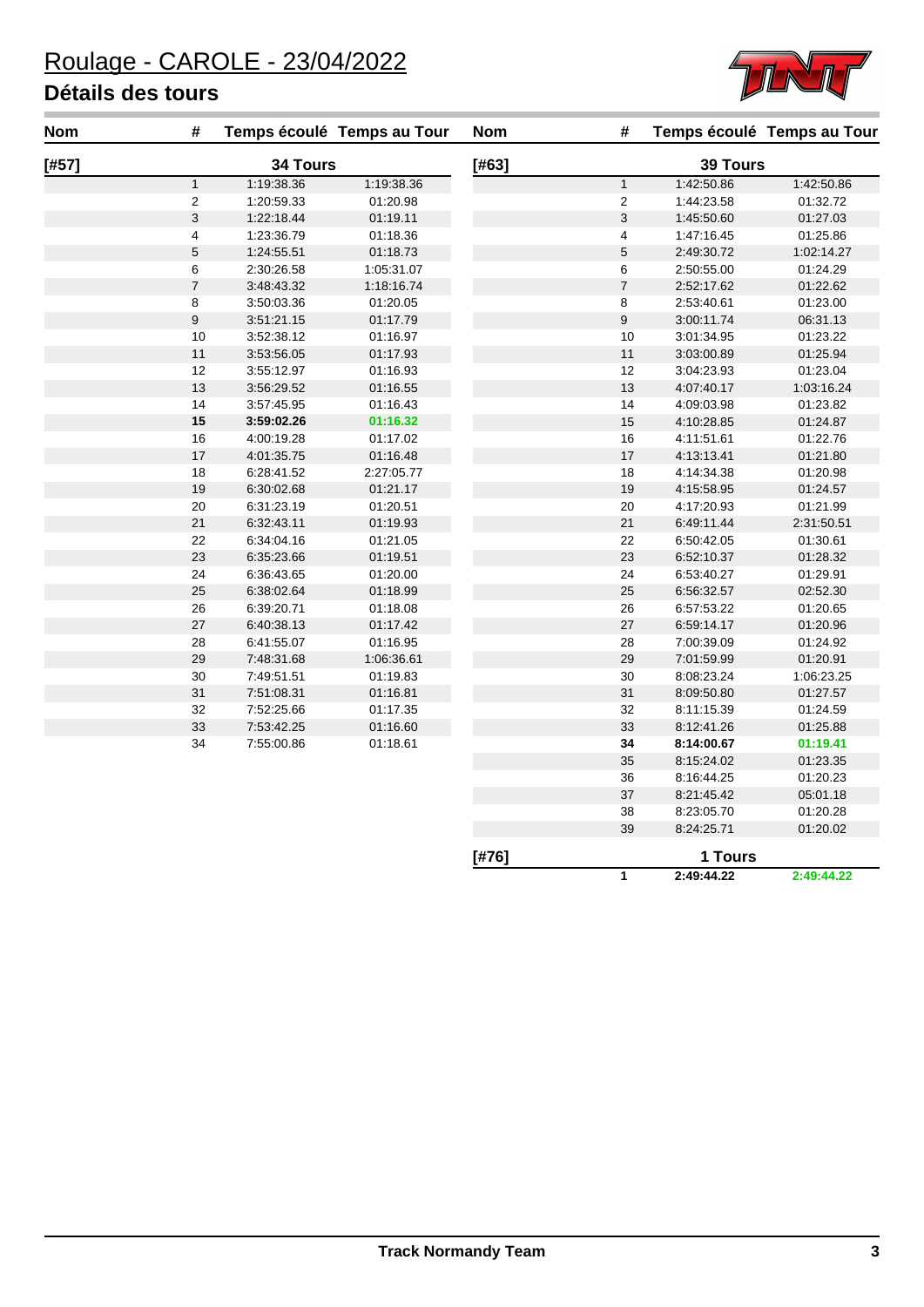

| <b>Nom</b> | #                        | Temps écoulé Temps au Tour |            | <b>Nom</b> | #                       |                 | Temps écoulé Temps au Tour |
|------------|--------------------------|----------------------------|------------|------------|-------------------------|-----------------|----------------------------|
| [#86]      |                          | 35 Tours                   |            | [#91]      |                         | <b>46 Tours</b> |                            |
|            | $\mathbf{1}$             | 1:43:35.22                 | 1:43:35.22 |            | $\mathbf{1}$            | 1:53:11.68      | 1:53:11.68                 |
|            | $\overline{c}$           | 1:45:05.20                 | 01:29.98   |            | $\sqrt{2}$              | 1:54:45.89      | 01:34.22                   |
|            | 3                        | 1:46:32.60                 | 01:27.40   |            | 3                       | 1:56:10.39      | 01:24.50                   |
|            | $\overline{\mathcal{A}}$ | 2:50:00.55                 | 1:03:27.96 |            | $\overline{\mathbf{4}}$ | 1:57:30.54      | 01:20.16                   |
|            | 5                        | 2:51:25.82                 | 01:25.27   |            | $\,$ 5 $\,$             | 1:58:49.90      | 01:19.36                   |
|            | 6                        | 2:52:49.14                 | 01:23.32   |            | $\,6$                   | 2:00:15.36      | 01:25.46                   |
|            | $\overline{7}$           | 2:54:14.05                 | 01:24.92   |            | $\boldsymbol{7}$        | 2:01:35.49      | 01:20.14                   |
|            | 8                        | 3:00:34.92                 | 06:20.87   |            | 8                       | 2:02:59.05      | 01:23.56                   |
|            | 9                        | 3:01:57.02                 | 01:22.11   |            | 9                       | 2:04:20.77      | 01:21.73                   |
|            | 10                       | 3:03:19.66                 | 01:22.65   |            | 10                      | 3:10:15.68      | 1:05:54.91                 |
|            | 11                       | 3:04:42.70                 | 01:23.05   |            | $11$                    | 3:17:02.91      | 06:47.23                   |
|            | 12                       | 4:09:10.12                 | 1:04:27.42 |            | 12                      | 3:18:30.36      | 01:27.45                   |
|            | 13                       | 4:10:33.16                 | 01:23.04   |            | 13                      | 3:19:47.02      | 01:16.67                   |
|            | 14                       | 4:11:55.19                 | 01:22.04   |            | 14                      | 3:21:04.88      | 01:17.87                   |
|            | 15                       | 4:13:17.93                 | 01:22.74   |            | 15                      | 3:22:26.14      | 01:21.26                   |
|            | 16                       | 4:14:38.63                 | 01:20.70   |            | 16                      | 3:23:48.55      | 01:22.41                   |
|            | 17                       | 4:16:00.07                 | 01:21.45   |            | 17                      | 3:25:08.03      | 01:19.48                   |
|            | 18                       | 4:17:22.34                 | 01:22.27   |            | 18                      | 4:29:37.02      | 1:04:29.00                 |
|            | 19                       | 4:18:43.93                 | 01:21.59   |            | 19                      | 4:31:03.98      | 01:26.96                   |
|            | 20                       | 4:20:06.17                 | 01:22.25   |            | 20                      | 4:32:22.96      | 01:18.99                   |
|            | 21                       | 6:49:21.50                 | 2:29:15.33 |            | 21                      | 4:33:46.24      | 01:23.28                   |
|            | 22                       | 6:50:46.11                 | 01:24.61   |            | 22                      | 4:35:07.75      | 01:21.52                   |
|            | 23                       | 6:52:11.54                 | 01:25.44   |            | 23                      | 4:36:26.25      | 01:18.50                   |
|            | 24                       | 6:53:36.76                 | 01:25.22   |            | 24                      | 4:37:43.03      | 01:16.78                   |
|            | 25                       | 6:54:59.35                 | 01:22.60   |            | 25                      | 4:39:00.33      | 01:17.30                   |
|            | 26                       | 6:56:22.18                 | 01:22.83   |            | 26                      | 6:28:31.36      | 1:49:31.04                 |
|            | 27                       | 6:57:47.94                 | 01:25.76   |            | 27                      | 6:29:50.07      | 01:18.71                   |
|            | 28                       | 6:59:10.40                 | 01:22.46   |            | 28                      | 6:31:09.80      | 01:19.74                   |
|            | 29                       | 7:00:34.07                 | 01:23.68   |            | 29                      | 6:32:24.38      | 01:14.58                   |
|            | 30                       | 8:09:17.71                 | 1:08:43.64 |            | 30                      | 6:33:38.66      | 01:14.28                   |
|            | 31                       | 8:10:44.64                 | 01:26.94   |            | 31                      | 6:34:54.71      | 01:16.06                   |
|            | 32                       | 8:12:09.81                 | 01:25.18   |            | 32                      | 6:36:39.11      | 01:44.40                   |
|            | 33                       | 8:13:34.77                 | 01:24.96   |            | 33                      | 6:37:56.90      | 01:17.79                   |
|            | 34                       | 8:15:01.12                 | 01:26.35   |            | 34                      | 6:39:12.72      | 01:15.82                   |
|            | 35                       | 8:16:25.47                 | 01:24.36   |            | 35                      | 6:40:27.84      | 01:15.12                   |
|            |                          |                            |            |            | 36                      | 6:41:43.99      | 01:16.16                   |
|            |                          |                            |            |            | 37                      | 6:42:58.47      | 01:14.49                   |
|            |                          |                            |            |            | 38                      | 6:44:11.93      | 01:13.46                   |
|            |                          |                            |            |            | 39                      | 7:50:18.27      | 1:06:06.35                 |
|            |                          |                            |            |            | 40                      | 7:51:37.03      | 01:18.76                   |
|            |                          |                            |            |            | 41                      | 7:52:53.25      | 01:16.23                   |
|            |                          |                            |            |            | 42                      | 7:54:07.97      | 01:14.72                   |
|            |                          |                            |            |            | 43                      | 7:55:23.01      | 01:15.05                   |
|            |                          |                            |            |            | 44                      | 7:56:38.30      | 01:15.29                   |

44 7:56:38.30 01:15.29<br>45 9:08:21.60 1:11:43.31 45 9:08:21.60 1:11:43.31<br>46 9:09:41.81 01:20.21

9:09:41.81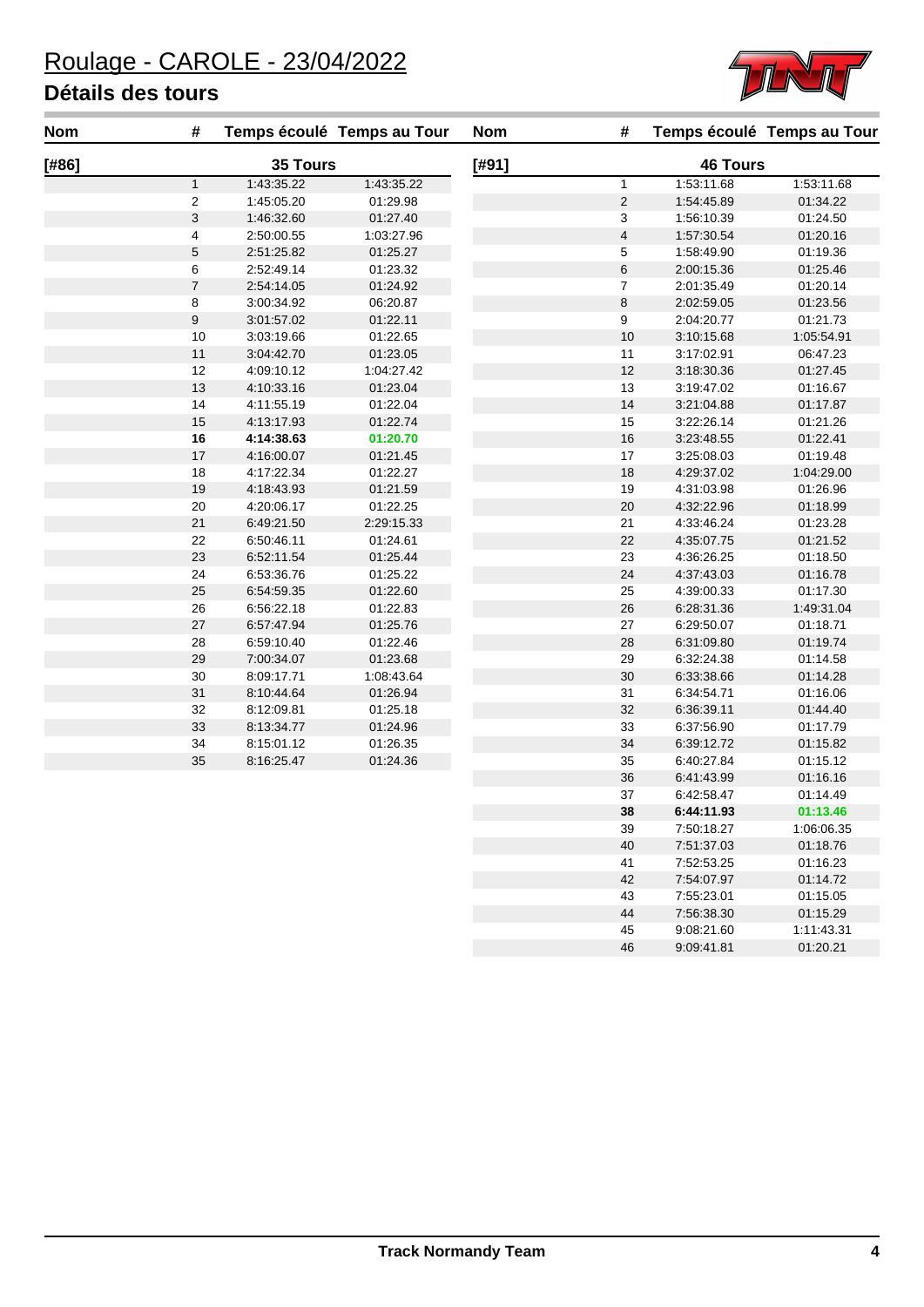

| <b>Nom</b>           | #              |                 | Temps écoulé Temps au Tour | <b>Nom</b>          | #                                            |            | Temps écoulé Temps au Tour |
|----------------------|----------------|-----------------|----------------------------|---------------------|----------------------------------------------|------------|----------------------------|
| ADAM Jonathan [#60]  |                | <b>48 Tours</b> |                            |                     | <b>AMANO Fabien [#89]</b><br><b>48 Tours</b> |            |                            |
| <b>ADAM Jonathan</b> | $\mathbf{1}$   | 1:42:16.31      | 1:42:16.31                 | <b>AMANO Fabien</b> | 1                                            | 1:51:13.38 | 1:51:13.38                 |
| ADAM Jonathan        | $\overline{2}$ | 1:43:44.93      | 01:28.62                   | <b>AMANO Fabien</b> | 2                                            | 1:52:52.67 | 01:39.29                   |
| ADAM Jonathan        | 3              | 1:45:17.20      | 01:32.28                   | AMANO Fabien        | 3                                            | 1:54:26.14 | 01:33.47                   |
| <b>ADAM Jonathan</b> | $\sqrt{4}$     | 1:46:40.45      | 01:23.26                   | <b>AMANO Fabien</b> | 4                                            | 1:55:58.50 | 01:32.37                   |
| ADAM Jonathan        | 5              | 2:49:19.11      | 1:02:38.67                 | <b>AMANO Fabien</b> | 5                                            | 1:57:30.52 | 01:32.02                   |
| ADAM Jonathan        | $\,6$          | 2:50:43.79      | 01:24.68                   | <b>AMANO Fabien</b> | 6                                            | 1:59:01.18 | 01:30.66                   |
| <b>ADAM Jonathan</b> | $\overline{7}$ | 2:52:07.02      | 01:23.23                   | <b>AMANO Fabien</b> | 7                                            | 2:00:32.56 | 01:31.39                   |
| <b>ADAM Jonathan</b> | 8              | 2:53:26.64      | 01:19.62                   | <b>AMANO Fabien</b> | 8                                            | 2:02:01.13 | 01:28.58                   |
| ADAM Jonathan        | 9              | 3:00:20.09      | 06:53.45                   | <b>AMANO Fabien</b> | 9                                            | 2:03:35.14 | 01:34.01                   |
| <b>ADAM Jonathan</b> | 10             | 3:01:40.90      | 01:20.82                   | <b>AMANO Fabien</b> | 10                                           | 2:05:02.82 | 01:27.69                   |
| <b>ADAM Jonathan</b> | 11             | 3:03:00.35      | 01:19.46                   | <b>AMANO Fabien</b> | 11                                           | 3:09:07.41 | 1:04:04.59                 |
| <b>ADAM Jonathan</b> | 12             | 3:04:19.03      | 01:18.68                   | <b>AMANO Fabien</b> | 12                                           | 3:16:27.12 | 07:19.72                   |
| ADAM Jonathan        | 13             | 3:05:36.70      | 01:17.68                   | AMANO Fabien        | 13                                           | 3:17:55.79 | 01:28.67                   |
| ADAM Jonathan        | 14             | 4:07:38.46      | 1:02:01.76                 | AMANO Fabien        | 14                                           | 3:19:26.59 | 01:30.80                   |
| ADAM Jonathan        | 15             | 4:08:58.07      | 01:19.62                   | <b>AMANO Fabien</b> | 15                                           | 3:20:54.64 | 01:28.06                   |
| <b>ADAM Jonathan</b> | 16             | 4:10:17.11      | 01:19.04                   | <b>AMANO Fabien</b> | 16                                           | 3:22:23.68 | 01:29.05                   |
| <b>ADAM Jonathan</b> | 17             | 4:11:35.86      | 01:18.76                   | <b>AMANO Fabien</b> | 17                                           | 3:23:51.67 | 01:27.99                   |
| <b>ADAM Jonathan</b> | 18             | 4:12:55.10      | 01:19.25                   | <b>AMANO Fabien</b> | 18                                           | 3:25:19.33 | 01:27.66                   |
| ADAM Jonathan        | 19             | 4:14:12.91      | 01:17.82                   | <b>AMANO Fabien</b> | 19                                           | 4:28:51.20 | 1:03:31.88                 |
| ADAM Jonathan        | 20             | 4:15:30.94      | 01:18.03                   | <b>AMANO Fabien</b> | 20                                           | 4:30:24.20 | 01:33.01                   |
| ADAM Jonathan        | 21             | 4:16:48.10      | 01:17.16                   | <b>AMANO Fabien</b> | 21                                           | 4:31:54.28 | 01:30.08                   |
| <b>ADAM Jonathan</b> | 22             | 4:18:04.79      | 01:16.70                   | <b>AMANO Fabien</b> | 22                                           | 4:33:23.60 | 01:29.33                   |
| ADAM Jonathan        | 23             | 4:19:23.25      | 01:18.47                   | <b>AMANO Fabien</b> | 23                                           | 4:34:51.60 | 01:28.01                   |
| ADAM Jonathan        | 24             | 4:20:40.04      | 01:16.79                   | <b>AMANO Fabien</b> | 24                                           | 4:36:17.93 | 01:26.33                   |
| <b>ADAM Jonathan</b> | 25             | 4:21:59.54      | 01:19.50                   | <b>AMANO Fabien</b> | 25                                           | 4:37:42.70 | 01:24.78                   |
| ADAM Jonathan        | 26             | 4:23:16.30      | 01:16.76                   | <b>AMANO Fabien</b> | 26                                           | 4:39:09.94 | 01:27.24                   |
| ADAM Jonathan        | 27             | 6:28:44.09      | 2:05:27.80                 | <b>AMANO Fabien</b> | 27                                           | 6:48:45.61 | 2:09:35.68                 |
| <b>ADAM Jonathan</b> | 28             | 6:30:08.14      | 01:24.05                   | <b>AMANO Fabien</b> | 28                                           | 6:50:17.47 | 01:31.86                   |
| <b>ADAM Jonathan</b> | 29             | 6:31:30.88      | 01:22.74                   | <b>AMANO Fabien</b> | 29                                           | 6:51:51.64 | 01:34.18                   |
| ADAM Jonathan        | 30             | 6:32:51.74      | 01:20.86                   | <b>AMANO Fabien</b> | 30                                           | 6:53:25.09 | 01:33.45                   |
| ADAM Jonathan        | 31             | 6:35:54.01      | 03:02.28                   | <b>AMANO Fabien</b> | 31                                           | 6:54:53.31 | 01:28.22                   |
| <b>ADAM Jonathan</b> | 32             | 6:37:14.12      | 01:20.12                   | <b>AMANO Fabien</b> | 32                                           | 6:56:21.11 | 01:27.80                   |
| ADAM Jonathan        | 33             | 6:38:33.37      | 01:19.25                   | <b>AMANO Fabien</b> | 33                                           | 6:57:50.05 | 01:28.95                   |
| ADAM Jonathan        | 34             | 6:39:52.19      | 01:18.82                   | <b>AMANO Fabien</b> | 34                                           | 6:59:15.51 | 01:25.46                   |
| <b>ADAM Jonathan</b> | 35             | 6:41:11.31      | 01:19.13                   | <b>AMANO Fabien</b> | 35                                           | 7:00:41.38 | 01:25.88                   |
| ADAM Jonathan        | 36             | 6:42:30.58      | 01:19.27                   | <b>AMANO Fabien</b> | 36                                           | 7:02:06.81 | 01:25.44                   |
| <b>ADAM Jonathan</b> | 37             | 7:48:27.93      | 1:05:57.35                 | <b>AMANO Fabien</b> | 37                                           | 7:03:35.22 | 01:28.41                   |
| <b>ADAM Jonathan</b> | 38             | 7:49:52.59      | 01:24.66                   | <b>AMANO Fabien</b> | 38                                           | 7:05:00.70 | 01:25.48                   |
| ADAM Jonathan        | 39             | 7:51:12.09      | 01:19.51                   | <b>AMANO Fabien</b> | 39                                           | 8:08:15.74 | 1:03:15.04                 |
| <b>ADAM Jonathan</b> | 40             | 7:52:30.70      | 01:18.61                   | <b>AMANO Fabien</b> | 40                                           | 8:09:45.76 | 01:30.03                   |
| ADAM Jonathan        | 41             | 7:53:48.15      | 01:17.46                   | AMANO Fabien        | 41                                           | 8:11:14.92 | 01:29.16                   |
| ADAM Jonathan        | 42             | 7:55:04.40      | 01:16.25                   | AMANO Fabien        | 42                                           | 8:12:42.58 | 01:27.66                   |
| ADAM Jonathan        | 43             | 7:56:20.44      | 01:16.04                   | AMANO Fabien        | 43                                           | 8:14:10.75 | 01:28.18                   |
| <b>ADAM Jonathan</b> | 44             | 7:57:36.24      | 01:15.80                   | <b>AMANO Fabien</b> | 44                                           | 8:15:35.97 | 01:25.22                   |
| ADAM Jonathan        | 45             | 7:58:52.22      | 01:15.99                   | AMANO Fabien        | 45                                           | 8:17:04.12 | 01:28.15                   |
| <b>ADAM Jonathan</b> | 46             | 8:00:08.53      | 01:16.32                   | <b>AMANO Fabien</b> | 46                                           | 8.21.47.86 | 04:43.75                   |
| ADAM Jonathan        | 47             | 8:01:26.25      | 01:17.72                   | AMANO Fabien        | 47                                           | 8:23:13.10 | 01:25.25                   |
| <b>ADAM Jonathan</b> | 48             | 8:02:43.67      | 01:17.42                   | <b>AMANO Fabien</b> | 48                                           | 8:24:39.10 | 01:26.00                   |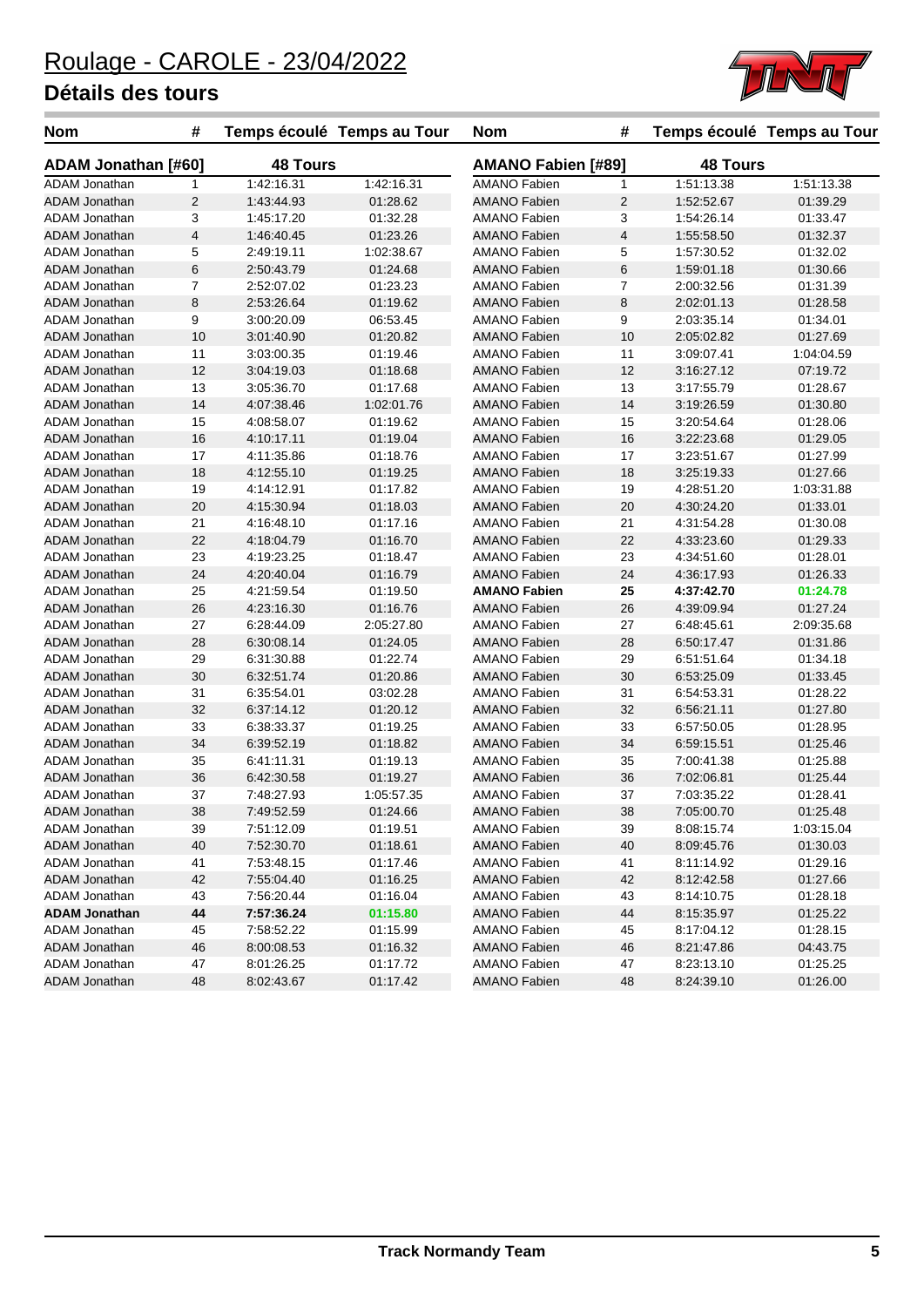AMARU Alexandre 52 7:17:35.12 01:10.76



| <b>Nom</b>                   | #               |            | Temps écoulé Temps au Tour | <b>Nom</b>           | #                                             |            | Temps écoulé Temps au Tour |
|------------------------------|-----------------|------------|----------------------------|----------------------|-----------------------------------------------|------------|----------------------------|
| <b>AMARU Alexandre [#17]</b> |                 | 52 Tours   |                            |                      | <b>ANDRIEUX Eric [#61]</b><br><b>39 Tours</b> |            |                            |
| <b>AMARU Alexandre</b>       | 1               | 49:01.48   | 49:01.48                   | <b>ANDRIEUX Eric</b> | $\mathbf{1}$                                  | 1:42:29.11 | 1:42:29.11                 |
| <b>AMARU Alexandre</b>       | $\overline{c}$  | 50:22.67   | 01:21.19                   | <b>ANDRIEUX Eric</b> | $\overline{2}$                                | 1:44:00.21 | 01:31.11                   |
| <b>AMARU Alexandre</b>       | 3               | 51:40.36   | 01:17.70                   | <b>ANDRIEUX Eric</b> | 3                                             | 1:45:30.82 | 01:30.61                   |
| <b>AMARU Alexandre</b>       | 4               | 52:55.69   | 01:15.33                   | <b>ANDRIEUX Eric</b> | 4                                             | 1:46:58.38 | 01:27.57                   |
| <b>AMARU Alexandre</b>       | 5               | 54:10.01   | 01:14.33                   | <b>ANDRIEUX Eric</b> | 5                                             | 2:49:39.84 | 1:02:41.47                 |
| <b>AMARU Alexandre</b>       | $6\phantom{1}6$ | 55:23.82   | 01:13.81                   | <b>ANDRIEUX Eric</b> | 6                                             | 2:51:03.88 | 01:24.04                   |
| <b>AMARU Alexandre</b>       | $\overline{7}$  | 56:37.13   | 01:13.32                   | <b>ANDRIEUX Eric</b> | $\overline{7}$                                | 2:52:25.77 | 01:21.89                   |
| <b>AMARU Alexandre</b>       | 8               | 57:49.81   | 01:12.69                   | <b>ANDRIEUX Eric</b> | 8                                             | 2:53:47.10 | 01:21.34                   |
| <b>AMARU Alexandre</b>       | 9               | 59:02.28   | 01:12.47                   | <b>ANDRIEUX Eric</b> | 9                                             | 3:00:23.62 | 06:36.52                   |
| <b>AMARU Alexandre</b>       | 10              | 1:00:14.65 | 01:12.38                   | <b>ANDRIEUX Eric</b> | 10                                            | 3:01:43.43 | 01:19.81                   |
| <b>AMARU Alexandre</b>       | 11              | 1:01:26.77 | 01:12.12                   | <b>ANDRIEUX Eric</b> | 11                                            | 3:03:05.77 | 01:22.34                   |
| <b>AMARU Alexandre</b>       | 12              | 2:08:37.68 | 1:07:10.91                 | <b>ANDRIEUX Eric</b> | 12                                            | 3:04:26.51 | 01:20.75                   |
| <b>AMARU Alexandre</b>       | 13              | 2:09:50.05 | 01:12.38                   | <b>ANDRIEUX Eric</b> | 13                                            | 3:05:48.21 | 01:21.71                   |
| <b>AMARU Alexandre</b>       | 14              | 2:11:02.15 | 01:12.10                   | <b>ANDRIEUX Eric</b> | 14                                            | 4:08:19.03 | 1:02:30.82                 |
| <b>AMARU Alexandre</b>       | 15              | 2:12:12.46 | 01:10.32                   | <b>ANDRIEUX Eric</b> | 15                                            | 4:09:39.21 | 01:20.19                   |
| <b>AMARU Alexandre</b>       | 16              | 2:13:22.77 | 01:10.32                   | <b>ANDRIEUX Eric</b> | 16                                            | 4:11:04.66 | 01:25.46                   |
| <b>AMARU Alexandre</b>       | 17              | 2:14:33.46 | 01:10.69                   | <b>ANDRIEUX Eric</b> | 17                                            | 4:12:24.75 | 01:20.09                   |
| <b>AMARU Alexandre</b>       | 18              | 2:15:43.61 | 01:10.15                   | <b>ANDRIEUX Eric</b> | 18                                            | 4:13:44.58 | 01:19.83                   |
| <b>AMARU Alexandre</b>       | 19              | 2:16:53.39 | 01:09.78                   | <b>ANDRIEUX Eric</b> | 19                                            | 4:15:04.48 | 01:19.90                   |
| <b>AMARU Alexandre</b>       | 20              | 2:18:03.28 | 01:09.89                   | <b>ANDRIEUX Eric</b> | 20                                            | 4:16:24.94 | 01:20.47                   |
| <b>AMARU Alexandre</b>       | 21              | 2:19:12.65 | 01:09.38                   | <b>ANDRIEUX Eric</b> | 21                                            | 4:17:47.91 | 01:22.97                   |
| <b>AMARU Alexandre</b>       | 22              | 3:28:56.22 | 1:09:43.57                 | <b>ANDRIEUX Eric</b> | 22                                            | 4:19:07.69 | 01:19.79                   |
| <b>AMARU Alexandre</b>       | 23              | 3:30:07.59 | 01:11.37                   | <b>ANDRIEUX Eric</b> | 23                                            | 4:20:29.07 | 01:21.38                   |
| <b>AMARU Alexandre</b>       | 24              | 3:31:18.34 | 01:10.76                   | <b>ANDRIEUX Eric</b> | 24                                            | 4:21:49.93 | 01:20.86                   |
| <b>AMARU Alexandre</b>       | 25              | 3:32:28.81 | 01:10.47                   | <b>ANDRIEUX Eric</b> | 25                                            | 4:23:11.70 | 01:21.78                   |
| <b>AMARU Alexandre</b>       | 26              | 3:33:39.23 | 01:10.42                   | <b>ANDRIEUX Eric</b> | 26                                            | 4:24:31.32 | 01:19.62                   |
| <b>AMARU Alexandre</b>       | 27              | 3:34:49.17 | 01:09.94                   | <b>ANDRIEUX Eric</b> | 27                                            | 6:48:24.99 | 2:23:53.67                 |
| <b>AMARU Alexandre</b>       | 28              | 3:35:59.86 | 01:10.69                   | <b>ANDRIEUX Eric</b> | 28                                            | 6:49:47.32 | 01:22.34                   |
| <b>AMARU Alexandre</b>       | 29              | 3:37:10.10 | 01:10.25                   | <b>ANDRIEUX Eric</b> | 29                                            | 6:51:12.45 | 01:25.13                   |
| <b>AMARU Alexandre</b>       | 30              | 3:38:20.86 | 01:10.76                   | <b>ANDRIEUX Eric</b> | 30                                            | 6:52:42.88 | 01:30.43                   |
| <b>AMARU Alexandre</b>       | 31              | 3:39:30.42 | 01:09.57                   | <b>ANDRIEUX Eric</b> | 31                                            | 6:54:11.80 | 01:28.93                   |
| <b>AMARU Alexandre</b>       | 32              | 5:48:54.27 | 2:09:23.85                 | <b>ANDRIEUX Eric</b> | 32                                            | 6:55:34.28 | 01:22.48                   |
| <b>AMARU Alexandre</b>       | 33              | 5:50:05.38 | 01:11.12                   | <b>ANDRIEUX Eric</b> | 33                                            | 6:56:57.69 | 01:23.42                   |
| <b>AMARU Alexandre</b>       | 34              | 5:51:16.09 | 01:10.71                   | <b>ANDRIEUX Eric</b> | 34                                            | 6:58:21.93 | 01:24.24                   |
| <b>AMARU Alexandre</b>       | 35              | 5:52:26.36 | 01:10.27                   | <b>ANDRIEUX Eric</b> | 35                                            | 6:59:47.88 | 01:25.95                   |
| <b>AMARU Alexandre</b>       | 36              | 5:53:36.13 | 01:09.78                   | <b>ANDRIEUX Eric</b> | 36                                            | 7:01:09.74 | 01:21.87                   |
| <b>AMARU Alexandre</b>       | 37              | 5:54:46.82 | 01:10.69                   | <b>ANDRIEUX Eric</b> | 37                                            | 7:02:32.53 | 01:22.79                   |
| <b>AMARU Alexandre</b>       | 38              | 5:55:57.23 | 01:10.41                   | <b>ANDRIEUX Eric</b> | 38                                            | 7:03:52.71 | 01:20.18                   |
| <b>AMARU Alexandre</b>       | 39              | 5:57:06.89 | 01:09.66                   | <b>ANDRIEUX Eric</b> | 39                                            | 7:05:12.96 | 01:20.26                   |
| <b>AMARU Alexandre</b>       | 40              | 5:58:16.45 | 01:09.57                   |                      |                                               |            |                            |
| <b>AMARU Alexandre</b>       | 41              | 5:59:26.93 | 01:10.48                   |                      |                                               |            |                            |
| <b>AMARU Alexandre</b>       | 42              | 6:00:36.42 | 01:09.50                   |                      |                                               |            |                            |
| <b>AMARU Alexandre</b>       | 43              | 6:01:46.22 | 01:09.80                   |                      |                                               |            |                            |
| <b>AMARU Alexandre</b>       | 44              | 6:02:56.02 | 01:09.80                   |                      |                                               |            |                            |
| <b>AMARU Alexandre</b>       | 45              | 7:09:12.92 | 1:06:16.90                 |                      |                                               |            |                            |
| <b>AMARU Alexandre</b>       | 46              | 7:10:28.83 | 01:15.92                   |                      |                                               |            |                            |
| <b>AMARU Alexandre</b>       | 47              | 7:11:41.28 | 01:12.45                   |                      |                                               |            |                            |
| <b>AMARU Alexandre</b>       | 48              | 7:12:51.68 | 01:10.41                   |                      |                                               |            |                            |
| <b>AMARU Alexandre</b>       | 49              | 7:14:02.33 | 01:10.65                   |                      |                                               |            |                            |
| <b>AMARU Alexandre</b>       | 50              | 7:15:13.16 | 01:10.83                   |                      |                                               |            |                            |
| <b>AMARU Alexandre</b>       | 51              | 7:16:24.36 | 01:11.21                   |                      |                                               |            |                            |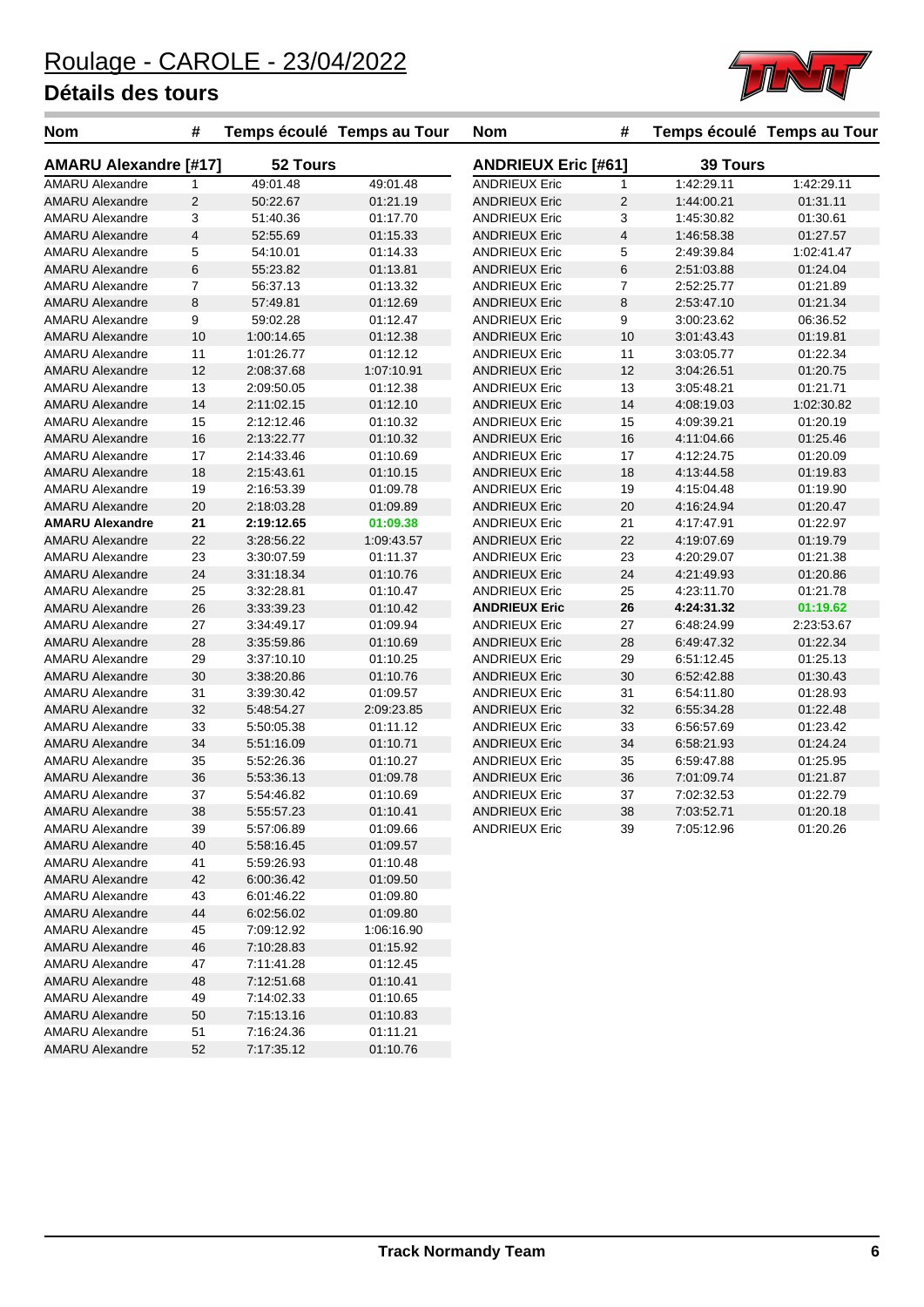| Nom                       | #              |            | Temps écoulé Temps au Tour |
|---------------------------|----------------|------------|----------------------------|
| <b>AUBRY Julien [#31]</b> |                | 50 Tours   |                            |
| <b>AUBRY Julien</b>       | $\mathbf{1}$   | 1:18:27.60 | 1:18:27.60                 |
| AUBRY Julien              | 2              | 1:19:43.96 | 01:16.36                   |
| <b>AUBRY Julien</b>       | 3              | 1:21:04.11 | 01:20.16                   |
| <b>AUBRY Julien</b>       | 4              | 1:22:19.98 | 01:15.87                   |
| <b>AUBRY Julien</b>       | 5              | 1:23:37.16 | 01:17.18                   |
| <b>AUBRY Julien</b>       | 6              | 1:24:55.75 | 01:18.59                   |
| <b>AUBRY Julien</b>       | $\overline{7}$ | 2:29:03.21 | 1:04:07.47                 |
| <b>AUBRY Julien</b>       | 8              | 2:30:16.50 | 01:13.29                   |
| <b>AUBRY Julien</b>       | 9              | 2:44:00.92 | 13:44.43                   |
| AUBRY Julien              | 10             | 2:45:13.63 | 01:12.71                   |
| <b>AUBRY Julien</b>       | 11             | 3.49.38.68 | 1:04:25.05                 |
| <b>AUBRY Julien</b>       | 12             | 3:50:55.20 | 01:16.53                   |
| <b>AUBRY Julien</b>       | 13             | 3.52.13.55 | 01:18.36                   |
| AUBRY Julien              | 14             | 3.53.27.08 | 01:13.53                   |
| <b>AUBRY Julien</b>       | 15             | 3.54.39.36 | 01:12.29                   |
| <b>AUBRY Julien</b>       | 16             | 3.55.53.05 | 01:13.69                   |
| <b>AUBRY Julien</b>       | 17             | 3.57:07.95 | 01:14.91                   |
| <b>AUBRY Julien</b>       | 18             | 3:58:20.43 | 01:12.48                   |
| <b>AUBRY Julien</b>       | 19             | 3:59:31.23 | 01:10.81                   |
| AUBRY Julien              | 20             | 4:00:42.22 | 01:11.00                   |
| <b>AUBRY Julien</b>       | 21             | 4:01:53.26 | 01:11.04                   |
| <b>AUBRY Julien</b>       | 22             | 4:03:04.33 | 01:11.07                   |
| <b>AUBRY Julien</b>       | 23             | 4:04:15.32 | 01:11.00                   |
| AUBRY Julien              | 24             | 5:50:50.61 | 1:46:35.30                 |
| <b>AUBRY Julien</b>       | 25             | 5:52:01.75 | 01:11.14                   |
| AUBRY Julien              | 26             | 5:53:13.54 | 01:11.80                   |
| <b>AUBRY Julien</b>       | 27             | 5.54.25.89 | 01:12.36                   |
| <b>AUBRY Julien</b>       | 28             | 5 55:36.79 | 01:10.90                   |
| <b>AUBRY Julien</b>       | 29             | 5:56:47.69 | 01:10.91                   |
| AUBRY Julien              | 30             | 5:57:58.36 | 01:10.67                   |
| <b>AUBRY Julien</b>       | 31             | 5.59.09.28 | 01:10.93                   |
| <b>AUBRY Julien</b>       | 32             | 6:00:20.30 | 01:11.02                   |
| <b>AUBRY Julien</b>       | 33             | 6:01:31.34 | 01:11.04                   |
| <b>AUBRY Julien</b>       | 34             | 6:02:41.63 | 01:10.29                   |
| <b>AUBRY Julien</b>       | 35             | 6:03:51.92 | 01:10.30                   |
| AUBRY Julien              | 36             | 6:05:02.73 | 01:10.81                   |
| <b>AUBRY Julien</b>       | 37             | 7:08:42.28 | 1:03:39.56                 |
| <b>AUBRY Julien</b>       | 38             | 7:09:53.79 | 01:11.51                   |
| <b>AUBRY Julien</b>       | 39             | 7:11:05.79 | 01:12.01                   |
| <b>AUBRY Julien</b>       | 40             | 7:12:17.68 | 01:11.89                   |
| <b>AUBRY Julien</b>       | 41             | 7:13:29.75 | 01:12.08                   |
| <b>AUBRY Julien</b>       | 42             | 7:14:40.51 | 01:10.76                   |
| <b>AUBRY Julien</b>       | 43             | 7:15:51.08 | 01:10.57                   |
| <b>AUBRY Julien</b>       | 44             | 7:17:02.05 | 01:10.97                   |
| <b>AUBRY Julien</b>       | 45             | 8:28:47.44 | 1:11:45.40                 |
| <b>AUBRY Julien</b>       | 46             | 8.29.59.98 | 01:12.54                   |
| <b>AUBRY Julien</b>       | 47             | 8:31:11.28 | 01:11.30                   |
| <b>AUBRY Julien</b>       | 48             | 8:32:23.38 | 01:12.10                   |
| <b>AUBRY Julien</b>       | 49             | 8:33:35.45 | 01:12.07                   |
| <b>AUBRY Julien</b>       | 50             | 8:34:48.04 | 01:12.59                   |

| Nom                          | #  |                 | Temps écoulé   Temps au Tour |
|------------------------------|----|-----------------|------------------------------|
| <b>BALHAND Mathieu [#90]</b> |    | <b>11 Tours</b> |                              |
| <b>BALHAND Mathieu</b>       | 1  | 1.51.13.22      | 1:51:13.22                   |
| <b>BALHAND Mathieu</b>       | 2  | 1:52:48.28      | 01:35.06                     |
| <b>BALHAND Mathieu</b>       | 3  | 1:54:12.52      | 01:24.24                     |
| <b>BALHAND Mathieu</b>       | 4  | 1:55:36.05      | 01:23.54                     |
| <b>BALHAND Mathieu</b>       | 5  | 1.56.59.23      | 01:23.19                     |
| <b>BALHAND Mathieu</b>       | 6  | 1:58:24.85      | 01:25.62                     |
| <b>BALHAND Mathieu</b>       | 7  | 1:59:50.52      | 01:25.67                     |
| <b>BALHAND Mathieu</b>       | 8  | 2:01:20.47      | 01:29.96                     |
| <b>BALHAND Mathieu</b>       | 9  | 2:02:43.67      | 01:23.21                     |
| <b>BALHAND Mathieu</b>       | 10 | 2:04:05.14      | 01:21.47                     |
| <b>BALHAND Mathieu</b>       | 11 | 3:08:57.31      | 1:04:52.17                   |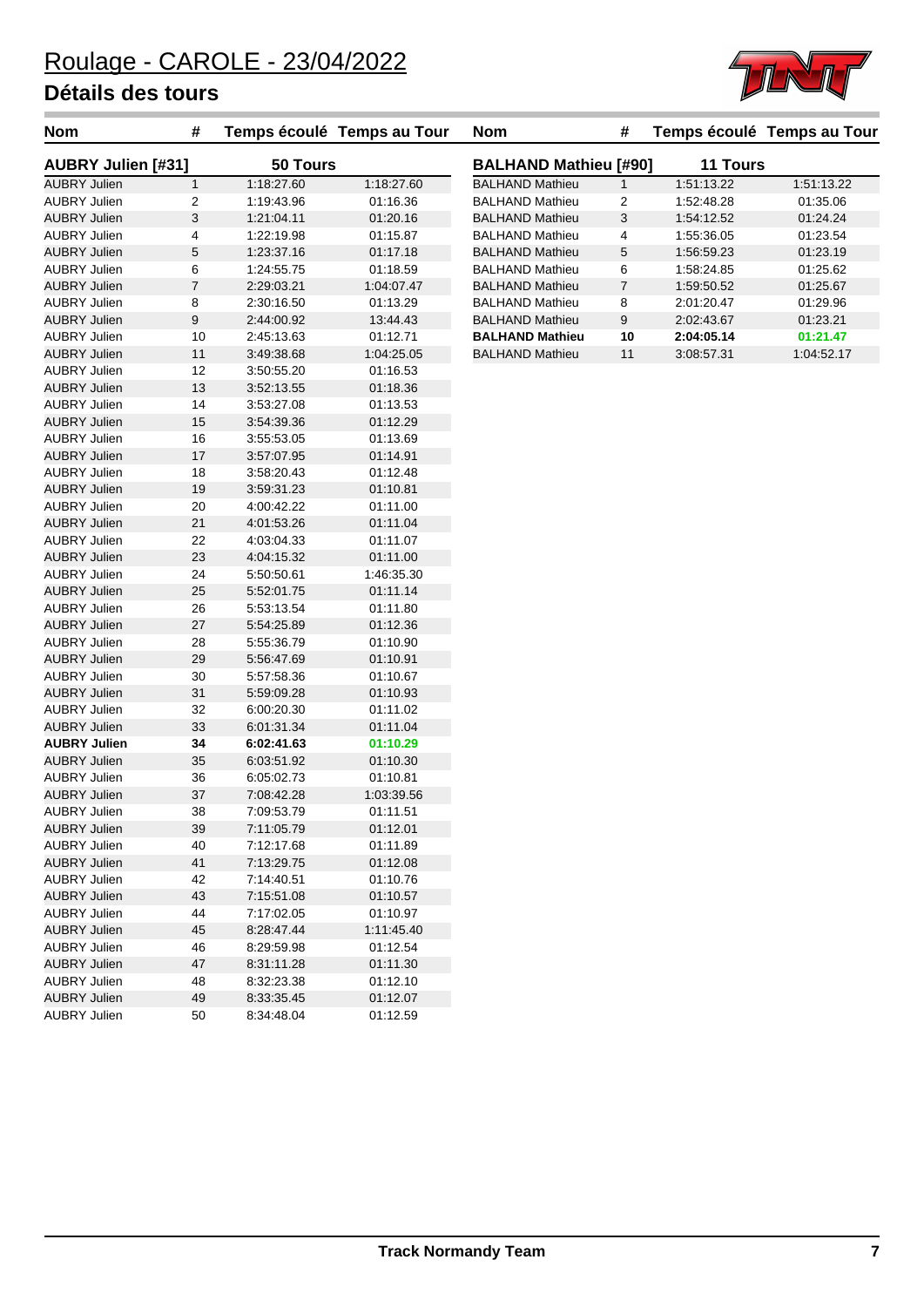

| Nom                            | #              | Temps écoulé | Temps au Tour |
|--------------------------------|----------------|--------------|---------------|
| <b>BENARD Christophe [#92]</b> |                | 55 Tours     |               |
| <b>BENARD Christophe</b>       | 1              | 1:52:18.94   | 1:52:18.94    |
| <b>BENARD Christophe</b>       | $\overline{2}$ | 1:53:48.10   | 01:29.16      |
| <b>BENARD Christophe</b>       | 3              | 1:55:16.60   | 01:28.51      |
| <b>BENARD Christophe</b>       | 4              | 1:56:45.22   | 01:28.62      |
| <b>BENARD Christophe</b>       | 5              | 1:58:21.22   | 01:36.01      |
| <b>BENARD Christophe</b>       | 6              | 1.59.51.31   | 01:30.10      |
| <b>BENARD Christophe</b>       | 7              | 2:01:24.64   | 01:33.33      |
| <b>BENARD Christophe</b>       | 8              | 2:02:49.95   | 01:25.32      |
| <b>BENARD Christophe</b>       | 9              | 2:04:13.39   | 01:23.44      |
| <b>BENARD Christophe</b>       | 10             | 3.16.24.26   | 1:12:10.88    |
| <b>BENARD Christophe</b>       | 11             | 3:17:52.74   | 01:28.48      |
| <b>BENARD Christophe</b>       | 12             | 3:19:18.06   | 01:25.32      |
| <b>BENARD Christophe</b>       | 13             | 3:20:43.81   | 01:25.76      |
| <b>BENARD Christophe</b>       | 14             | 3:22:19.72   | 01:35.91      |
| <b>BENARD Christophe</b>       | 15             | 3:23:43.00   | 01:23.28      |
| <b>BENARD Christophe</b>       | 16             | 3:25:06.81   | 01:23.82      |
| <b>BENARD Christophe</b>       | 17             | 4:30:46.92   | 1:05:40.11    |
| <b>BENARD Christophe</b>       | 18             | 4:32:14.74   | 01:27.83      |
| <b>BENARD Christophe</b>       | 19             | 4:33:43.38   | 01:28.65      |
| <b>BENARD Christophe</b>       | 20             | 4:35:10.95   | 01:27.58      |
| <b>BENARD Christophe</b>       | 21             | 4:36:38.86   | 01:27.91      |
| <b>BENARD Christophe</b>       | 22             | 4:38:04.45   | 01:25.60      |
| <b>BENARD Christophe</b>       | 23             | 6:28:43.39   | 1:50:38.94    |
| <b>BENARD Christophe</b>       | 24             | 6:30:04.41   | 01:21.03      |
| <b>BENARD Christophe</b>       | 25             | 6:31:23.37   | 01:18.96      |
| <b>BENARD Christophe</b>       | 26             | 6:32:41.87   | 01:18.50      |
| <b>BENARD Christophe</b>       | 27             | 6:33:59.40   | 01:17.54      |
| <b>BENARD Christophe</b>       | 28             | 6.35.15.83   | 01:16.44      |
| <b>BENARD Christophe</b>       | 29             | 6:36:32.62   | 01:16.79      |
| <b>BENARD Christophe</b>       | 30             | 6:37:49.21   | 01:16.60      |
| <b>BENARD Christophe</b>       | 31             | 6:39:05.22   | 01:16.01      |
| <b>BENARD Christophe</b>       | 32             | 6:49:10.90   | 10:05.69      |
| <b>BENARD Christophe</b>       | 33             | 6.50.40.58   | 01:29.68      |
| <b>BENARD Christophe</b>       | 34             | 6:52:09.01   | 01:28.44      |
| <b>BENARD Christophe</b>       | 35             | 6:53:39.48   | 01:30.48      |
| <b>BENARD Christophe</b>       | 36             | 6.55.10.09   | 01:30.61      |
| <b>BENARD Christophe</b>       | 37             | 6:56:37.40   | 01:27.31      |
| <b>BENARD Christophe</b>       | 38             | 6.58.04.83   | 01:27.44      |
| <b>BENARD Christophe</b>       | 39             | 6:59:34.26   | 01:29.43      |
| <b>BENARD Christophe</b>       | 40             | 7:48:30.81   | 48:56.56      |
| <b>BENARD Christophe</b>       | 41             | 7:49:50.41   | 01:19.60      |
| <b>BENARD Christophe</b>       | 42             | 7:51:06.96   | 01:16.55      |
| <b>BENARD Christophe</b>       | 43             | 7:52:22.47   | 01:15.52      |
| <b>BENARD Christophe</b>       | 44             | 7:53:37.85   | 01:15.38      |
| <b>BENARD Christophe</b>       | 45             | 7:54:53.19   | 01:15.35      |
| <b>BENARD Christophe</b>       | 46             | 7:56:08.34   | 01:15.15      |
| <b>BENARD Christophe</b>       | 47             | 7:57:24.23   | 01:15.90      |
| <b>BENARD Christophe</b>       | 48             | 7:58:40.55   | 01:16.32      |
| <b>BENARD Christophe</b>       | 49             | 7:59:54.71   | 01:14.16      |
| <b>BENARD Christophe</b>       | 50             | 8:01:09.66   | 01:14.96      |
| <b>BENARD Christophe</b>       | 51             | 8:02:24.82   | 01:15.17      |
| <b>BENARD Christophe</b>       | 52             | 8:03:39.64   | 01:14.82      |
| <b>BENARD Christophe</b>       | 53             | 8:04:52.79   | 01:13.16      |
| <b>BENARD Christophe</b>       | 54             | 8:10:24.86   | 05:32.07      |
| <b>BENARD Christophe</b>       | 55             | 8:11:54.20   | 01:29.35      |
|                                |                |              |               |

| Nom                            | #              |            | Temps écoulé  Temps au Tour | <b>Nom</b>                | #              |            | Temps écoulé  Temps au Tour |
|--------------------------------|----------------|------------|-----------------------------|---------------------------|----------------|------------|-----------------------------|
| <b>BENARD Christophe [#92]</b> |                | 55 Tours   |                             | <b>BENARD Yohan [#32]</b> |                | 20 Tours   |                             |
| <b>BENARD Christophe</b>       |                | 1:52:18.94 | 1:52:18.94                  | <b>BENARD Yohan</b>       |                | 1:18:52.21 | 1:18:52.21                  |
| <b>BENARD Christophe</b>       | $\overline{2}$ | 1:53:48.10 | 01:29.16                    | <b>BENARD Yohan</b>       | $\overline{2}$ | 1:20:14.33 | 01:22.13                    |
| <b>BENARD Christophe</b>       | 3              | 1:55:16.60 | 01:28.51                    | <b>BENARD Yohan</b>       | 3              | 1:21:36.27 | 01:21.94                    |
| <b>BENARD Christophe</b>       | $\overline{4}$ | 1:56:45.22 | 01:28.62                    | <b>BENARD Yohan</b>       | 4              | 1:22:54.51 | 01:18.24                    |
| <b>BENARD Christophe</b>       | 5              | 1:58:21.22 | 01:36.01                    | <b>BENARD Yohan</b>       | 5              | 1:24:12.29 | 01:17.79                    |
| <b>BENARD Christophe</b>       | 6              | 1:59:51.31 | 01:30.10                    | <b>BENARD Yohan</b>       | 6              | 1:25:30.18 | 01:17.89                    |
| <b>BENARD Christophe</b>       | 7              | 2:01:24.64 | 01:33.33                    | <b>BENARD Yohan</b>       | $\overline{7}$ | 2:28:57.19 | 1:03:27.02                  |
| <b>BENARD Christophe</b>       | 8              | 2:02:49.95 | 01:25.32                    | <b>BENARD Yohan</b>       | 8              | 2:30:16.12 | 01:18.94                    |
| <b>BENARD Christophe</b>       | 9              | 2:04:13.39 | 01:23.44                    | <b>BENARD Yohan</b>       | 9              | 2:44:08.03 | 13:51.91                    |
| <b>BENARD Christophe</b>       | 10             | 3:16:24.26 | 1:12:10.88                  | <b>BENARD Yohan</b>       | 10             | 2:45:25.89 | 01:17.86                    |
| <b>BENARD Christophe</b>       | 11             | 3:17:52.74 | 01:28.48                    | <b>BENARD Yohan</b>       | 11             | 3:48:39.33 | 1:03:13.45                  |
| <b>BENARD Christophe</b>       | 12             | 3:19:18.06 | 01:25.32                    | <b>BENARD Yohan</b>       | 12             | 3:49:57.45 | 01:18.12                    |
| <b>BENARD Christophe</b>       | 13             | 3:20:43.81 | 01:25.76                    | <b>BENARD Yohan</b>       | 13             | 3:51:14.19 | 01:16.74                    |
| <b>BENARD Christophe</b>       | 14             | 3:22:19.72 | 01:35.91                    | <b>BENARD Yohan</b>       | 14             | 3:52:31.01 | 01:16.83                    |
| <b>BENARD Christophe</b>       | 15             | 3:23:43.00 | 01:23.28                    | <b>BENARD Yohan</b>       | 15             | 3:53:47.84 | 01:16.83                    |
| <b>BENARD Christophe</b>       | 16             | 3:25:06.81 | 01:23.82                    | <b>BENARD Yohan</b>       | 16             | 3:55:03.97 | 01:16.13                    |
| <b>BENARD Christophe</b>       | 17             | 4:30:46.92 | 1:05:40.11                  | <b>BENARD Yohan</b>       | 17             | 3:56:19.13 | 01:15.17                    |
| <b>BENARD Christophe</b>       | 18             | 4:32:14.74 | 01:27.83                    | <b>BENARD Yohan</b>       | 18             | 3:57:34.49 | 01:15.36                    |
| <b>BENARD Christophe</b>       | 19             | 4:33:43.38 | 01:28.65                    | <b>BENARD Yohan</b>       | 19             | 3:58:50.54 | 01:16.06                    |
| <b>BENARD Christophe</b>       | 20             | 4:35:10.95 | 01:27.58                    | <b>BENARD Yohan</b>       | 20             | 4:00:07.89 | 01:17.35                    |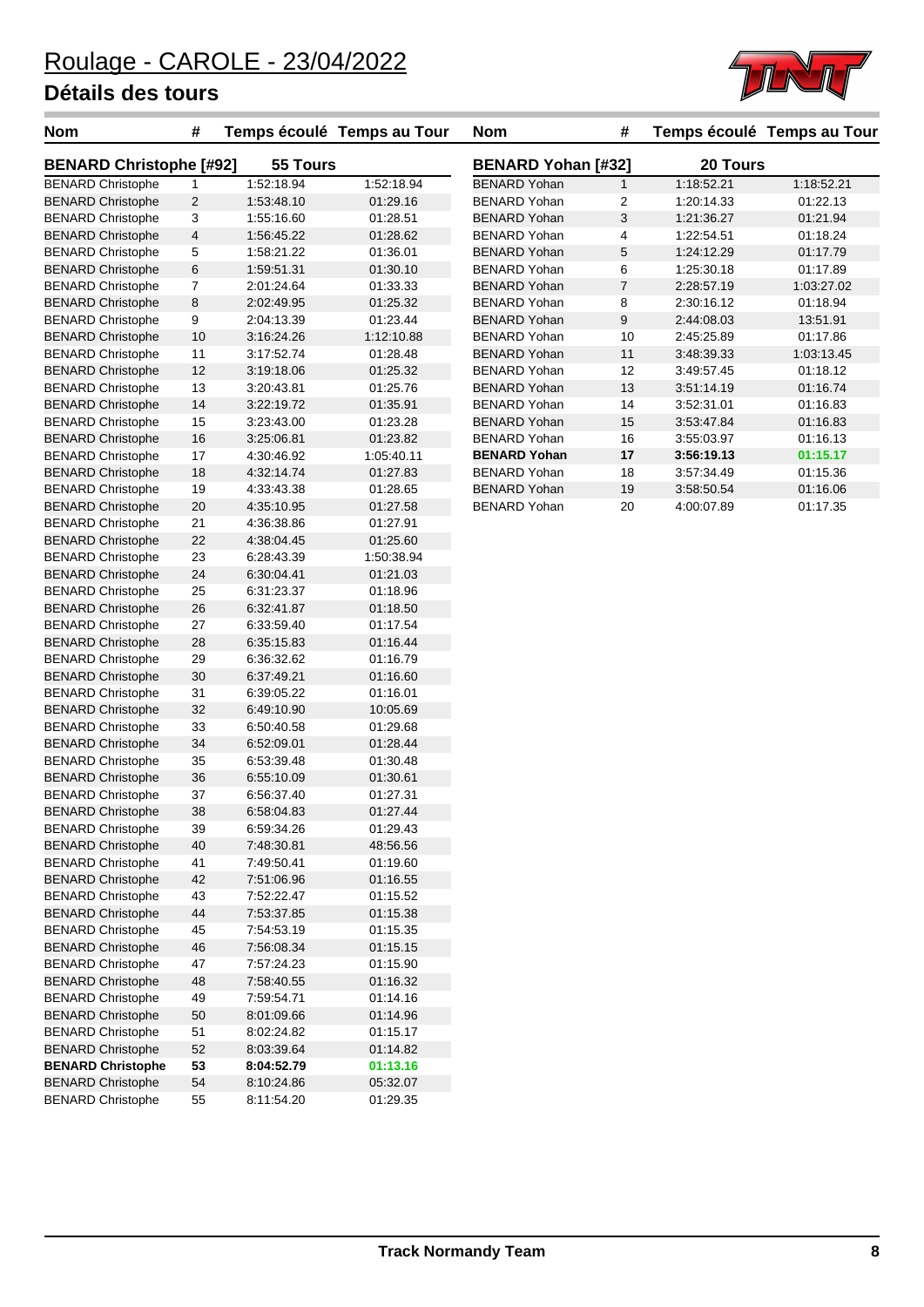

| Nom                        | #                       |                 | Temps écoulé Temps au Tour | <b>Nom</b>                  | #                       |                 | Temps écoulé Temps au Tour |  |
|----------------------------|-------------------------|-----------------|----------------------------|-----------------------------|-------------------------|-----------------|----------------------------|--|
| <b>BERGER Damien [#93]</b> |                         | <b>42 Tours</b> |                            | <b>BLONDEL Jordan [#62]</b> |                         | <b>44 Tours</b> |                            |  |
| <b>BERGER Damien</b>       | $\mathbf{1}$            | 1:53:10.10      | 1:53:10.10                 | <b>BLONDEL Jordan</b>       | $\mathbf{1}$            | 1:42:16.90      | 1:42:16.90                 |  |
| <b>BERGER Damien</b>       | $\overline{\mathbf{c}}$ | 1:54:53.56      | 01:43.46                   | <b>BLONDEL Jordan</b>       | $\overline{\mathbf{c}}$ | 1:43:46.01      | 01:29.11                   |  |
| <b>BERGER Damien</b>       | 3                       | 1:56:38.14      | 01:44.58                   | <b>BLONDEL Jordan</b>       | 3                       | 1:45:10.66      | 01:24.66                   |  |
| <b>BERGER Damien</b>       | 4                       | 1:58:18.78      | 01:40.65                   | <b>BLONDEL Jordan</b>       | 4                       | 1:46:33.35      | 01:22.69                   |  |
| <b>BERGER Damien</b>       | $\sqrt{5}$              | 1:59:54.90      | 01:36.12                   | <b>BLONDEL Jordan</b>       | 5                       | 2:51:43.51      | 1:05:10.17                 |  |
| <b>BERGER Damien</b>       | 6                       | 2:01:30.88      | 01:35.98                   | <b>BLONDEL Jordan</b>       | 6                       | 2:53:05.87      | 01:22.36                   |  |
| <b>BERGER Damien</b>       | $\overline{7}$          | 2:03:08.59      | 01:37.72                   | <b>BLONDEL Jordan</b>       | $\overline{7}$          | 2:54:30.11      | 01:24.24                   |  |
| <b>BERGER Damien</b>       | 8                       | 2:04:47.61      | 01:39.03                   | <b>BLONDEL Jordan</b>       | 8                       | 3:00:42.11      | 06:12.01                   |  |
| <b>BERGER Damien</b>       | $\boldsymbol{9}$        | 3:09:39.40      | 1:04:51.80                 | <b>BLONDEL Jordan</b>       | $\boldsymbol{9}$        | 3:02:06.47      | 01:24.36                   |  |
| <b>BERGER Damien</b>       | 10                      | 3:17:06.90      | 07:27.50                   | <b>BLONDEL Jordan</b>       | 10                      | 3:03:24.97      | 01:18.51                   |  |
| <b>BERGER Damien</b>       | 11                      | 3:18:58.32      | 01:51.43                   | <b>BLONDEL Jordan</b>       | 11                      | 3:04:45.82      | 01:20.85                   |  |
| <b>BERGER Damien</b>       | 12                      | 3:20:42.48      | 01:44.16                   | <b>BLONDEL Jordan</b>       | 12                      | 4:07:49.61      | 1:03:03.80                 |  |
| <b>BERGER Damien</b>       | 13                      | 3:22:23.62      | 01:41.15                   | <b>BLONDEL Jordan</b>       | 13                      | 4:09:11.81      | 01:22.20                   |  |
| <b>BERGER Damien</b>       | 14                      | 3:24:00.71      | 01:37.09                   | <b>BLONDEL Jordan</b>       | 14                      | 4:10:34.01      | 01:22.20                   |  |
| <b>BERGER Damien</b>       | 15                      | 3:25:34.30      | 01:33.59                   | <b>BLONDEL Jordan</b>       | 15                      | 4:11:56.32      | 01:22.32                   |  |
| <b>BERGER Damien</b>       | 16                      | 4:29:31.28      | 1:03:56.98                 | <b>BLONDEL Jordan</b>       | 16                      | 4:13:16.76      | 01:20.44                   |  |
| <b>BERGER Damien</b>       | 17                      | 4:31:03.74      | 01:32.47                   | <b>BLONDEL Jordan</b>       | 17                      | 4:14:35.23      | 01:18.47                   |  |
| <b>BERGER Damien</b>       | 18                      | 4:32:36.75      | 01:33.01                   | <b>BLONDEL Jordan</b>       | 18                      | 4:15:54.68      | 01:19.46                   |  |
| <b>BERGER Damien</b>       | 19                      | 4:34:10.57      | 01:33.83                   | <b>BLONDEL Jordan</b>       | 19                      | 4:17:13.81      | 01:19.13                   |  |
| <b>BERGER Damien</b>       | 20                      | 4:35:42.54      | 01:31.97                   | <b>BLONDEL Jordan</b>       | 20                      | 4:18:31.81      | 01:18.00                   |  |
| <b>BERGER Damien</b>       | 21                      | 4:37:15.63      | 01:33.10                   | <b>BLONDEL Jordan</b>       | 21                      | 4:19:47.96      | 01:16.16                   |  |
| <b>BERGER Damien</b>       | 22                      | 4:38:46.85      | 01:31.22                   | <b>BLONDEL Jordan</b>       | 22                      | 4:21:05.21      | 01:17.26                   |  |
| <b>BERGER Damien</b>       | 23                      | 6:49:46.74      | 2:10:59.89                 | <b>BLONDEL Jordan</b>       | 23                      | 4:22:21.73      | 01:16.53                   |  |
| <b>BERGER Damien</b>       | 24                      | 6:51:19.62      | 01:32.89                   | <b>BLONDEL Jordan</b>       | 24                      | 4:23:40.25      | 01:18.52                   |  |
| <b>BERGER Damien</b>       | 25                      | 6:52:50.16      | 01:30.54                   | <b>BLONDEL Jordan</b>       | 25                      | 4:24:56.73      | 01:16.48                   |  |
| <b>BERGER Damien</b>       | 26                      | 6:54:18.88      | 01:28.72                   | <b>BLONDEL Jordan</b>       | 26                      | 6:28:21.29      | 2:03:24.56                 |  |
| <b>BERGER Damien</b>       | 27                      | 6:55:49.25      | 01:30.38                   | <b>BLONDEL Jordan</b>       | 27                      | 6:29:42.80      | 01:21.52                   |  |
| <b>BERGER Damien</b>       | 28                      | 6:57:15.48      | 01:26.23                   | <b>BLONDEL Jordan</b>       | 28                      | 6:31:01.23      | 01:18.43                   |  |
| <b>BERGER Damien</b>       | 29                      | 6:58:44.38      | 01:28.90                   | <b>BLONDEL Jordan</b>       | 29                      | 6:32:19.60      | 01:18.38                   |  |
| <b>BERGER Damien</b>       | 30                      | 7:00:32.92      | 01:48.55                   | <b>BLONDEL Jordan</b>       | 30                      | 6:33:37.58      | 01:17.98                   |  |
| <b>BERGER Damien</b>       | 31                      | 7:02:06.56      | 01:33.64                   | <b>BLONDEL Jordan</b>       | 31                      | 6:34:53.87      | 01:16.29                   |  |
| <b>BERGER Damien</b>       | 32                      | 7:03:38.34      | 01:31.79                   | <b>BLONDEL Jordan</b>       | 32                      | 6:36:09.76      | 01:15.90                   |  |
| <b>BERGER Damien</b>       | 33                      | 7:05:08.69      | 01:30.36                   | <b>BLONDEL Jordan</b>       | 33                      | 6:37:28.72      | 01:18.97                   |  |
| <b>BERGER Damien</b>       | 34                      | 8:09:30.08      | 1:04:21.39                 | <b>BLONDEL Jordan</b>       | 34                      | 6:38:45.27      | 01:16.55                   |  |
| <b>BERGER Damien</b>       | 35                      | 8:11:06.62      | 01:36.55                   | <b>BLONDEL Jordan</b>       | 35                      | 6:40:03.60      | 01:18.33                   |  |
| <b>BERGER Damien</b>       | 36                      | 8:12:41.26      | 01:34.64                   | <b>BLONDEL Jordan</b>       | 36                      | 6:41:20.88      | 01:17.28                   |  |
| <b>BERGER Damien</b>       | 37                      | 8:14:13.78      | 01:32.52                   | <b>BLONDEL Jordan</b>       | 37                      | 6:42:38.22      | 01:17.35                   |  |
| <b>BERGER Damien</b>       | 38                      | 8:15:46.85      | 01:33.07                   | <b>BLONDEL Jordan</b>       | 38                      | 6:43:56.34      | 01:18.12                   |  |
| <b>BERGER Damien</b>       | 39                      | 8:17:19.19      | 01:32.35                   | <b>BLONDEL Jordan</b>       | 39                      | 6:45:12.98      | 01:16.65                   |  |
| <b>BERGER Damien</b>       | 40                      | 8:22:04.36      | 04:45.18                   | <b>BLONDEL Jordan</b>       | 40                      | 7:50:14.48      | 1:05:01.50                 |  |
| <b>BERGER Damien</b>       | 41                      | 8:23:35.65      | 01:31.30                   | <b>BLONDEL Jordan</b>       | 41                      | 7:51:35.50      | 01:21.03                   |  |
| <b>BERGER Damien</b>       | 42                      | 8:25:07.34      | 01:31.69                   | <b>BLONDEL Jordan</b>       | 42                      | 7:52:54.96      | 01:19.46                   |  |
|                            |                         |                 |                            | <b>BLONDEL Jordan</b>       | 43                      | 7:54:15.65      | 01:20.70                   |  |
|                            |                         |                 |                            | <b>BLONDEL Jordan</b>       | 44                      | 7:55:35.93      | 01:20.28                   |  |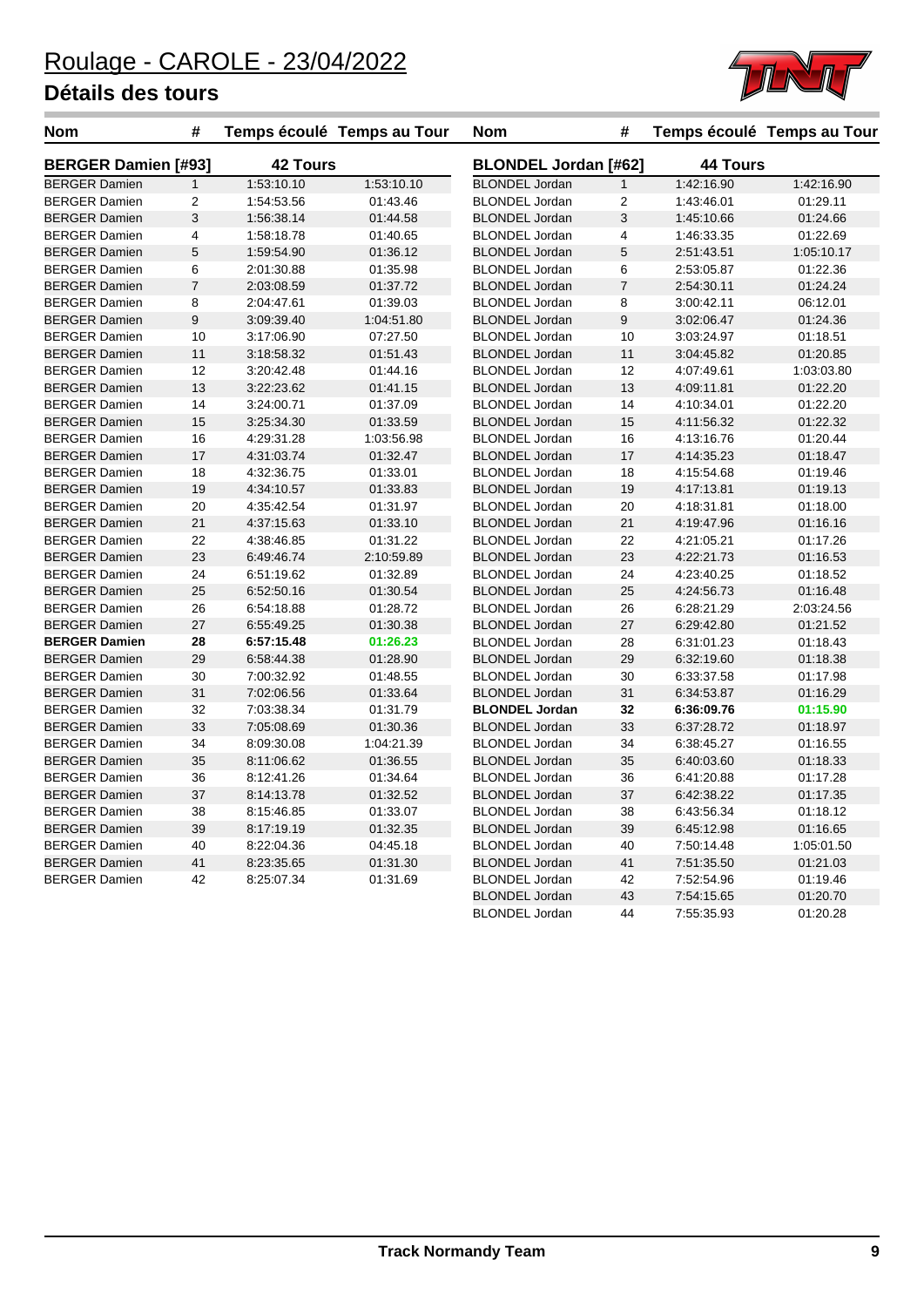

| <b>Nom</b>                  | #              |            | Temps écoulé Temps au Tour | <b>Nom</b>                    | #                       |                 | Temps écoulé Temps au Tour |
|-----------------------------|----------------|------------|----------------------------|-------------------------------|-------------------------|-----------------|----------------------------|
| <b>BOISDON Mathieu [#2]</b> |                | 32 Tours   |                            | <b>BONHOMME Stephen [#34]</b> |                         | <b>43 Tours</b> |                            |
| <b>BOISDON Mathieu</b>      | $\mathbf{1}$   | 48:13.29   | 48:13.29                   | <b>BONHOMME Stephen</b>       | 1                       | 1:19:52.25      | 1:19:52.25                 |
| <b>BOISDON Mathieu</b>      | 2              | 49:24.42   | 01:11.14                   | <b>BONHOMME Stephen</b>       | $\boldsymbol{2}$        | 1:21:08.40      | 01:16.15                   |
| <b>BOISDON Mathieu</b>      | 3              | 50:35.25   | 01:10.83                   | <b>BONHOMME Stephen</b>       | 3                       | 1:22:24.72      | 01:16.32                   |
| <b>BOISDON Mathieu</b>      | 4              | 51:46.45   | 01:11.21                   | <b>BONHOMME Stephen</b>       | $\overline{\mathbf{4}}$ | 1:23:40.21      | 01:15.50                   |
| <b>BOISDON Mathieu</b>      | 5              | 54:06.66   | 02:20.21                   | <b>BONHOMME Stephen</b>       | $\,$ 5 $\,$             | 1:24:56.08      | 01:15.87                   |
| <b>BOISDON Mathieu</b>      | 6              | 56:23.25   | 02:16.60                   | <b>BONHOMME Stephen</b>       | 6                       | 3:50:24.82      | 2:25:28.75                 |
| <b>BOISDON Mathieu</b>      | $\overline{7}$ | 57:31.67   | 01:08.42                   | <b>BONHOMME Stephen</b>       | $\overline{7}$          | 3:51:41.26      | 01:16.44                   |
| <b>BOISDON Mathieu</b>      | 8              | 58:39.28   | 01:07.62                   | <b>BONHOMME Stephen</b>       | 8                       | 3:52:57.03      | 01:15.78                   |
| <b>BOISDON Mathieu</b>      | 9              | 59:47.14   | 01:07.86                   | <b>BONHOMME Stephen</b>       | $\boldsymbol{9}$        | 3:54:12.27      | 01:15.24                   |
| <b>BOISDON Mathieu</b>      | 10             | 1:00:54.40 | 01:07.27                   | <b>BONHOMME Stephen</b>       | 10                      | 3:55:26.77      | 01:14.51                   |
| <b>BOISDON Mathieu</b>      | 11             | 2:09:41.47 | 1:08:47.07                 | <b>BONHOMME Stephen</b>       | 11                      | 3:56:41.59      | 01:14.82                   |
| <b>BOISDON Mathieu</b>      | 12             | 2:10:50.05 | 01:08.58                   | <b>BONHOMME Stephen</b>       | 12                      | 3:57:54.71      | 01:13.13                   |
| <b>BOISDON Mathieu</b>      | 13             | 2:11:57.77 | 01:07.72                   | <b>BONHOMME Stephen</b>       | 13                      | 3:59:07.89      | 01:13.18                   |
| <b>BOISDON Mathieu</b>      | 14             | 2:13:04.77 | 01:07.01                   | <b>BONHOMME Stephen</b>       | 14                      | 4:00:21.69      | 01:13.81                   |
| <b>BOISDON Mathieu</b>      | 15             | 2:14:12.23 | 01:07.46                   | <b>BONHOMME Stephen</b>       | 15                      | 4:01:35.80      | 01:14.11                   |
| <b>BOISDON Mathieu</b>      | 16             | 2:15:20.64 | 01:08.42                   | <b>BONHOMME Stephen</b>       | 16                      | 4:02:48.51      | 01:12.71                   |
| <b>BOISDON Mathieu</b>      | 17             | 2:16:29.95 | 01:09.31                   | <b>BONHOMME Stephen</b>       | 17                      | 4:04:00.48      | 01:11.98                   |
| <b>BOISDON Mathieu</b>      | 18             | 2:17:36.74 | 01:06.80                   | <b>BONHOMME Stephen</b>       | 18                      | 6:11:19.46      | 2:07:18.99                 |
| <b>BOISDON Mathieu</b>      | 19             | 2:19:50.18 | 02:13.44                   | <b>BONHOMME Stephen</b>       | 19                      | 6:12:33.08      | 01:13.62                   |
| <b>BOISDON Mathieu</b>      | 20             | 2:20:56.11 | 01:05.93                   | <b>BONHOMME Stephen</b>       | 20                      | 6:13:46.73      | 01:13.65                   |
| <b>BOISDON Mathieu</b>      | 21             | 2:22:03.09 | 01:06.99                   | <b>BONHOMME Stephen</b>       | 21                      | 6:15:00.62      | 01:13.90                   |
| <b>BOISDON Mathieu</b>      | 22             | 2:24:18.35 | 02:15.26                   | <b>BONHOMME Stephen</b>       | 22                      | 6:16:13.84      | 01:13.22                   |
| <b>BOISDON Mathieu</b>      | 23             | 3:28:27.39 | 1:04:09.04                 | <b>BONHOMME Stephen</b>       | 23                      | 6:17:26.71      | 01:12.87                   |
| <b>BOISDON Mathieu</b>      | 24             | 3:30:43.75 | 02:16.36                   | <b>BONHOMME Stephen</b>       | 24                      | 6:18:39.39      | 01:12.69                   |
| <b>BOISDON Mathieu</b>      | 25             | 3:31:50.31 | 01:06.57                   | <b>BONHOMME Stephen</b>       | 25                      | 6:19:52.26      | 01:12.87                   |
| <b>BOISDON Mathieu</b>      | 26             | 3:35:11.15 | 03:20.84                   | <b>BONHOMME Stephen</b>       | 26                      | 6:21:04.62      | 01:12.36                   |
| <b>BOISDON Mathieu</b>      | 27             | 3:36:18.72 | 01:07.58                   | <b>BONHOMME Stephen</b>       | 27                      | 6:22:16.90      | 01:12.29                   |
| <b>BOISDON Mathieu</b>      | 28             | 3:37:25.47 | 01:06.76                   | <b>BONHOMME Stephen</b>       | 28                      | 6:23:29.28      | 01:12.38                   |
| <b>BOISDON Mathieu</b>      | 29             | 3:38:32.65 | 01:07.18                   | <b>BONHOMME Stephen</b>       | 29                      | 6:24:41.79      | 01:12.52                   |
| <b>BOISDON Mathieu</b>      | 30             | 5:53:33.27 | 2:15:00.63                 | <b>BONHOMME Stephen</b>       | 30                      | 7:29:06.77      | 1:04:24.98                 |
| <b>BOISDON Mathieu</b>      | 31             | 5:57:02.04 | 03:28.77                   | <b>BONHOMME Stephen</b>       | 31                      | 7:30:19.80      | 01:13.04                   |
| <b>BOISDON Mathieu</b>      | 32             | 6:00:23.98 | 03:21.95                   | <b>BONHOMME Stephen</b>       | 32                      | 7:31:32.82      | 01:13.03                   |
|                             |                |            |                            | <b>BONHOMME Stephen</b>       | 33                      | 7:32:45.18      | 01:12.37                   |
|                             |                |            |                            | <b>BONHOMME Stephen</b>       | 34                      | 7:33:57.87      | 01:12.69                   |
|                             |                |            |                            | <b>BONHOMME Stephen</b>       | 35                      | 7:35:11.13      | 01:13.27                   |
|                             |                |            |                            | <b>BONHOMME Stephen</b>       | 36                      | 7:36.24.52      | 01:13.39                   |

BONHOMME Stephen 36 7:36:24.52 01:13.39 BONHOMME Stephen 37 7:37:37.57 01:13.06 BONHOMME Stephen 38 7:38:50.00 01:12.43 BONHOMME Stephen 39 7:40:02.51 01:12.52 BONHOMME Stephen 40 7:41:15.03 01:12.52 BONHOMME Stephen 41 7:42:27.69 01:12.66 BONHOMME Stephen 42 7:43:39.64 01:11.96 **BONHOMME Stephen 43 7:44:51.36 01:11.72**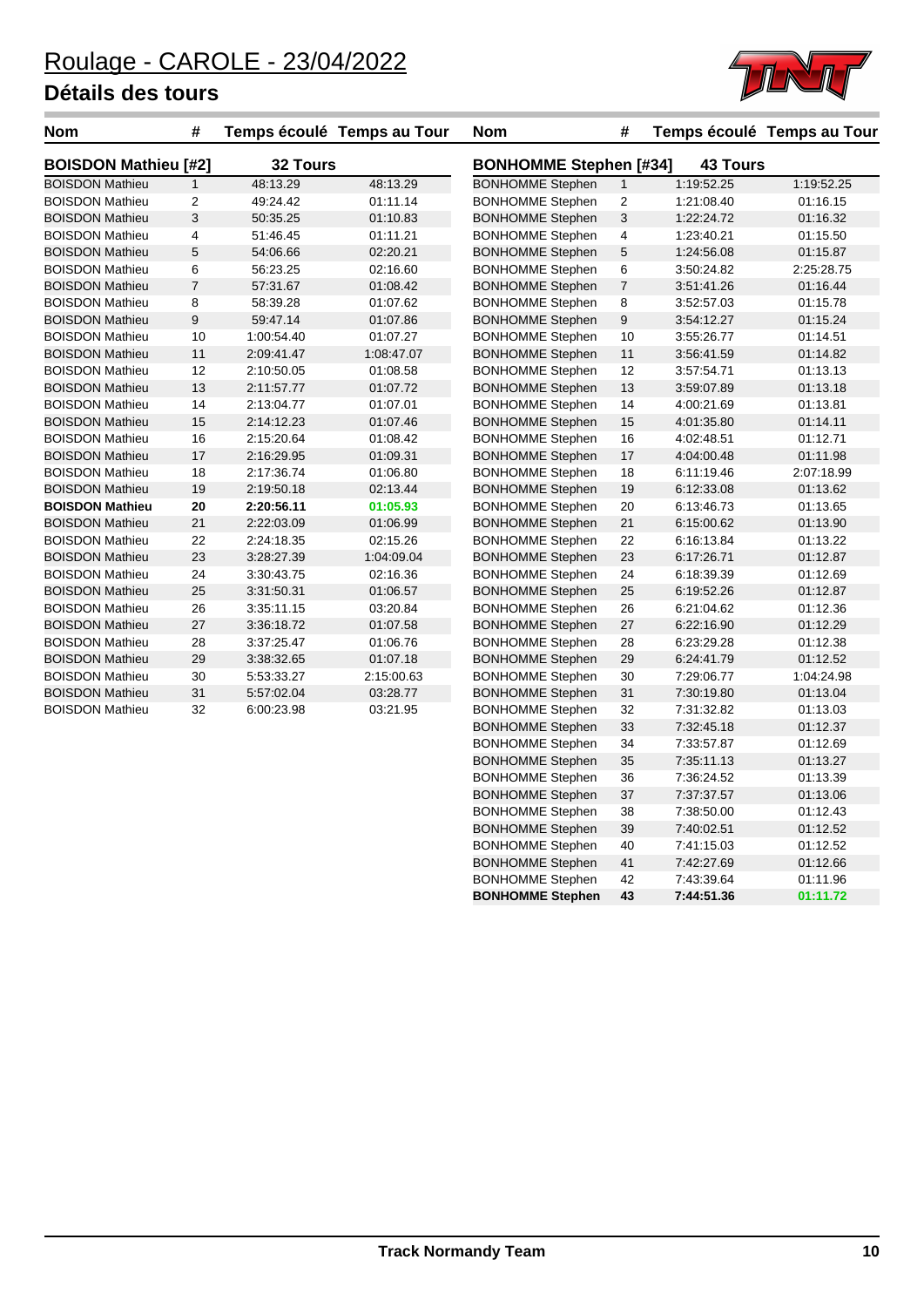

| <b>Nom</b>                             | #              | Temps écoulé Temps au Tour |                      | <b>Nom</b>                                         | #              |                          | Temps écoulé Temps au Tour |
|----------------------------------------|----------------|----------------------------|----------------------|----------------------------------------------------|----------------|--------------------------|----------------------------|
|                                        |                |                            |                      | <b>BOYER Remi</b>                                  | 63             | 9:00:18.05               | 01:11.39                   |
| <b>BOYER Remi [#35]</b>                |                | <b>67 Tours</b>            |                      | <b>BOYER Remi</b>                                  | 64             | 9:01:29.35               | 01:11.30                   |
| <b>BOYER Remi</b>                      | 1              | 1:18:00.27                 | 1:18:00.27           | <b>BOYER Remi</b>                                  | 65             | 9:02:40.79               | 01:11.44                   |
| <b>BOYER Remi</b>                      | $\overline{c}$ | 1:19:19.07                 | 01:18.80             | <b>BOYER Remi</b>                                  | 66             | 9:03:51.83               | 01:11.04                   |
| <b>BOYER Remi</b>                      | 3              | 1:20:36.90                 | 01:17.84             | <b>BOYER Remi</b>                                  | 67             | 9:05:04.83               | 01:13.00                   |
| <b>BOYER Remi</b><br><b>BOYER Remi</b> | 4<br>5         | 1:21:53.03                 | 01:16.13<br>01:14.68 | <b>CHATELLIER Alban [#58]</b>                      |                | <b>41 Tours</b>          |                            |
| <b>BOYER Remi</b>                      | 6              | 1:23:07.70<br>1:24:23.24   | 01:15.54             | <b>CHATELLIER Alban</b>                            | $\mathbf{1}$   | 2:28:10.50               | 2:28:10.50                 |
| <b>BOYER Remi</b>                      | $\overline{7}$ | 1:25:37.44                 | 01:14.21             | <b>CHATELLIER Alban</b>                            | $\overline{2}$ | 2:29:31.17               | 01:20.68                   |
| <b>BOYER Remi</b>                      | 8              | 2:28:33.28                 | 1:02:55.84           | <b>CHATELLIER Alban</b>                            | 3              | 2:30:47.65               | 01:16.48                   |
| <b>BOYER Remi</b>                      | 9              | 2:29:50.56                 | 01:17.28             | <b>CHATELLIER Alban</b>                            | 4              | 3:49:58.15               | 1:19:10.51                 |
| <b>BOYER Remi</b>                      | 10             | 2:31:04.90                 | 01:14.35             | <b>CHATELLIER Alban</b>                            | 5              | 3:51:13.34               | 01:15.19                   |
| <b>BOYER Remi</b>                      | 11             | 2:44:21.83                 | 13:16.94             | <b>CHATELLIER Alban</b>                            | 6              | 3:52:26.00               | 01:12.66                   |
| <b>BOYER Remi</b>                      | 12             | 3:48:16.62                 | 1:03:54.80           | <b>CHATELLIER Alban</b>                            | $\overline{7}$ | 3:53:40.02               | 01:14.02                   |
| <b>BOYER Remi</b>                      | 13             | 3:49:32.30                 | 01:15.68             | <b>CHATELLIER Alban</b>                            | 8              | 3:54:53.63               | 01:13.62                   |
| <b>BOYER Remi</b>                      | 14             | 3:50:46.13                 | 01:13.83             | <b>CHATELLIER Alban</b>                            | 9              | 3:56:07.09               | 01:13.46                   |
| <b>BOYER Remi</b>                      | 15             | 3:51:58.67                 | 01:12.54             | <b>CHATELLIER Alban</b>                            | 10             | 3:57:20.78               | 01:13.69                   |
| <b>BOYER Remi</b>                      | 16             | 3:53:10.55                 | 01:11.89             | <b>CHATELLIER Alban</b>                            | 11             | 3:58:34.58               | 01:13.81                   |
| <b>BOYER Remi</b>                      | 17             | 3:54:22.53                 | 01:11.98             | <b>CHATELLIER Alban</b>                            | 12             | 3:59:46.68               | 01:12.10                   |
| <b>BOYER Remi</b>                      | 18             | 3:55:34.60                 | 01:12.08             | <b>CHATELLIER Alban</b>                            | 13             | 4:00:59.17               | 01:12.50                   |
| <b>BOYER Remi</b>                      | 19             | 3:56:46.58                 | 01:11.98             | <b>CHATELLIER Alban</b>                            | 14             | 4:02:12.27               | 01:13.11                   |
| <b>BOYER Remi</b>                      | 20             | 3:57:59.54                 | 01:12.97             | <b>CHATELLIER Alban</b>                            | 15             | 4:03:24.44               | 01:12.17                   |
| <b>BOYER Remi</b>                      | 21             | 3:59:12.15                 | 01:12.61             | <b>CHATELLIER Alban</b>                            | 16             | 6:09:38.31               | 2:06:13.87                 |
| <b>BOYER Remi</b>                      | 22             | 4:00:24.43                 | 01:12.29             | <b>CHATELLIER Alban</b>                            | 17             | 6:10:51.25               | 01:12.94                   |
| <b>BOYER Remi</b>                      | 23             | 4:01:38.38                 | 01:13.95             | <b>CHATELLIER Alban</b>                            | 18             | 6:12:03.44               | 01:12.19                   |
| <b>BOYER Remi</b>                      | 24             | 4:02:52.16                 | 01:13.79             | <b>CHATELLIER Alban</b>                            | 19             | 6:13:15.29               | 01:11.86                   |
| <b>BOYER Remi</b>                      | 25             | 4:04:04.02                 | 01:11.87             | <b>CHATELLIER Alban</b>                            | 20             | 6:14:27.53               | 01:12.24                   |
| <b>BOYER Remi</b>                      | 26             | 6:08:42.92                 | 2:04:38.90           | <b>CHATELLIER Alban</b>                            | 21             | 6:15:40.02               | 01:12.50                   |
| <b>BOYER Remi</b>                      | 27             | 6:09:55.91                 | 01:12.99             | <b>CHATELLIER Alban</b>                            | 22             | 6:16:51.58               | 01:11.56                   |
| <b>BOYER Remi</b>                      | 28             | 6:11:08.12                 | 01:12.22             | <b>CHATELLIER Alban</b>                            | 23             | 6:18:03.37               | 01:11.79                   |
| <b>BOYER Remi</b>                      | 29             | 6:12:20.54                 | 01:12.43             | <b>CHATELLIER Alban</b>                            | 24             | 6:19:15.28               | 01:11.91                   |
| <b>BOYER Remi</b>                      | 30             | 6:13:33.11                 | 01:12.57             | <b>CHATELLIER Alban</b>                            | 25             | 6:20:28.08               | 01:12.80                   |
| <b>BOYER Remi</b>                      | 31             | 6:14:44.69                 | 01:11.58             | <b>CHATELLIER Alban</b>                            | 26             | 6:21:40.52               | 01:12.45                   |
| <b>BOYER Remi</b>                      | 32             | 6:15:55.99                 | 01:11.30             | <b>CHATELLIER Alban</b>                            | 27             | 6:22:53.23               | 01:12.71                   |
| <b>BOYER Remi</b><br><b>BOYER Remi</b> | 33<br>34       | 6:17:07.80<br>6:18:18.72   | 01:11.82<br>01:10.93 | <b>CHATELLIER Alban</b><br><b>CHATELLIER Alban</b> | 28<br>29       | 6:24:05.88<br>6:25:17.96 | 01:12.66<br>01:12.08       |
| <b>BOYER Remi</b>                      | 35             | 6:19:30.84                 | 01:12.12             | <b>CHATELLIER Alban</b>                            | 30             | 7:29:56.92               | 1:04:38.97                 |
| <b>BOYER Remi</b>                      | 36             | 6:20:41.62                 | 01:10.79             | <b>CHATELLIER Alban</b>                            | 31             | 7:31:09.86               | 01:12.94                   |
| <b>BOYER Remi</b>                      | 37             | 6:21:53.02                 | 01:11.40             | <b>CHATELLIER Alban</b>                            | 32             | 7:32:21.58               | 01:11.72                   |
| <b>BOYER Remi</b>                      | 38             | 6:23:04.26                 | 01:11.25             | <b>CHATELLIER Alban</b>                            | 33             | 7:33:33.84               | 01:12.26                   |
| <b>BOYER Remi</b>                      | 39             | 6:24:15.54                 | 01:11.28             | <b>CHATELLIER Alban</b>                            | 34             | 7:34:46.05               | 01:12.22                   |
| <b>BOYER Remi</b>                      | 40             | 7:28:16.00                 | 1:04:00.46           | <b>CHATELLIER Alban</b>                            | 35             | 7:35:58.24               | 01:12.19                   |
| <b>BOYER Remi</b>                      | 41             | 7:29:29.34                 | 01:13.34             | CHATELLIER Alban                                   | 36             | 7:37:10.08               | 01:11.84                   |
| <b>BOYER Remi</b>                      | 42             | 7:30:42.68                 | 01:13.34             | <b>CHATELLIER Alban</b>                            | 37             | 7:38:22.50               | 01:12.43                   |
| <b>BOYER Remi</b>                      | 43             | 7:33:26.04                 | 02:43.37             | <b>CHATELLIER Alban</b>                            | 38             | 7:39:34.76               | 01:12.26                   |
| <b>BOYER Remi</b>                      | 44             | 7:34:38.18                 | 01:12.15             | <b>CHATELLIER Alban</b>                            | 39             | 7:40:47.35               | 01:12.59                   |
| BOYER Remi                             | 45             | 7:35:50.20                 | 01:12.03             | <b>CHATELLIER Alban</b>                            | 40             | 7:42:02.16               | 01:14.82                   |
| <b>BOYER Remi</b>                      | 46             | 7:37:01.76                 | 01:11.56             | <b>CHATELLIER Alban</b>                            | 41             | 7:43:14.03               | 01:11.87                   |
| <b>BOYER Remi</b>                      | 47             | 7:38:12.66                 | 01:10.90             |                                                    |                |                          |                            |
| <b>BOYER Remi</b>                      | 48             | 7:39:24.71                 | 01:12.05             |                                                    |                |                          |                            |
| <b>BOYER Remi</b>                      | 49             | 7:40:36.31                 | 01:11.61             |                                                    |                |                          |                            |
| <b>BOYER Remi</b>                      | 50             | 7:41:47.89                 | 01:11.59             |                                                    |                |                          |                            |
| BOYER Remi                             | 51             | 7:42:59.59                 | 01:11.70             |                                                    |                |                          |                            |
| <b>BOYER Remi</b>                      | 52             | 7:44:10.63                 | 01:11.04             |                                                    |                |                          |                            |
| BOYER Remi                             | 53             | 8:48:10.08                 | 1:03:59.45           |                                                    |                |                          |                            |
| <b>BOYER Remi</b>                      | 54             | 8:49:29.39                 | 01:19.32             |                                                    |                |                          |                            |
| BOYER Remi                             | 55             | 8:50:43.31                 | 01:13.93             |                                                    |                |                          |                            |
| <b>BOYER Remi</b>                      | 56             | 8.51.55.90                 | 01:12.59             |                                                    |                |                          |                            |
| <b>BOYER Remi</b>                      | 57             | 8.53.08.49                 | 01:12.59             |                                                    |                |                          |                            |
| <b>BOYER Remi</b>                      | 58             | 8:54:20.25                 | 01:11.77             |                                                    |                |                          |                            |
| BOYER Remi<br><b>BOYER Remi</b>        | 59<br>60       | 8.55.31.97<br>8:56:43.32   | 01:11.72<br>01:11.35 |                                                    |                |                          |                            |
| <b>BOYER Remi</b>                      | 61             | 8:57:54.85                 | 01:11.54             |                                                    |                |                          |                            |
| <b>BOYER Remi</b>                      | 62             | 8:59:06.66                 | 01:11.82             |                                                    |                |                          |                            |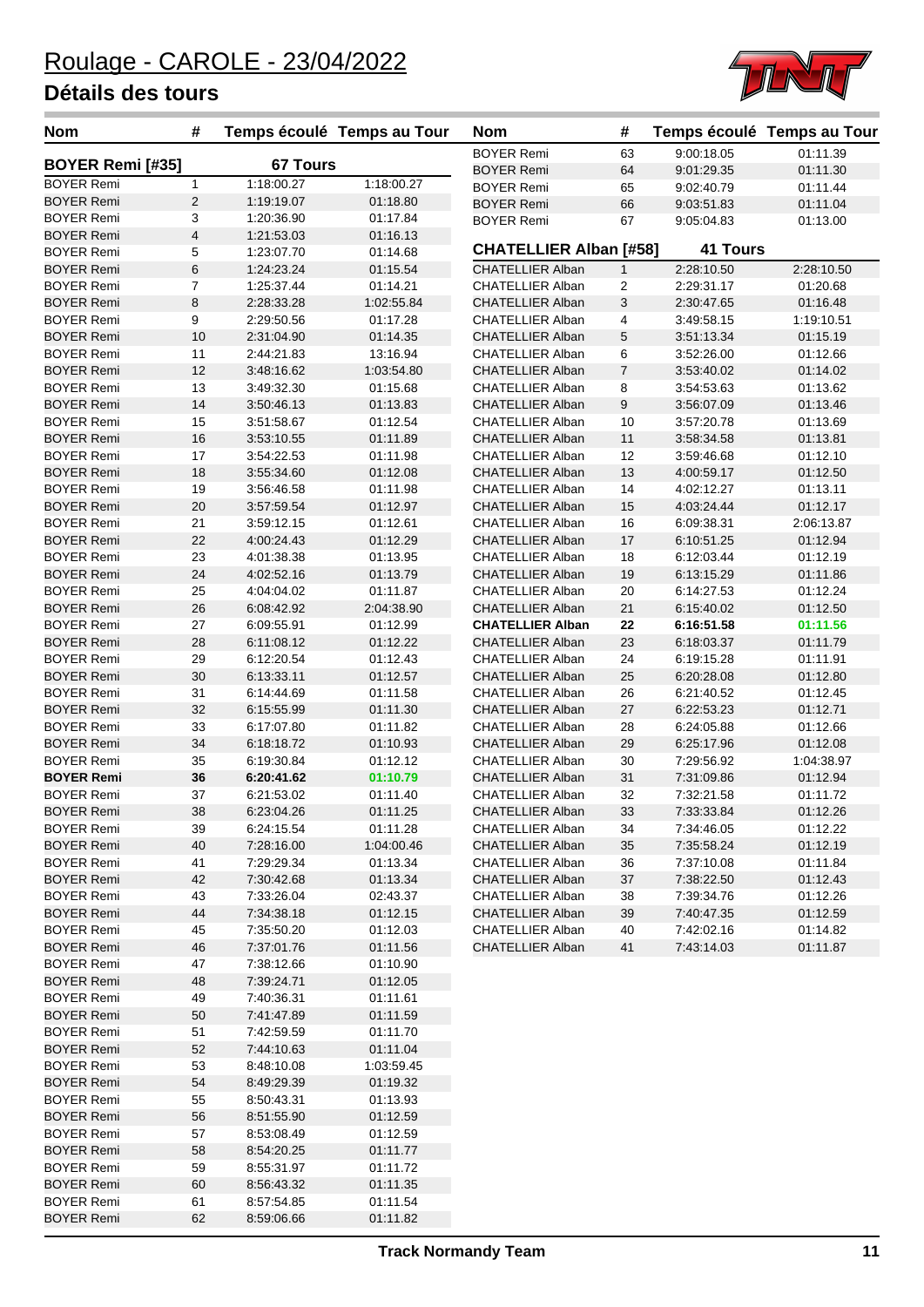

| <b>Nom</b>                       | #              |                 | Temps écoulé Temps au Tour | <b>Nom</b>                    | #              |            | Temps écoulé Temps au Tour |
|----------------------------------|----------------|-----------------|----------------------------|-------------------------------|----------------|------------|----------------------------|
| <b>CHATELLIER Pierrick [#95]</b> |                | <b>45 Tours</b> |                            | <b>CHESNEAU Gabriel [#70]</b> |                | 52 Tours   |                            |
| <b>CHATELLIER Pierrick</b>       | $\mathbf{1}$   | 1:51:30.47      | 1:51:30.47                 | <b>CHESNEAU Gabriel</b>       | $\mathbf{1}$   | 1:43:16.83 | 1:43:16.83                 |
| <b>CHATELLIER Pierrick</b>       | 2              | 1:53:11.04      | 01:40.58                   | <b>CHESNEAU Gabriel</b>       | $\overline{2}$ | 1:44:41.01 | 01:24.19                   |
| <b>CHATELLIER Pierrick</b>       | 3              | 1:54:49.57      | 01:38.54                   | <b>CHESNEAU Gabriel</b>       | 3              | 1:46:02.41 | 01:21.41                   |
| <b>CHATELLIER Pierrick</b>       | $\overline{4}$ | 1:56:21.52      | 01:31.95                   | <b>CHESNEAU Gabriel</b>       | 4              | 1:47:24.12 | 01:21.71                   |
| <b>CHATELLIER Pierrick</b>       | 5              | 1:57:49.01      | 01:27.50                   | <b>CHESNEAU Gabriel</b>       | 5              | 2:49:00.41 | 1:01:36.30                 |
| <b>CHATELLIER Pierrick</b>       | 6              | 1:59:16.01      | 01:27.01                   | <b>CHESNEAU Gabriel</b>       | 6              | 2:50:18.48 | 01:18.08                   |
| <b>CHATELLIER Pierrick</b>       | $\overline{7}$ | 2:00:42.19      | 01:26.19                   | <b>CHESNEAU Gabriel</b>       | $\overline{7}$ | 2:51:34.82 | 01:16.34                   |
| <b>CHATELLIER Pierrick</b>       | 8              | 2:02:05.75      | 01:23.56                   | <b>CHESNEAU Gabriel</b>       | 8              | 2:52:51.23 | 01:16.41                   |
| <b>CHATELLIER Pierrick</b>       | 9              | 2:03:33.57      | 01:27.82                   | <b>CHESNEAU Gabriel</b>       | 9              | 2:54:07.56 | 01:16.34                   |
| <b>CHATELLIER Pierrick</b>       | 10             | 2:04:56.17      | 01:22.60                   | <b>CHESNEAU Gabriel</b>       | 10             | 3:00:21.39 | 06:13.84                   |
| <b>CHATELLIER Pierrick</b>       | 11             | 3:09:26.02      | 1:04:29.86                 | <b>CHESNEAU Gabriel</b>       | 11             | 3:01:41.37 | 01:19.98                   |
| <b>CHATELLIER Pierrick</b>       | 12             | 3:16:31.16      | 07:05.14                   | <b>CHESNEAU Gabriel</b>       | 12             | 3:02:58.52 | 01:17.16                   |
| <b>CHATELLIER Pierrick</b>       | 13             | 3:18:01.60      | 01:30.45                   | <b>CHESNEAU Gabriel</b>       | 13             | 3:04:15.24 | 01:16.72                   |
| <b>CHATELLIER Pierrick</b>       | 14             | 3:19:28.11      | 01:26.51                   | <b>CHESNEAU Gabriel</b>       | 14             | 3:05:32.39 | 01:17.16                   |
| <b>CHATELLIER Pierrick</b>       | 15             | 3:20:52.88      | 01:24.78                   | <b>CHESNEAU Gabriel</b>       | 15             | 4:07:43.14 | 1:02:10.76                 |
| <b>CHATELLIER Pierrick</b>       | 16             | 3:22:21.08      | 01:28.20                   | <b>CHESNEAU Gabriel</b>       | 16             | 4:09:00.65 | 01:17.51                   |
| <b>CHATELLIER Pierrick</b>       | 17             | 3:23:44.40      | 01:23.33                   | <b>CHESNEAU Gabriel</b>       | 17             | 4:10:17.86 | 01:17.21                   |
| <b>CHATELLIER Pierrick</b>       | 18             | 3:25:07.63      | 01:23.23                   | <b>CHESNEAU Gabriel</b>       | 18             | 4:11:34.36 | 01:16.50                   |
| <b>CHATELLIER Pierrick</b>       | 19             | 4:28:37.49      | 1:03:29.86                 | <b>CHESNEAU Gabriel</b>       | 19             | 4:12:50.60 | 01:16.25                   |
| <b>CHATELLIER Pierrick</b>       | 20             | 4:30:04.49      | 01:27.01                   | <b>CHESNEAU Gabriel</b>       | 20             | 4:14:07.24 | 01:16.65                   |
| <b>CHATELLIER Pierrick</b>       | 21             | 4:31:29.57      | 01:25.08                   | <b>CHESNEAU Gabriel</b>       | 21             | 4:15:23.93 | 01:16.69                   |
| <b>CHATELLIER Pierrick</b>       | 22             | 4:32:54.30      | 01:24.73                   | <b>CHESNEAU Gabriel</b>       | 22             | 4:16:39.47 | 01:15.54                   |
| <b>CHATELLIER Pierrick</b>       | 23             | 4:34:16.40      | 01:22.11                   | <b>CHESNEAU Gabriel</b>       | 23             | 4:17:56.91 | 01:17.44                   |
| <b>CHATELLIER Pierrick</b>       | 24             | 4:35:39.61      | 01:23.21                   | <b>CHESNEAU Gabriel</b>       | 24             | 4:19:13.36 | 01:16.46                   |
| <b>CHATELLIER Pierrick</b>       | 25             | 4:37:01.69      | 01:22.08                   | <b>CHESNEAU Gabriel</b>       | 25             | 4:20:28.74 | 01:15.38                   |
| <b>CHATELLIER Pierrick</b>       | 26             | 4:38:23.88      | 01:22.20                   | <b>CHESNEAU Gabriel</b>       | 26             | 4:21:44.63 | 01:15.90                   |
| <b>CHATELLIER Pierrick</b>       | 27             | 6:48:47.58      | 2:10:23.70                 | <b>CHESNEAU Gabriel</b>       | 27             | 4:23:01.84 | 01:17.21                   |
| <b>CHATELLIER Pierrick</b>       | 28             | 6:50:14.84      | 01:27.26                   | <b>CHESNEAU Gabriel</b>       | 28             | 4:24:19.48 | 01:17.65                   |
| <b>CHATELLIER Pierrick</b>       | 29             | 6:51:45.17      | 01:30.34                   | <b>CHESNEAU Gabriel</b>       | 29             | 6:28:44.58 | 2:04:25.11                 |
| <b>CHATELLIER Pierrick</b>       | 30             | 6:53:09.17      | 01:24.01                   | <b>CHESNEAU Gabriel</b>       | 30             | 6:30:04.72 | 01:20.14                   |
| <b>CHATELLIER Pierrick</b>       | 31             | 6:54:33.71      | 01:24.55                   | <b>CHESNEAU Gabriel</b>       | 31             | 6:31:23.61 | 01:18.90                   |
| <b>CHATELLIER Pierrick</b>       | 32             | 6:55:58.65      | 01:24.94                   | <b>CHESNEAU Gabriel</b>       | 32             | 6:32:43.39 | 01:19.79                   |
| <b>CHATELLIER Pierrick</b>       | 33             | 6:57:22.68      | 01:24.03                   | <b>CHESNEAU Gabriel</b>       | 33             | 6:34:00.39 | 01:17.00                   |
| <b>CHATELLIER Pierrick</b>       | 34             | 6:58:47.43      | 01:24.75                   | <b>CHESNEAU Gabriel</b>       | 34             | 6:35:16.61 | 01:16.22                   |
| <b>CHATELLIER Pierrick</b>       | 35             | 7:00:11.17      | 01:23.75                   | <b>CHESNEAU Gabriel</b>       | 35             | 6:36:33.32 | 01:16.72                   |
| <b>CHATELLIER Pierrick</b>       | 36             | 7:01:33.49      | 01:22.32                   | <b>CHESNEAU Gabriel</b>       | 36             | 6:37:49.75 | 01:16.44                   |
| <b>CHATELLIER Pierrick</b>       | 37             | 7:02:55.99      | 01:22.51                   | <b>CHESNEAU Gabriel</b>       | 37             | 6:39:05.57 | 01:15.82                   |
| <b>CHATELLIER Pierrick</b>       | 38             | 7:04:17.76      | 01:21.78                   | <b>CHESNEAU Gabriel</b>       | 38             | 6:40:21.39 | 01:15.83                   |
| <b>CHATELLIER Pierrick</b>       | 39             | 8:08:17.22      | 1:03:59.46                 | <b>CHESNEAU Gabriel</b>       | 39             | 6:41:34.85 | 01:13.46                   |
| <b>CHATELLIER Pierrick</b>       | 40             | 8:09:46.54      | 01:29.33                   | <b>CHESNEAU Gabriel</b>       | 40             | 6:42:47.60 | 01:12.76                   |
| <b>CHATELLIER Pierrick</b>       | 41             | 8:11:11.94      | 01:25.41                   | <b>CHESNEAU Gabriel</b>       | 41             | 6:44:04.50 | 01:16.90                   |
| <b>CHATELLIER Pierrick</b>       | 42             | 8:12:37.73      | 01:25.79                   | <b>CHESNEAU Gabriel</b>       | 42             | 6:45:17.60 | 01:13.11                   |
| <b>CHATELLIER Pierrick</b>       | 43             | 8:14:02.24      | 01:24.52                   | <b>CHESNEAU Gabriel</b>       | 43             | 7:48:29.41 | 1:03:11.81                 |
| <b>CHATELLIER Pierrick</b>       | 44             | 8:15:27.58      | 01:25.34                   | <b>CHESNEAU Gabriel</b>       | 44             | 7:52:46.54 | 04:17.14                   |
| <b>CHATELLIER Pierrick</b>       | 45             | 8:16:51.84      | 01:24.26                   | <b>CHESNEAU Gabriel</b>       | 45             | 7:54:04.26 | 01:17.72                   |
|                                  |                |                 |                            | <b>CHESNEAU Gabriel</b>       | 46             | 7:55:22.01 | 01:17.75                   |
|                                  |                |                 |                            | <b>CHESNEAU Gabriel</b>       | 47             | 7:58:35.46 | 03:13.46                   |

CHESNEAU Gabriel 48 7:59:52.53 01:17.07 CHESNEAU Gabriel 49 8:01:08.35 01:15.83 CHESNEAU Gabriel 50 8:02:22.13 01:13.79 CHESNEAU Gabriel 51 8:03:36.66 01:14.54 CHESNEAU Gabriel 52 8:04:49.67 01:13.01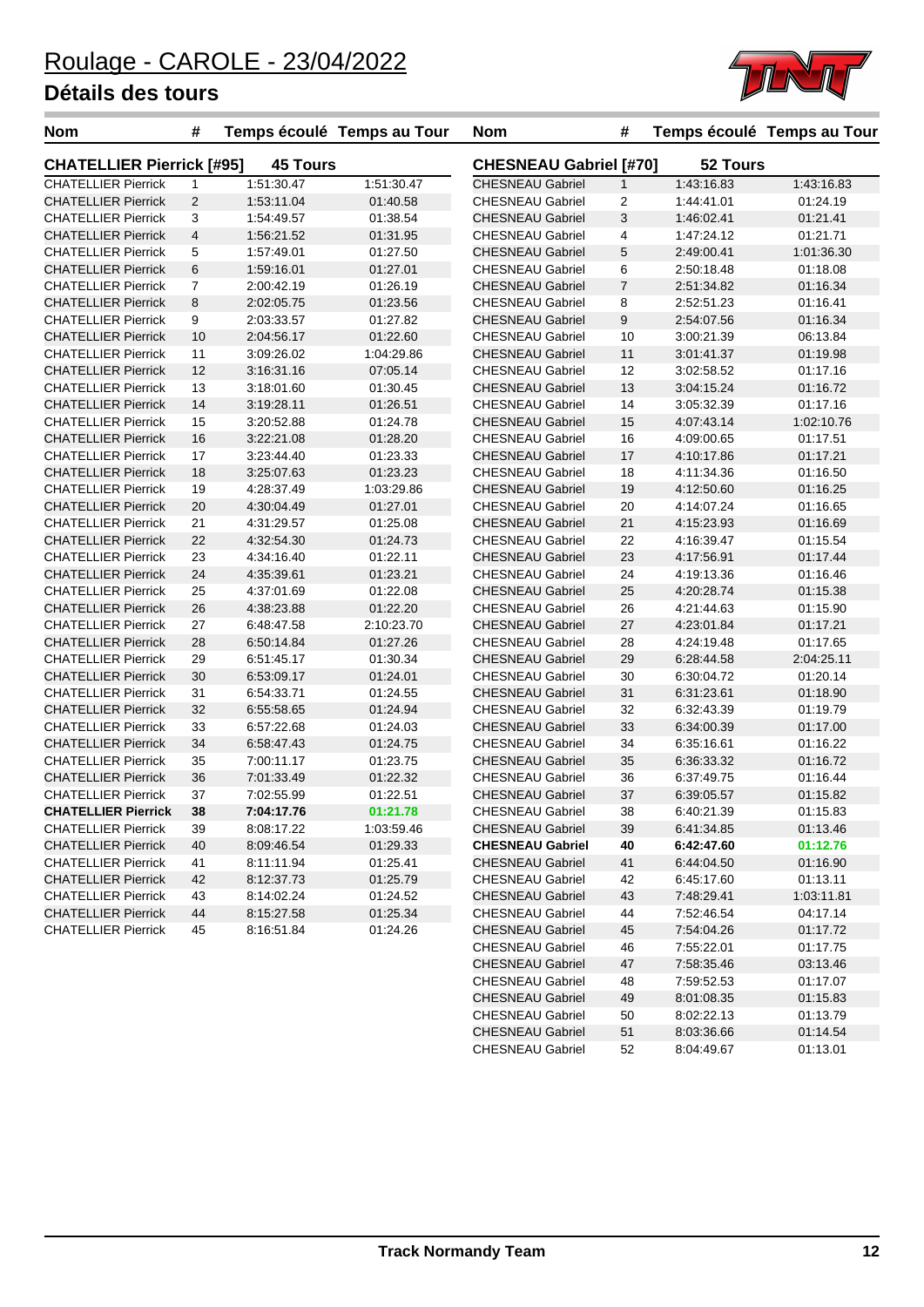

| <b>Nom</b>                    | #              |            | Temps écoulé Temps au Tour | <b>Nom</b>                  | #                       |                 | Temps écoulé Temps au Tour |
|-------------------------------|----------------|------------|----------------------------|-----------------------------|-------------------------|-----------------|----------------------------|
| <b>CLOUZARD Thierry [#37]</b> |                | 35 Tours   |                            | <b>COLOMBO Romain [#97]</b> |                         | <b>42 Tours</b> |                            |
| <b>CLOUZARD Thierry</b>       | $\mathbf{1}$   | 1:19:39.04 | 1:19:39.04                 | <b>COLOMBO Romain</b>       | 1                       | 1:53:07.67      | 1:53:07.67                 |
| <b>CLOUZARD Thierry</b>       | $\overline{c}$ | 1:20:59.78 | 01:20.75                   | <b>COLOMBO Romain</b>       | $\overline{c}$          | 1:54:48.07      | 01:40.41                   |
| <b>CLOUZARD Thierry</b>       | 3              | 1:22:18.32 | 01:18.54                   | <b>COLOMBO Romain</b>       | 3                       | 1:56:31.29      | 01:43.22                   |
| <b>CLOUZARD Thierry</b>       | 4              | 1:23:34.07 | 01:15.75                   | <b>COLOMBO Romain</b>       | $\overline{\mathbf{4}}$ | 1:58:10.74      | 01:39.45                   |
| <b>CLOUZARD Thierry</b>       | 5              | 1:24:47.50 | 01:13.43                   | <b>COLOMBO Romain</b>       | 5                       | 1:59:48.43      | 01:37.69                   |
| <b>CLOUZARD Thierry</b>       | 6              | 2:30:27.54 | 1:05:40.05                 | <b>COLOMBO Romain</b>       | 6                       | 2:01:25.55      | 01:37.13                   |
| <b>CLOUZARD Thierry</b>       | $\overline{7}$ | 2:44:00.06 | 13:32.52                   | <b>COLOMBO Romain</b>       | 7                       | 2:02:58.27      | 01:32.72                   |
| <b>CLOUZARD Thierry</b>       | 8              | 2:45:10.88 | 01:10.83                   | <b>COLOMBO Romain</b>       | 8                       | 2:04:31.37      | 01:33.10                   |
| <b>CLOUZARD Thierry</b>       | 9              | 3:48:43.26 | 1:03:32.38                 | <b>COLOMBO Romain</b>       | 9                       | 3:09:40.64      | 1:05:09.28                 |
| <b>CLOUZARD Thierry</b>       | 10             | 3:49:55.83 | 01:12.58                   | <b>COLOMBO Romain</b>       | 10                      | 3:17:02.45      | 07:21.81                   |
| <b>CLOUZARD Thierry</b>       | 11             | 3:51:06.97 | 01:11.14                   | <b>COLOMBO Romain</b>       | 11                      | 3:18:37.16      | 01:34.71                   |
| <b>CLOUZARD Thierry</b>       | 12             | 3:52:18.33 | 01:11.37                   | <b>COLOMBO Romain</b>       | 12                      | 3:20:09.81      | 01:32.66                   |
| <b>CLOUZARD Thierry</b>       | 13             | 3:53:31.27 | 01:12.94                   | <b>COLOMBO Romain</b>       | 13                      | 3:21:41.66      | 01:31.86                   |
| <b>CLOUZARD Thierry</b>       | 14             | 3:54:46.37 | 01:15.10                   | <b>COLOMBO Romain</b>       | 14                      | 3:23:14.03      | 01:32.37                   |
| <b>CLOUZARD Thierry</b>       | 15             | 3:55:59.59 | 01:13.23                   | <b>COLOMBO Romain</b>       | 15                      | 3:24:46.00      | 01:31.97                   |
| <b>CLOUZARD Thierry</b>       | 16             | 3:57:09.45 | 01:09.87                   | <b>COLOMBO Romain</b>       | 16                      | 4:29:32.95      | 1:04:46.95                 |
| <b>CLOUZARD Thierry</b>       | 17             | 3:58:21.88 | 01:12.43                   | <b>COLOMBO Romain</b>       | 17                      | 4:31:05.24      | 01:32.30                   |
| <b>CLOUZARD Thierry</b>       | 18             | 3:59:32.22 | 01:10.34                   | <b>COLOMBO Romain</b>       | 18                      | 4:32:38.78      | 01:33.55                   |
| <b>CLOUZARD Thierry</b>       | 19             | 4:00:43.42 | 01:11.21                   | <b>COLOMBO Romain</b>       | 19                      | 4:34:14.13      | 01:35.35                   |
| <b>CLOUZARD Thierry</b>       | 20             | 4:01:54.15 | 01:10.74                   | <b>COLOMBO Romain</b>       | 20                      | 4:35:49.17      | 01:35.05                   |
| <b>CLOUZARD Thierry</b>       | 21             | 4:03:05.27 | 01:11.12                   | <b>COLOMBO Romain</b>       | 21                      | 4:37:16.43      | 01:27.26                   |
| <b>CLOUZARD Thierry</b>       | 22             | 4:04:16.10 | 01:10.83                   | <b>COLOMBO Romain</b>       | 22                      | 4:38:48.12      | 01:31.69                   |
| <b>CLOUZARD Thierry</b>       | 23             | 7:08:56.39 | 3:04:40.30                 | <b>COLOMBO Romain</b>       | 23                      | 6:49:37.11      | 2:10:49.00                 |
| <b>CLOUZARD Thierry</b>       | 24             | 7:10:08.83 | 01:12.44                   | <b>COLOMBO Romain</b>       | 24                      | 6:51:10.27      | 01:33.17                   |
| <b>CLOUZARD Thierry</b>       | 25             | 7:11:20.42 | 01:11.59                   | <b>COLOMBO Romain</b>       | 25                      | 6:52:47.26      | 01:36.99                   |
| <b>CLOUZARD Thierry</b>       | 26             | 7:12:31.76 | 01:11.35                   | <b>COLOMBO Romain</b>       | 26                      | 6:54:15.22      | 01:27.97                   |
| <b>CLOUZARD Thierry</b>       | 27             | 7:13:43.53 | 01:11.77                   | <b>COLOMBO Romain</b>       | 27                      | 6:55:42.64      | 01:27.43                   |
| <b>CLOUZARD Thierry</b>       | 28             | 7:14:54.99 | 01:11.47                   | <b>COLOMBO Romain</b>       | 28                      | 6:57:09.72      | 01:27.08                   |
| <b>CLOUZARD Thierry</b>       | 29             | 7:16:07.20 | 01:12.21                   | <b>COLOMBO Romain</b>       | 29                      | 6:58:37.30      | 01:27.59                   |
| <b>CLOUZARD Thierry</b>       | 30             | 7:17:19.74 | 01:12.54                   | <b>COLOMBO Romain</b>       | 30                      | 7:00:04.54      | 01:27.24                   |
| <b>CLOUZARD Thierry</b>       | 31             | 8:28:16.69 | 1:10:56.96                 | <b>COLOMBO Romain</b>       | 31                      | 7:01:31.28      | 01:26.75                   |
| <b>CLOUZARD Thierry</b>       | 32             | 8:29:30.55 | 01:13.86                   | <b>COLOMBO Romain</b>       | 32                      | 7:02:58.07      | 01:26.80                   |
| <b>CLOUZARD Thierry</b>       | 33             | 8:30:49.16 | 01:18.61                   | COLOMBO Romain              | 33                      | 7:04:25.29      | 01:27.22                   |
| <b>CLOUZARD Thierry</b>       | 34             | 8:32:04.39 | 01:15.24                   | <b>COLOMBO Romain</b>       | 34                      | 8:09:09.25      | 1:04:43.97                 |
| <b>CLOUZARD Thierry</b>       | 35             | 8:33:18.53 | 01:14.14                   | <b>COLOMBO Romain</b>       | 35                      | 8:10:41.33      | 01:32.09                   |
|                               |                |            |                            | <b>COLOMBO Romain</b>       | 36                      | 8:12:10.54      | 01:29.21                   |
|                               |                |            |                            | <b>COLOMBO Romain</b>       | 37                      | 8:13:38.36      | 01:27.83                   |
|                               |                |            |                            | <b>COLOMBO Romain</b>       | 38                      | 8:15:06.79      | 01:28.44                   |

COLOMBO Romain 39 8:16:33.51 01:26.72 COLOMBO Romain 40 8:21:41.41 05:07.91 COLOMBO Romain 41 8:23:07.18 01:25.77<br> **COLOMBO Romain** 42 8:24:32.42 01:25.25

**COLOMBO Romain 42 8:24:32.42 01:25.25**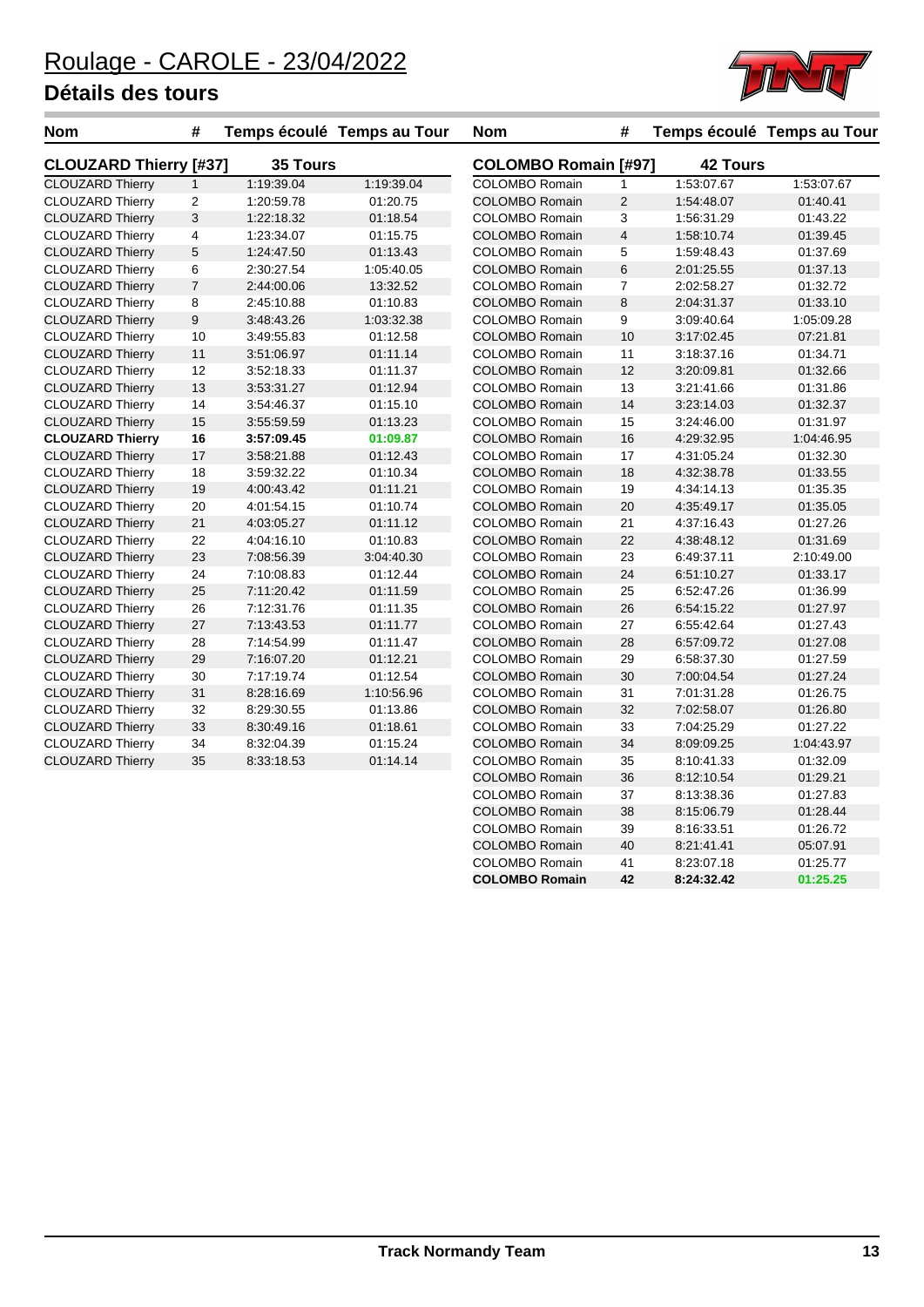

| <b>Nom</b>                | #              |                 | Temps écoulé Temps au Tour | <b>Nom</b>                   | #                       |                 | Temps écoulé Temps au Tour |
|---------------------------|----------------|-----------------|----------------------------|------------------------------|-------------------------|-----------------|----------------------------|
| <b>COTTARD Alain [#3]</b> |                | <b>38 Tours</b> |                            | <b>COUDIERE Xavier [#64]</b> |                         | <b>46 Tours</b> |                            |
| <b>COTTARD Alain</b>      | $\mathbf{1}$   | 50:01.08        | 50:01.08                   | <b>COUDIERE Xavier</b>       | 1                       | 1:43:09.79      | 1:43:09.79                 |
| <b>COTTARD Alain</b>      | 2              | 51:10.27        | 01:09.19                   | <b>COUDIERE Xavier</b>       | $\overline{2}$          | 1:44:35.83      | 01:26.05                   |
| <b>COTTARD Alain</b>      | 3              | 52:19.74        | 01:09.47                   | <b>COUDIERE Xavier</b>       | 3                       | 1:45:58.03      | 01:22.20                   |
| <b>COTTARD Alain</b>      | $\overline{4}$ | 54:34.76        | 02:15.03                   | <b>COUDIERE Xavier</b>       | $\overline{\mathbf{4}}$ | 1:47:17.37      | 01:19.34                   |
| <b>COTTARD Alain</b>      | 5              | 55:40.46        | 01:05.70                   | <b>COUDIERE Xavier</b>       | 5                       | 2:51:23.45      | 1:04:06.09                 |
| <b>COTTARD Alain</b>      | $\,6$          | 2:10:13.70      | 1:14:33.25                 | <b>COUDIERE Xavier</b>       | 6                       | 2:52:41.19      | 01:17.75                   |
| <b>COTTARD Alain</b>      | $\overline{7}$ | 2:11:20.17      | 01:06.47                   | <b>COUDIERE Xavier</b>       | 7                       | 2:53:57.51      | 01:16.32                   |
| <b>COTTARD Alain</b>      | 8              | 2:12:26.31      | 01:06.15                   | <b>COUDIERE Xavier</b>       | 8                       | 3:00:32.43      | 06:34.93                   |
| <b>COTTARD Alain</b>      | 9              | 2:13:31.66      | 01:05.35                   | <b>COUDIERE Xavier</b>       | 9                       | 3:01:46.71      | 01:14.28                   |
| <b>COTTARD Alain</b>      | 10             | 2:14:38.22      | 01:06.57                   | <b>COUDIERE Xavier</b>       | 10                      | 3:03:03.68      | 01:16.97                   |
| <b>COTTARD Alain</b>      | 11             | 2:15:52.40      | 01:14.19                   | <b>COUDIERE Xavier</b>       | 11                      | 3:04:18.02      | 01:14.35                   |
| <b>COTTARD Alain</b>      | 12             | 2:16:59.27      | 01:06.87                   | <b>COUDIERE Xavier</b>       | 12                      | 3:05:32.16      | 01:14.14                   |
| <b>COTTARD Alain</b>      | 13             | 2:18:06.79      | 01:07.53                   | <b>COUDIERE Xavier</b>       | 13                      | 4:09:54.51      | 1:04:22.36                 |
| <b>COTTARD Alain</b>      | 14             | 2:19:41.25      | 01:34.46                   | <b>COUDIERE Xavier</b>       | 14                      | 4:11:12.09      | 01:17.58                   |
| <b>COTTARD Alain</b>      | 15             | 2:20:46.82      | 01:05.58                   | <b>COUDIERE Xavier</b>       | 15                      | 4:12:28.29      | 01:16.20                   |
| <b>COTTARD Alain</b>      | 16             | 2:21:51.89      | 01:05.07                   | <b>COUDIERE Xavier</b>       | 16                      | 4:13:43.92      | 01:15.64                   |
| <b>COTTARD Alain</b>      | 17             | 3:29:28.84      | 1:07:36.96                 | <b>COUDIERE Xavier</b>       | 17                      | 4:15:00.21      | 01:16.29                   |
| <b>COTTARD Alain</b>      | 18             | 3:30:34.33      | 01:05.49                   | <b>COUDIERE Xavier</b>       | 18                      | 4:16:16.64      | 01:16.43                   |
| <b>COTTARD Alain</b>      | 19             | 3:31:40.28      | 01:05.96                   | <b>COUDIERE Xavier</b>       | 19                      | 4:17:31.41      | 01:14.77                   |
| <b>COTTARD Alain</b>      | 20             | 3:32:48.56      | 01:08.28                   | <b>COUDIERE Xavier</b>       | 20                      | 4:18:45.78      | 01:14.37                   |
| <b>COTTARD Alain</b>      | 21             | 3:33:54.95      | 01:06.40                   | <b>COUDIERE Xavier</b>       | 21                      | 4:20:00.52      | 01:14.75                   |
| <b>COTTARD Alain</b>      | 22             | 3:35:00.44      | 01:05.49                   | <b>COUDIERE Xavier</b>       | 22                      | 4:21:15.78      | 01:15.27                   |
| <b>COTTARD Alain</b>      | 23             | 3:36:04.89      | 01:04.46                   | <b>COUDIERE Xavier</b>       | 23                      | 4:22:29.66      | 01:13.88                   |
| <b>COTTARD Alain</b>      | 24             | 5:49:10.30      | 2:13:05.41                 | <b>COUDIERE Xavier</b>       | 24                      | 6:09:22.41      | 1:46:52.76                 |
| <b>COTTARD Alain</b>      | 25             | 5:50:18.48      | 01:08.19                   | <b>COUDIERE Xavier</b>       | 25                      | 6:10:37.18      | 01:14.77                   |
| <b>COTTARD Alain</b>      | 26             | 5:51:22.58      | 01:04.11                   | <b>COUDIERE Xavier</b>       | 26                      | 6:11:50.92      | 01:13.74                   |
| <b>COTTARD Alain</b>      | 27             | 5:52:26.92      | 01:04.35                   | <b>COUDIERE Xavier</b>       | 27                      | 6:13:05.03      | 01:14.12                   |
| <b>COTTARD Alain</b>      | 28             | 5:53:42.70      | 01:15.78                   | <b>COUDIERE Xavier</b>       | 28                      | 6:14:18.37      | 01:13.34                   |
| <b>COTTARD Alain</b>      | 29             | 5:54:47.20      | 01:04.51                   | <b>COUDIERE Xavier</b>       | 29                      | 6:15:31.54      | 01:13.18                   |
| <b>COTTARD Alain</b>      | 30             | 5.56.04.21      | 01:17.02                   | <b>COUDIERE Xavier</b>       | 30                      | 6:16:44.92      | 01:13.39                   |
| <b>COTTARD Alain</b>      | 31             | 5:57:09.14      | 01:04.93                   | <b>COUDIERE Xavier</b>       | 31                      | 6:17:57.53      | 01:12.62                   |
| <b>COTTARD Alain</b>      | 32             | 7:09:18.40      | 1:12:09.27                 | <b>COUDIERE Xavier</b>       | 32                      | 6:19:11.72      | 01:14.19                   |
| <b>COTTARD Alain</b>      | 33             | 7:10:29.00      | 01:10.60                   | <b>COUDIERE Xavier</b>       | 33                      | 6:20:25.97      | 01:14.26                   |
| <b>COTTARD Alain</b>      | 34             | 7:11:39.50      | 01:10.50                   | <b>COUDIERE Xavier</b>       | 34                      | 6:21:39.40      | 01:13.44                   |
| <b>COTTARD Alain</b>      | 35             | 7:12:45.55      | 01:06.06                   | <b>COUDIERE Xavier</b>       | 35                      | 6:22:52.55      | 01:13.15                   |
| <b>COTTARD Alain</b>      | 36             | 7:13:51.90      | 01:06.35                   | <b>COUDIERE Xavier</b>       | 36                      | 6:24:04.97      | 01:12.43                   |
| <b>COTTARD Alain</b>      | 37             | 7:14:56.54      | 01:04.65                   | <b>COUDIERE Xavier</b>       | 37                      | 6:25:17.46      | 01:12.50                   |
| <b>COTTARD Alain</b>      | 38             | 7:16:01.15      | 01:04.62                   | <b>COUDIERE Xavier</b>       | 38                      | 7:29:09.42      | 1:03:51.96                 |
|                           |                |                 |                            | <b>COUDIERE Xavier</b>       | 39                      | 7:30:24.09      | 01:14.68                   |
|                           |                |                 |                            | <b>COUDIERE Xavier</b>       | 40                      | 7:31:40.10      | 01:16.02                   |
|                           |                |                 |                            | <b>COUDIERE Xavier</b>       | 41                      | 7:32:55.87      | 01:15.78                   |
|                           |                |                 |                            | <b>COUDIERE Xavier</b>       | 42                      | 7:34:12.28      | 01:16.41                   |

COUDIERE Xavier 43 7:35:27.16 01:14.89 COUDIERE Xavier 44 7:36:41.60 01:14.44 COUDIERE Xavier 45 7:37:56.33 01:14.73

COUDIERE Xavier 46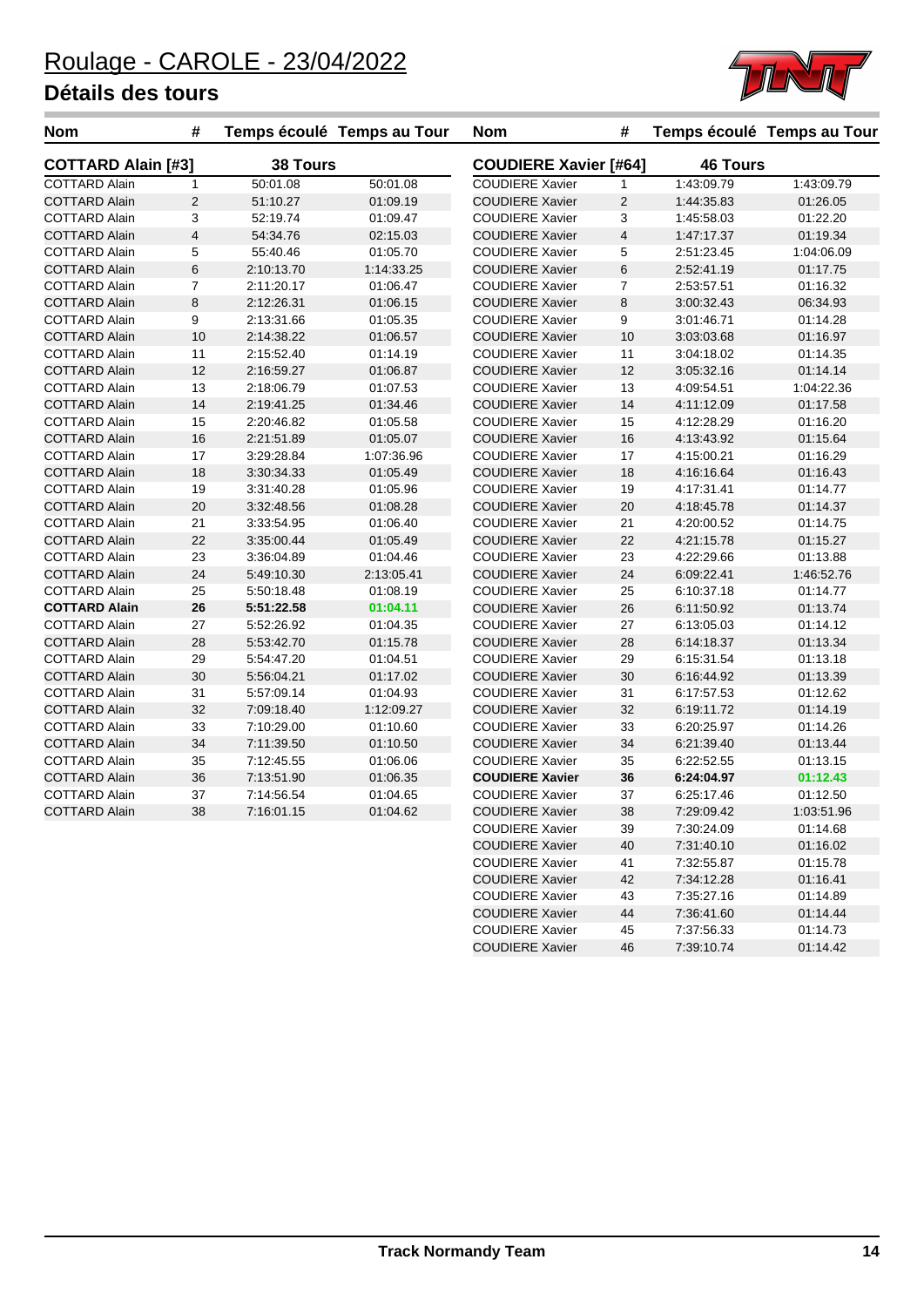

| <b>Nom</b>                 | #                       |            | Temps écoulé Temps au Tour | <b>Nom</b>             | #                       |                 | Temps écoulé Temps au Tour |
|----------------------------|-------------------------|------------|----------------------------|------------------------|-------------------------|-----------------|----------------------------|
| <b>CUTUIL Martin [#65]</b> |                         | 52 Tours   |                            | DE PINHO Vivien [#66]  |                         | <b>43 Tours</b> |                            |
| <b>CUTUIL Martin</b>       | $\mathbf{1}$            | 1:43:07.59 | 1:43:07.59                 | DE PINHO Vivien        | 1                       | 1:43:17.55      | 1:43:17.55                 |
| <b>CUTUIL Martin</b>       | 2                       | 1:44:34.17 | 01:26.58                   | DE PINHO Vivien        | 2                       | 1:44:41.29      | 01:23.75                   |
| <b>CUTUIL Martin</b>       | 3                       | 1:45:56.65 | 01:22.48                   | DE PINHO Vivien        | 3                       | 1:46:02.62      | 01:21.33                   |
| <b>CUTUIL Martin</b>       | $\overline{\mathbf{4}}$ | 1:47:15.05 | 01:18.40                   | DE PINHO Vivien        | $\overline{\mathbf{4}}$ | 1:47:21.16      | 01:18.54                   |
| <b>CUTUIL Martin</b>       | 5                       | 2:49:26.52 | 1:02:11.48                 | DE PINHO Vivien        | 5                       | 2:49:33.86      | 1:02:12.70                 |
| <b>CUTUIL Martin</b>       | $\,6$                   | 2:50:45.60 | 01:19.08                   | DE PINHO Vivien        | 6                       | 2:50:53.48      | 01:19.62                   |
| <b>CUTUIL Martin</b>       | $\overline{7}$          | 2:52:04.33 | 01:18.73                   | DE PINHO Vivien        | 7                       | 2:52:12.02      | 01:18.54                   |
| <b>CUTUIL Martin</b>       | 8                       | 2:53:20.17 | 01:15.85                   | DE PINHO Vivien        | 8                       | 2:53:29.52      | 01:17.51                   |
| <b>CUTUIL Martin</b>       | $\boldsymbol{9}$        | 2:54:35.85 | 01:15.69                   | DE PINHO Vivien        | 9                       | 3:00:07.08      | 06:37.56                   |
| <b>CUTUIL Martin</b>       | 10                      | 3:00:43.57 | 06:07.72                   | DE PINHO Vivien        | 10                      | 3:01:22.43      | 01:15.36                   |
| <b>CUTUIL Martin</b>       | 11                      | 3:02:03.68 | 01:20.11                   | DE PINHO Vivien        | 11                      | 3:02:37.57      | 01:15.14                   |
| <b>CUTUIL Martin</b>       | 12                      | 3:03:17.95 | 01:14.28                   | DE PINHO Vivien        | 12                      | 3:03:52.73      | 01:15.17                   |
| <b>CUTUIL Martin</b>       | 13                      | 3:04:33.42 | 01:15.48                   | DE PINHO Vivien        | 13                      | 3:05:07.36      | 01:14.63                   |
| <b>CUTUIL Martin</b>       | 14                      | 3:05:51.63 | 01:18.21                   | DE PINHO Vivien        | 14                      | 4:09:08.18      | 1:04:00.82                 |
| <b>CUTUIL Martin</b>       | 15                      | 4:09:06.61 | 1:03:14.98                 | DE PINHO Vivien        | 15                      | 4:10:25.69      | 01:17.51                   |
| <b>CUTUIL Martin</b>       | 16                      | 4:10:25.03 | 01:18.43                   | DE PINHO Vivien        | 16                      | 4:11:39.94      | 01:14.26                   |
| <b>CUTUIL Martin</b>       | 17                      | 4:11:40.59 | 01:15.57                   | DE PINHO Vivien        | 17                      | 4:12:54.54      | 01:14.61                   |
| <b>CUTUIL Martin</b>       | 18                      | 4:12:55.48 | 01:14.89                   | DE PINHO Vivien        | 18                      | 4:14:08.48      | 01:13.95                   |
| <b>CUTUIL Martin</b>       | 19                      | 4:14:12.26 | 01:16.79                   | DE PINHO Vivien        | 19                      | 4:15:22.66      | 01:14.18                   |
| <b>CUTUIL Martin</b>       | 20                      | 4:15:28.69 | 01:16.44                   | DE PINHO Vivien        | 20                      | 4:16:38.30      | 01:15.64                   |
| <b>CUTUIL Martin</b>       | 21                      | 4:16:44.93 | 01:16.25                   | DE PINHO Vivien        | 21                      | 4:17:55.22      | 01:16.93                   |
| <b>CUTUIL Martin</b>       | 22                      | 4:18:01.83 | 01:16.90                   | DE PINHO Vivien        | 22                      | 4:20:53.96      | 02:58.74                   |
| <b>CUTUIL Martin</b>       | 23                      | 4:19:17.84 | 01:16.01                   | DE PINHO Vivien        | 23                      | 4:22:07.15      | 01:13.20                   |
| <b>CUTUIL Martin</b>       | 24                      | 4:20:33.82 | 01:15.99                   | DE PINHO Vivien        | 24                      | 4:23:20.35      | 01:13.20                   |
| <b>CUTUIL Martin</b>       | 25                      | 4:21:48.33 | 01:14.51                   | DE PINHO Vivien        | 25                      | 4:24:33.99      | 01:13.65                   |
| <b>CUTUIL Martin</b>       | 26                      | 4:23:02.96 | 01:14.63                   | DE PINHO Vivien        | 26                      | 6:10:55.00      | 1:46:21.01                 |
| <b>CUTUIL Martin</b>       | 27                      | 4:24:18.57 | 01:15.62                   | DE PINHO Vivien        | 27                      | 6:12:09.25      | 01:14.25                   |
| <b>CUTUIL Martin</b>       | 28                      | 6:29:26.77 | 2:05:08.20                 | DE PINHO Vivien        | 28                      | 6:13:22.47      | 01:13.23                   |
| <b>CUTUIL Martin</b>       | 29                      |            | 01:16.48                   | DE PINHO Vivien        | 29                      |                 | 01:13.15                   |
|                            |                         | 6:30:43.25 |                            |                        |                         | 6:14:35.62      |                            |
| <b>CUTUIL Martin</b>       | 30                      | 6:31:58.91 | 01:15.66                   | DE PINHO Vivien        | 30                      | 6:15:49.42      | 01:13.81                   |
| <b>CUTUIL Martin</b>       | 31                      | 6:33:17.09 | 01:18.19                   | DE PINHO Vivien        | 31                      | 6:19:04.57      | 03:15.15                   |
| <b>CUTUIL Martin</b>       | 32                      | 6:34:32.14 | 01:15.05                   | DE PINHO Vivien        | 32                      | 6:20:17.79      | 01:13.22                   |
| <b>CUTUIL Martin</b>       | 33                      | 6:35:47.61 | 01:15.47                   | DE PINHO Vivien        | 33                      | 6:21:31.38      | 01:13.60                   |
| <b>CUTUIL Martin</b>       | 34                      | 6:37:03.67 | 01:16.06                   | DE PINHO Vivien        | 34                      | 6:22:45.89      | 01:14.51                   |
| <b>CUTUIL Martin</b>       | 35                      | 6:38:19.12 | 01:15.45                   | DE PINHO Vivien        | 35                      | 6:24:00.96      | 01:15.08                   |
| <b>CUTUIL Martin</b>       | 36                      | 6:39:36.53 | 01:17.42                   | DE PINHO Vivien        | 36                      | 7:28:38.13      | 1:04:37.17                 |
| <b>CUTUIL Martin</b>       | 37                      | 6:40:51.27 | 01:14.75                   | DE PINHO Vivien        | 37                      | 7:29:51.79      | 01:13.67                   |
| <b>CUTUIL Martin</b>       | 38                      | 6:42:06.53 | 01:15.26                   | <b>DE PINHO Vivien</b> | 38                      | 7:31:04.73      | 01:12.94                   |
| <b>CUTUIL Martin</b>       | 39                      | 7:48:05.24 | 1:05:58.71                 | DE PINHO Vivien        | 39                      | 7:32:17.96      | 01:13.24                   |
| <b>CUTUIL Martin</b>       | 40                      | 7:49:20.22 | 01:14.98                   | DE PINHO Vivien        | 40                      | 7:33:32.36      | 01:14.41                   |
| <b>CUTUIL Martin</b>       | 41                      | 7:50:35.99 | 01:15.78                   | DE PINHO Vivien        | 41                      | 7:34:45.49      | 01:13.13                   |
| <b>CUTUIL Martin</b>       | 42                      | 7:51:50.69 | 01:14.70                   | DE PINHO Vivien        | 42                      | 7:35.59.37      | 01:13.88                   |
| <b>CUTUIL Martin</b>       | 43                      | 7:53:06.67 | 01:15.99                   | DE PINHO Vivien        | 43                      | 7:39:58.55      | 03:59.19                   |
| <b>CUTUIL Martin</b>       | 44                      | 7:54:22.00 | 01:15.33                   |                        |                         |                 |                            |
| <b>CUTUIL Martin</b>       | 45                      | 7:55:37.24 | 01:15.24                   |                        |                         |                 |                            |
| <b>CUTUIL Martin</b>       | 46                      | 7:56:54.42 | 01:17.18                   |                        |                         |                 |                            |
| <b>CUTUIL Martin</b>       | 47                      | 7:58:11.04 | 01:16.62                   |                        |                         |                 |                            |
| <b>CUTUIL Martin</b>       | 48                      | 7:59:30.10 | 01:19.06                   |                        |                         |                 |                            |
| <b>CUTUIL Martin</b>       | 49                      | 8:00:46.81 | 01:16.71                   |                        |                         |                 |                            |
| <b>CUTUIL Martin</b>       | 50                      | 8:02:02.07 | 01:15.26                   |                        |                         |                 |                            |
| <b>CUTUIL Martin</b>       | 51                      | 8:03:18.32 | 01:16.26                   |                        |                         |                 |                            |
| <b>CUTUIL Martin</b>       | 52                      | 8:04:33.69 | 01:15.37                   |                        |                         |                 |                            |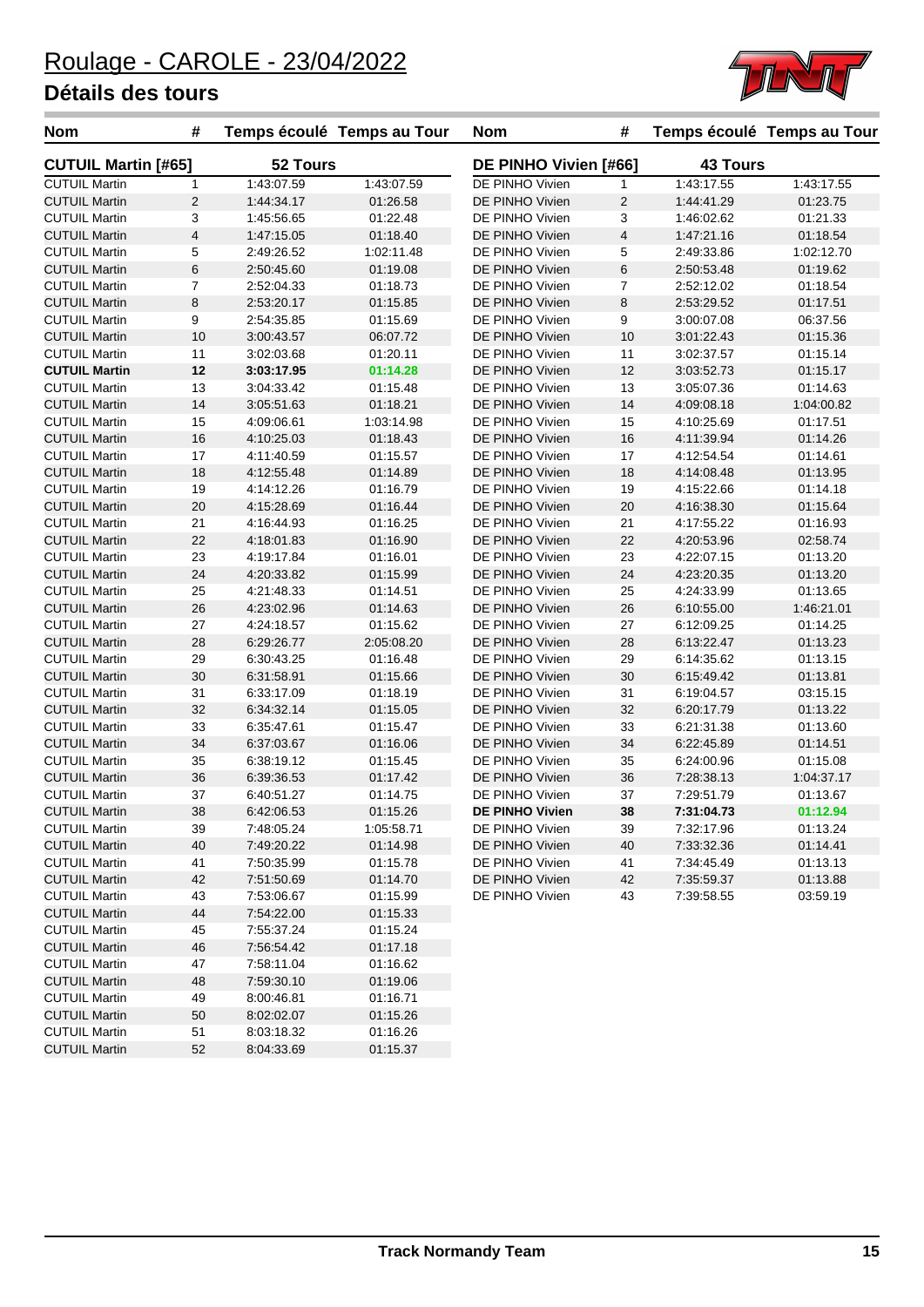DELAUNAY Nathan 42 7:44:12.17 01:11.80



| <b>Nom</b>                   | #              |                 | Temps écoulé Temps au Tour | <b>Nom</b>                  | #              |            | Temps écoulé Temps au Tour |
|------------------------------|----------------|-----------------|----------------------------|-----------------------------|----------------|------------|----------------------------|
| <b>DELAUNAY Nathan [#38]</b> |                | <b>42 Tours</b> |                            | <b>DEYGLUN Jeanne [#98]</b> |                | 28 Tours   |                            |
| <b>DELAUNAY Nathan</b>       | $\mathbf{1}$   | 1:19:04.44      | 1:19:04.44                 | <b>DEYGLUN Jeanne</b>       | $\mathbf{1}$   | 1:52:57.57 | 1:52:57.57                 |
| DELAUNAY Nathan              | 2              | 1:20:25.82      | 01:21.38                   | <b>DEYGLUN Jeanne</b>       | 2              | 1:54:44.86 | 01:47.30                   |
| DELAUNAY Nathan              | 3              | 1:21:43.91      | 01:18.10                   | <b>DEYGLUN Jeanne</b>       | 3              | 1:56:37.29 | 01:52.43                   |
| DELAUNAY Nathan              | 4              | 1:23:01.14      | 01:17.23                   | <b>DEYGLUN Jeanne</b>       | 4              | 1:58:27.05 | 01:49.77                   |
| DELAUNAY Nathan              | 5              | 1:24:18.04      | 01:16.90                   | <b>DEYGLUN Jeanne</b>       | 5              | 2:00:14.84 | 01:47.79                   |
| DELAUNAY Nathan              | 6              | 1:25:34.37      | 01:16.34                   | <b>DEYGLUN Jeanne</b>       | 6              | 2:01:58.20 | 01:43.36                   |
| DELAUNAY Nathan              | $\overline{7}$ | 2:44:01.98      | 1:18:27.61                 | <b>DEYGLUN Jeanne</b>       | $\overline{7}$ | 2:03:41.28 | 01:43.09                   |
| DELAUNAY Nathan              | 8              | 2:45:16.96      | 01:14.98                   | <b>DEYGLUN Jeanne</b>       | 8              | 3:17:06.03 | 1:13:24.75                 |
| DELAUNAY Nathan              | 9              | 3:49:46.93      | 1:04:29.98                 | <b>DEYGLUN Jeanne</b>       | 9              | 3:18:57.27 | 01:51.24                   |
| DELAUNAY Nathan              | 10             | 3:51:01.39      | 01:14.47                   | <b>DEYGLUN Jeanne</b>       | 10             | 3:20:41.42 | 01:44.16                   |
| DELAUNAY Nathan              | 11             | 3:52:16.13      | 01:14.75                   | <b>DEYGLUN Jeanne</b>       | 11             | 3:22:25.07 | 01:43.65                   |
| DELAUNAY Nathan              | 12             | 3:53:31.65      | 01:15.52                   | <b>DEYGLUN Jeanne</b>       | 12             | 3:24:06.20 | 01:41.14                   |
| DELAUNAY Nathan              | 13             | 3.54.46.77      | 01:15.12                   | <b>DEYGLUN Jeanne</b>       | 13             | 4:31:25.42 | 1:07:19.23                 |
| DELAUNAY Nathan              | 14             | 3:57:37.75      | 02:50.99                   | <b>DEYGLUN Jeanne</b>       | 14             | 4:33:14.55 | 01:49.13                   |
| DELAUNAY Nathan              | 15             | 3:58:51.06      | 01:13.32                   | <b>DEYGLUN Jeanne</b>       | 15             | 4:34:56.18 | 01:41.63                   |
| DELAUNAY Nathan              | 16             | 4:00:05.59      | 01:14.54                   | <b>DEYGLUN Jeanne</b>       | 16             | 4:36:38.55 | 01:42.38                   |
| DELAUNAY Nathan              | 17             | 4:01:17.48      | 01:11.89                   | <b>DEYGLUN Jeanne</b>       | 17             | 4:38:19.57 | 01:41.02                   |
| DELAUNAY Nathan              | 18             | 4:02:29.01      | 01:11.54                   | <b>DEYGLUN Jeanne</b>       | 18             | 6:49:21.64 | 2:11:02.07                 |
| <b>DELAUNAY Nathan</b>       | 19             | 4:03:40.47      | 01:11.47                   | <b>DEYGLUN Jeanne</b>       | 19             | 6:51:07.97 | 01:46.34                   |
| DELAUNAY Nathan              | 20             | 6:09:23.17      | 2:05:42.70                 | <b>DEYGLUN Jeanne</b>       | 20             | 6.52.52.51 | 01:44.54                   |
| DELAUNAY Nathan              | 21             | 6:10:37.42      | 01:14.25                   | <b>DEYGLUN Jeanne</b>       | 21             | 6:54:33.67 | 01:41.16                   |
| DELAUNAY Nathan              | 22             | 6:11:51.34      | 01:13.93                   | <b>DEYGLUN Jeanne</b>       | 22             | 6:56:14.71 | 01:41.05                   |
| DELAUNAY Nathan              | 23             | 6:13:05.29      | 01:13.95                   | <b>DEYGLUN Jeanne</b>       | 23             | 8:12:05.66 | 1:15:50.96                 |
| DELAUNAY Nathan              | 24             | 6:15:54.95      | 02:49.67                   | <b>DEYGLUN Jeanne</b>       | 24             | 8:13:52.68 | 01:47.02                   |
| DELAUNAY Nathan              | 25             | 6:17:08.01      | 01:13.06                   | <b>DEYGLUN Jeanne</b>       | 25             | 8:15:32.11 | 01:39.43                   |
| DELAUNAY Nathan              | 26             | 6:18:19.73      | 01:11.72                   | <b>DEYGLUN Jeanne</b>       | 26             | 8:17:10.71 | 01:38.61                   |
| DELAUNAY Nathan              | 27             | 6:19:32.74      | 01:13.01                   | <b>DEYGLUN Jeanne</b>       | 27             | 8:22:09.61 | 04:58.91                   |
| DELAUNAY Nathan              | 28             | 6:20:44.55      | 01:11.82                   | <b>DEYGLUN Jeanne</b>       | 28             | 8:23:48.59 | 01:38.98                   |
| DELAUNAY Nathan              | 29             | 6:21:56.93      | 01:12.38                   |                             |                |            |                            |
| DELAUNAY Nathan              | 30             | 6:23:08.88      | 01:11.96                   |                             |                |            |                            |
| DELAUNAY Nathan              | 31             | 6:24:21.21      | 01:12.34                   |                             |                |            |                            |
| DELAUNAY Nathan              | 32             | 7:28:00.67      | 1:03:39.46                 |                             |                |            |                            |
| DELAUNAY Nathan              | 33             | 7:29:15.30      | 01:14.63                   |                             |                |            |                            |
| DELAUNAY Nathan              | 34             | 7:30:28.03      | 01:12.73                   |                             |                |            |                            |
| DELAUNAY Nathan              | 35             | 7:31:40.92      | 01:12.90                   |                             |                |            |                            |
| DELAUNAY Nathan              | 36             | 7:34:25.80      | 02:44.89                   |                             |                |            |                            |
| DELAUNAY Nathan              | 37             | 7:35:37.64      | 01:11.84                   |                             |                |            |                            |
| DELAUNAY Nathan              | 38             | 7:36:50.74      | 01:13.11                   |                             |                |            |                            |
| DELAUNAY Nathan              | 39             | 7:38:06.92      | 01:16.18                   |                             |                |            |                            |
| DELAUNAY Nathan              | 40             | 7:41.47.68      | 03:40.77                   |                             |                |            |                            |
| DELAUNAY Nathan              | 41             | 7:43:00.38      | 01:12.71                   |                             |                |            |                            |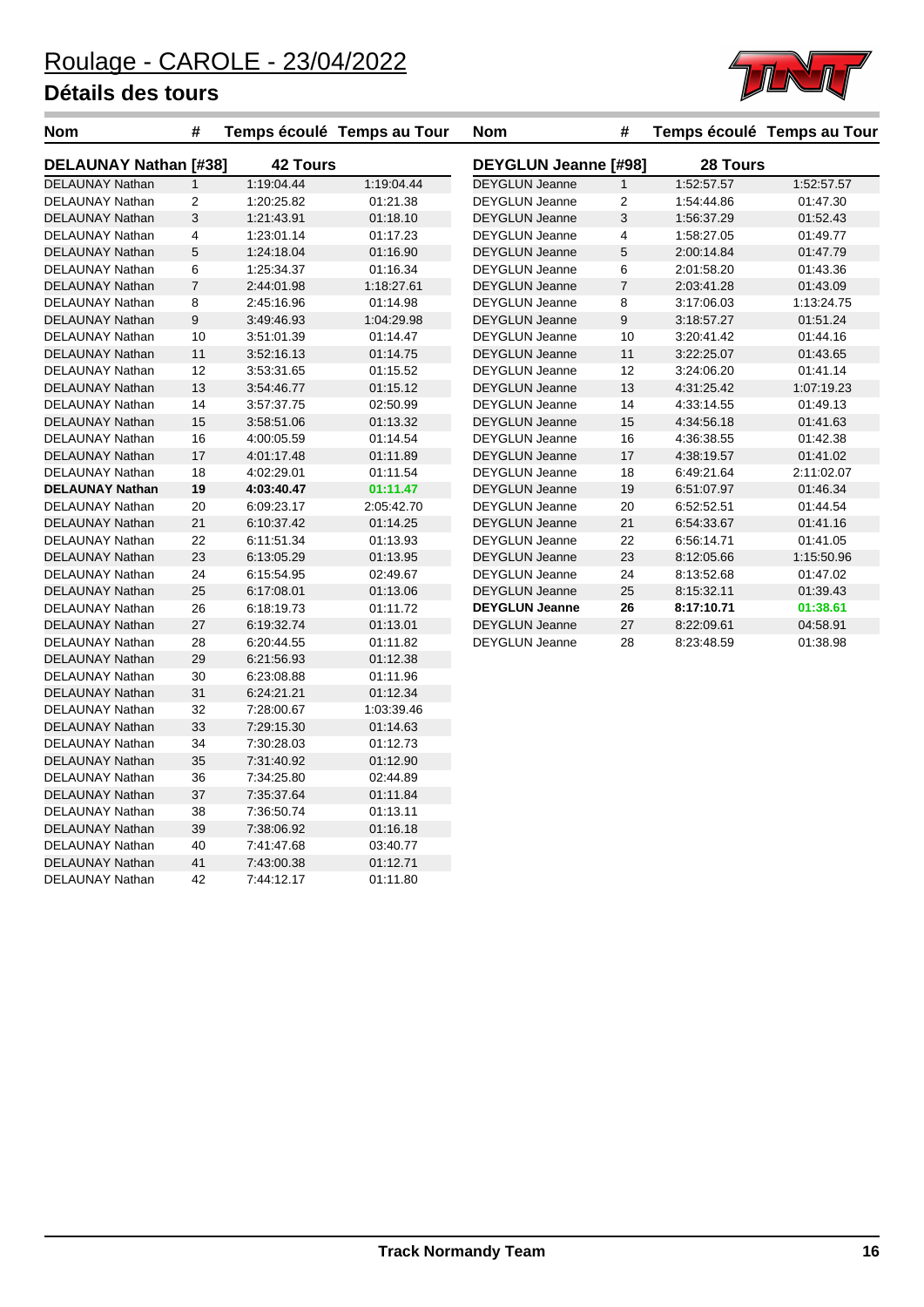

| <b>Nom</b>                | #              | Temps écoulé Temps au Tour |            | <b>Nom</b>                    | #              |            | Temps écoulé Temps au Tour |
|---------------------------|----------------|----------------------------|------------|-------------------------------|----------------|------------|----------------------------|
|                           |                |                            |            | <b>DHEURLE David</b>          | 63             | 8:29:30.99 | 01:13.69                   |
| <b>DHEURLE David [#4]</b> |                | <b>66 Tours</b>            |            | <b>DHEURLE David</b>          | 64             | 8:30:45.48 | 01:14.49                   |
| <b>DHEURLE David</b>      | $\mathbf{1}$   | 49:06.94                   | 49:06.94   | <b>DHEURLE David</b>          | 65             | 8:31:59.17 | 01:13.69                   |
| <b>DHEURLE David</b>      | $\overline{c}$ | 50:23.04                   | 01:16.11   | <b>DHEURLE David</b>          | 66             | 8:33:11.75 | 01:12.59                   |
| <b>DHEURLE David</b>      | 3              | 51:39.17                   | 01:16.13   |                               |                |            |                            |
| <b>DHEURLE David</b>      | 4              | 52:53.21                   | 01:14.04   | <b>DOUCHIN Alexandre [#5]</b> |                | 54 Tours   |                            |
| <b>DHEURLE David</b>      | 5              | 54:07.41                   | 01:14.21   | <b>DOUCHIN Alexandre</b>      | 1              | 48:48.10   | 48:48.10                   |
| <b>DHEURLE David</b>      | 6              | 55:20.04                   | 01:12.64   | <b>DOUCHIN Alexandre</b>      | $\overline{c}$ | 50:12.64   | 01:24.54                   |
| <b>DHEURLE David</b>      | $\overline{7}$ | 56:32.23                   | 01:12.19   | <b>DOUCHIN Alexandre</b>      | 3              | 56:14.23   | 06:01.60                   |
| <b>DHEURLE David</b>      | 8              | 57:44.44                   | 01:12.22   | <b>DOUCHIN Alexandre</b>      | 4              | 57:31.55   | 01:17.33                   |
| <b>DHEURLE David</b>      | 9              | 58:56.35                   | 01:11.91   | <b>DOUCHIN Alexandre</b>      | 5              | 58:47.63   | 01:16.08                   |
| <b>DHEURLE David</b>      | 10             | 1:00:07.86                 | 01:11.51   | <b>DOUCHIN Alexandre</b>      | 6              | 1:00:03.10 | 01:15.48                   |
| <b>DHEURLE David</b>      | 11             | 1:01:19.53                 | 01:11.68   | <b>DOUCHIN Alexandre</b>      | 7              | 1:01:16.98 | 01:13.88                   |
| <b>DHEURLE David</b>      | 12             | 2:08:06.06                 | 1:06:46.53 | <b>DOUCHIN Alexandre</b>      | 8              | 2:09:19.54 | 1:08:02.56                 |
| <b>DHEURLE David</b>      | 13             | 2:09:19.14                 | 01:13.08   | <b>DOUCHIN Alexandre</b>      | 9              | 2:10:33.37 | 01:13.83                   |
| <b>DHEURLE David</b>      | 14             | 2:10:30.04                 | 01:10.90   | <b>DOUCHIN Alexandre</b>      | 10             | 2:11:46.84 | 01:13.48                   |
| <b>DHEURLE David</b>      | 15             | 2:11:42.04                 | 01:12.00   | <b>DOUCHIN Alexandre</b>      | 11             | 2:12:59.50 | 01:12.66                   |
| <b>DHEURLE David</b>      | 16             | 2:12:54.53                 | 01:12.50   | <b>DOUCHIN Alexandre</b>      | 12             | 2:14:11.90 | 01:12.40                   |
| <b>DHEURLE David</b>      | 17             | 2:14:07.19                 | 01:12.66   | <b>DOUCHIN Alexandre</b>      | 13             | 2:15:24.67 | 01:12.78                   |
| <b>DHEURLE David</b>      | 18             | 2:15:18.06                 | 01:10.88   | <b>DOUCHIN Alexandre</b>      | 14             | 2:16:38.78 | 01:14.12                   |
| <b>DHEURLE David</b>      | 19             | 2:16:28.56                 | 01:10.51   | <b>DOUCHIN Alexandre</b>      | 15             | 2:17:51.04 | 01:12.26                   |
| <b>DHEURLE David</b>      | 20             | 2:17:39.58                 | 01:11.02   | <b>DOUCHIN Alexandre</b>      | 16             | 2:19:02.10 | 01:11.07                   |
| <b>DHEURLE David</b>      | 21             | 2:18:50.20                 | 01:10.62   | <b>DOUCHIN Alexandre</b>      | 17             | 2:20:13.12 | 01:11.02                   |
| <b>DHEURLE David</b>      | 22             | 2:20:02.27                 | 01:12.08   | <b>DOUCHIN Alexandre</b>      | 18             | 2:21:23.62 | 01:10.50                   |
| <b>DHEURLE David</b>      | 23             | 2:21:13.68                 | 01:11.42   | <b>DOUCHIN Alexandre</b>      | 19             | 2:22:33.91 | 01:10.30                   |
| <b>DHEURLE David</b>      | 24             | 2:22:24.87                 | 01:11.19   | <b>DOUCHIN Alexandre</b>      | 20             | 2:23:44.44 | 01:10.53                   |
| <b>DHEURLE David</b>      | 25             | 2:23:36.56                 | 01:11.70   | <b>DOUCHIN Alexandre</b>      | 21             | 2:24:55.40 | 01:10.97                   |
| <b>DHEURLE David</b>      | 26             | 2:24:49.03                 | 01:12.47   | <b>DOUCHIN Alexandre</b>      | 22             | 3:29:07.73 | 1:04:12.33                 |
| <b>DHEURLE David</b>      | 27             | 3:28:38.92                 | 1:03:49.90 | <b>DOUCHIN Alexandre</b>      | 23             | 3:30:20.79 | 01:13.06                   |
| <b>DHEURLE David</b>      | 28             | 3:29:50.15                 | 01:11.23   | <b>DOUCHIN Alexandre</b>      | 24             | 3:31:32.73 | 01:11.95                   |
| <b>DHEURLE David</b>      | 29             | 3:31:01.70                 | 01:11.56   | <b>DOUCHIN Alexandre</b>      | 25             | 3:32:44.03 | 01:11.30                   |
| <b>DHEURLE David</b>      | 30             | 3:32:12.67                 | 01:10.97   | <b>DOUCHIN Alexandre</b>      | 26             | 3:33:55.52 | 01:11.49                   |
| <b>DHEURLE David</b>      | 31             | 3:33:24.35                 | 01:11.68   | <b>DOUCHIN Alexandre</b>      | 27             | 3:35:07.40 | 01:11.89                   |
| <b>DHEURLE David</b>      | 32             | 3:34:36.00                 | 01:11.65   | <b>DOUCHIN Alexandre</b>      | 28             | 3:36:19.66 | 01:12.26                   |
| <b>DHEURLE David</b>      | 33             | 3:35:48.42                 | 01:12.43   | <b>DOUCHIN Alexandre</b>      | 29             | 3:37:30.96 | 01:11.30                   |
| <b>DHEURLE David</b>      | 34             | 3:36:58.73                 | 01:10.32   | <b>DOUCHIN Alexandre</b>      | 30             | 3:38:42.49 | 01:11.54                   |
| <b>DHEURLE David</b>      | 35             | 3:38:09.40                 | 01:10.67   | <b>DOUCHIN Alexandre</b>      | 31             | 3:39:53.69 | 01:11.21                   |
| <b>DHEURLE David</b>      | 36             | 3:39:22.00                 | 01:12.61   | <b>DOUCHIN Alexandre</b>      | 32             | 3:41:04.15 | 01:10.46                   |
| <b>DHEURLE David</b>      | 37             | 3:40:32.46                 | 01:10.46   | <b>DOUCHIN Alexandre</b>      | 33             | 3:42:14.16 | 01:10.01                   |
| <b>DHEURLE David</b>      | 38             | 3:41:43.38                 | 01:10.93   | <b>DOUCHIN Alexandre</b>      | 34             | 3:43:24.94 | 01:10.79                   |
| <b>DHEURLE David</b>      | 39             | 3:42:53.53                 | 01:10.15   | <b>DOUCHIN Alexandre</b>      | 35             | 3:44:34.52 | 01:09.59                   |
| <b>DHEURLE David</b>      | 40             | 3:44:04.03                 | 01:10.51   | <b>DOUCHIN Alexandre</b>      | 36             | 5:52:17.45 | 2:07:42.93                 |
| <b>DHEURLE David</b>      | 41             | 3:45:14.75                 | 01:10.72   | <b>DOUCHIN Alexandre</b>      | 37             | 5:53:29.27 | 01:11.82                   |
| <b>DHEURLE David</b>      | 42             | 5:50:39.16                 | 2:05:24.41 | <b>DOUCHIN Alexandre</b>      | 38             | 5:54:41.38 | 01:12.12                   |
| <b>DHEURLE David</b>      | 43             | 5:51:52.04                 | 01:12.89   | <b>DOUCHIN Alexandre</b>      | 39             | 5:55:52.78 | 01:11.40                   |
| <b>DHEURLE David</b>      | 44             | 5:53:04.75                 | 01:12.71   | <b>DOUCHIN Alexandre</b>      | 40             | 5:57:03.65 | 01:10.88                   |
| <b>DHEURLE David</b>      | 45             | 5:54:16.81                 | 01:12.07   | <b>DOUCHIN Alexandre</b>      | 41             | 5:58:15.73 | 01:12.08                   |
| <b>DHEURLE David</b>      | 46             | 5:55:28.38                 | 01:11.57   | <b>DOUCHIN Alexandre</b>      | 42             | 5:59:26.74 | 01:11.02                   |
| <b>DHEURLE David</b>      | 47             | 5:56:40.31                 | 01:11.94   | <b>DOUCHIN Alexandre</b>      | 43             | 6:00:37.43 | 01:10.69                   |
| <b>DHEURLE David</b>      | 48             | 5:57:51.44                 | 01:11.14   | <b>DOUCHIN Alexandre</b>      | 44             | 6:01:47.72 | 01:10.29                   |
| <b>DHEURLE David</b>      | 49             | 5:59:02.65                 | 01:11.21   | <b>DOUCHIN Alexandre</b>      | 45             | 6:02:58.88 | 01:11.16                   |
| <b>DHEURLE David</b>      | 50             | 6:00:13.29                 | 01:10.65   | <b>DOUCHIN Alexandre</b>      | 46             | 6:04:09.45 | 01:10.58                   |
| <b>DHEURLE David</b>      | $51\,$         | 6:01:24.94                 | 01:11.65   | <b>DOUCHIN Alexandre</b>      | 47             | 7:08:26.58 | 1:04:17.14                 |
| <b>DHEURLE David</b>      | 52             | 6:02:36.52                 | 01:11.58   | <b>DOUCHIN Alexandre</b>      | 48             | 7:09:37.60 | 01:11.02                   |
| <b>DHEURLE David</b>      | 53             | 6:03:47.68                 | 01:11.16   | <b>DOUCHIN Alexandre</b>      | 49             | 7:10:48.66 | 01:11.07                   |
| <b>DHEURLE David</b>      | 54             | 6:04:58.83                 | 01:11.16   | <b>DOUCHIN Alexandre</b>      | 50             | 7:12:00.19 | 01:11.54                   |
| <b>DHEURLE David</b>      | 55             | 7:10:18.68                 | 1:05:19.85 | <b>DOUCHIN Alexandre</b>      | 51             | 7:13:11.30 | 01:11.11                   |
| <b>DHEURLE David</b>      | 56             | 7:11:31.53                 | 01:12.85   | <b>DOUCHIN Alexandre</b>      | 52             | 7:14:23.49 | 01:12.19                   |
| <b>DHEURLE David</b>      | 57             | 7:12:43.76                 | 01:12.24   | <b>DOUCHIN Alexandre</b>      | 53             | 7:15:36.03 | 01:12.54                   |
| <b>DHEURLE David</b>      | 58             | 7:13:55.36                 | 01:11.60   | <b>DOUCHIN Alexandre</b>      | 54             | 7:16:46.16 | 01:10.13                   |
| <b>DHEURLE David</b>      | 59             | 7:15:06.66                 | 01:11.30   |                               |                |            |                            |
| <b>DHEURLE David</b>      | 60             | 7:16:18.43                 | 01:11.77   |                               |                |            |                            |
| <b>DHEURLE David</b>      | 61             | 7:17:29.51                 | 01:11.09   |                               |                |            |                            |
| <b>DHEURLE David</b>      | 62             | 8:28:17.30                 | 1:10:47.79 |                               |                |            |                            |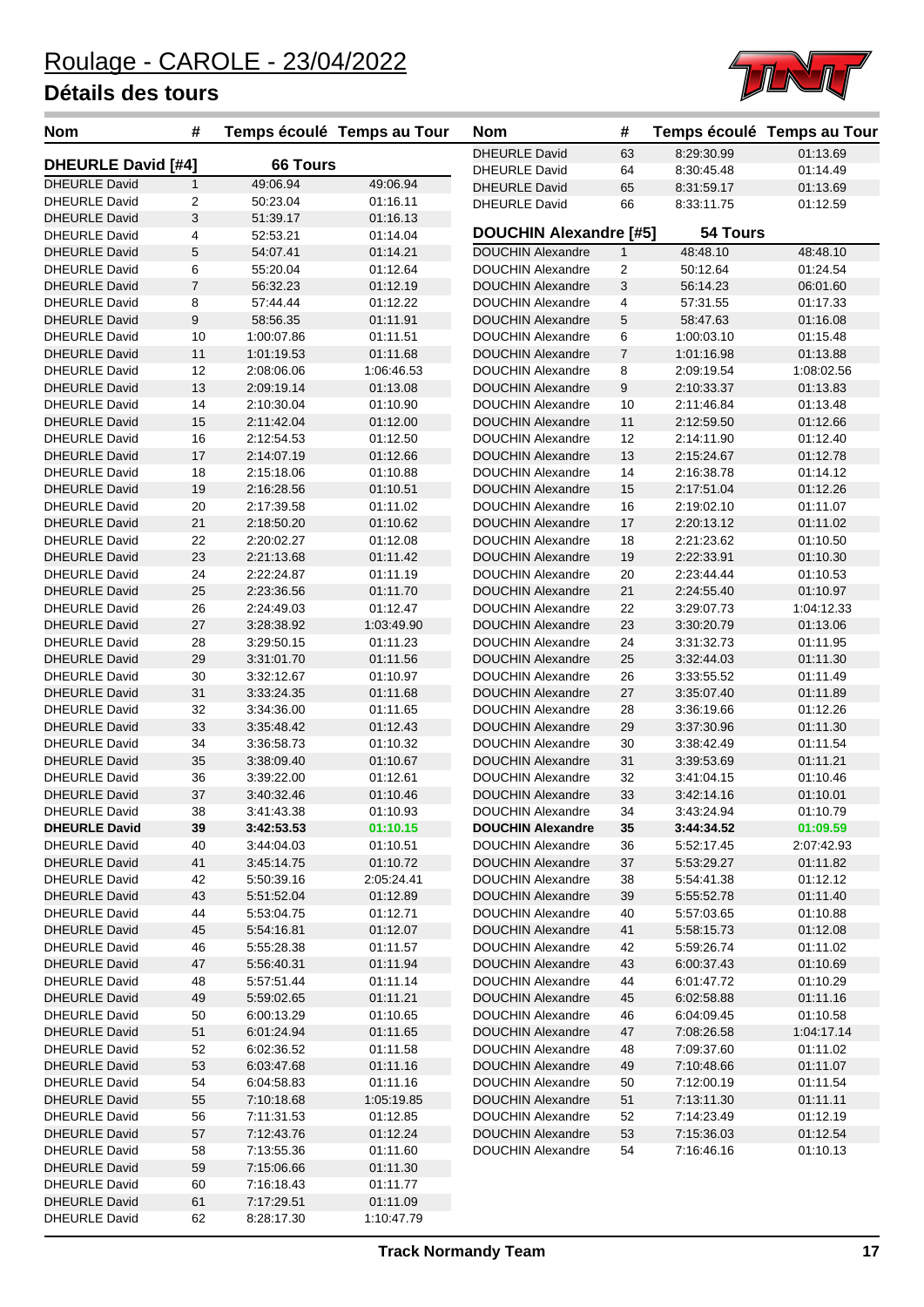

| <b>Nom</b>                  | #                       | Temps écoulé Temps au Tour |            | <b>Nom</b>                     | #              |                 | Temps écoulé Temps au Tour |
|-----------------------------|-------------------------|----------------------------|------------|--------------------------------|----------------|-----------------|----------------------------|
| <b>DRU Christophe [#39]</b> |                         | 54 Tours                   |            | <b>DUHAMEL Alexandre [#68]</b> |                | <b>45 Tours</b> |                            |
| <b>DRU Christophe</b>       | $\mathbf{1}$            | 1:18:45.88                 | 1:18:45.88 | <b>DUHAMEL Alexandre</b>       | 1              | 1:43:03.65      | 1:43:03.65                 |
| DRU Christophe              | $\overline{\mathbf{c}}$ | 1:20:08.97                 | 01:23.09   | <b>DUHAMEL Alexandre</b>       | 2              | 1:44:28.62      | 01:24.97                   |
| <b>DRU Christophe</b>       | 3                       | 1:21:26.59                 | 01:17.63   | <b>DUHAMEL Alexandre</b>       | 3              | 1:45:50.79      | 01:22.18                   |
| DRU Christophe              | 4                       | 1:22:42.53                 | 01:15.94   | <b>DUHAMEL Alexandre</b>       | 4              | 1:47:11.13      | 01:20.35                   |
| <b>DRU Christophe</b>       | $\mathbf 5$             | 1:23:59.52                 | 01:17.00   | <b>DUHAMEL Alexandre</b>       | 5              | 2:50:47.36      | 1:03:36.23                 |
| DRU Christophe              | 6                       | 1:25:14.85                 | 01:15.33   | <b>DUHAMEL Alexandre</b>       | 6              | 2:52:07.79      | 01:20.44                   |
| <b>DRU Christophe</b>       | $\overline{7}$          | 2:29:57.63                 | 1:04:42.79 | <b>DUHAMEL Alexandre</b>       | $\overline{7}$ | 2:53:27.48      | 01:19.69                   |
| <b>DRU Christophe</b>       | 8                       | 2:31:14.09                 | 01:16.46   | <b>DUHAMEL Alexandre</b>       | 8              | 3:00:42.42      | 07:14.94                   |
| <b>DRU Christophe</b>       | 9                       | 2:44:31.53                 | 13:17.45   | <b>DUHAMEL Alexandre</b>       | 9              | 3:02:03.09      | 01:20.68                   |
| DRU Christophe              | 10                      | 2:45:46.58                 | 01:15.05   | <b>DUHAMEL Alexandre</b>       | 10             | 3:03:19.98      | 01:16.90                   |
| <b>DRU Christophe</b>       | 11                      | 3:49:35.87                 | 1:03:49.29 | <b>DUHAMEL Alexandre</b>       | 11             | 3:04:35.91      | 01:15.93                   |
| DRU Christophe              | 12                      | 3:50:50.68                 | 01:14.82   | <b>DUHAMEL Alexandre</b>       | 12             | 3:05:52.95      | 01:17.04                   |
| <b>DRU Christophe</b>       | 13                      | 3:52:06.15                 | 01:15.47   | <b>DUHAMEL Alexandre</b>       | 13             | 4:09:50.72      | 1:03:57.77                 |
| DRU Christophe              | 14                      | 3:53:18.88                 | 01:12.73   | <b>DUHAMEL Alexandre</b>       | 14             | 4:11:08.86      | 01:18.15                   |
| <b>DRU Christophe</b>       | 15                      | 3:54:31.04                 | 01:12.17   | <b>DUHAMEL Alexandre</b>       | 15             | 4:12:29.27      | 01:20.42                   |
| DRU Christophe              | 16                      | 3:55:43.09                 | 01:12.05   | <b>DUHAMEL Alexandre</b>       | 16             | 4:13:46.85      | 01:17.58                   |
| <b>DRU Christophe</b>       | 17                      | 3:56:56.28                 | 01:13.20   | <b>DUHAMEL Alexandre</b>       | 17             | 4:15:04.43      | 01:17.58                   |
| <b>DRU Christophe</b>       | 18                      | 3:58:07.18                 | 01:10.90   | <b>DUHAMEL Alexandre</b>       | 18             | 4:16:19.88      | 01:15.45                   |
| <b>DRU Christophe</b>       | 19                      | 3.59.19.02                 | 01:11.84   | <b>DUHAMEL Alexandre</b>       | 19             | 4:17:35.04      | 01:15.17                   |
| DRU Christophe              | 20                      | 4:00:30.25                 | 01:11.23   | <b>DUHAMEL Alexandre</b>       | 20             | 4:18:51.36      | 01:16.32                   |
| <b>DRU Christophe</b>       | 21                      | 4:01:41.90                 | 01:11.65   | <b>DUHAMEL Alexandre</b>       | 21             | 4:20:07.95      | 01:16.60                   |
| DRU Christophe              | 22                      | 4:02:54.51                 | 01:12.62   | <b>DUHAMEL Alexandre</b>       | 22             | 4:21:25.36      | 01:17.42                   |
| <b>DRU Christophe</b>       | 23                      | 4:04:07.31                 | 01:12.80   | <b>DUHAMEL Alexandre</b>       | 23             | 4:22:41.33      | 01:15.97                   |
| <b>DRU Christophe</b>       | 24                      | 5:50:45.13                 | 1:46:37.83 | <b>DUHAMEL Alexandre</b>       | 24             | 6:29:11.02      | 2:06:29.70                 |
| <b>DRU Christophe</b>       | 25                      | 5:51:57.18                 | 01:12.05   | <b>DUHAMEL Alexandre</b>       | 25             | 6:30:27.90      | 01:16.88                   |
| DRU Christophe              | 26                      | 5:53:08.85                 | 01:11.68   | <b>DUHAMEL Alexandre</b>       | 26             | 6:31:46.18      | 01:18.28                   |
| <b>DRU Christophe</b>       | 27                      | 5:54:19.56                 | 01:10.72   | <b>DUHAMEL Alexandre</b>       | 27             | 6:33:03.38      | 01:17.21                   |
| <b>DRU Christophe</b>       | 28                      | 5:55:30.75                 | 01:11.19   | <b>DUHAMEL Alexandre</b>       | 28             | 6:34:19.75      | 01:16.37                   |
| <b>DRU Christophe</b>       | 29                      | 5:56:41.72                 | 01:10.97   | <b>DUHAMEL Alexandre</b>       | 29             | 6:35:36.41      | 01:16.67                   |
| <b>DRU Christophe</b>       | 30                      | 5:57:51.89                 | 01:10.18   | <b>DUHAMEL Alexandre</b>       | 30             | 6:36:53.43      | 01:17.02                   |
| <b>DRU Christophe</b>       | 31                      | 5:59:02.95                 | 01:11.07   | <b>DUHAMEL Alexandre</b>       | 31             | 6:38:08.85      | 01:15.43                   |
| DRU Christophe              | 32                      | 6:00:13.71                 | 01:10.76   | <b>DUHAMEL Alexandre</b>       | 32             | 6:39:24.95      | 01:16.11                   |
| <b>DRU Christophe</b>       | 33                      | 6:01:25.34                 | 01:11.63   | <b>DUHAMEL Alexandre</b>       | 33             | 6:40:39.34      | 01:14.40                   |
| DRU Christophe              | 34                      | 6:02:37.67                 | 01:12.33   | <b>DUHAMEL Alexandre</b>       | 34             | 6:41:55.61      | 01:16.27                   |
| <b>DRU Christophe</b>       | 35                      | 6:03:50.66                 | 01:12.99   | <b>DUHAMEL Alexandre</b>       | 35             | 6:43:11.29      | 01:15.69                   |
| DRU Christophe              | 36                      | 6:05:01.72                 | 01:11.06   | <b>DUHAMEL Alexandre</b>       | 36             | 7:49:03.06      | 1:05:51.77                 |
| <b>DRU Christophe</b>       | 37                      | 7:09:14.46                 | 1:04:12.75 | <b>DUHAMEL Alexandre</b>       | 37             | 7:50:20.85      | 01:17.79                   |
| DRU Christophe              | 38                      | 7:10:29.79                 | 01:15.33   | <b>DUHAMEL Alexandre</b>       | 38             | 7:51:37.33      | 01:16.48                   |
| <b>DRU Christophe</b>       | 39                      | 7:11:44.16                 | 01:14.37   | DUHAMEL Alexandre              | 39             | 7:54:09.04      | 02:31.72                   |
| <b>DRU Christophe</b>       | 40                      | 7:12:56.61                 | 01:12.45   | <b>DUHAMEL Alexandre</b>       | 40             | 7:55:25.29      | 01:16.25                   |
| <b>DRU Christophe</b>       | 41                      | 7:14:09.17                 | 01:12.57   | <b>DUHAMEL Alexandre</b>       | 41             | 7:56:41.72      | 01:16.44                   |
| DRU Christophe              | 42                      | 7:15:21.22                 | 01:12.05   | <b>DUHAMEL Alexandre</b>       | 42             | 7:57:59.44      | 01:17.72                   |
| <b>DRU Christophe</b>       | 43                      | 7:16:32.77                 | 01:11.56   | <b>DUHAMEL Alexandre</b>       | 43             | 7:59:14.70      | 01:15.26                   |
| DRU Christophe              | 44                      | 7:17:44.33                 | 01:11.56   | <b>DUHAMEL Alexandre</b>       | 44             | 8:00:30.80      | 01:16.11                   |
| <b>DRU Christophe</b>       | 45                      | 8:29:14.12                 | 1:11:29.79 | <b>DUHAMEL Alexandre</b>       | 45             | 8:01:47.23      | 01:16.43                   |
| DRU Christophe              | 46                      | 8:30:27.78                 | 01:13.67   |                                |                |                 |                            |
| <b>DRU Christophe</b>       | 47                      | 8:31:40.58                 | 01:12.80   |                                |                |                 |                            |
| <b>DRU Christophe</b>       | 48                      | 8:32:52.09                 | 01:11.51   |                                |                |                 |                            |
| <b>DRU Christophe</b>       | 49                      | 8:34:03.60                 | 01:11.51   |                                |                |                 |                            |
| DRU Christophe              | 50                      | 8:39:31.98                 | 05:28.39   |                                |                |                 |                            |
| <b>DRU Christophe</b>       | 51                      | 8:40:46.40                 | 01:14.42   |                                |                |                 |                            |
| DRU Christophe              | 52                      | 8:42:00.86                 | 01:14.47   |                                |                |                 |                            |
| <b>DRU Christophe</b>       | 53                      | 8:43:14.32                 | 01:13.46   |                                |                |                 |                            |
| DRU Christophe              | 54                      | 8:44:26.46                 | 01:12.15   |                                |                |                 |                            |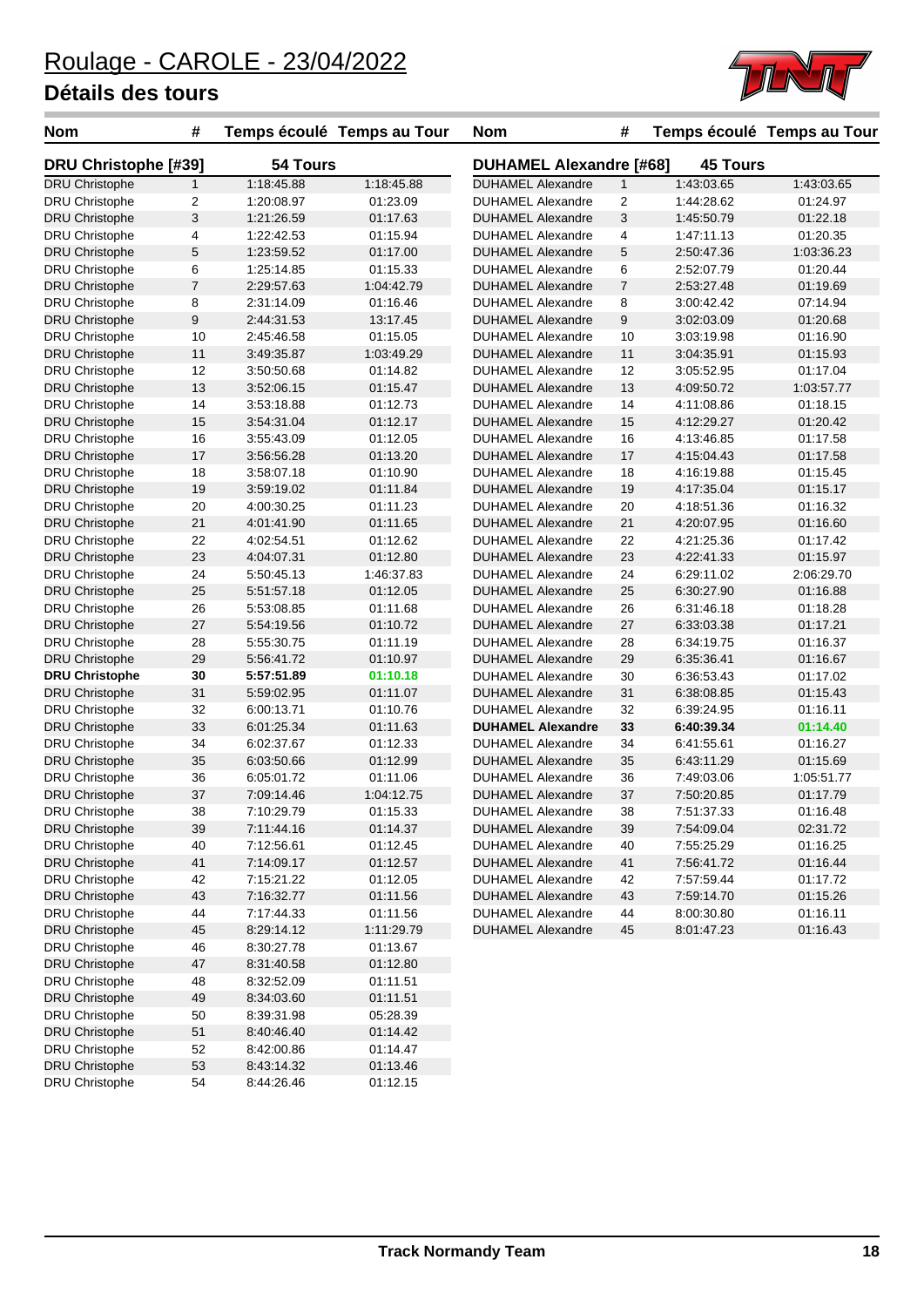

| <b>Nom</b>                 | #                       |                 | Temps écoulé Temps au Tour | <b>Nom</b>         | #                         |                 | Temps écoulé Temps au Tour |
|----------------------------|-------------------------|-----------------|----------------------------|--------------------|---------------------------|-----------------|----------------------------|
| <b>EDET Alexandre [#6]</b> |                         | <b>47 Tours</b> |                            | ELIE Benoit [#99]  |                           | <b>40 Tours</b> |                            |
| <b>EDET Alexandre</b>      | $\mathbf{1}$            | 48:45.19        | 48:45.19                   | <b>ELIE Benoit</b> | $\mathbf{1}$              | 1:51:34.69      | 1:51:34.69                 |
| <b>EDET Alexandre</b>      | $\overline{2}$          | 49:52.79        | 01:07.60                   | <b>ELIE Benoit</b> | $\overline{c}$            | 1:53:14.23      | 01:39.54                   |
| <b>EDET Alexandre</b>      | 3                       | 51:00.26        | 01:07.48                   | <b>ELIE Benoit</b> | $\ensuremath{\mathsf{3}}$ | 1:54:53.84      | 01:39.62                   |
| <b>EDET Alexandre</b>      | $\overline{\mathbf{4}}$ | 52:08.72        | 01:08.47                   | <b>ELIE Benoit</b> | 4                         | 1:56:32.30      | 01:38.47                   |
| <b>EDET Alexandre</b>      | 5                       | 53:15.03        | 01:06.31                   | <b>ELIE Benoit</b> | 5                         | 1:58:10.46      | 01:38.16                   |
| <b>EDET Alexandre</b>      | 6                       | 54:22.50        | 01:07.48                   | <b>ELIE Benoit</b> | 6                         | 1:59:46.48      | 01:36.03                   |
| <b>EDET Alexandre</b>      | $\overline{7}$          | 55:29.09        | 01:06.59                   | <b>ELIE Benoit</b> | $\overline{7}$            | 2:01:19.02      | 01:32.54                   |
| <b>EDET Alexandre</b>      | 8                       | 56:37.76        | 01:08.68                   | <b>ELIE Benoit</b> | 8                         | 2:02:50.07      | 01:31.06                   |
| <b>EDET Alexandre</b>      | 9                       | 57:46.22        | 01:08.47                   | <b>ELIE Benoit</b> | $\pmb{9}$                 | 2:04:20.31      | 01:30.24                   |
| <b>EDET Alexandre</b>      | 10                      | 58:54.87        | 01:08.65                   | <b>ELIE Benoit</b> | 10                        | 3:09:30.89      | 1:05:10.59                 |
| <b>EDET Alexandre</b>      | 11                      | 1:00:03.33      | 01:08.47                   | <b>ELIE Benoit</b> | 11                        | 3:16:59.14      | 07:28.25                   |
| <b>EDET Alexandre</b>      | 12                      | 1:01:16.27      | 01:12.94                   | <b>ELIE Benoit</b> | 12                        | 3:18:33.34      | 01:34.20                   |
| <b>EDET Alexandre</b>      | 13                      | 2:08:47.59      | 1:07:31.32                 | <b>ELIE Benoit</b> | 13                        | 3:20:06.90      | 01:33.57                   |
| <b>EDET Alexandre</b>      | 14                      | 2:09:55.02      | 01:07.43                   | <b>ELIE Benoit</b> | 14                        | 3:21:40.53      | 01:33.64                   |
| <b>EDET Alexandre</b>      | 15                      | 2:11:02.24      | 01:07.23                   | <b>ELIE Benoit</b> | 15                        | 3:23:12.71      | 01:32.19                   |
| <b>EDET Alexandre</b>      | 16                      | 2:12:08.12      | 01:05.89                   | <b>ELIE Benoit</b> | 16                        | 3:24:44.82      | 01:32.11                   |
| <b>EDET Alexandre</b>      | 17                      | 2:13:16.80      | 01:08.68                   | <b>ELIE Benoit</b> | 17                        | 4:28:47.64      | 1:04:02.82                 |
| <b>EDET Alexandre</b>      | 18                      | 2:14:21.98      | 01:05.19                   | <b>ELIE Benoit</b> | 18                        | 4:30:22.44      | 01:34.81                   |
| <b>EDET Alexandre</b>      | 19                      | 2:15:27.77      | 01:05.80                   | <b>ELIE Benoit</b> | 19                        | 4:31:54.93      | 01:32.49                   |
| <b>EDET Alexandre</b>      | 20                      | 2:16:37.14      | 01:09.38                   | <b>ELIE Benoit</b> | 20                        | 4:33:26.15      | 01:31.23                   |
| <b>EDET Alexandre</b>      | 21                      | 2:17:43.61      | 01:06.47                   | <b>ELIE Benoit</b> | 21                        | 4:34:57.00      | 01:30.85                   |
| <b>EDET Alexandre</b>      | 22                      | 2:18:51.02      | 01:07.41                   | <b>ELIE Benoit</b> | 22                        | 4:36:29.32      | 01:32.33                   |
| <b>EDET Alexandre</b>      | 23                      | 2:20:00.00      | 01:08.98                   | <b>ELIE Benoit</b> | 23                        | 4:38:01.11      | 01:31.80                   |
| <b>EDET Alexandre</b>      | 24                      | 3:29:14.55      | 1:09:14.56                 | <b>ELIE Benoit</b> | 24                        | 6:48:58.62      | 2:10:57.51                 |
| <b>EDET Alexandre</b>      | 25                      | 3:30:21.79      | 01:07.25                   | <b>ELIE Benoit</b> | 25                        | 6:50:32.96      | 01:34.34                   |
| <b>EDET Alexandre</b>      | 26                      | 3:31:28.14      | 01:06.36                   | <b>ELIE Benoit</b> | 26                        | 6:52:05.05      | 01:32.09                   |
| <b>EDET Alexandre</b>      | 27                      | 3:32:34.52      | 01:06.38                   | <b>ELIE Benoit</b> | 27                        | 6:53:39.05      | 01:34.01                   |
| <b>EDET Alexandre</b>      | 28                      | 3:33:42.09      | 01:07.58                   | <b>ELIE Benoit</b> | 28                        | 6:55:11.61      | 01:32.56                   |
| <b>EDET Alexandre</b>      | 29                      | 3:34:47.62      | 01:05.54                   | <b>ELIE Benoit</b> | 29                        | 6:56:44.61      | 01:33.01                   |
| <b>EDET Alexandre</b>      | 30                      | 3:35:52.38      | 01:04.76                   | <b>ELIE Benoit</b> | 30                        | 6:58:17.64      | 01:33.03                   |
| <b>EDET Alexandre</b>      | 31                      | 5:48:08.26      | 2:12:15.89                 | <b>ELIE Benoit</b> | 31                        | 6:59:50.22      | 01:32.58                   |
| <b>EDET Alexandre</b>      | 32                      | 5:49:14.19      | 01:05.93                   | <b>ELIE Benoit</b> | 32                        | 7:01:22.12      | 01:31.91                   |
| <b>EDET Alexandre</b>      | 33                      | 5:50:21.20      | 01:07.01                   | <b>ELIE Benoit</b> | 33                        | 7:02:53.85      | 01:31.74                   |
| <b>EDET Alexandre</b>      | 34                      | 5:51:26.22      | 01:05.02                   | <b>ELIE Benoit</b> | 34                        | 7:04:24.82      | 01:30.97                   |
| <b>EDET Alexandre</b>      | 35                      | 5:52:31.71      | 01:05.50                   | <b>ELIE Benoit</b> | 35                        | 8:08:32.24      | 1:04:07.43                 |
| <b>EDET Alexandre</b>      | 36                      | 5:53:37.87      | 01:06.16                   | <b>ELIE Benoit</b> | 36                        | 8:10:07.54      | 01:35.30                   |
| <b>EDET Alexandre</b>      | 37                      | 5:54:45.23      | 01:07.37                   | <b>ELIE Benoit</b> | 37                        | 8:11:42.74      | 01:35.21                   |
| <b>EDET Alexandre</b>      | 38                      | 5:55:54.44      | 01:09.22                   | <b>ELIE Benoit</b> | 38                        | 8:13:16.54      | 01:33.80                   |
| <b>EDET Alexandre</b>      | 39                      | 5:57:01.40      | 01:06.97                   | <b>ELIE Benoit</b> | 39                        | 8:14:52.99      | 01:36.45                   |
| <b>EDET Alexandre</b>      | 40                      | 7:08:54.00      | 1:11:52.60                 | <b>ELIE Benoit</b> | 40                        | 8:16:27.37      | 01:34.39                   |
| <b>EDET Alexandre</b>      | 41                      | 7:10:01.74      | 01:07.74                   |                    |                           |                 |                            |
| <b>EDET Alexandre</b>      | 42                      | 7:11:07.51      | 01:05.77                   |                    |                           |                 |                            |
| <b>EDET Alexandre</b>      | 43                      | 7:12:13.83      | 01:06.33                   |                    |                           |                 |                            |
| <b>EDET Alexandre</b>      | 44                      | 7:13:19.67      | 01:05.84                   |                    |                           |                 |                            |
| <b>EDET Alexandre</b>      | 45                      | 7:14:25.62      | 01:05.96                   |                    |                           |                 |                            |
| <b>EDET Alexandre</b>      | 46                      | 7:15:34.46      | 01:08.84                   |                    |                           |                 |                            |
| <b>EDET Alexandre</b>      | 47                      | 7:16:40.88      | 01:06.43                   |                    |                           |                 |                            |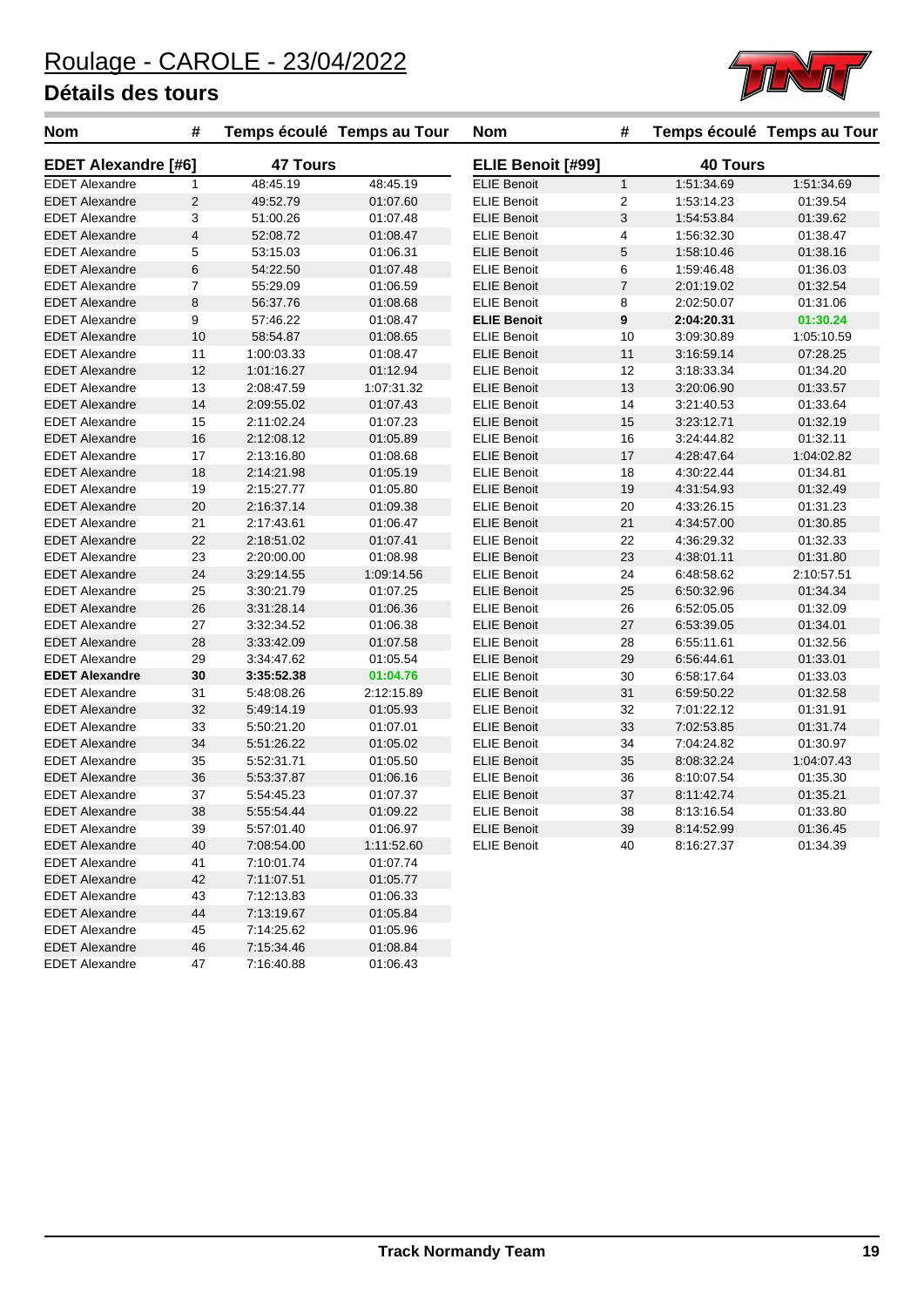

| <b>Nom</b>                 | #                       | Temps écoulé Temps au Tour |            | <b>Nom</b>             | #              |                 | Temps écoulé Temps au Tour |
|----------------------------|-------------------------|----------------------------|------------|------------------------|----------------|-----------------|----------------------------|
| <b>FRANCOIS Yann [#69]</b> |                         | <b>46 Tours</b>            |            | GAONAC'H Damien [#101] |                | <b>45 Tours</b> |                            |
| <b>FRANCOIS Yann</b>       | $\mathbf{1}$            | 1:42:46.87                 | 1:42:46.87 | <b>GAONAC'H Damien</b> | $\mathbf{1}$   | 1:51:16.48      | 1:51:16.48                 |
| <b>FRANCOIS Yann</b>       | $\overline{\mathbf{c}}$ | 1:44:12.89                 | 01:26.02   | <b>GAONAC'H Damien</b> | $\overline{c}$ | 1:52:53.09      | 01:36.62                   |
| <b>FRANCOIS Yann</b>       | 3                       | 1:45:35.51                 | 01:22.62   | <b>GAONAC'H Damien</b> | 3              | 1:54:24.75      | 01:31.67                   |
| <b>FRANCOIS Yann</b>       | 4                       | 1:46:58.73                 | 01:23.23   | <b>GAONAC'H Damien</b> | 4              | 1:55:52.82      | 01:28.07                   |
| <b>FRANCOIS Yann</b>       | $\mathbf 5$             | 2:50:14.15                 | 1:03:15.42 | <b>GAONAC'H Damien</b> | 5              | 1:57:21.50      | 01:28.68                   |
| <b>FRANCOIS Yann</b>       | 6                       | 2:51:33.86                 | 01:19.72   | <b>GAONAC'H Damien</b> | 6              | 1:58:48.83      | 01:27.33                   |
| <b>FRANCOIS Yann</b>       | $\overline{7}$          | 2:52:53.55                 | 01:19.69   | <b>GAONAC'H Damien</b> | $\overline{7}$ | 2:00:17.00      | 01:28.18                   |
| <b>FRANCOIS Yann</b>       | 8                       | 2:54:12.62                 | 01:19.08   | <b>GAONAC'H Damien</b> | 8              | 2:01:48.92      | 01:31.93                   |
| <b>FRANCOIS Yann</b>       | 9                       | 3:00:27.82                 | 06:15.20   | <b>GAONAC'H Damien</b> | 9              | 2:03:15.10      | 01:26.19                   |
| <b>FRANCOIS Yann</b>       | 10                      | 3:01:46.17                 | 01:18.36   | <b>GAONAC'H Damien</b> | 10             | 2:04:43.67      | 01:28.58                   |
| <b>FRANCOIS Yann</b>       | 11                      | 3:03:06.07                 | 01:19.90   | <b>GAONAC'H Damien</b> | 11             | 3:09:34.43      | 1:04:50.76                 |
| <b>FRANCOIS Yann</b>       | 12                      | 3:04:25.71                 | 01:19.64   | <b>GAONAC'H Damien</b> | 12             | 3:17:01.70      | 07:27.27                   |
| <b>FRANCOIS Yann</b>       | 13                      | 3:05:45.59                 | 01:19.88   | <b>GAONAC'H Damien</b> | 13             | 3:18:30.13      | 01:28.43                   |
| <b>FRANCOIS Yann</b>       | 14                      | 4:09:20.86                 | 1:03:35.27 | <b>GAONAC'H Damien</b> | 14             | 3:19:54.55      | 01:24.43                   |
| <b>FRANCOIS Yann</b>       | 15                      | 4:10:40.17                 | 01:19.32   | <b>GAONAC'H Damien</b> | 15             | 3:21:18.88      | 01:24.33                   |
| <b>FRANCOIS Yann</b>       | 16                      | 4:11:58.45                 | 01:18.29   | <b>GAONAC'H Damien</b> | 16             | 3:22:45.06      | 01:26.19                   |
| <b>FRANCOIS Yann</b>       | 17                      | 4:13:18.56                 | 01:20.11   | <b>GAONAC'H Damien</b> | 17             | 3:24:10.35      | 01:25.29                   |
| <b>FRANCOIS Yann</b>       | 18                      | 4:14:38.77                 | 01:20.21   | <b>GAONAC'H Damien</b> | 18             | 4:28:52.80      | 1:04:42.46                 |
| <b>FRANCOIS Yann</b>       | 19                      | 4:15:59.25                 | 01:20.49   | <b>GAONAC'H Damien</b> | 19             | 4:30:24.79      | 01:32.00                   |
| <b>FRANCOIS Yann</b>       | 20                      | 4:17:16.10                 | 01:16.86   | <b>GAONAC'H Damien</b> | 20             | 4:31:49.33      | 01:24.54                   |
| <b>FRANCOIS Yann</b>       | 21                      | 4:18:35.37                 | 01:19.27   | <b>GAONAC'H Damien</b> | 21             | 4:33:14.27      | 01:24.94                   |
| <b>FRANCOIS Yann</b>       | 22                      | 4:19:57.03                 | 01:21.66   | <b>GAONAC'H Damien</b> | 22             | 4:34:39.70      | 01:25.44                   |
| <b>FRANCOIS Yann</b>       | 23                      | 4:21:13.51                 | 01:16.48   | <b>GAONAC'H Damien</b> | 23             | 4:36:03.47      | 01:23.77                   |
| <b>FRANCOIS Yann</b>       | 24                      | 4:22:30.40                 | 01:16.90   | <b>GAONAC'H Damien</b> | 24             | 4:37:27.16      | 01:23.70                   |
| <b>FRANCOIS Yann</b>       | 25                      | 4:23:47.07                 | 01:16.67   | <b>GAONAC'H Damien</b> | 25             | 4:38:52.64      | 01:25.48                   |
| <b>FRANCOIS Yann</b>       | 26                      | 6:29:49.46                 | 2:06:02.39 | <b>GAONAC'H Damien</b> | 26             | 6:48:35.35      | 2:09:42.71                 |
| <b>FRANCOIS Yann</b>       | 27                      | 6:31:11.09                 | 01:21.64   | <b>GAONAC'H Damien</b> | 27             | 6:50:08.83      | 01:33.49                   |
| <b>FRANCOIS Yann</b>       | 28                      | 6:32:27.38                 | 01:16.29   | <b>GAONAC'H Damien</b> | 28             | 6:51:36.66      | 01:27.83                   |
| <b>FRANCOIS Yann</b>       | 29                      | 6:33:44.03                 | 01:16.65   | <b>GAONAC'H Damien</b> | 29             | 6:53:02.45      | 01:25.79                   |
| <b>FRANCOIS Yann</b>       | 30                      | 6:35:00.32                 | 01:16.29   | <b>GAONAC'H Damien</b> | 30             |                 | 01:27.57                   |
|                            |                         |                            |            |                        |                | 6:54:30.01      |                            |
| <b>FRANCOIS Yann</b>       | 31                      | 6:36:17.22                 | 01:16.90   | <b>GAONAC'H Damien</b> | 31             | 6:55:55.53      | 01:25.53                   |
| <b>FRANCOIS Yann</b>       | 32                      | 6:37:33.72                 | 01:16.51   | <b>GAONAC'H Damien</b> | 32             | 6:57:22.28      | 01:26.75                   |
| <b>FRANCOIS Yann</b>       | 33                      | 6:38:50.73                 | 01:17.02   | <b>GAONAC'H Damien</b> | 33             | 6:58:46.63      | 01:24.36                   |
| <b>FRANCOIS Yann</b>       | 34                      | 6:40:07.59                 | 01:16.86   | <b>GAONAC'H Damien</b> | 34             | 7:00:10.68      | 01:24.05                   |
| <b>FRANCOIS Yann</b>       | 35                      | 6:41:23.67                 | 01:16.08   | <b>GAONAC'H Damien</b> | 35             | 7:01:33.04      | 01:22.37                   |
| <b>FRANCOIS Yann</b>       | 36                      | 6:42:40.59                 | 01:16.93   | <b>GAONAC'H Damien</b> | 36             | 7:02:55.57      | 01:22.53                   |
| <b>FRANCOIS Yann</b>       | 37                      | 7:49:09.51                 | 1:06:28.92 | <b>GAONAC'H Damien</b> | 37             | 7:04:20.58      | 01:25.01                   |
| <b>FRANCOIS Yann</b>       | 38                      | 7:50:28.26                 | 01:18.76   | GAONAC'H Damien        | 38             | 8:08:12.41      | 1:03:51.84                 |
| <b>FRANCOIS Yann</b>       | 39                      | 7:51:48.44                 | 01:20.18   | <b>GAONAC'H Damien</b> | 39             | 8:09:40.77      | 01:28.37                   |
| <b>FRANCOIS Yann</b>       | 40                      | 7:53:07.31                 | 01:18.87   | <b>GAONAC'H Damien</b> | 40             | 8:11:07.00      | 01:26.23                   |
| <b>FRANCOIS Yann</b>       | 41                      | 7:54:26.11                 | 01:18.80   | <b>GAONAC'H Damien</b> | 41             | 8:12:32.01      | 01:25.01                   |
| <b>FRANCOIS Yann</b>       | 42                      | 7:55:45.47                 | 01:19.37   | <b>GAONAC'H Damien</b> | 42             | 8:13:57.42      | 01:25.41                   |
| <b>FRANCOIS Yann</b>       | 43                      | 7:57:03.66                 | 01:18.19   | <b>GAONAC'H Damien</b> | 43             | 8:21:31.88      | 07:34.46                   |
| <b>FRANCOIS Yann</b>       | 44                      | 7:58:21.49                 | 01:17.84   | <b>GAONAC'H Damien</b> | 44             | 8:22:55.29      | 01:23.42                   |
| <b>FRANCOIS Yann</b>       | 45                      | 8:02:32.19                 | 04:10.70   | <b>GAONAC'H Damien</b> | 45             | 8:24:17.51      | 01:22.22                   |
| <b>FRANCOIS Yann</b>       | 46                      | 8:03:50.23                 | 01:18.05   |                        |                |                 |                            |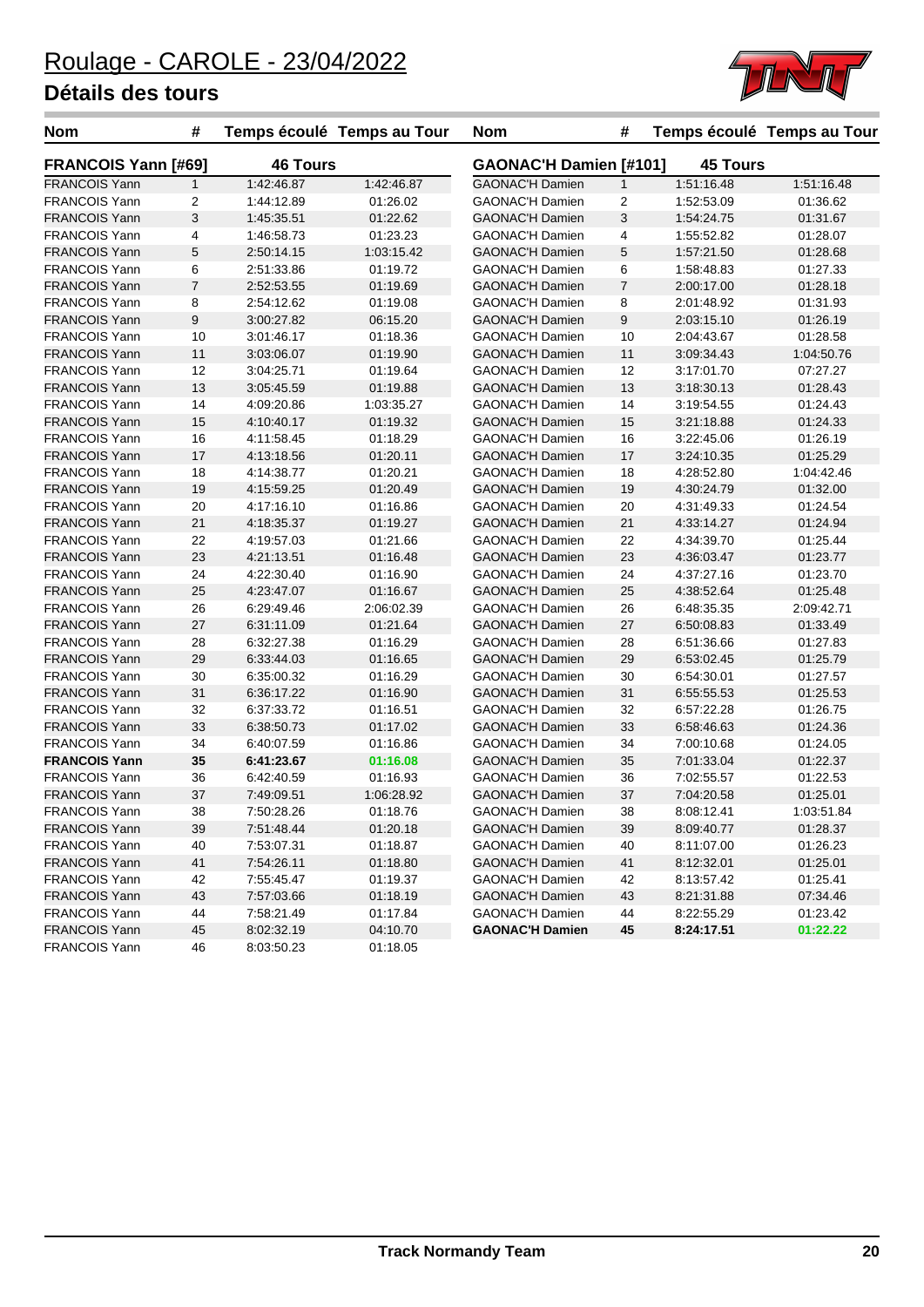

| <b>Nom</b>                   | #  |            | Temps écoulé Temps au Tour | <b>Nom</b>                   | #              |            | Temps écoulé Temps au Tour |
|------------------------------|----|------------|----------------------------|------------------------------|----------------|------------|----------------------------|
| <b>GAURET Philippe [#71]</b> |    | 28 Tours   |                            | <b>GAYRAUD Maxime [#102]</b> |                | 54 Tours   |                            |
| <b>GAURET Philippe</b>       | 1  | 1:42:30.33 | 1:42:30.33                 | <b>GAYRAUD Maxime</b>        | 1              | 1:51:14.70 | 1:51:14.70                 |
| <b>GAURET Philippe</b>       | 2  | 1:44:00.52 | 01:30.19                   | <b>GAYRAUD Maxime</b>        | $\overline{2}$ | 1:52:44.96 | 01:30.26                   |
| <b>GAURET Philippe</b>       | 3  | 1:45:31.29 | 01:30.78                   | <b>GAYRAUD Maxime</b>        | 3              | 1:54:12.43 | 01:27.47                   |
| <b>GAURET Philippe</b>       | 4  | 1:46.57.12 | 01:25.83                   | <b>GAYRAUD Maxime</b>        | 4              | 1:55:36.87 | 01:24.45                   |
| <b>GAURET Philippe</b>       | 5  | 2:49:39.69 | 1:02:42.58                 | <b>GAYRAUD Maxime</b>        | 5              | 1:56:59.11 | 01:22.25                   |
| <b>GAURET Philippe</b>       | 6  | 2:51:01.18 | 01:21.50                   | <b>GAYRAUD Maxime</b>        | 6              | 1:58:22.76 | 01:23.65                   |
| <b>GAURET Philippe</b>       | 7  | 2:52:23.20 | 01:22.02                   | <b>GAYRAUD Maxime</b>        | 7              | 1:59:49.88 | 01:27.12                   |
| <b>GAURET Philippe</b>       | 8  | 2:53:44.71 | 01:21.52                   | <b>GAYRAUD Maxime</b>        | 8              | 2:01:16.30 | 01:26.42                   |
| <b>GAURET Philippe</b>       | 9  | 3:00:22.73 | 06:38.03                   | <b>GAYRAUD Maxime</b>        | 9              | 2:02:34.49 | 01:18.19                   |
| <b>GAURET Philippe</b>       | 10 | 3:01:43.08 | 01:20.35                   | <b>GAYRAUD Maxime</b>        | 10             | 2:03:53.73 | 01:19.25                   |
| <b>GAURET Philippe</b>       | 11 | 3:03:03.47 | 01:20.40                   | <b>GAYRAUD Maxime</b>        | 11             | 3:08:58.08 | 1:05:04.36                 |
| <b>GAURET Philippe</b>       | 12 | 3:04:25.52 | 01:22.06                   | <b>GAYRAUD Maxime</b>        | 12             | 3:16:20.47 | 07:22.39                   |
| <b>GAURET Philippe</b>       | 13 | 4:08:17.88 | 1:03:52.36                 | <b>GAYRAUD Maxime</b>        | 13             | 3:17:39.85 | 01:19.39                   |
| <b>GAURET Philippe</b>       | 14 | 4:09:38.51 | 01:20.63                   | <b>GAYRAUD Maxime</b>        | 14             | 3:18:58.70 | 01:18.85                   |
| <b>GAURET Philippe</b>       | 15 | 4:11:07.05 | 01:28.55                   | <b>GAYRAUD Maxime</b>        | 15             | 3:20:26.42 | 01:27.73                   |
| <b>GAURET Philippe</b>       | 16 | 4:12:29.06 | 01:22.01                   | <b>GAYRAUD Maxime</b>        | 16             | 3:21:44.33 | 01:17.91                   |
| <b>GAURET Philippe</b>       | 17 | 4:13:52.24 | 01:23.19                   | <b>GAYRAUD Maxime</b>        | 17             | 3:23:06.18 | 01:21.85                   |
| <b>GAURET Philippe</b>       | 18 | 4:15:14.30 | 01:22.06                   | <b>GAYRAUD Maxime</b>        | 18             | 3:24:24.69 | 01:18.52                   |
| <b>GAURET Philippe</b>       | 19 | 4:16:36.28 | 01:21.99                   | <b>GAYRAUD Maxime</b>        | 19             | 4:28:47.94 | 1:04:23.26                 |
| <b>GAURET Philippe</b>       | 20 | 4:17:58.13 | 01:21.85                   | <b>GAYRAUD Maxime</b>        | 20             | 4:30:12.06 | 01:24.12                   |
| <b>GAURET Philippe</b>       | 21 | 4:19:17.68 | 01:19.55                   | <b>GAYRAUD Maxime</b>        | 21             | 4:31:31.80 | 01:19.74                   |
| <b>GAURET Philippe</b>       | 22 | 4:20:38.28 | 01:20.61                   | <b>GAYRAUD Maxime</b>        | 22             | 4:32:53.67 | 01:21.87                   |
| <b>GAURET Philippe</b>       | 23 | 6:29:13.88 | 2:08:35.61                 | <b>GAYRAUD Maxime</b>        | 23             | 4:34:12.02 | 01:18.36                   |
| <b>GAURET Philippe</b>       | 24 | 6:30:36.85 | 01:22.97                   | <b>GAYRAUD Maxime</b>        | 24             | 4:35:36.23 | 01:24.22                   |
| <b>GAURET Philippe</b>       | 25 | 6:31:58.06 | 01:21.22                   | <b>GAYRAUD Maxime</b>        | 25             | 4:36:53.41 | 01:17.19                   |
| <b>GAURET Philippe</b>       | 26 | 6:33:20.05 | 01:21.99                   | <b>GAYRAUD Maxime</b>        | 26             | 4:38:13.38 | 01:19.97                   |
| <b>GAURET Philippe</b>       | 27 | 6:34:42.86 | 01:22.81                   | <b>GAYRAUD Maxime</b>        | 27             | 6:48:44.28 | 2:10:30.90                 |
| <b>GAURET Philippe</b>       | 28 | 6:36:05.75 | 01:22.90                   | <b>GAYRAUD Maxime</b>        | 28             | 6:50:10.48 | 01:26.21                   |
|                              |    |            |                            | <b>GAYRAUD Maxime</b>        | 29             | 6:51:32.19 | 01:21.71                   |
|                              |    |            |                            | <b>GAYRAUD Maxime</b>        | 30             | 6.52.55.41 | 01:23.23                   |
|                              |    |            |                            | <b>GAYRAUD Maxime</b>        | 31             | 6:54:17.14 | 01:21.73                   |
|                              |    |            |                            | <b>GAYRAUD Maxime</b>        | 32             | 6:55:36.88 | 01:19.74                   |
|                              |    |            |                            | <b>GAYRAUD Maxime</b>        | 33             | 6.56.56.38 | 01:19.51                   |
|                              |    |            |                            | <b>GAYRAUD Maxime</b>        | 34             | 6:58:18.06 | 01:21.68                   |
|                              |    |            |                            | <b>GAYRAUD Maxime</b>        | 35             | 6:59:38.12 | 01:20.07                   |
|                              |    |            |                            | <b>GAYRAUD Maxime</b>        | 36             | 7:01:00.69 | 01:22.57                   |
|                              |    |            |                            | <b>GAYRAUD Maxime</b>        | 37             | 7:02:19.99 | 01:19.30                   |
|                              |    |            |                            | <b>GAYRAUD Maxime</b>        | 38             | 7:03:41.60 | 01:21.62                   |
|                              |    |            |                            | <b>GAYRAUD Maxime</b>        | 39             | 7:05:03.12 | 01:21.52                   |
|                              |    |            |                            | <b>GAYRAUD Maxime</b>        | 40             | 7:48:16.16 | 43:13.05                   |
|                              |    |            |                            | <b>GAYRAUD Maxime</b>        | 41             | 7:49:37.33 | 01:21.17                   |
|                              |    |            |                            | <b>GAYRAUD Maxime</b>        | 42             | 7:50:56.67 | 01:19.34                   |
|                              |    |            |                            | <b>GAYRAUD Maxime</b>        | 43             | 7:52:14.57 | 01:17.91                   |
|                              |    |            |                            | <b>GAYRAUD Maxime</b>        | 44             | 7:53:32.11 | 01:17.54                   |
|                              |    |            |                            | <b>GAYRAUD Maxime</b>        | 45             | 7:54:49.76 | 01:17.65                   |
|                              |    |            |                            | <b>GAYRAUD Maxime</b>        | 46             | 7:56:06.94 | 01:17.19                   |
|                              |    |            |                            | <b>GAYRAUD Maxime</b>        | 47             | 7:57:26.51 | 01:19.57                   |

GAYRAUD Maxime 47 7:57:26.51 01:19.57 GAYRAUD Maxime 48 7:58:44.42 01:17.91 GAYRAUD Maxime 49 8:00:02.18 01:17.77 **GAYRAUD Maxime 50 8:01:18.73 01:16.55** GAYRAUD Maxime 51 8:02:36.29 01:17.56 GAYRAUD Maxime 52 8:03:54.15 01:17.86 GAYRAUD Maxime 53 9:08:30.79 1:04:36.65 GAYRAUD Maxime 54 9:09:52.61 01:21.83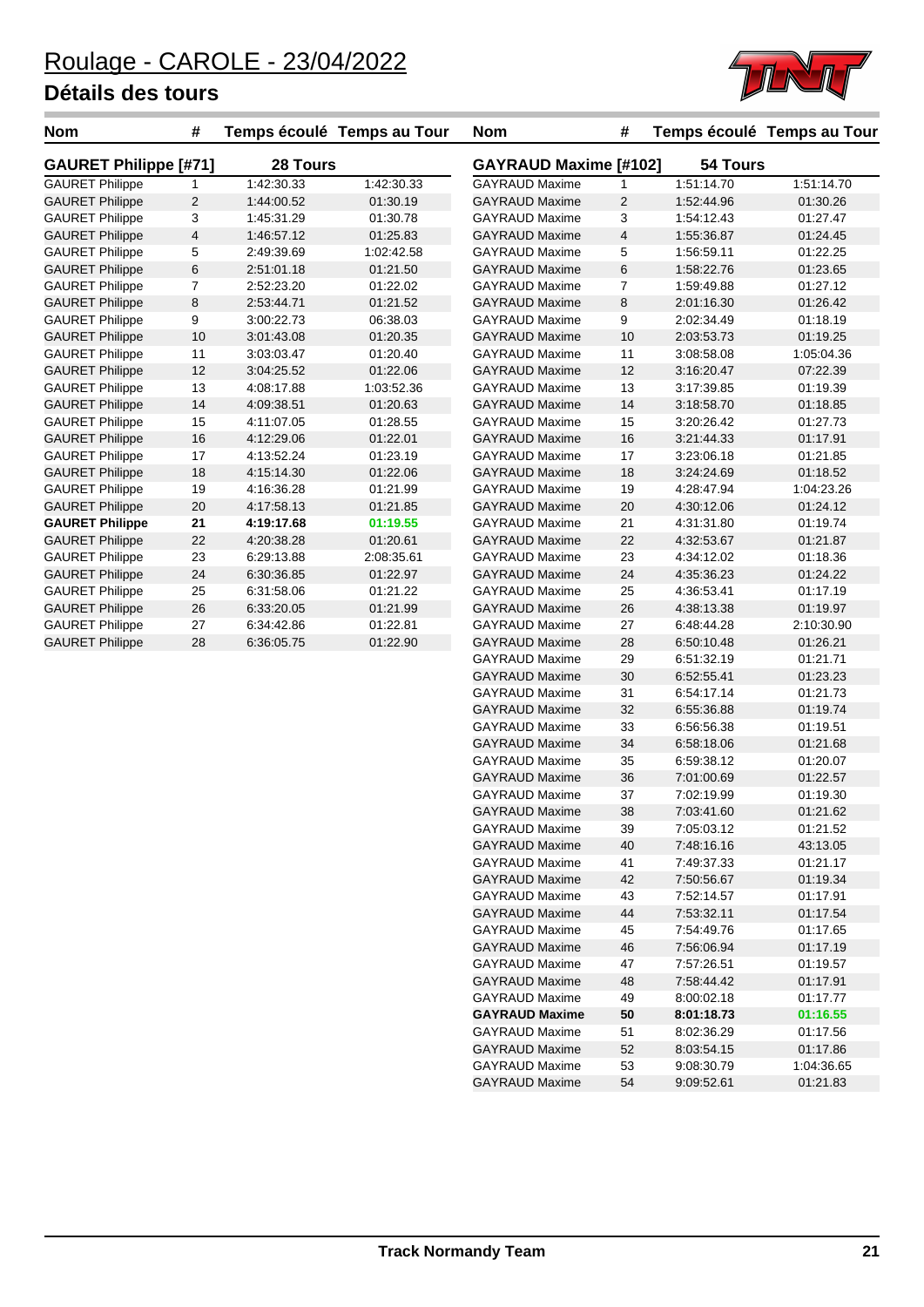

| <b>Nom</b>                                               | $\#$           |                          | Temps écoulé Temps au Tour | <b>Nom</b>                | #            |                 | Temps écoulé Temps au Tour |
|----------------------------------------------------------|----------------|--------------------------|----------------------------|---------------------------|--------------|-----------------|----------------------------|
| <b>46 Tours</b><br><b>GUENERIE Christophe [#72]</b>      |                |                          |                            | <b>GUERIN Erwan [#73]</b> |              | <b>37 Tours</b> |                            |
| <b>GUENERIE Christophe</b>                               | $\mathbf{1}$   | 1:42:56.53               | 1:42:56.53                 | <b>GUERIN Erwan</b>       | 1            | 1:42:40.66      | 1:42:40.66                 |
| <b>GUENERIE Christophe</b>                               | $\sqrt{2}$     | 1:44:25.87               | 01:29.35                   | <b>GUERIN Erwan</b>       | $\mathbf{2}$ | 1:44:03.09      | 01:22.43                   |
| <b>GUENERIE Christophe</b>                               | 3              | 1:45:50.39               | 01:24.52                   | <b>GUERIN Erwan</b>       | 3            | 1:45:26.08      | 01:23.00                   |
| <b>GUENERIE Christophe</b>                               | $\overline{4}$ | 1:47:13.95               | 01:23.56                   | <b>GUERIN Erwan</b>       | 4            | 1:46:44.37      | 01:18.29                   |
| <b>GUENERIE Christophe</b>                               | 5              | 2:49:26.57               | 1:02:12.63                 | <b>GUERIN Erwan</b>       | 5            | 2:49:59.84      | 1:03:15.48                 |
| <b>GUENERIE Christophe</b>                               | $\,6$          | 2:50:51.62               | 01:25.06                   | <b>GUERIN Erwan</b>       | 6            | 2:51:18.95      | 01:19.11                   |
| <b>GUENERIE Christophe</b>                               | $\overline{7}$ | 2:52:16.72               | 01:25.11                   | <b>GUERIN Erwan</b>       | 7            | 2:52:37.19      | 01:18.24                   |
| <b>GUENERIE Christophe</b>                               | 8              | 2:53:40.49               | 01:23.77                   | <b>GUERIN Erwan</b>       | 8            | 2:53:54.53      | 01:17.35                   |
| <b>GUENERIE Christophe</b>                               | 9              | 3:00:49.22               | 07:08.73                   | <b>GUERIN Erwan</b>       | 9            | 3:00:27.26      | 06:32.73                   |
| <b>GUENERIE Christophe</b>                               | 10             | 3:02:12.07               | 01:22.86                   | <b>GUERIN Erwan</b>       | 10           | 3:01:44.98      | 01:17.72                   |
| <b>GUENERIE Christophe</b>                               | 11             | 3:03:33.91               | 01:21.85                   | <b>GUERIN Erwan</b>       | 11           | 3:03:04.12      | 01:19.15                   |
| <b>GUENERIE Christophe</b>                               | 12             | 3:04:56.16               | 01:22.25                   | <b>GUERIN Erwan</b>       | 12           | 3:04:22.17      | 01:18.05                   |
| <b>GUENERIE Christophe</b>                               | 13             | 4:07:52.40               | 1:02:56.25                 | <b>GUERIN Erwan</b>       | 13           | 3:05:39.19      | 01:17.02                   |
| <b>GUENERIE Christophe</b>                               | 14             | 4:09:16.50               | 01:24.10                   | <b>GUERIN Erwan</b>       | 14           | 4:08:36.61      | 1:02:57.42                 |
| <b>GUENERIE Christophe</b>                               | 15             | 4:10:39.96               | 01:23.47                   | <b>GUERIN Erwan</b>       | 15           | 4:09:55.45      | 01:18.85                   |
| <b>GUENERIE Christophe</b>                               | 16             | 4:12:03.38               | 01:23.42                   | <b>GUERIN Erwan</b>       | 16           | 4:11:12.84      | 01:17.40                   |
| <b>GUENERIE Christophe</b>                               | 17             | 4:13:25.71               | 01:22.34                   | <b>GUERIN Erwan</b>       | 17           | 4:12:31.34      | 01:18.50                   |
| <b>GUENERIE Christophe</b>                               | 18             | 4:14:48.45               | 01:22.74                   | <b>GUERIN Erwan</b>       | 18           | 4:13:51.21      | 01:19.88                   |
| <b>GUENERIE Christophe</b>                               | 19             | 4:16:10.60               | 01:22.16                   | <b>GUERIN Erwan</b>       | 19           | 4:15:09.21      | 01:18.00                   |
| <b>GUENERIE Christophe</b>                               | 20             | 4:17:33.19               | 01:22.60                   | <b>GUERIN Erwan</b>       | 20           | 4:16:26.77      | 01:17.56                   |
| <b>GUENERIE Christophe</b>                               | 21             | 4:18:55.50               | 01:22.32                   | <b>GUERIN Erwan</b>       | 21           | 4:17:44.83      | 01:18.07                   |
| <b>GUENERIE Christophe</b>                               | 22             | 4:20:20.37               | 01:24.87                   | <b>GUERIN Erwan</b>       | 22           | 4:19:00.17      | 01:15.34                   |
| <b>GUENERIE Christophe</b>                               | 23             | 4:21:42.83               | 01:22.46                   | <b>GUERIN Erwan</b>       | 23           | 4:20:14.86      | 01:14.70                   |
| <b>GUENERIE Christophe</b>                               | 24             | 4:23:07.06               | 01:24.24                   | <b>GUERIN Erwan</b>       | 24           | 4:21:29.28      | 01:14.42                   |
| <b>GUENERIE Christophe</b>                               | 25             | 4:24:30.17               | 01:23.12                   | <b>GUERIN Erwan</b>       | 25           | 4:22:44.05      | 01:14.77                   |
| <b>GUENERIE Christophe</b>                               | 26             | 6:48:59.35               | 2:24:29.18                 | <b>GUERIN Erwan</b>       | 26           | 4:23:59.73      | 01:15.68                   |
| <b>GUENERIE Christophe</b>                               | 27             | 6:50:27.87               | 01:28.53                   | <b>GUERIN Erwan</b>       | 27           | 6:30:18.66      | 2:06:18.94                 |
| <b>GUENERIE Christophe</b>                               | 28             | 6:51:54.99               | 01:27.12                   | <b>GUERIN Erwan</b>       | 28           | 6:31:35.89      | 01:17.23                   |
| <b>GUENERIE Christophe</b>                               | 29             | 6:53:24.01               | 01:29.02                   | <b>GUERIN Erwan</b>       | 29           | 6:35:13.65      | 03:37.77                   |
| <b>GUENERIE Christophe</b>                               | 30             | 6:54:49.28               | 01:25.27                   | <b>GUERIN Erwan</b>       | 30           | 6:36:28.42      | 01:14.77                   |
| <b>GUENERIE Christophe</b>                               | 31             | 6:56:14.85               | 01:25.58                   | <b>GUERIN Erwan</b>       | 31           | 6:37:43.16      | 01:14.75                   |
| <b>GUENERIE Christophe</b>                               | 32             | 6:57:40.07               | 01:25.22                   | <b>GUERIN Erwan</b>       | 32           | 6:38:58.12      | 01:14.96                   |
| <b>GUENERIE Christophe</b>                               | 33             | 6:59:04.70               | 01:24.64                   | <b>GUERIN Erwan</b>       | 33           | 6:40:12.93      | 01:14.82                   |
| <b>GUENERIE Christophe</b>                               | 34             | 7:00:31.66               | 01:26.96                   | <b>GUERIN Erwan</b>       | 34           | 6:41:28.78      | 01:15.85                   |
| <b>GUENERIE Christophe</b>                               | 35             | 7:03:42.72               | 03:11.07                   | <b>GUERIN Erwan</b>       | 35           | 6:42:43.94      | 01:15.17                   |
| <b>GUENERIE Christophe</b>                               | 36             | 7:05:10.47               | 01:27.76                   | <b>GUERIN Erwan</b>       | 36           | 6:43:59.44      | 01:15.50                   |
| <b>GUENERIE Christophe</b>                               | 37             | 8:08:33.25               | 1:03:22.78                 | <b>GUERIN Erwan</b>       | 37           | 9:08:23.22      | 2:24:23.79                 |
| <b>GUENERIE Christophe</b>                               | 38             | 8:10:06.27               | 01:33.03                   |                           |              |                 |                            |
| <b>GUENERIE Christophe</b>                               | 39             | 8:11:31.07               | 01:24.80                   |                           |              |                 |                            |
| <b>GUENERIE Christophe</b>                               | 40             | 8:12:57.81               | 01:26.75                   |                           |              |                 |                            |
| <b>GUENERIE Christophe</b>                               | 41             | 8:14:23.49               | 01:25.68                   |                           |              |                 |                            |
|                                                          | 42             |                          |                            |                           |              |                 |                            |
| <b>GUENERIE Christophe</b><br><b>GUENERIE Christophe</b> |                | 8:15:48.96<br>8:17:16.43 | 01:25.47                   |                           |              |                 |                            |
|                                                          | 43             |                          | 01:27.48                   |                           |              |                 |                            |
| <b>GUENERIE Christophe</b>                               | 44             | 8:21:54.66               | 04:38.23                   |                           |              |                 |                            |
| <b>GUENERIE Christophe</b>                               | 45             | 8:23:22.64               | 01:27.99                   |                           |              |                 |                            |
| <b>GUENERIE Christophe</b>                               | 46             | 8:24:48.43               | 01:25.79                   |                           |              |                 |                            |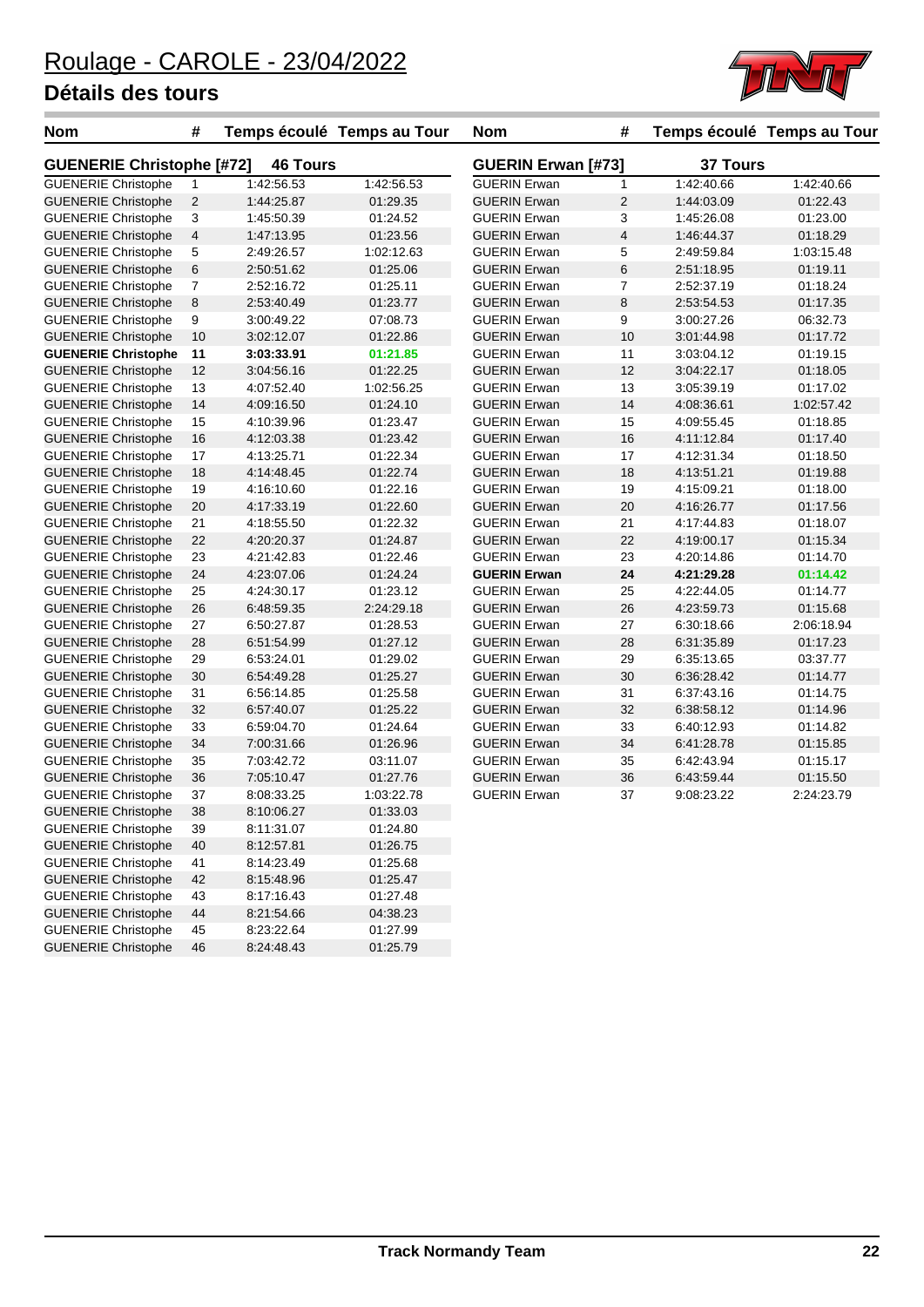

| <b>Nom</b>                                       | #              | Temps écoulé Temps au Tour |                      | <b>Nom</b>                                   | #                          |                          | Temps écoulé Temps au Tour |
|--------------------------------------------------|----------------|----------------------------|----------------------|----------------------------------------------|----------------------------|--------------------------|----------------------------|
| <b>GUEUVILLE David [#104]</b>                    |                | 36 Tours                   |                      |                                              | <b>HEBBEN Arnold [#41]</b> |                          | 33 Tours                   |
| <b>GUEUVILLE David</b>                           | $\mathbf{1}$   | 1:51:43.99                 | 1:51:43.99           | <b>HEBBEN Arnold</b>                         | $\mathbf{1}$               | 1:18:37.96               | 1:18:37.96                 |
| <b>GUEUVILLE David</b>                           | 2              | 1:53:16.93                 | 01:32.94             | <b>HEBBEN Arnold</b>                         | $\overline{2}$             | 1:19:59.50               | 01:21.54                   |
| <b>GUEUVILLE David</b>                           | 3              | 1:54:55.08                 | 01:38.16             | <b>HEBBEN Arnold</b>                         | 3                          | 1:21:17.10               | 01:17.61                   |
| <b>GUEUVILLE David</b>                           | 4              | 1:56:35.51                 | 01:40.44             | <b>HEBBEN Arnold</b>                         | $\overline{\mathbf{4}}$    | 1:22:33.65               | 01:16.55                   |
| <b>GUEUVILLE David</b>                           | 5              | 1:58:09.47                 | 01:33.97             | <b>HEBBEN Arnold</b>                         | 5                          | 1:23:48.62               | 01:14.98                   |
| <b>GUEUVILLE David</b>                           | 6              | 1:59:40.53                 | 01:31.06             | <b>HEBBEN Arnold</b>                         | 6                          | 1:25:02.90               | 01:14.28                   |
| <b>GUEUVILLE David</b>                           | $\overline{7}$ | 2:01:06.17<br>2:02:30.76   | 01:25.65             | <b>HEBBEN Arnold</b>                         | $\boldsymbol{7}$           | 2:28:22.24               | 1:03:19.35                 |
| <b>GUEUVILLE David</b><br><b>GUEUVILLE David</b> | 8<br>9         | 2:03:57.55                 | 01:24.59<br>01:26.80 | <b>HEBBEN Arnold</b><br><b>HEBBEN Arnold</b> | 8<br>$\boldsymbol{9}$      | 2:29:36.89               | 01:14.65                   |
| <b>GUEUVILLE David</b>                           | 10             | 3:09:36.75                 | 1:05:39.21           | <b>HEBBEN Arnold</b>                         | 10                         | 2:30:51.84<br>3:48:19.25 | 01:14.96<br>1:17:27.41     |
| <b>GUEUVILLE David</b>                           | 11             | 3:16:59.28                 | 07:22.53             | <b>HEBBEN Arnold</b>                         | 11                         | 3:49:35.04               | 01:15.80                   |
| <b>GUEUVILLE David</b>                           | 12             | 3:18:26.12                 | 01:26.84             | <b>HEBBEN Arnold</b>                         | 12                         | 3:50:49.58               | 01:14.54                   |
| <b>GUEUVILLE David</b>                           | 13             | 3:19:50.99                 | 01:24.87             | <b>HEBBEN Arnold</b>                         | 13                         | 3:52:04.48               | 01:14.91                   |
| <b>GUEUVILLE David</b>                           | 14             | 3:21:14.82                 | 01:23.84             | <b>HEBBEN Arnold</b>                         | 14                         | 3:53:17.05               | 01:12.57                   |
| <b>GUEUVILLE David</b>                           | 15             | 3:22:39.29                 | 01:24.47             | <b>HEBBEN Arnold</b>                         | 15                         | 3:54:29.40               | 01:12.36                   |
| <b>GUEUVILLE David</b>                           | 16             | 3:24:07.72                 | 01:28.44             | <b>HEBBEN Arnold</b>                         | 16                         | 3:55:42.57               | 01:13.18                   |
| <b>GUEUVILLE David</b>                           | 17             | 4:29:21.93                 | 1:05:14.21           | <b>HEBBEN Arnold</b>                         | 17                         | 3:56:56.59               | 01:14.02                   |
| <b>GUEUVILLE David</b>                           | 18             | 4:30:48.37                 | 01:26.44             | <b>HEBBEN Arnold</b>                         | 18                         | 6:07:59.82               | 2:11:03.24                 |
| <b>GUEUVILLE David</b>                           | 19             | 4:32:16.05                 | 01:27.68             | <b>HEBBEN Arnold</b>                         | 19                         | 6:09:13.98               | 01:14.16                   |
| <b>GUEUVILLE David</b>                           | 20             | 4:33:44.67                 | 01:28.62             | <b>HEBBEN Arnold</b>                         | 20                         | 6:10:27.34               | 01:13.37                   |
| <b>GUEUVILLE David</b>                           | 21             | 4:35:12.09                 | 01:27.43             | <b>HEBBEN Arnold</b>                         | 21                         | 6:11:40.65               | 01:13.32                   |
| <b>GUEUVILLE David</b>                           | 22             | 4:36:38.46                 | 01:26.37             | <b>HEBBEN Arnold</b>                         | 22                         | 6:12:54.97               | 01:14.33                   |
| <b>GUEUVILLE David</b>                           | 23             | 4:38:01.36                 | 01:22.90             | <b>HEBBEN Arnold</b>                         | 23                         | 6:14:08.76               | 01:13.79                   |
| <b>GUEUVILLE David</b>                           | 24             | 4:39:28.88                 | 01:27.52             | <b>HEBBEN Arnold</b>                         | 24                         | 6:15:21.99               | 01:13.24                   |
| <b>GUEUVILLE David</b>                           | 25             | 6:49:24.40                 | 2:09:55.53           | <b>HEBBEN Arnold</b>                         | 25                         | 6:16:37.73               | 01:15.74                   |
| <b>GUEUVILLE David</b>                           | 26             | 6:50:57.31                 | 01:32.91             | <b>HEBBEN Arnold</b>                         | 26                         | 7:28:06.18               | 1:11:28.46                 |
| <b>GUEUVILLE David</b>                           | 27             | 6:52:21.73                 | 01:24.43             | <b>HEBBEN Arnold</b>                         | 27                         | 7:29:21.77               | 01:15.59                   |
| <b>GUEUVILLE David</b>                           | 28             | 6:53:47.12                 | 01:25.39             | <b>HEBBEN Arnold</b>                         | 28                         | 7:30:35.81               | 01:14.04                   |
| <b>GUEUVILLE David</b>                           | 29             | 6:55:14.29                 | 01:27.17             | <b>HEBBEN Arnold</b>                         | 29                         | 7:31:49.47               | 01:13.67                   |
| <b>GUEUVILLE David</b>                           | 30             | 6:56:41.85                 | 01:27.57             | <b>HEBBEN Arnold</b>                         | 30                         | 7:33:04.17               | 01:14.70                   |
| <b>GUEUVILLE David</b>                           | 31             | 6:58:07.18                 | 01:25.34             | <b>HEBBEN Arnold</b>                         | 31                         | 7:34:18.42               | 01:14.26                   |
| <b>GUEUVILLE David</b>                           | 32             | 6:59:35.36                 | 01:28.18             | <b>HEBBEN Arnold</b>                         | 32                         | 7:35:34.17               | 01:15.76                   |
| <b>GUEUVILLE David</b>                           | 33             | 7:01:02.83                 | 01:27.47             | <b>HEBBEN Arnold</b>                         | 33                         | 7:36:50.09               | 01:15.92                   |
| <b>GUEUVILLE David</b>                           | 34             | 7:02:27.96                 | 01:25.13             |                                              |                            |                          |                            |
| <b>GUEUVILLE David</b>                           | 35             | 7:03:52.40                 | 01:24.45             |                                              |                            |                          |                            |
| <b>GUEUVILLE David</b>                           | 36             | 7:05:16.85                 | 01:24.45             |                                              |                            |                          |                            |
| <b>HATTON Adrien [#40]</b>                       |                | 24 Tours                   |                      |                                              |                            |                          |                            |
| <b>HATTON Adrien</b>                             | $\mathbf{1}$   | 1:18:56.92                 | 1:18:56.92           |                                              |                            |                          |                            |
| <b>HATTON Adrien</b><br><b>HATTON Adrien</b>     | 2<br>3         | 1:20:20.10                 | 01:23.18             |                                              |                            |                          |                            |
| <b>HATTON Adrien</b>                             | 4              | 1:21:40.63<br>1:23:00.25   | 01:20.54<br>01:19.62 |                                              |                            |                          |                            |
| <b>HATTON Adrien</b>                             | 5              | 1:24:17.10                 | 01:16.86             |                                              |                            |                          |                            |
| <b>HATTON Adrien</b>                             | 6              | 2:29:58.69                 | 1:05:41.59           |                                              |                            |                          |                            |
| <b>HATTON Adrien</b>                             | 7              | 2:31:15.66                 | 01:16.97             |                                              |                            |                          |                            |
| <b>HATTON Adrien</b>                             | 8              | 3:49:44.19                 | 1:18:28.53           |                                              |                            |                          |                            |
| <b>HATTON Adrien</b>                             | 9              | 3:51:01.13                 | 01:16.95             |                                              |                            |                          |                            |
| <b>HATTON Adrien</b>                             | 10             | 3:52:17.87                 | 01:16.74             |                                              |                            |                          |                            |
| <b>HATTON Adrien</b>                             | 11             | 3:53:34.93                 | 01:17.07             |                                              |                            |                          |                            |
| <b>HATTON Adrien</b>                             | 12             | 6:28:19.86                 | 2:34:44.93           |                                              |                            |                          |                            |
| <b>HATTON Adrien</b>                             | 13             | 6:29:37.04                 | 01:17.18             |                                              |                            |                          |                            |
| <b>HATTON Adrien</b>                             | 14             | 6:30:52.74                 | 01:15.71             |                                              |                            |                          |                            |
| <b>HATTON Adrien</b>                             | 15             | 6:32:09.27                 | 01:16.53             |                                              |                            |                          |                            |
| <b>HATTON Adrien</b>                             | 16             | 6:33:27.90                 | 01:18.64             |                                              |                            |                          |                            |
| <b>HATTON Adrien</b>                             | 17             | 6:34:47.57                 | 01:19.67             |                                              |                            |                          |                            |
| <b>HATTON Adrien</b>                             | 18             | 6:36:04.65                 | 01:17.09             |                                              |                            |                          |                            |
| <b>HATTON Adrien</b>                             | 19             | 7:48:58.33                 | 1:12:53.68           |                                              |                            |                          |                            |
| <b>HATTON Adrien</b>                             | 20             | 7:50:15.04                 | 01:16.72             |                                              |                            |                          |                            |
| <b>HATTON Adrien</b>                             | 21             | 7:51:32.50                 | 01:17.47             |                                              |                            |                          |                            |
| <b>HATTON Adrien</b>                             | 22             | 7:52:47.88                 | 01:15.38             |                                              |                            |                          |                            |
| <b>HATTON Adrien</b>                             | 23             | 7:54:03.58                 | 01:15.71             |                                              |                            |                          |                            |
| <b>HATTON Adrien</b>                             | 24             | 7:55:21.51                 | 01:17.93             |                                              |                            |                          |                            |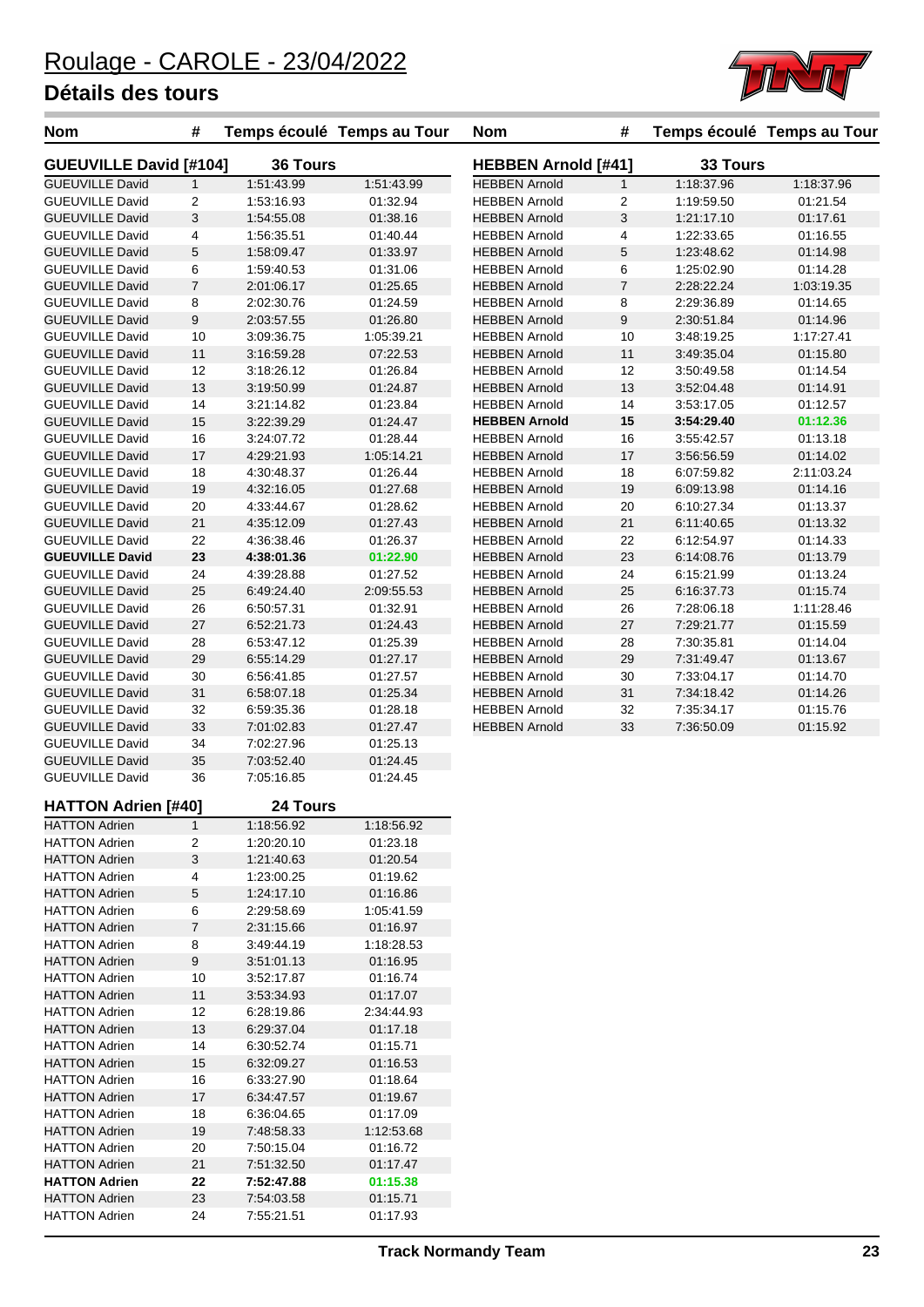

| <b>Nom</b>                  | #              |                 | Temps écoulé Temps au Tour | <b>Nom</b>         | #              |            | Temps écoulé Temps au Tour |
|-----------------------------|----------------|-----------------|----------------------------|--------------------|----------------|------------|----------------------------|
| <b>HEBBEN Sylvie [#105]</b> |                | <b>30 Tours</b> |                            | HILY Jeremy [#106] |                | 31 Tours   |                            |
| <b>HEBBEN Sylvie</b>        | 1              | 1:51:20.85      | 1:51:20.85                 | <b>HILY Jeremy</b> | 1              | 1:52:48.40 | 1:52:48.40                 |
| <b>HEBBEN Sylvie</b>        | 2              | 1:53:06.87      | 01:46.02                   | <b>HILY Jeremy</b> | 2              | 1:54:10.29 | 01:21.90                   |
| <b>HEBBEN Sylvie</b>        | 3              | 1:54:47.04      | 01:40.18                   | <b>HILY Jeremy</b> | 3              | 1:55:27.24 | 01:16.95                   |
| <b>HEBBEN Sylvie</b>        | $\overline{4}$ | 1:56:30.61      | 01:43.58                   | <b>HILY Jeremy</b> | $\overline{4}$ | 1:56:41.72 | 01:14.49                   |
| <b>HEBBEN Sylvie</b>        | 5              | 1:58:08.96      | 01:38.35                   | <b>HILY Jeremy</b> | 5              | 1:58:08.47 | 01:26.75                   |
| <b>HEBBEN Sylvie</b>        | 6              | 1:59:47.80      | 01:38.84                   | <b>HILY Jeremy</b> | 6              | 1:59:26.33 | 01:17.86                   |
| <b>HEBBEN Sylvie</b>        | $\overline{7}$ | 2:01:29.94      | 01:42.15                   | <b>HILY Jeremy</b> | $\overline{7}$ | 2:00:43.41 | 01:17.09                   |
| <b>HEBBEN Sylvie</b>        | 8              | 2:03:07.20      | 01:37.27                   | <b>HILY Jeremy</b> | 8              | 2:02:03.50 | 01:20.09                   |
| <b>HEBBEN Sylvie</b>        | 9              | 2:04:45.76      | 01:38.56                   | <b>HILY Jeremy</b> | 9              | 2:03:28.48 | 01:24.99                   |
| <b>HEBBEN Sylvie</b>        | 10             | 3:09:30.21      | 1:04:44.46                 | <b>HILY Jeremy</b> | 10             | 2:04:46.67 | 01:18.19                   |
| <b>HEBBEN Sylvie</b>        | 11             | 3:17:01.25      | 07:31.04                   | <b>HILY Jeremy</b> | 11             | 2:49:57.48 | 45:10.81                   |
| <b>HEBBEN Sylvie</b>        | 12             | 3:18:36.41      | 01:35.16                   | <b>HILY Jeremy</b> | 12             | 2:51:11.99 | 01:14.51                   |
| <b>HEBBEN Sylvie</b>        | 13             | 3:20:12.10      | 01:35.70                   | <b>HILY Jeremy</b> | 13             | 2:52:27.29 | 01:15.31                   |
| <b>HEBBEN Sylvie</b>        | 14             | 3:21:47.82      | 01:35.72                   | <b>HILY Jeremy</b> | 14             | 2:53:42.93 | 01:15.64                   |
| <b>HEBBEN Sylvie</b>        | 15             | 3:23:24.11      | 01:36.29                   | <b>HILY Jeremy</b> | 15             | 6:29:37.27 | 3:35:54.35                 |
| <b>HEBBEN Sylvie</b>        | 16             | 3:24:58.49      | 01:34.39                   | <b>HILY Jeremy</b> | 16             | 6:30:55.02 | 01:17.75                   |
| <b>HEBBEN Sylvie</b>        | 17             | 4:29:25.89      | 1:04:27.40                 | <b>HILY Jeremy</b> | 17             | 6:32:10.25 | 01:15.24                   |
| <b>HEBBEN Sylvie</b>        | 18             | 4:31:02.81      | 01:36.92                   | <b>HILY Jeremy</b> | 18             | 6:33:26.10 | 01:15.85                   |
| <b>HEBBEN Sylvie</b>        | 19             | 4:32:37.89      | 01:35.09                   | <b>HILY Jeremy</b> | 19             | 6:34:40.89 | 01:14.79                   |
| <b>HEBBEN Sylvie</b>        | 20             | 4:34:13.61      | 01:35.72                   | <b>HILY Jeremy</b> | 20             | 6:35:54.97 | 01:14.09                   |
| <b>HEBBEN Sylvie</b>        | 21             | 4:35:48.49      | 01:34.88                   | <b>HILY Jeremy</b> | 21             | 6:37:11.33 | 01:16.37                   |
| <b>HEBBEN Sylvie</b>        | 22             | 4:37:24.26      | 01:35.77                   | <b>HILY Jeremy</b> | 22             | 6:38:25.91 | 01:14.58                   |
| <b>HEBBEN Sylvie</b>        | 23             | 4:39:00.44      | 01:36.19                   | <b>HILY Jeremy</b> | 23             | 6:39:41.01 | 01:15.10                   |
| <b>HEBBEN Sylvie</b>        | 24             | 6:49:27.61      | 2:10:27.17                 | <b>HILY Jeremy</b> | 24             | 7:47:58.13 | 1:08:17.13                 |
| <b>HEBBEN Sylvie</b>        | 25             | 6:51:03.73      | 01:36.12                   | <b>HILY Jeremy</b> | 25             | 7:49:12.58 | 01:14.45                   |
| <b>HEBBEN Sylvie</b>        | 26             | 6:52:41.28      | 01:37.55                   | <b>HILY Jeremy</b> | 26             | 7:50:25.99 | 01:13.41                   |
| <b>HEBBEN Sylvie</b>        | 27             | 6:54:16.98      | 01:35.70                   | <b>HILY Jeremy</b> | 27             | 7:51:41.50 | 01:15.52                   |
| <b>HEBBEN Sylvie</b>        | 28             | 6:55:50.87      | 01:33.90                   | <b>HILY Jeremy</b> | 28             | 7:52:55.96 | 01:14.47                   |
| <b>HEBBEN Sylvie</b>        | 29             | 6:57:26.97      | 01:36.10                   | <b>HILY Jeremy</b> | 29             | 7:54:11.97 | 01:16.01                   |
| <b>HEBBEN Sylvie</b>        | 30             | 6:59:01.30      | 01:34.34                   | <b>HILY Jeremy</b> | 30             | 7:55:26.13 | 01:14.16                   |
|                             |                |                 |                            | <b>HILY Jeremy</b> | 31             | 7:56:39.84 | 01:13.72                   |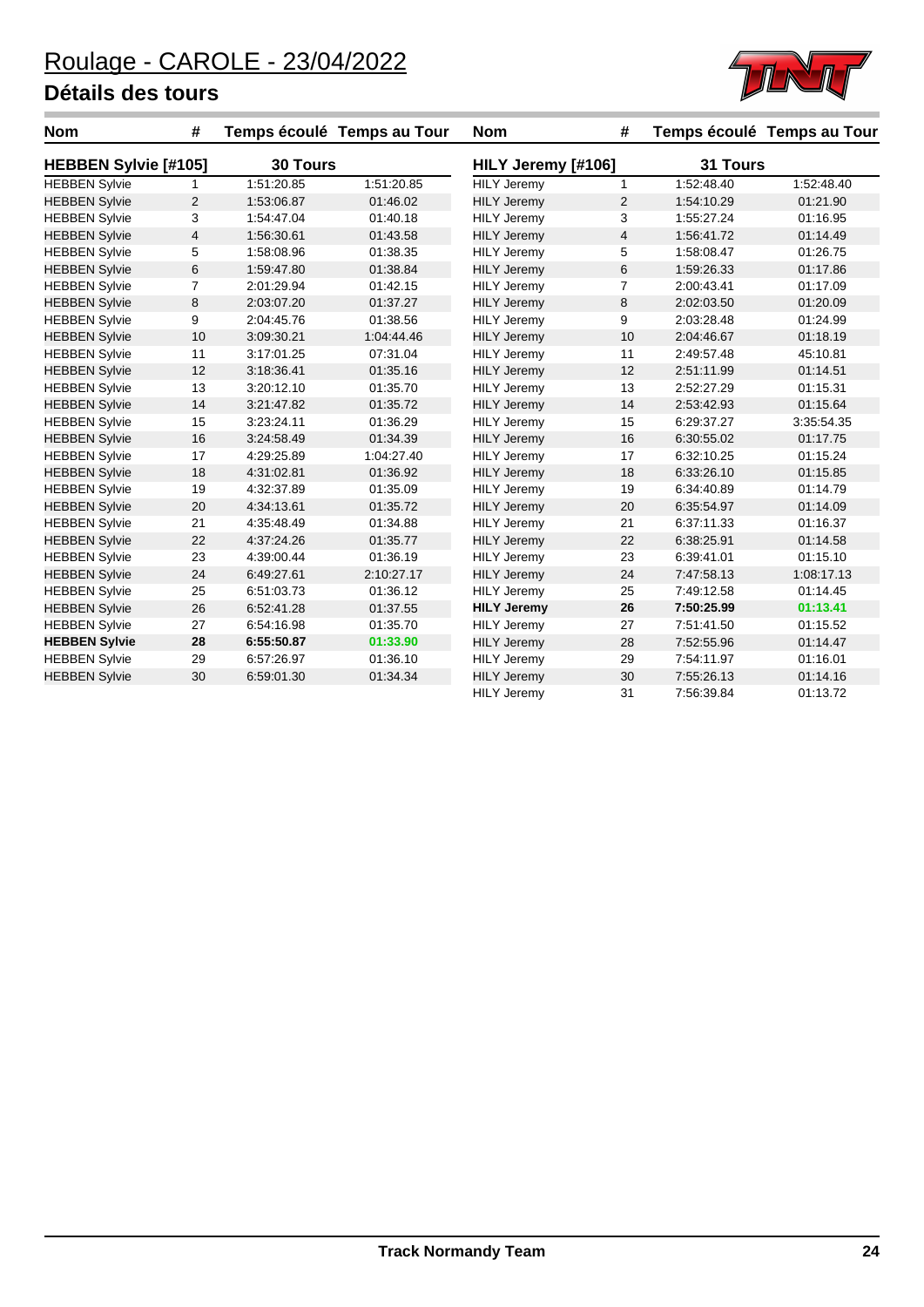

| <b>Nom</b>         | #                | Temps écoulé Temps au Tour |            | <b>Nom</b>                  | #              |                          | Temps écoulé Temps au Tour |
|--------------------|------------------|----------------------------|------------|-----------------------------|----------------|--------------------------|----------------------------|
| HUCK Aurore [#107] |                  | <b>40 Tours</b>            |            | <b>JOANNIN Hugues [#74]</b> |                | 51 Tours                 |                            |
| <b>HUCK Aurore</b> | $\mathbf{1}$     | 1:53:02.77                 | 1:53:02.77 | <b>JOANNIN Hugues</b>       | 1              | 1:42:54.35               | 1:42:54.35                 |
| <b>HUCK Aurore</b> | $\overline{c}$   | 1:54:38.72                 | 01:35.96   | <b>JOANNIN Hugues</b>       | 2              | 1:44:21.96               | 01:27.62                   |
| <b>HUCK Aurore</b> | 3                | 1:56:11.16                 | 01:32.44   | <b>JOANNIN Hugues</b>       | 3              | 1:45:44.79               | 01:22.84                   |
| <b>HUCK Aurore</b> | 4                | 1:57:46.27                 | 01:35.11   | <b>JOANNIN Hugues</b>       | 4              | 1:47:08.13               | 01:23.35                   |
| <b>HUCK Aurore</b> | $\mathbf 5$      | 1:59:14.26                 | 01:27.99   | <b>JOANNIN Hugues</b>       | 5              | 2:50:47.03               | 1:03:38.90                 |
| <b>HUCK Aurore</b> | 6                | 2:00:41.44                 | 01:27.19   | <b>JOANNIN Hugues</b>       | 6              | 2:52:08.83               | 01:21.80                   |
| <b>HUCK Aurore</b> | $\overline{7}$   | 2:02:08.28                 | 01:26.84   | <b>JOANNIN Hugues</b>       | $\overline{7}$ | 2:53:30.51               | 01:21.68                   |
| <b>HUCK Aurore</b> | 8                | 2:03:38.26                 | 01:29.98   | <b>JOANNIN Hugues</b>       | 8              | 3:00:17.50               | 06:47.00                   |
| <b>HUCK Aurore</b> | $\boldsymbol{9}$ | 2:05:04.16                 | 01:25.90   | <b>JOANNIN Hugues</b>       | 9              | 3:01:38.13               | 01:20.63                   |
| <b>HUCK Aurore</b> | 10               | 3:10:15.21                 | 1:05:11.06 | <b>JOANNIN Hugues</b>       | 10             | 3:03:01.17               | 01:23.04                   |
| <b>HUCK Aurore</b> | 11               | 3:18:50.26                 | 08:35.05   | <b>JOANNIN Hugues</b>       | 11             | 3:04:21.21               | 01:20.04                   |
| <b>HUCK Aurore</b> | 12               | 3:20:14.91                 | 01:24.66   | <b>JOANNIN Hugues</b>       | 12             | 3:05:41.23               | 01:20.02                   |
| <b>HUCK Aurore</b> | 13               | 3:21:45.95                 | 01:31.04   | <b>JOANNIN Hugues</b>       | 13             | 4:08:26.13               | 1:02:44.91                 |
| <b>HUCK Aurore</b> | 14               | 3:23:11.07                 | 01:25.13   | <b>JOANNIN Hugues</b>       | 14             | 4:09:46.90               | 01:20.77                   |
| <b>HUCK Aurore</b> | 15               | 3:24:34.79                 | 01:23.72   | <b>JOANNIN Hugues</b>       | 15             | 4:11:07.33               | 01:20.44                   |
| <b>HUCK Aurore</b> | 16               | 4:29:36.04                 | 1:05:01.25 | <b>JOANNIN Hugues</b>       | 16             | 4:12:29.98               | 01:22.65                   |
| <b>HUCK Aurore</b> | 17               | 4:31:05.52                 | 01:29.49   | <b>JOANNIN Hugues</b>       | 17             | 4:13:57.59               | 01:27.62                   |
| <b>HUCK Aurore</b> | 18               | 4:32:32.17                 | 01:26.65   | <b>JOANNIN Hugues</b>       | 18             | 4:15:16.01               | 01:18.43                   |
| <b>HUCK Aurore</b> | 19               | 4:33:54.37                 | 01:22.20   | <b>JOANNIN Hugues</b>       | 19             | 4:16:35.71               | 01:19.71                   |
| <b>HUCK Aurore</b> | 20               | 4:35:18.72                 | 01:24.36   | <b>JOANNIN Hugues</b>       | 20             | 4:17:53.63               | 01:17.92                   |
| <b>HUCK Aurore</b> | 21               | 4:38:09.75                 | 02:51.03   | <b>JOANNIN Hugues</b>       | 21             | 4:19:14.32               | 01:20.70                   |
| <b>HUCK Aurore</b> | 22               | 6:49:35.77                 | 2:11:26.03 | <b>JOANNIN Hugues</b>       | 22             | 4:20:33.52               | 01:19.20                   |
| <b>HUCK Aurore</b> | 23               | 6:52:33.99                 | 02:58.23   | <b>JOANNIN Hugues</b>       | 23             | 4:21:52.11               | 01:18.59                   |
| <b>HUCK Aurore</b> | 24               | 6:53:58.66                 | 01:24.68   | <b>JOANNIN Hugues</b>       | 24             | 4:23:11.49               | 01:19.39                   |
| <b>HUCK Aurore</b> | 25               | 6:55:21.29                 | 01:22.63   | <b>JOANNIN Hugues</b>       | 25             | 4:24:28.44               | 01:16.95                   |
| <b>HUCK Aurore</b> | 26               | 6:56:44.61                 | 01:23.33   | <b>JOANNIN Hugues</b>       | 26             | 6:28:57.26               | 2:04:28.83                 |
| <b>HUCK Aurore</b> | 27               | 6:58:08.40                 | 01:23.79   | <b>JOANNIN Hugues</b>       | 27             | 6:30:19.41               | 01:22.16                   |
| <b>HUCK Aurore</b> | 28               | 6:59:35.83                 | 01:27.43   | <b>JOANNIN Hugues</b>       | 28             | 6:31:40.83               | 01:21.42                   |
| <b>HUCK Aurore</b> | 29               | 7:01:06.58                 | 01:30.76   | <b>JOANNIN Hugues</b>       | 29             | 6:33:03.10               | 01:22.27                   |
| <b>HUCK Aurore</b> | 30               | 7:02:28.38                 | 01:21.80   | <b>JOANNIN Hugues</b>       | 30             | 6:34:24.86               | 01:21.76                   |
| <b>HUCK Aurore</b> | 31               | 7:03:51.16                 | 01:22.79   | <b>JOANNIN Hugues</b>       | 31             | 6:35:46.51               | 01:21.66                   |
| <b>HUCK Aurore</b> | 32               | 8:09:31.82                 | 1:05:40.66 | <b>JOANNIN Hugues</b>       | 32             | 6:37:07.63               | 01:21.12                   |
| <b>HUCK Aurore</b> | 33               | 8:11:04.02                 | 01:32.21   | <b>JOANNIN Hugues</b>       | 33             | 6:38:28.09               | 01:20.47                   |
| <b>HUCK Aurore</b> | 34               | 8:12:31.05                 | 01:27.03   | <b>JOANNIN Hugues</b>       | 34             | 6:39:51.60               | 01:23.51                   |
| <b>HUCK Aurore</b> | 35               | 8:13:59.18                 | 01:28.14   | <b>JOANNIN Hugues</b>       | 35             | 6:41:12.79               | 01:21.19                   |
| <b>HUCK Aurore</b> | 36               | 8:15:26.92                 | 01:27.75   | <b>JOANNIN Hugues</b>       | 36             | 6:42:32.15               | 01:19.37                   |
| <b>HUCK Aurore</b> | 37               | 8:16:53.67                 | 01:26.75   | <b>JOANNIN Hugues</b>       | 37             | 6:43:50.37               | 01:18.22                   |
| <b>HUCK Aurore</b> | 38               | 8:21:46.36                 | 04:52.70   | <b>JOANNIN Hugues</b>       | 38             | 6:45:08.09               | 01:17.72                   |
| <b>HUCK Aurore</b> | 39               | 8:23:09.10                 | 01:22.74   | <b>JOANNIN Hugues</b>       | 39             | 7:48:44.26               | 1:03:36.18                 |
| <b>HUCK Aurore</b> | 40               | 8:24:32.96                 | 01:23.86   | <b>JOANNIN Hugues</b>       | 40             | 7:50:05.52               | 01:21.26                   |
|                    |                  |                            |            | <b>JOANNIN Hugues</b>       | 41             | 7:51:26.13               | 01:20.61                   |
|                    |                  |                            |            | <b>JOANNIN Hugues</b>       | 42             | 7:52:46.12               | 01:20.00                   |
|                    |                  |                            |            | <b>JOANNIN Hugues</b>       |                |                          | 01:20.68                   |
|                    |                  |                            |            | <b>JOANNIN Hugues</b>       | 43             | 7:54:06.79               |                            |
|                    |                  |                            |            | <b>JOANNIN Hugues</b>       | 44<br>45       | 7:55:26.29<br>7:56:48.05 | 01:19.51<br>01:21.76       |
|                    |                  |                            |            | <b>JOANNIN Hugues</b>       | 46             |                          |                            |
|                    |                  |                            |            |                             |                | 7:58:07.15               | 01:19.11                   |

JOANNIN Hugues 47 7:59:25.90 01:18.76 JOANNIN Hugues 48 8:00:45.00 01:19.11 JOANNIN Hugues 49 8:02:02.54 01:17.54 **JOANNIN Hugues 50 8:03:18.80 01:16.27** JOANNIN Hugues 51 8:04:35.42 01:16.62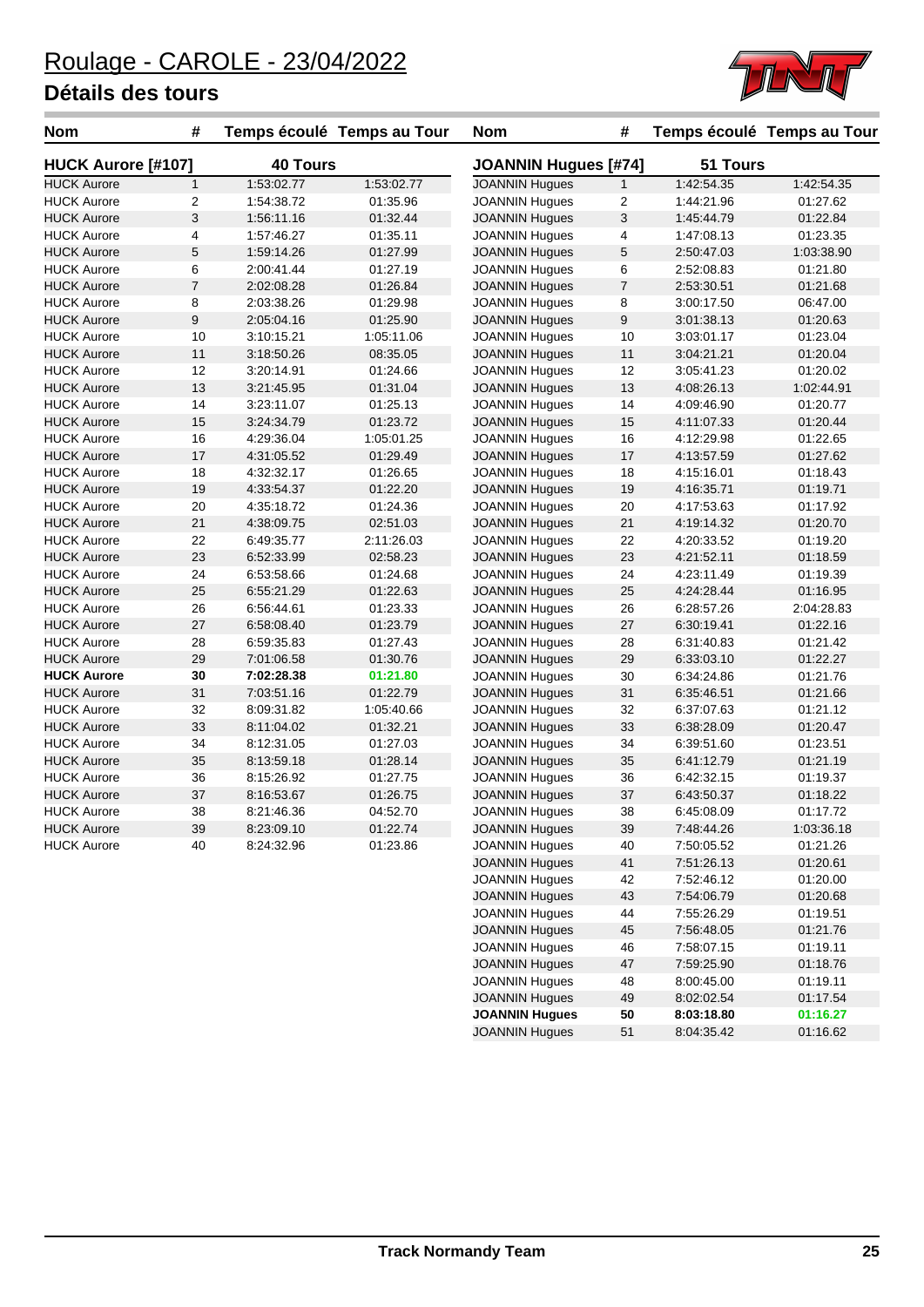

| <b>Nom</b>                    | #              |                 | Temps écoulé Temps au Tour | <b>Nom</b>                  | #              |            | Temps écoulé Temps au Tour |
|-------------------------------|----------------|-----------------|----------------------------|-----------------------------|----------------|------------|----------------------------|
| <b>KERDONCUFF Tangi [#75]</b> |                | <b>43 Tours</b> |                            | <b>LACAZE Stephane [#9]</b> |                | 50 Tours   |                            |
| <b>KERDONCUFF Tangi</b>       | 1              | 1:42:32.04      | 1:42:32.04                 | <b>LACAZE Stephane</b>      | $\mathbf{1}$   | 48:24.05   | 48:24.05                   |
| <b>KERDONCUFF Tangi</b>       | $\overline{2}$ | 1:44:01.33      | 01:29.30                   | <b>LACAZE Stephane</b>      | 2              | 49:41.20   | 01:17.16                   |
| <b>KERDONCUFF Tangi</b>       | 3              | 1:45:29.48      | 01:28.16                   | <b>LACAZE Stephane</b>      | 3              | 50:56.37   | 01:15.17                   |
| <b>KERDONCUFF Tangi</b>       | 4              | 1:46:50.58      | 01:21.10                   | <b>LACAZE Stephane</b>      | 4              | 52:11.35   | 01:14.98                   |
| <b>KERDONCUFF Tangi</b>       | 5              | 2:49:09.74      | 1:02:19.17                 | <b>LACAZE Stephane</b>      | 5              | 53:26.32   | 01:14.98                   |
| <b>KERDONCUFF Tangi</b>       | 6              | 2:50:31.02      | 01:21.29                   | <b>LACAZE Stephane</b>      | 6              | 54:40.43   | 01:14.11                   |
| <b>KERDONCUFF Tangi</b>       | $\overline{7}$ | 2:51:52.73      | 01:21.71                   | <b>LACAZE Stephane</b>      | $\overline{7}$ | 55:56.39   | 01:15.97                   |
| <b>KERDONCUFF Tangi</b>       | 8              | 2:53:11.48      | 01:18.76                   | <b>LACAZE Stephane</b>      | 8              | 57:10.55   | 01:14.16                   |
| <b>KERDONCUFF Tangi</b>       | 9              | 2:54:30.41      | 01:18.94                   | <b>LACAZE Stephane</b>      | 9              | 58:25.39   | 01:14.84                   |
| <b>KERDONCUFF Tangi</b>       | 10             | 3:00:44.53      | 06:14.12                   | <b>LACAZE Stephane</b>      | 10             | 2:11:39.48 | 1:13:14.10                 |
| <b>KERDONCUFF Tangi</b>       | 11             | 3:02:04.97      | 01:20.44                   | <b>LACAZE Stephane</b>      | 11             | 2:12:53.97 | 01:14.49                   |
| <b>KERDONCUFF Tangi</b>       | 12             | 3:03:21.47      | 01:16.50                   | <b>LACAZE Stephane</b>      | 12             | 2:14:08.97 | 01:15.01                   |
| <b>KERDONCUFF Tangi</b>       | 13             | 3:04:38.04      | 01:16.58                   | <b>LACAZE Stephane</b>      | 13             | 2:15:24.16 | 01:15.19                   |
| <b>KERDONCUFF Tangi</b>       | 14             | 3:05:54.12      | 01:16.08                   | <b>LACAZE Stephane</b>      | 14             | 2:16:37.94 | 01:13.79                   |
| <b>KERDONCUFF Tangi</b>       | 15             | 4:07:28.03      | 1:01:33.91                 | <b>LACAZE Stephane</b>      | 15             | 2:17:51.91 | 01:13.97                   |
| <b>KERDONCUFF Tangi</b>       | 16             | 4:08:45.54      | 01:17.51                   | <b>LACAZE Stephane</b>      | 16             | 2:19:04.92 | 01:13.01                   |
| <b>KERDONCUFF Tangi</b>       | 17             | 4:10:02.51      | 01:16.97                   | <b>LACAZE Stephane</b>      | 17             | 2:20:17.62 | 01:12.71                   |
| <b>KERDONCUFF Tangi</b>       | 18             | 4:11:17.37      | 01:14.86                   | <b>LACAZE Stephane</b>      | 18             | 2:21:30.12 | 01:12.50                   |
| <b>KERDONCUFF Tangi</b>       | 19             | 4:12:31.03      | 01:13.67                   | <b>LACAZE Stephane</b>      | 19             | 2:22:42.58 | 01:12.47                   |
| <b>KERDONCUFF Tangi</b>       | 20             | 4:13:47.86      | 01:16.83                   | <b>LACAZE Stephane</b>      | 20             | 2:23:56.79 | 01:14.21                   |
| <b>KERDONCUFF Tangi</b>       | 21             | 4:15:02.09      | 01:14.23                   | <b>LACAZE Stephane</b>      | 21             | 2:25:09.94 | 01:13.15                   |
| <b>KERDONCUFF Tangi</b>       | 22             | 4:16:20.83      | 01:18.75                   | <b>LACAZE Stephane</b>      | 22             | 3:29:45.16 | 1:04:35.22                 |
| <b>KERDONCUFF Tangi</b>       | 23             | 6:07:52.41      | 1:51:31.58                 | <b>LACAZE Stephane</b>      | 23             | 3:30:58.94 | 01:13.78                   |
| <b>KERDONCUFF Tangi</b>       | 24             | 6:09:08.96      | 01:16.55                   | <b>LACAZE Stephane</b>      | 24             | 3:32:10.19 | 01:11.26                   |
| <b>KERDONCUFF Tangi</b>       | 25             | 6:10:25.09      | 01:16.13                   | <b>LACAZE Stephane</b>      | 25             | 3:33:22.66 | 01:12.47                   |
| <b>KERDONCUFF Tangi</b>       | 26             | 6:11:40.09      | 01:15.00                   | <b>LACAZE Stephane</b>      | 26             | 3:34:35.10 | 01:12.45                   |
| <b>KERDONCUFF Tangi</b>       | 27             | 6:12:54.32      | 01:14.23                   | <b>LACAZE Stephane</b>      | 27             | 3:35:47.06 | 01:11.96                   |
| <b>KERDONCUFF Tangi</b>       | 28             | 6:14:09.53      | 01:15.22                   | <b>LACAZE Stephane</b>      | 28             | 3:36:59.55 | 01:12.50                   |
| <b>KERDONCUFF Tangi</b>       | 29             | 7:27:46.47      | 1:13:36.94                 | <b>LACAZE Stephane</b>      | 29             | 3:38:12.33 | 01:12.78                   |
| <b>KERDONCUFF Tangi</b>       | 30             | 7:29:03.23      | 01:16.76                   | <b>LACAZE Stephane</b>      | 30             | 3:39:25.27 | 01:12.95                   |
| <b>KERDONCUFF Tangi</b>       | 31             | 7:30:19.19      | 01:15.97                   | <b>LACAZE Stephane</b>      | 31             | 3:40:37.43 | 01:12.16                   |
| <b>KERDONCUFF Tangi</b>       | 32             | 7:31:36.23      | 01:17.04                   | <b>LACAZE Stephane</b>      | 32             | 6:08:34.25 | 2:27:56.83                 |
| <b>KERDONCUFF Tangi</b>       | 33             | 7:32:54.72      | 01:18.50                   | <b>LACAZE Stephane</b>      | 33             | 6:09:48.82 | 01:14.57                   |
| <b>KERDONCUFF Tangi</b>       | 34             | 7:34:13.99      | 01:19.27                   | <b>LACAZE Stephane</b>      | 34             | 6:11:01.79 | 01:12.97                   |
| <b>KERDONCUFF Tangi</b>       | 35             | 8:48:14.75      | 1:14:00.76                 | <b>LACAZE Stephane</b>      | 35             | 6:12:13.63 | 01:11.84                   |
| <b>KERDONCUFF Tangi</b>       | 36             | 8:49:39.26      | 01:24.51                   | <b>LACAZE Stephane</b>      | 36             | 6:13:25.58 | 01:11.96                   |
| <b>KERDONCUFF Tangi</b>       | 37             | 8:51:02.79      | 01:23.54                   | <b>LACAZE Stephane</b>      | 37             | 6:14:37.87 | 01:12.29                   |
| <b>KERDONCUFF Tangi</b>       | 38             | 8:52:24.14      | 01:21.36                   | LACAZE Stephane             | 38             | 6:15:49.70 | 01:11.84                   |
| <b>KERDONCUFF Tangi</b>       | 39             | 8:53:42.78      | 01:18.64                   | <b>LACAZE Stephane</b>      | 39             | 6:17:02.29 | 01:12.59                   |
| <b>KERDONCUFF Tangi</b>       | 40             | 8:55:01.03      | 01:18.26                   | <b>LACAZE Stephane</b>      | 40             | 6:18:14.39 | 01:12.10                   |
| <b>KERDONCUFF Tangi</b>       | 41             | 8:56:18.54      | 01:17.51                   | <b>LACAZE Stephane</b>      | 41             | 6:19:26.29 | 01:11.91                   |
| <b>KERDONCUFF Tangi</b>       | 42             | 8:57:34.74      | 01:16.20                   | <b>LACAZE Stephane</b>      | 42             | 6:20:37.90 | 01:11.61                   |
| <b>KERDONCUFF Tangi</b>       | 43             | 8:58:50.91      | 01:16.18                   | <b>LACAZE Stephane</b>      | 43             | 7:27:56.27 | 1:07:18.38                 |
|                               |                |                 |                            | <b>LACAZE Stephane</b>      | 44             | 7:29:11.03 | 01:14.77                   |
|                               |                |                 |                            | <b>LACAZE Stephane</b>      | 45             | 7:30:25.78 | 01:14.75                   |
|                               |                |                 |                            | LACAZE Stephane             | 46             | 7:31:38.53 | 01:12.75                   |

LACAZE Stephane 47 7:32:51.35 01:12.83 LACAZE Stephane 48 7:34:03.04 01:11.70 LACAZE Stephane 49 7:35:15.02 01:11.98 LACAZE Stephane 50 7:36:27.19 01:12.17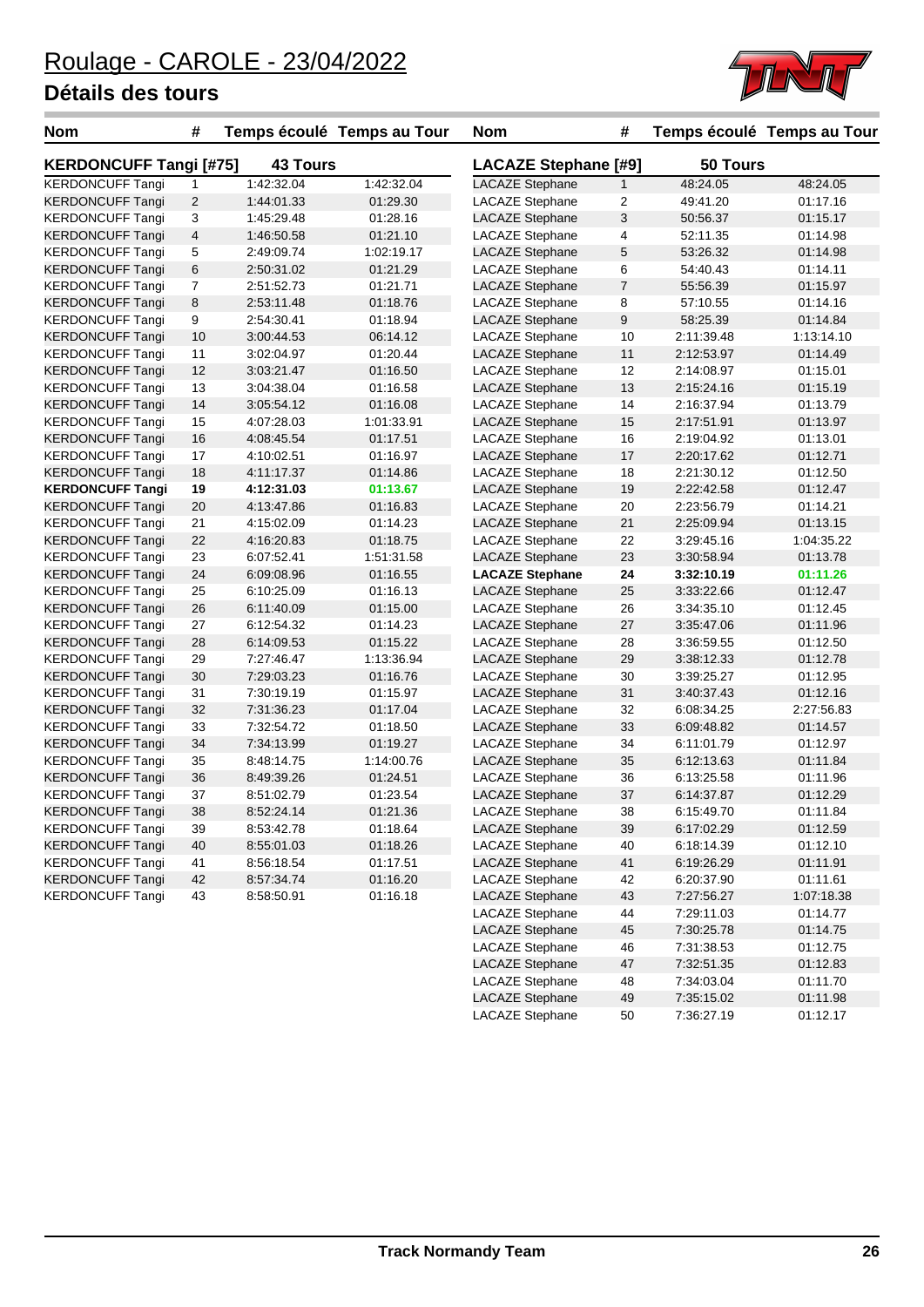

| <b>Nom</b>                    | #              |            | Temps écoulé Temps au Tour | <b>Nom</b>             | #                            |            | Temps écoulé Temps au Tour |  |  |
|-------------------------------|----------------|------------|----------------------------|------------------------|------------------------------|------------|----------------------------|--|--|
| <b>LARHANTEC Arnaud [#42]</b> |                | 50 Tours   |                            |                        | <b>LECOURT Anthony [#43]</b> |            | <b>39 Tours</b>            |  |  |
| <b>LARHANTEC Arnaud</b>       | $\mathbf{1}$   | 1:19:43.82 | 1:19:43.82                 | <b>LECOURT Anthony</b> | $\mathbf{1}$                 | 1:18:00.46 | 1:18:00.46                 |  |  |
| <b>LARHANTEC Arnaud</b>       | 2              | 1:21:06.79 | 01:22.97                   | <b>LECOURT Anthony</b> | $\overline{2}$               | 1:19:17.69 | 01:17.23                   |  |  |
| <b>LARHANTEC Arnaud</b>       | 3              | 1:22:26.87 | 01:20.09                   | <b>LECOURT Anthony</b> | 3                            | 1:20:33.29 | 01:15.61                   |  |  |
| <b>LARHANTEC Arnaud</b>       | 4              | 1:23:45.20 | 01:18.33                   | <b>LECOURT Anthony</b> | 4                            | 1:21:48.58 | 01:15.29                   |  |  |
| <b>LARHANTEC Arnaud</b>       | 5              | 1:25:02.17 | 01:16.97                   | <b>LECOURT Anthony</b> | 5                            | 1:23:02.94 | 01:14.37                   |  |  |
| <b>LARHANTEC Arnaud</b>       | 6              | 2:44:12.36 | 1:19:10.20                 | <b>LECOURT Anthony</b> | 6                            | 1:24:16.49 | 01:13.55                   |  |  |
| <b>LARHANTEC Arnaud</b>       | $\overline{7}$ | 2:45:31.28 | 01:18.92                   | <b>LECOURT Anthony</b> | $\overline{7}$               | 1:25:29.38 | 01:12.90                   |  |  |
| <b>LARHANTEC Arnaud</b>       | 8              | 3:48:19.41 | 1:02:48.14                 | <b>LECOURT Anthony</b> | 8                            | 2:28:21.61 | 1:02:52.23                 |  |  |
| <b>LARHANTEC Arnaud</b>       | 9              | 3:49:38.14 | 01:18.73                   | <b>LECOURT Anthony</b> | 9                            | 2:29:36.02 | 01:14.42                   |  |  |
| <b>LARHANTEC Arnaud</b>       | 10             | 3:50:56.28 | 01:18.15                   | <b>LECOURT Anthony</b> | 10                           | 2:30:48.17 | 01:12.15                   |  |  |
| <b>LARHANTEC Arnaud</b>       | 11             | 3:52:14.40 | 01:18.12                   | <b>LECOURT Anthony</b> | 11                           | 2:44:38.61 | 13:50.45                   |  |  |
| <b>LARHANTEC Arnaud</b>       | 12             | 3:53:29.92 | 01:15.52                   | <b>LECOURT Anthony</b> | 12                           | 2:45:53.21 | 01:14.61                   |  |  |
| <b>LARHANTEC Arnaud</b>       | 13             | 3:54:46.30 | 01:16.39                   | <b>LECOURT Anthony</b> | 13                           | 3:48:30.29 | 1:02:37.08                 |  |  |
| <b>LARHANTEC Arnaud</b>       | 14             | 3:56:02.35 | 01:16.06                   | <b>LECOURT Anthony</b> | 14                           | 3:49:43.27 | 01:12.99                   |  |  |
| <b>LARHANTEC Arnaud</b>       | 15             | 3:57:20.40 | 01:18.05                   | <b>LECOURT Anthony</b> | 15                           | 3:50:56.35 | 01:13.08                   |  |  |
| <b>LARHANTEC Arnaud</b>       | 16             | 3:58:35.22 | 01:14.82                   | <b>LECOURT Anthony</b> | 16                           | 3:52:12.85 | 01:16.50                   |  |  |
| <b>LARHANTEC Arnaud</b>       | 17             | 3:59:50.17 | 01:14.96                   | <b>LECOURT Anthony</b> | 17                           | 3:53:25.11 | 01:12.26                   |  |  |
| <b>LARHANTEC Arnaud</b>       | 18             | 4:01:04.61 | 01:14.44                   | <b>LECOURT Anthony</b> | 18                           | 3:54:38.91 | 01:13.81                   |  |  |
| <b>LARHANTEC Arnaud</b>       | 19             | 4:02:19.23 | 01:14.63                   | <b>LECOURT Anthony</b> | 19                           | 3:55:52.11 | 01:13.20                   |  |  |
| <b>LARHANTEC Arnaud</b>       | 20             | 4:03:33.93 | 01:14.70                   | <b>LECOURT Anthony</b> | 20                           | 3:57:04.09 | 01:11.98                   |  |  |
| <b>LARHANTEC Arnaud</b>       | 21             | 6:28:18.64 | 2:24:44.71                 | <b>LECOURT Anthony</b> | 21                           | 3:58:15.39 | 01:11.30                   |  |  |
| <b>LARHANTEC Arnaud</b>       | 22             | 6:29:36.05 | 01:17.42                   | <b>LECOURT Anthony</b> | 22                           | 3:59:26.66 | 01:11.28                   |  |  |
| <b>LARHANTEC Arnaud</b>       | 23             | 6:30:50.89 | 01:14.84                   | <b>LECOURT Anthony</b> | 23                           | 4:00:38.01 | 01:11.35                   |  |  |
| <b>LARHANTEC Arnaud</b>       | 24             | 6:32:06.45 | 01:15.57                   | <b>LECOURT Anthony</b> | 24                           | 4:01:49.09 | 01:11.09                   |  |  |
| <b>LARHANTEC Arnaud</b>       | 25             | 6:33:20.70 | 01:14.25                   | <b>LECOURT Anthony</b> | 25                           | 4:03:00.60 | 01:11.51                   |  |  |
| <b>LARHANTEC Arnaud</b>       | 26             | 6:34:34.49 | 01:13.79                   | <b>LECOURT Anthony</b> | 26                           | 4:04:11.57 | 01:10.98                   |  |  |
| <b>LARHANTEC Arnaud</b>       | 27             | 6:36:02.05 | 01:27.57                   | <b>LECOURT Anthony</b> | 27                           | 6:08:04.77 | 2:03:53.20                 |  |  |
| <b>LARHANTEC Arnaud</b>       | 28             | 6:37:17.62 | 01:15.57                   | <b>LECOURT Anthony</b> | 28                           | 6:09:18.27 | 01:13.50                   |  |  |
| <b>LARHANTEC Arnaud</b>       | 29             | 6:38:32.40 | 01:14.79                   | <b>LECOURT Anthony</b> | 29                           | 6:10:30.20 | 01:11.94                   |  |  |
| <b>LARHANTEC Arnaud</b>       | 30             | 6:39:47.38 | 01:14.98                   | <b>LECOURT Anthony</b> | 30                           | 6:11:43.56 | 01:13.37                   |  |  |
| <b>LARHANTEC Arnaud</b>       | 31             | 6:41:01.82 | 01:14.44                   | <b>LECOURT Anthony</b> | 31                           | 6:12:55.65 | 01:12.10                   |  |  |
| <b>LARHANTEC Arnaud</b>       | 32             | 6:42:17.34 | 01:15.52                   | <b>LECOURT Anthony</b> | 32                           | 6:14:08.38 | 01:12.73                   |  |  |
| <b>LARHANTEC Arnaud</b>       | 33             | 6:43:31.78 | 01:14.44                   | <b>LECOURT Anthony</b> | 33                           | 6:15:19.16 | 01:10.79                   |  |  |
| <b>LARHANTEC Arnaud</b>       | 34             | 6:44:46.62 | 01:14.84                   | <b>LECOURT Anthony</b> | 34                           | 6:16:30.37 | 01:11.21                   |  |  |
| <b>LARHANTEC Arnaud</b>       | 35             | 7:47:59.41 | 1:03:12.79                 | <b>LECOURT Anthony</b> | 35                           | 6:17:41.62 | 01:11.26                   |  |  |
| <b>LARHANTEC Arnaud</b>       | 36             | 7:49:15.93 | 01:16.53                   | <b>LECOURT Anthony</b> | 36                           | 6:18:52.64 | 01:11.02                   |  |  |
| <b>LARHANTEC Arnaud</b>       | 37             | 7:50:31.56 | 01:15.64                   | <b>LECOURT Anthony</b> | 37                           | 6:20:04.03 | 01:11.40                   |  |  |
| <b>LARHANTEC Arnaud</b>       | 38             | 7:51:47.69 | 01:16.13                   | <b>LECOURT Anthony</b> | 38                           | 6:21:15.21 | 01:11.19                   |  |  |
| <b>LARHANTEC Arnaud</b>       | 39             | 7:53:03.39 | 01:15.70                   | <b>LECOURT Anthony</b> | 39                           | 6:22:26.58 | 01:11.37                   |  |  |
| <b>LARHANTEC Arnaud</b>       | 40             | 7:54:18.54 | 01:15.15                   |                        |                              |            |                            |  |  |
| <b>LARHANTEC Arnaud</b>       | 41             | 7:55:35.15 | 01:16.62                   |                        |                              |            |                            |  |  |
| <b>LARHANTEC Arnaud</b>       | 42             | 7:56:51.21 | 01:16.06                   |                        |                              |            |                            |  |  |
| <b>LARHANTEC Arnaud</b>       | 43             | 7:58:06.73 | 01:15.52                   |                        |                              |            |                            |  |  |
| <b>LARHANTEC Arnaud</b>       | 44             | 7:59:22.03 | 01:15.31                   |                        |                              |            |                            |  |  |
| <b>LARHANTEC Arnaud</b>       | 45             | 8:00:36.90 | 01:14.87                   |                        |                              |            |                            |  |  |
| <b>LARHANTEC Arnaud</b>       | 46             | 8:01:51.36 | 01:14.46                   |                        |                              |            |                            |  |  |
| <b>LARHANTEC Arnaud</b>       | 47             | 8:03:06.38 | 01:15.03                   |                        |                              |            |                            |  |  |
| <b>LARHANTEC Arnaud</b>       | 48             | 8:04:20.75 | 01:14.37                   |                        |                              |            |                            |  |  |
| <b>LARHANTEC Arnaud</b>       | 49             | 9:08:20.03 | 1:03:59.29                 |                        |                              |            |                            |  |  |
| <b>LARHANTEC Arnaud</b>       | 50             | 9:09:39.16 | 01:19.13                   |                        |                              |            |                            |  |  |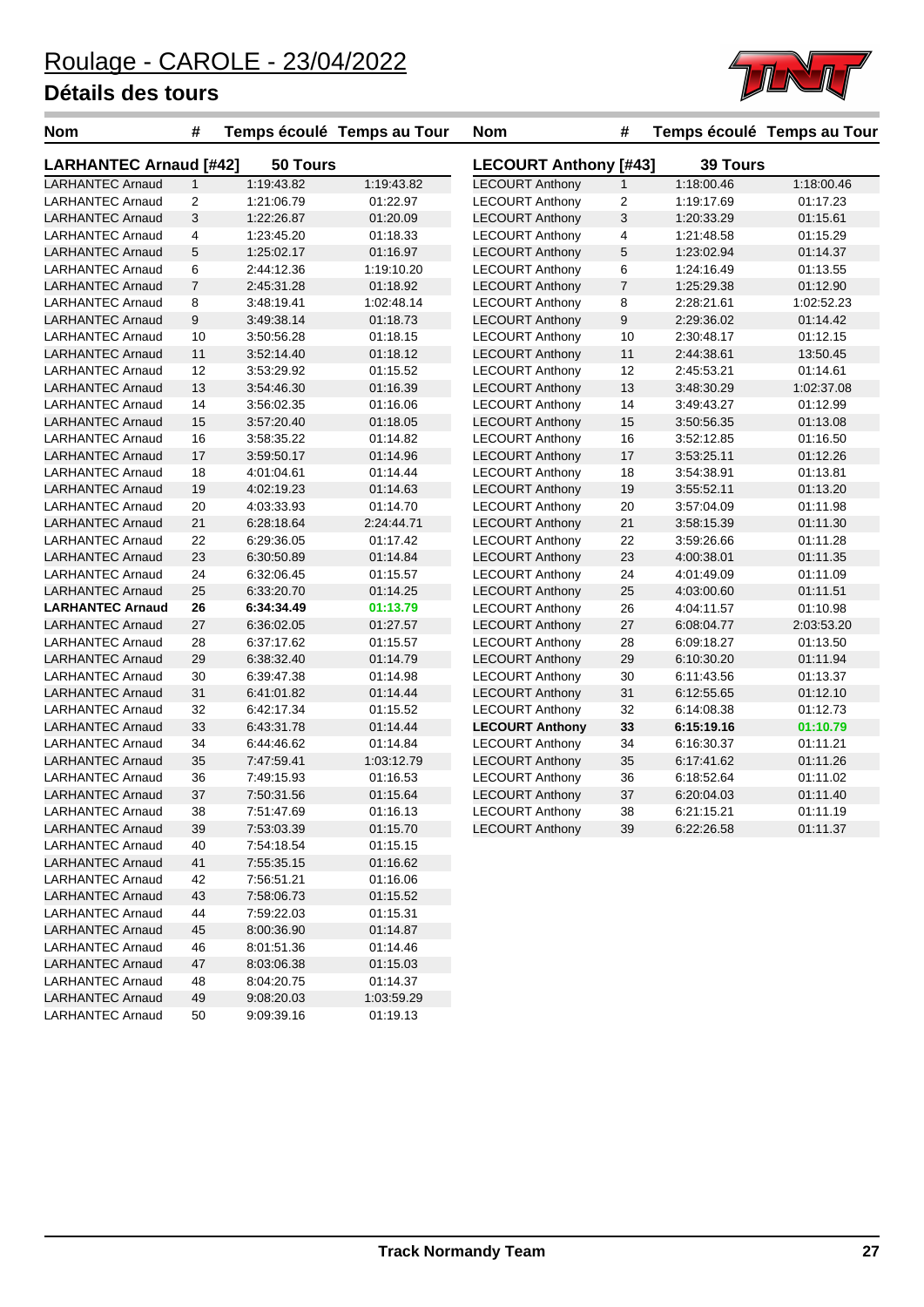

| <b>Nom</b>                              | #                       |                          | Temps écoulé Temps au Tour | <b>Nom</b>                    | #              |                 | Temps écoulé Temps au Tour |
|-----------------------------------------|-------------------------|--------------------------|----------------------------|-------------------------------|----------------|-----------------|----------------------------|
| <b>LEDOUX Nicolas [#87]</b>             |                         | 53 Tours                 |                            | <b>LEGAGNOUX Kevin [#108]</b> |                | <b>39 Tours</b> |                            |
| <b>LEDOUX Nicolas</b>                   | $\mathbf{1}$            | 1:43:15.86               | 1:43:15.86                 | <b>LEGAGNOUX Kevin</b>        | $\mathbf{1}$   | 1:51:48.87      | 1:51:48.87                 |
| <b>LEDOUX Nicolas</b>                   | $\overline{2}$          | 1:44:42.26               | 01:26.40                   | <b>LEGAGNOUX Kevin</b>        | $\overline{2}$ | 1:53:14.12      | 01:25.26                   |
| <b>LEDOUX Nicolas</b>                   | 3                       | 1:46:06.70               | 01:24.45                   | <b>LEGAGNOUX Kevin</b>        | 3              | 1:54:46.79      | 01:32.67                   |
| <b>LEDOUX Nicolas</b>                   | $\overline{\mathbf{4}}$ | 1:47:30.82               | 01:24.12                   | <b>LEGAGNOUX Kevin</b>        | 4              | 1:56:11.18      | 01:24.40                   |
| <b>LEDOUX Nicolas</b>                   | 5                       | 2:51:28.00               | 1:03:57.18                 | <b>LEGAGNOUX Kevin</b>        | $\mathbf 5$    | 1:57:38.63      | 01:27.45                   |
| <b>LEDOUX Nicolas</b>                   | 6                       | 2:52:47.80               | 01:19.81                   | <b>LEGAGNOUX Kevin</b>        | 6              | 1:58:56.77      | 01:18.15                   |
| <b>LEDOUX Nicolas</b>                   | $\overline{7}$          | 2:54:05.59               | 01:17.79                   | <b>LEGAGNOUX Kevin</b>        | $\overline{7}$ | 2:00:15.90      | 01:19.13                   |
| <b>LEDOUX Nicolas</b>                   | $\,8\,$                 | 3:00:18.98               | 06:13.39                   | <b>LEGAGNOUX Kevin</b>        | 8              | 2:01:37.88      | 01:21.99                   |
| <b>LEDOUX Nicolas</b>                   | 9                       | 3:01:36.56               | 01:17.58                   | <b>LEGAGNOUX Kevin</b>        | 9              | 2:02:59.82      | 01:21.94                   |
| <b>LEDOUX Nicolas</b>                   | 10                      | 3:02:53.34               | 01:16.79                   | <b>LEGAGNOUX Kevin</b>        | 10             | 3:16:17.40      | 1:13:17.58                 |
| <b>LEDOUX Nicolas</b>                   | 11                      | 3:04:09.00               | 01:15.66                   | <b>LEGAGNOUX Kevin</b>        | $11$           | 3:17:33.64      | 01:16.25                   |
| <b>LEDOUX Nicolas</b>                   | 12                      | 3:05:24.09               | 01:15.10                   | <b>LEGAGNOUX Kevin</b>        | 12             | 3:18:50.98      | 01:17.35                   |
| <b>LEDOUX Nicolas</b>                   | 13                      | 4:10:21.04               | 1:04:56.95                 | <b>LEGAGNOUX Kevin</b>        | 13             | 3:20:12.17      | 01:21.19                   |
| <b>LEDOUX Nicolas</b>                   | 14                      | 4:11:36.87               | 01:15.83                   | <b>LEGAGNOUX Kevin</b>        | 14             | 3:21:32.21      | 01:20.04                   |
| <b>LEDOUX Nicolas</b>                   | 15                      | 4:12:52.74               | 01:15.87                   | <b>LEGAGNOUX Kevin</b>        | 15             | 3:22:47.42      | 01:15.22                   |
| <b>LEDOUX Nicolas</b>                   | 16                      | 4:14:06.68               | 01:13.95                   | <b>LEGAGNOUX Kevin</b>        | 16             | 3:25:33.79      | 02:46.37                   |
| <b>LEDOUX Nicolas</b>                   | 17                      | 4:15:20.88               | 01:14.21                   | <b>LEGAGNOUX Kevin</b>        | 17             | 4:29:30.90      | 1:03:57.12                 |
| <b>LEDOUX Nicolas</b>                   | 18                      | 4:16:35.21               | 01:14.33                   | <b>LEGAGNOUX Kevin</b>        | 18             | 4:30:50.76      | 01:19.86                   |
| <b>LEDOUX Nicolas</b>                   | 19                      | 4:17:49.43               | 01:14.23                   | <b>LEGAGNOUX Kevin</b>        | 19             | 4:32:11.13      | 01:20.37                   |
| <b>LEDOUX Nicolas</b>                   | 20                      | 4:19:06.94               | 01:17.51                   | LEGAGNOUX Kevin               | 20             | 4:33:26.69      | 01:15.57                   |
| <b>LEDOUX Nicolas</b>                   | 21                      | 4:20:21.08               | 01:14.14                   | <b>LEGAGNOUX Kevin</b>        | $21$           | 4:34:42.04      | 01:15.36                   |
| <b>LEDOUX Nicolas</b>                   | 22                      | 4:21:34.39               | 01:13.32                   | LEGAGNOUX Kevin               | 22             | 4:35:59.25      | 01:17.21                   |
| <b>LEDOUX Nicolas</b>                   | 23                      | 4:22:47.70               | 01:13.32                   | <b>LEGAGNOUX Kevin</b>        | 23             | 4:37:15.54      | 01:16.29                   |
| <b>LEDOUX Nicolas</b>                   | 24                      | 4:24:01.58               | 01:13.88                   | <b>LEGAGNOUX Kevin</b>        | 24             | 6:28:53.37      | 1:51:37.84                 |
| <b>LEDOUX Nicolas</b>                   | 25                      | 4:25:14.96               | 01:13.39                   | <b>LEGAGNOUX Kevin</b>        | 25             | 6:30:09.05      | 01:15.69                   |
| <b>LEDOUX Nicolas</b>                   | 26                      | 6:09:51.20               | 1:44:36.24                 | <b>LEGAGNOUX Kevin</b>        | 26             | 6:31:27.80      | 01:18.75                   |
| <b>LEDOUX Nicolas</b>                   | 27                      | 6:11:05.87               | 01:14.68                   | <b>LEGAGNOUX Kevin</b>        | $27\,$         | 6:32:44.45      | 01:16.65                   |
| <b>LEDOUX Nicolas</b>                   | 28                      | 6:12:19.65               | 01:13.79                   | <b>LEGAGNOUX Kevin</b>        | 28             | 6:34:01.93      | 01:17.49                   |
| <b>LEDOUX Nicolas</b>                   | 29                      | 6:13:32.78               | 01:13.13                   | <b>LEGAGNOUX Kevin</b>        | 29             | 6:35:16.25      | 01:14.33                   |
| <b>LEDOUX Nicolas</b>                   | 30                      | 6:14:47.10               | 01:14.32                   | LEGAGNOUX Kevin               | 30             | 6:36:31.72      | 01:15.47                   |
| <b>LEDOUX Nicolas</b>                   | 31                      | 6:16:01.09               | 01:14.00                   | <b>LEGAGNOUX Kevin</b>        | 31             | 6:37:47.03      | 01:15.31                   |
| <b>LEDOUX Nicolas</b>                   | 32                      | 6:17:14.43               | 01:13.34                   | LEGAGNOUX Kevin               | 32             | 7:47:57.81      | 1:10:10.79                 |
| <b>LEDOUX Nicolas</b>                   | 33                      | 6:18:27.60               | 01:13.18                   | <b>LEGAGNOUX Kevin</b>        | 33             | 7:49:12.18      | 01:14.37                   |
| <b>LEDOUX Nicolas</b>                   | 34                      | 6:19:42.16               | 01:14.56                   | LEGAGNOUX Kevin               | 34             | 7:50:25.75      | 01:13.58                   |
| <b>LEDOUX Nicolas</b>                   | 35                      | 6:20:55.64               | 01:13.48                   | <b>LEGAGNOUX Kevin</b>        | 35             | 7:51:41.32      | 01:15.57                   |
| <b>LEDOUX Nicolas</b>                   | 36                      | 6:22:09.28               | 01:13.65                   | <b>LEGAGNOUX Kevin</b>        | 36             | 7:52:55.73      | 01:14.42                   |
| <b>LEDOUX Nicolas</b>                   | 37                      | 6:23:22.99               | 01:13.72                   | <b>LEGAGNOUX Kevin</b>        | 37             | 7:54:11.57      | 01:15.85                   |
| <b>LEDOUX Nicolas</b>                   | 38                      | 6:24:36.14               | 01:13.16                   | <b>LEGAGNOUX Kevin</b>        | 38             | 7:55:24.26      | 01:12.69                   |
| <b>LEDOUX Nicolas</b>                   | 39                      | 7:27:54.60               | 1:03:18.46                 | <b>LEGAGNOUX Kevin</b>        | 39             | 7:56:38.46      | 01:14.21                   |
| <b>LEDOUX Nicolas</b>                   | 40                      | 7:29:09.67               | 01:15.08                   |                               |                |                 |                            |
| <b>LEDOUX Nicolas</b>                   | 41                      | 7:30:24.96               | 01:15.29                   |                               |                |                 |                            |
| <b>LEDOUX Nicolas</b>                   | 42                      | 7:31:40.35               | 01:15.40                   |                               |                |                 |                            |
| <b>LEDOUX Nicolas</b>                   | 43                      | 7:32:54.91               | 01:14.56                   |                               |                |                 |                            |
| <b>LEDOUX Nicolas</b>                   | 44                      | 7:34:08.53               | 01:13.62                   |                               |                |                 |                            |
| <b>LEDOUX Nicolas</b>                   | 45                      | 7:35:21.49               | 01:12.97                   |                               |                |                 |                            |
| <b>LEDOUX Nicolas</b>                   | 46                      | 7:36:34.78               | 01:13.30                   |                               |                |                 |                            |
| <b>LEDOUX Nicolas</b>                   | 47                      | 7:37:48.43               | 01:13.65                   |                               |                |                 |                            |
| <b>LEDOUX Nicolas</b>                   |                         |                          | 01:13.11                   |                               |                |                 |                            |
| <b>LEDOUX Nicolas</b>                   | 48<br>49                | 7:39:01.53<br>7:40:14.77 | 01:13.25                   |                               |                |                 |                            |
| <b>LEDOUX Nicolas</b>                   |                         |                          |                            |                               |                |                 |                            |
|                                         | 50                      | 7:41:27.88               | 01:13.11                   |                               |                |                 |                            |
| LEDOUX Nicolas<br><b>LEDOUX Nicolas</b> | 51                      | 7:42:41.07               | 01:13.20                   |                               |                |                 |                            |
| <b>LEDOUX Nicolas</b>                   | 52                      | 7:43:54.97               | 01:13.90                   |                               |                |                 |                            |
|                                         | 53                      | 7:45:08.85               | 01:13.88                   |                               |                |                 |                            |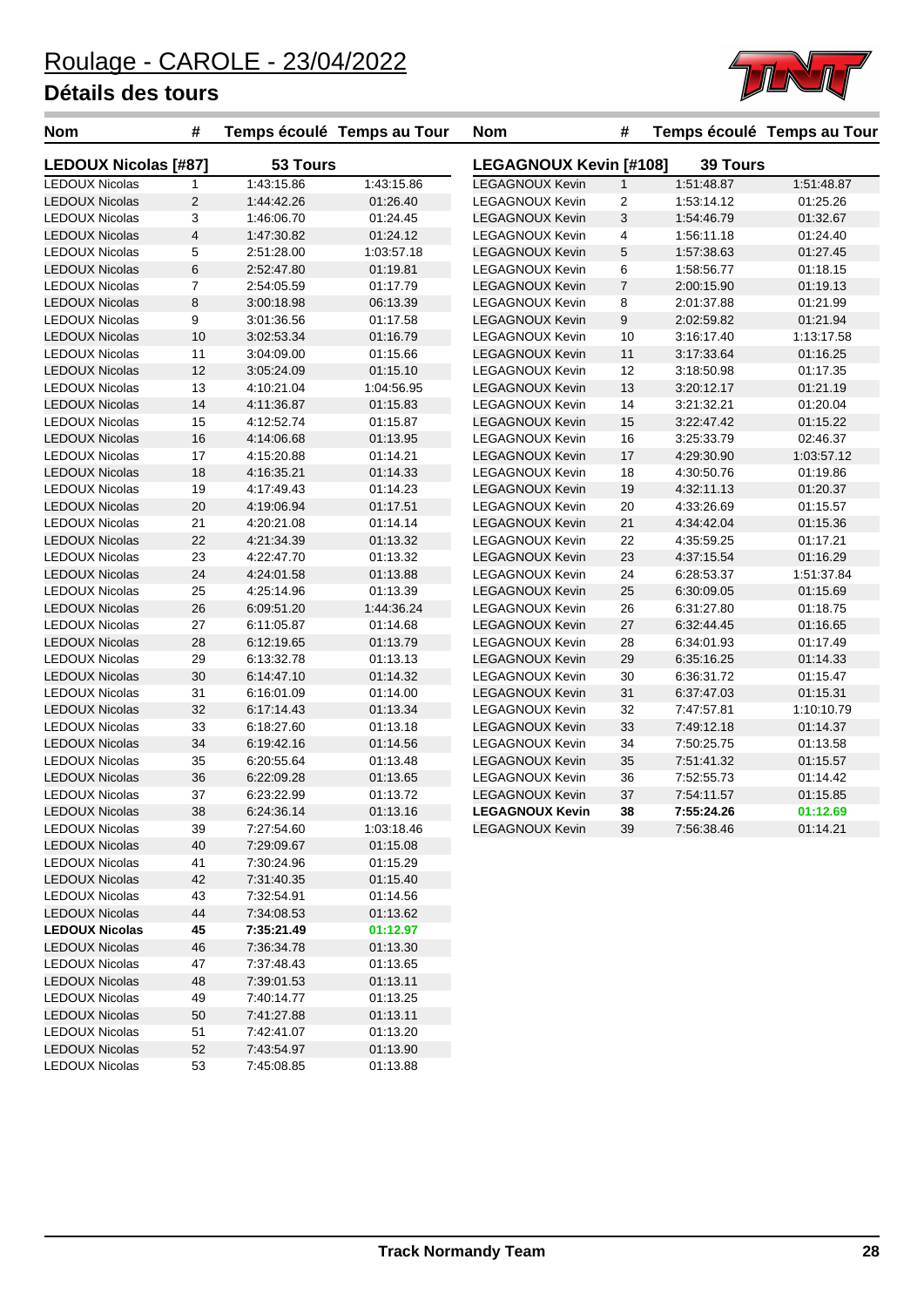

| <b>Nom</b>                      | #              |                 | Temps écoulé Temps au Tour | <b>Nom</b>                    | #  |                 | Temps écoulé Temps au Tour |
|---------------------------------|----------------|-----------------|----------------------------|-------------------------------|----|-----------------|----------------------------|
| <b>LELIEVRE Alexandre [#77]</b> |                | <b>48 Tours</b> |                            | <b>LEMAITRE Patrice [#78]</b> |    | <b>48 Tours</b> |                            |
| <b>LELIEVRE Alexandre</b>       | $\mathbf{1}$   | 2:49:31.72      | 2:49:31.72                 | <b>LEMAITRE Patrice</b>       | 1  | 1:42:53.62      | 1:42:53.62                 |
| <b>LELIEVRE Alexandre</b>       | $\overline{2}$ | 2:50:52.30      | 01:20.58                   | <b>LEMAITRE Patrice</b>       | 2  | 1:44:17.58      | 01:23.96                   |
| <b>LELIEVRE Alexandre</b>       | 3              | 2:52:11.59      | 01:19.30                   | <b>LEMAITRE Patrice</b>       | 3  | 1:45:34.62      | 01:17.04                   |
| <b>LELIEVRE Alexandre</b>       | $\overline{4}$ | 2:53:28.63      | 01:17.04                   | <b>LEMAITRE Patrice</b>       | 4  | 1:46:53.34      | 01:18.73                   |
| <b>LELIEVRE Alexandre</b>       | 5              | 3:00:20.82      | 06:52.19                   | <b>LEMAITRE Patrice</b>       | 5  | 2:50:40.44      | 1:03:47.10                 |
| <b>LELIEVRE Alexandre</b>       | 6              | 3:01:39.95      | 01:19.13                   | <b>LEMAITRE Patrice</b>       | 6  | 2:51:56.76      | 01:16.32                   |
| <b>LELIEVRE Alexandre</b>       | $\overline{7}$ | 3:02:57.94      | 01:17.99                   | <b>LEMAITRE Patrice</b>       | 7  | 2:53:12.63      | 01:15.87                   |
| <b>LELIEVRE Alexandre</b>       | 8              | 3:04:15.94      | 01:18.00                   | <b>LEMAITRE Patrice</b>       | 8  | 2:54:27.84      | 01:15.21                   |
| <b>LELIEVRE Alexandre</b>       | 9              | 3:05:33.38      | 01:17.44                   | <b>LEMAITRE Patrice</b>       | 9  | 3:00:43.00      | 06:15.17                   |
| <b>LELIEVRE Alexandre</b>       | 10             | 4:11:05.88      | 1:05:32.51                 | <b>LEMAITRE Patrice</b>       | 10 | 3:01:57.82      | 01:14.82                   |
| <b>LELIEVRE Alexandre</b>       | 11             | 4:12:28.03      | 01:22.15                   | <b>LEMAITRE Patrice</b>       | 11 | 3:03:15.19      | 01:17.37                   |
| <b>LELIEVRE Alexandre</b>       | 12             | 4:13:49.08      | 01:21.05                   | <b>LEMAITRE Patrice</b>       | 12 | 3:04:29.88      | 01:14.70                   |
| LELIEVRE Alexandre              | 13             | 4:15:08.53      | 01:19.46                   | <b>LEMAITRE Patrice</b>       | 13 | 3:05:45.96      | 01:16.08                   |
| <b>LELIEVRE Alexandre</b>       | 14             | 4:16:28.59      | 01:20.07                   | <b>LEMAITRE Patrice</b>       | 14 | 4:08:18.09      | 1:02:32.13                 |
| <b>LELIEVRE Alexandre</b>       | 15             | 4:17:48.92      | 01:20.33                   | <b>LEMAITRE Patrice</b>       | 15 | 4:09:35.95      | 01:17.86                   |
| <b>LELIEVRE Alexandre</b>       | 16             | 4:19:08.44      | 01:19.53                   | <b>LEMAITRE Patrice</b>       | 16 | 4:10:50.46      | 01:14.51                   |
| <b>LELIEVRE Alexandre</b>       | 17             | 4:20:26.42      | 01:17.98                   | <b>LEMAITRE Patrice</b>       | 17 | 4:12:04.10      | 01:13.65                   |
| <b>LELIEVRE Alexandre</b>       | 18             | 4:21:43.27      | 01:16.86                   | <b>LEMAITRE Patrice</b>       | 18 | 4:13:20.68      | 01:16.59                   |
| <b>LELIEVRE Alexandre</b>       | 19             | 4:23:00.64      | 01:17.37                   | <b>LEMAITRE Patrice</b>       | 19 | 4:14:36.94      | 01:16.26                   |
| <b>LELIEVRE Alexandre</b>       | 20             | 4:24:17.63      | 01:17.00                   | <b>LEMAITRE Patrice</b>       | 20 | 4:15:56.02      | 01:19.08                   |
| <b>LELIEVRE Alexandre</b>       | 21             | 6:28:54.59      | 2:04:36.96                 | <b>LEMAITRE Patrice</b>       | 21 | 4:17:11.70      | 01:15.68                   |
| <b>LELIEVRE Alexandre</b>       | 22             | 6:30:14.91      | 01:20.32                   | <b>LEMAITRE Patrice</b>       | 22 | 4:18:24.50      | 01:12.80                   |
| <b>LELIEVRE Alexandre</b>       | 23             | 6:31:35.63      | 01:20.72                   | <b>LEMAITRE Patrice</b>       | 23 | 4:19:37.67      | 01:13.18                   |
| <b>LELIEVRE Alexandre</b>       | 24             | 6:32:55.04      | 01:19.41                   | <b>LEMAITRE Patrice</b>       | 24 | 4:20:51.24      | 01:13.58                   |
| <b>LELIEVRE Alexandre</b>       | 25             | 6:34:14.71      | 01:19.67                   | <b>LEMAITRE Patrice</b>       | 25 | 4:22:05.78      | 01:14.55                   |
| <b>LELIEVRE Alexandre</b>       | 26             | 6:35:35.85      | 01:21.15                   | <b>LEMAITRE Patrice</b>       | 26 | 4:23:19.34      | 01:13.57                   |
| <b>LELIEVRE Alexandre</b>       | 27             | 6:36:55.37      | 01:19.53                   | <b>LEMAITRE Patrice</b>       | 27 | 4:24:32.96      | 01:13.62                   |
| <b>LELIEVRE Alexandre</b>       | 28             | 6:38:14.19      | 01:18.83                   | <b>LEMAITRE Patrice</b>       | 28 | 6:08:45.95      | 1:44:12.99                 |
| <b>LELIEVRE Alexandre</b>       | 29             | 6:39:32.25      | 01:18.06                   | <b>LEMAITRE Patrice</b>       | 29 | 6:10:02.61      | 01:16.67                   |
| <b>LELIEVRE Alexandre</b>       | 30             | 6:40:50.15      | 01:17.90                   | <b>LEMAITRE Patrice</b>       | 30 | 6:11:21.36      | 01:18.76                   |
| <b>LELIEVRE Alexandre</b>       | 31             | 6:42:09.09      | 01:18.94                   | <b>LEMAITRE Patrice</b>       | 31 | 6:12:35.66      | 01:14.30                   |
| <b>LELIEVRE Alexandre</b>       | 32             | 6:43:27.47      | 01:18.38                   | <b>LEMAITRE Patrice</b>       | 32 | 6:13:47.47      | 01:11.82                   |
| <b>LELIEVRE Alexandre</b>       | 33             | 6:44:47.53      | 01:20.07                   | <b>LEMAITRE Patrice</b>       | 33 | 6:15:01.14      | 01:13.67                   |
| <b>LELIEVRE Alexandre</b>       | 34             | 7:48:59.76      | 1:04:12.23                 | <b>LEMAITRE Patrice</b>       | 34 | 6:16:14.38      | 01:13.25                   |
| <b>LELIEVRE Alexandre</b>       | 35             | 7:50:20.85      | 01:21.10                   | <b>LEMAITRE Patrice</b>       | 35 | 6:17:27.35      | 01:12.97                   |
| <b>LELIEVRE Alexandre</b>       | 36             | 7:51:41.29      | 01:20.44                   | <b>LEMAITRE Patrice</b>       | 36 | 6:18:40.14      | 01:12.80                   |
| <b>LELIEVRE Alexandre</b>       | 37             | 7:53:00.61      | 01:19.32                   | <b>LEMAITRE Patrice</b>       | 37 | 6:19:53.04      | 01:12.90                   |
| <b>LELIEVRE Alexandre</b>       | 38             | 7:54:18.07      | 01:17.47                   | <b>LEMAITRE Patrice</b>       | 38 | 6:21:06.00      | 01:12.97                   |
| <b>LELIEVRE Alexandre</b>       | 39             | 7:55:36.47      | 01:18.40                   | <b>LEMAITRE Patrice</b>       | 39 | 7:28:29.88      | 1:07:23.88                 |
| <b>LELIEVRE Alexandre</b>       | 40             | 7:56:56.11      | 01:19.65                   | <b>LEMAITRE Patrice</b>       | 40 | 7:29:44.50      | 01:14.63                   |
| LELIEVRE Alexandre              | 41             | 7:58:13.83      | 01:17.73                   | <b>LEMAITRE Patrice</b>       | 41 | 7:30:56.76      | 01:12.26                   |
| <b>LELIEVRE Alexandre</b>       | 42             | 7:59:32.30      | 01:18.47                   | <b>LEMAITRE Patrice</b>       | 42 | 7:32:09.84      | 01:13.08                   |
| <b>LELIEVRE Alexandre</b>       | 43             | 8:00:49.53      | 01:17.23                   | <b>LEMAITRE Patrice</b>       | 43 | 7:33:23.16      | 01:13.32                   |
| <b>LELIEVRE Alexandre</b>       | 44             | 8:02:06.71      | 01:17.19                   | <b>LEMAITRE Patrice</b>       | 44 | 7:34:36.05      | 01:12.90                   |
| LELIEVRE Alexandre              | 45             | 8:03:25.06      | 01:18.36                   | <b>LEMAITRE Patrice</b>       | 45 | 7:35:48.26      | 01:12.22                   |
| <b>LELIEVRE Alexandre</b>       | 46             | 8:04:43.55      | 01:18.50                   | <b>LEMAITRE Patrice</b>       | 46 | 7:37:00.59      | 01:12.33                   |
| <b>LELIEVRE Alexandre</b>       | 47             | 9:08:36.13      | 1:03:52.58                 | <b>LEMAITRE Patrice</b>       | 47 | 7:38:12.14      | 01:11.56                   |
| <b>LELIEVRE Alexandre</b>       | 48             | 9:09:58.89      | 01:22.76                   | <b>LEMAITRE Patrice</b>       | 48 | 7:39:24.19      | 01:12.05                   |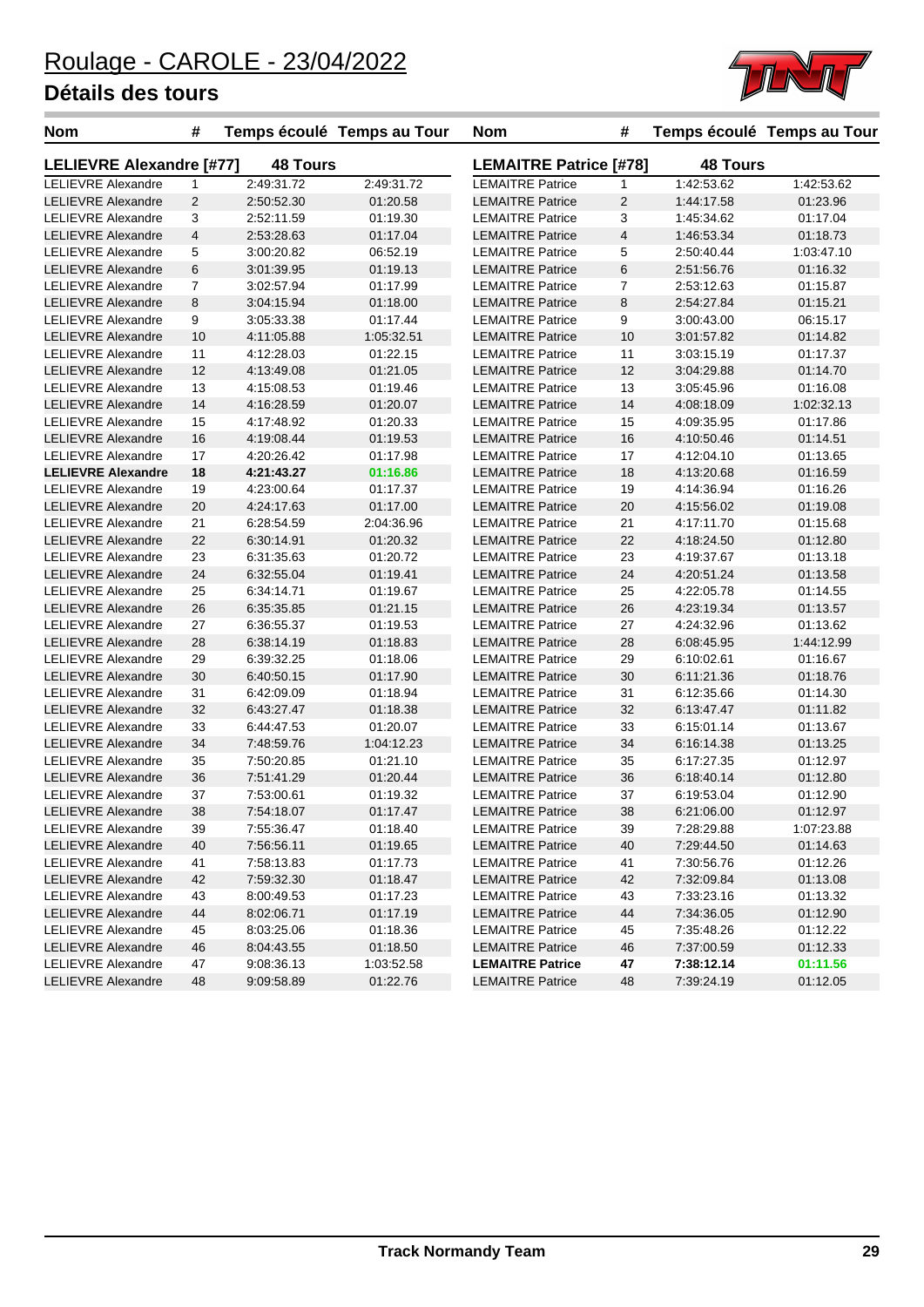

| <b>Nom</b>                      | #              |                 | Temps écoulé Temps au Tour | <b>Nom</b>                  | #              |                 | Temps écoulé Temps au Tour |
|---------------------------------|----------------|-----------------|----------------------------|-----------------------------|----------------|-----------------|----------------------------|
| <b>LEMETAYER Clément [#109]</b> |                | <b>49 Tours</b> |                            | <b>LEMOULT Lucas [#44]</b>  |                | <b>45 Tours</b> |                            |
| <b>LEMETAYER Clément</b>        | $\mathbf{1}$   | 1:52:06.07      | 1:52:06.07                 | <b>LEMOULT Lucas</b>        | $\mathbf{1}$   | 1:18:34.75      | 1:18:34.75                 |
| <b>LEMETAYER Clément</b>        | 2              | 1:53:35.39      | 01:29.33                   | <b>LEMOULT Lucas</b>        | $\overline{2}$ | 1:20:00.69      | 01:25.95                   |
| <b>LEMETAYER Clément</b>        | 3              | 1:54:59.32      | 01:23.94                   | <b>LEMOULT Lucas</b>        | 3              | 1:21:22.42      | 01:21.73                   |
| <b>LEMETAYER Clément</b>        | $\overline{4}$ | 1:56:29.70      | 01:30.38                   | <b>LEMOULT Lucas</b>        | 4              | 1:22:42.20      | 01:19.79                   |
| <b>LEMETAYER Clément</b>        | 5              | 1:57:49.81      | 01:20.12                   | <b>LEMOULT Lucas</b>        | 5              | 1:24:00.18      | 01:17.98                   |
| <b>LEMETAYER Clément</b>        | 6              | 1:59:14.73      | 01:24.92                   | <b>LEMOULT Lucas</b>        | 6              | 1:25:17.43      | 01:17.25                   |
| <b>LEMETAYER Clément</b>        | 7              | 2:00:38.66      | 01:23.94                   | <b>LEMOULT Lucas</b>        | $\overline{7}$ | 2:29:55.01      | 1:04:37.59                 |
| <b>LEMETAYER Clément</b>        | 8              | 2:01:59.61      | 01:20.96                   | <b>LEMOULT Lucas</b>        | 8              | 2:31:14.77      | 01:19.76                   |
| <b>LEMETAYER Clément</b>        | 9              | 2:03:25.16      | 01:25.55                   | <b>LEMOULT Lucas</b>        | 9              | 2:44:38.33      | 13:23.57                   |
| <b>LEMETAYER Clément</b>        | 10             | 2:04:45.29      | 01:20.14                   | <b>LEMOULT Lucas</b>        | 10             | 2:45:57.97      | 01:19.65                   |
| <b>LEMETAYER Clément</b>        | 11             | 3:16:22.74      | 1:11:37.45                 | <b>LEMOULT Lucas</b>        | 11             | 3:49:31.43      | 1:03:33.47                 |
| <b>LEMETAYER Clément</b>        | 12             | 3:23:26.59      | 07:03.85                   | <b>LEMOULT Lucas</b>        | 12             | 3:50:49.46      | 01:18.03                   |
| <b>LEMETAYER Clément</b>        | 13             | 3:24:52.14      | 01:25.55                   | <b>LEMOULT Lucas</b>        | 13             | 3:52:05.98      | 01:16.53                   |
| <b>LEMETAYER Clément</b>        | 14             | 4:29:33.18      | 1:04:41.05                 | <b>LEMOULT Lucas</b>        | 14             | 3:53:22.16      | 01:16.18                   |
| <b>LEMETAYER Clément</b>        | 15             | 4:30:56.06      | 01:22.88                   | <b>LEMOULT Lucas</b>        | 15             | 3:54:37.30      | 01:15.15                   |
| <b>LEMETAYER Clément</b>        | 16             | 4:32:17.90      | 01:21.85                   | <b>LEMOULT Lucas</b>        | 16             | 3:55:52.83      | 01:15.54                   |
| <b>LEMETAYER Clément</b>        | 17             | 4:33:45.02      | 01:27.12                   | <b>LEMOULT Lucas</b>        | 17             | 3:57:07.37      | 01:14.54                   |
| <b>LEMETAYER Clément</b>        | 18             | 4:35:11.97      | 01:26.96                   | <b>LEMOULT Lucas</b>        | 18             | 3:58:22.54      | 01:15.17                   |
| <b>LEMETAYER Clément</b>        | 19             | 4:36:34.22      | 01:22.25                   | <b>LEMOULT Lucas</b>        | 19             | 3:59:37.63      | 01:15.10                   |
| <b>LEMETAYER Clément</b>        | 20             | 4:37:54.54      | 01:20.33                   | <b>LEMOULT Lucas</b>        | 20             | 4:00:52.89      | 01:15.26                   |
| <b>LEMETAYER Clément</b>        | 21             | 4:39:15.84      | 01:21.31                   | <b>LEMOULT Lucas</b>        | 21             | 6:30:20.26      | 2:29:27.38                 |
| <b>LEMETAYER Clément</b>        | 22             | 6:48:23.86      | 2:09:08.02                 | <b>LEMOULT Lucas</b>        | 22             | 6:31:38.44      | 01:18.19                   |
| <b>LEMETAYER Clément</b>        | 23             | 6:49:42.40      | 01:18.54                   | <b>LEMOULT Lucas</b>        | 23             | 6:32:54.01      | 01:15.57                   |
| <b>LEMETAYER Clément</b>        | 24             | 6:51:03.38      | 01:20.98                   | <b>LEMOULT Lucas</b>        | 24             | 6:34:10.39      | 01:16.39                   |
| <b>LEMETAYER Clément</b>        | 25             | 6:52:22.95      | 01:19.57                   | <b>LEMOULT Lucas</b>        | 25             | 6:35:25.98      | 01:15.59                   |
| <b>LEMETAYER Clément</b>        | 26             | 6:53:43.39      | 01:20.45                   | <b>LEMOULT Lucas</b>        | 26             | 6:36:42.32      | 01:16.34                   |
| <b>LEMETAYER Clément</b>        | 27             | 6:55:05.03      | 01:21.64                   | <b>LEMOULT Lucas</b>        | 27             | 6:37:57.29      | 01:14.98                   |
| <b>LEMETAYER Clément</b>        | 28             | 6:56:24.32      | 01:19.29                   | <b>LEMOULT Lucas</b>        | 28             | 6:39:13.00      | 01:15.71                   |
| <b>LEMETAYER Clément</b>        | 29             | 6:57:48.25      | 01:23.94                   | <b>LEMOULT Lucas</b>        | 29             | 6:40:28.31      | 01:15.31                   |
| <b>LEMETAYER Clément</b>        | 30             | 6:59:08.64      | 01:20.40                   | <b>LEMOULT Lucas</b>        | 30             | 6:41:43.14      | 01:14.84                   |
| <b>LEMETAYER Clément</b>        | 31             | 7:00:29.57      | 01:20.93                   | <b>LEMOULT Lucas</b>        | 31             | 6:42:57.65      | 01:14.51                   |
| <b>LEMETAYER Clément</b>        | 32             | 7:01:48.48      | 01:18.92                   | <b>LEMOULT Lucas</b>        | 32             | 6:44:12.65      | 01:15.01                   |
| <b>LEMETAYER Clément</b>        | 33             | 7:03:05.76      | 01:17.28                   | <b>LEMOULT Lucas</b>        | 33             | 7:49:28.68      | 1:05:16.03                 |
| <b>LEMETAYER Clément</b>        | 34             | 7:04:24.54      | 01:18.78                   | <b>LEMOULT Lucas</b>        | 34             | 7:50:47.67      | 01:18.99                   |
| <b>LEMETAYER Clément</b>        | 35             | 7:47:57.25      | 43:32.72                   | <b>LEMOULT Lucas</b>        | 35             | 7:52:06.42      | 01:18.76                   |
| <b>LEMETAYER Clément</b>        | 36             | 7:49:13.75      | 01:16.51                   | <b>LEMOULT Lucas</b>        | 36             | 7:53:22.64      | 01:16.22                   |
| <b>LEMETAYER Clément</b>        | 37             | 7:50:31.00      | 01:17.26                   | <b>LEMOULT Lucas</b>        | 37             | 7:54:37.47      | 01:14.84                   |
| <b>LEMETAYER Clément</b>        | 38             | 7:51:49.03      | 01:18.03                   | <b>LEMOULT Lucas</b>        | 38             | 7:55:51.44      | 01:13.98                   |
| <b>LEMETAYER Clément</b>        | 39             | 7:53:06.44      | 01:17.42                   | <b>LEMOULT Lucas</b>        | 39             | 7:57:08.06      | 01:16.62                   |
| <b>LEMETAYER Clément</b>        | 40             | 7:54:24.47      | 01:18.03                   | <b>LEMOULT Lucas</b>        | 40             | 7:58:22.25      | 01:14.19                   |
| <b>LEMETAYER Clément</b>        |                | 7:55:42.86      | 01:18.40                   | <b>LEMOULT Lucas</b>        | 41             | 7:59:37.60      | 01:15.36                   |
| <b>LEMETAYER Clément</b>        | 41             | 7:57:00.87      |                            |                             |                |                 |                            |
| <b>LEMETAYER Clément</b>        | 42             |                 | 01:18.01                   | <b>LEMOULT Lucas</b>        | 42             | 8:00:51.15      | 01:13.55<br>01:14.39       |
|                                 | 43             | 7:58:18.17      | 01:17.30                   | <b>LEMOULT Lucas</b>        | 43             | 8:02:05.54      |                            |
| <b>LEMETAYER Clément</b>        | 44             | 7:59:35.58      | 01:17.42                   | <b>LEMOULT Lucas</b>        | 44             | 8:03:20.56      | 01:15.03                   |
| <b>LEMETAYER Clément</b>        | 45             | 8:00:52.32      | 01:16.74                   | <b>LEMOULT Lucas</b>        | 45             | 8:04:34.93      | 01:14.37                   |
| <b>LEMETAYER Clément</b>        | 46             | 8:02:11.00      | 01:18.68                   | <b>LEPRINCE Marie [#79]</b> |                | 4 Tours         |                            |
| <b>LEMETAYER Clément</b>        | 47             | 8:03:28.18      | 01:17.19                   | <b>LEPRINCE Marie</b>       | 1              | 1:43:01.80      | 1:43:01.80                 |
| <b>LEMETAYER Clément</b>        | 48             | 8:04:44.02      | 01:15.85                   | <b>LEPRINCE Marie</b>       | $\sqrt{2}$     | 1:44:31.80      | 01:30.01                   |
| <b>LEMETAYER Clément</b>        | 49             | 9:08:32.01      | 1:03:47.99                 | <b>LEPRINCE Marie</b>       | 3              | 1:46:00.23      | 01:28.43                   |

**LEPRINCE Marie 4 1:47:26.53 01:26.30**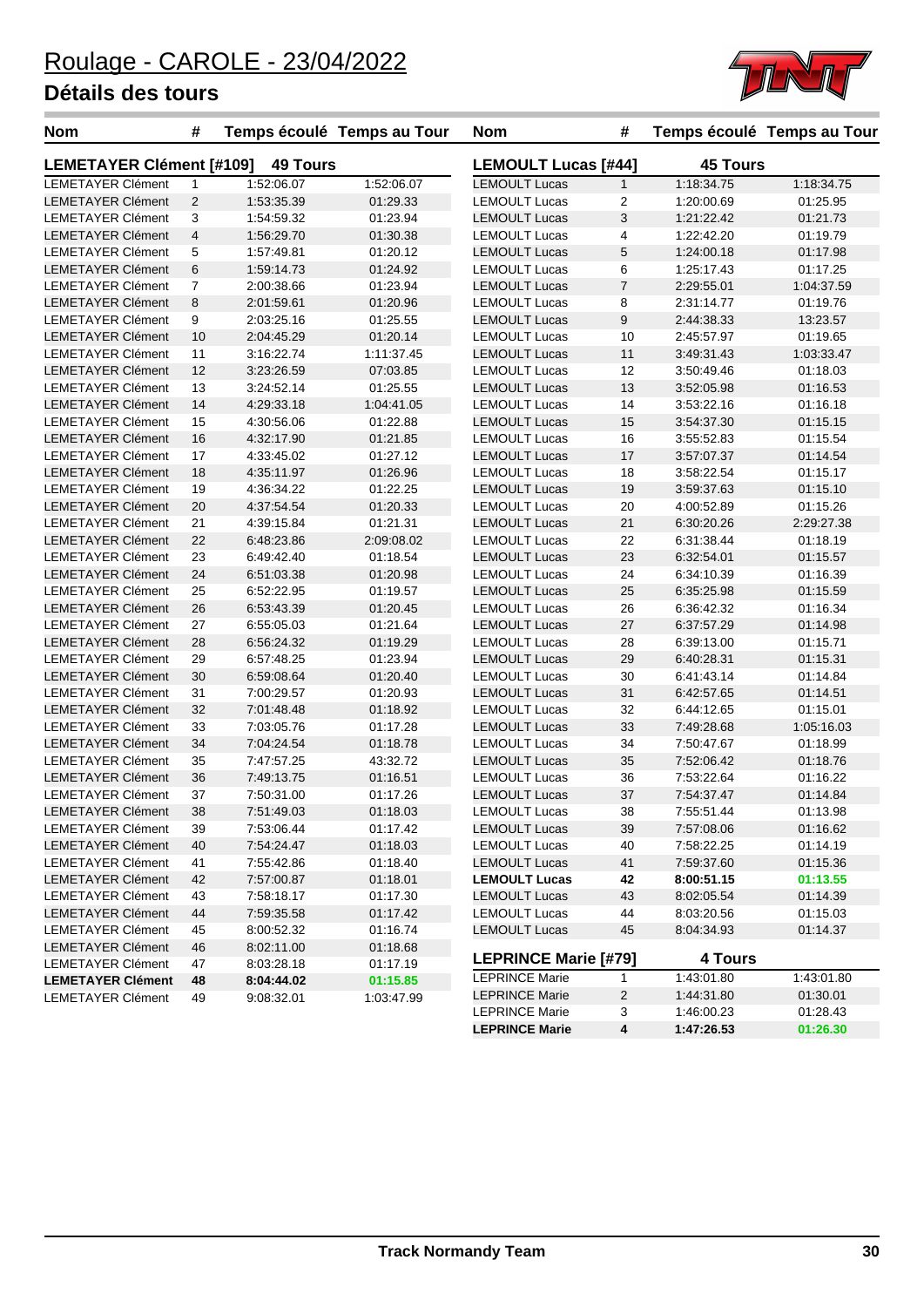LOUVEL Thibault 47 8:03:37.60 01:17.30



| <b>Nom</b>                   | #              | Temps écoulé Temps au Tour |            | Nom                         | #              |                 | Temps écoulé Temps au Tour |
|------------------------------|----------------|----------------------------|------------|-----------------------------|----------------|-----------------|----------------------------|
| <b>LOUVEL Thibault [#80]</b> |                | <b>47 Tours</b>            |            | <b>MAHEUT Thibaut [#45]</b> |                | <b>37 Tours</b> |                            |
| LOUVEL Thibault              | 1              | 2:49:22.02                 | 2:49:22.02 | <b>MAHEUT Thibaut</b>       | $\mathbf{1}$   | 1:18:44.85      | 1:18:44.85                 |
| <b>LOUVEL Thibault</b>       | $\overline{2}$ | 2:50:45.34                 | 01:23.32   | <b>MAHEUT Thibaut</b>       | 2              | 1:20:08.22      | 01:23.37                   |
| <b>LOUVEL Thibault</b>       | 3              | 2:52:07.56                 | 01:22.22   | <b>MAHEUT Thibaut</b>       | 3              | 1:21:25.70      | 01:17.49                   |
| <b>LOUVEL Thibault</b>       | $\overline{4}$ | 2:53:27.25                 | 01:19.69   | <b>MAHEUT Thibaut</b>       | 4              | 1:22:40.68      | 01:14.98                   |
| LOUVEL Thibault              | 5              | 3:00:04.57                 | 06:37.32   | <b>MAHEUT Thibaut</b>       | 5              | 1:23:54.81      | 01:14.14                   |
| <b>LOUVEL Thibault</b>       | 6              | 3:01:23.69                 | 01:19.13   | <b>MAHEUT Thibaut</b>       | 6              | 1:25:07.96      | 01:13.15                   |
| LOUVEL Thibault              | $\overline{7}$ | 3:02:41.65                 | 01:17.96   | <b>MAHEUT Thibaut</b>       | $\overline{7}$ | 2:30:03.07      | 1:04:55.12                 |
| LOUVEL Thibault              | 8              | 3:03:58.85                 | 01:17.21   | <b>MAHEUT Thibaut</b>       | 8              | 2:31:17.86      | 01:14.79                   |
| <b>LOUVEL Thibault</b>       | 9              | 3:05:15.54                 | 01:16.69   | <b>MAHEUT Thibaut</b>       | 9              | 2:44:32.54      | 13:14.68                   |
| <b>LOUVEL Thibault</b>       | 10             | 4:07:38.81                 | 1:02:23.27 | <b>MAHEUT Thibaut</b>       | 10             | 2:45:47.85      | 01:15.31                   |
| LOUVEL Thibault              | 11             | 4:08:58.71                 | 01:19.91   | <b>MAHEUT Thibaut</b>       | 11             | 3:48:45.85      | 1:02:58.01                 |
| LOUVEL Thibault              | 12             | 4:10:16.45                 | 01:17.75   | <b>MAHEUT Thibaut</b>       | 12             | 3:50:00.94      | 01:15.10                   |
| <b>LOUVEL Thibault</b>       | 13             | 4:11:33.12                 | 01:16.67   | <b>MAHEUT Thibaut</b>       | 13             | 3:51:16.65      | 01:15.71                   |
| <b>LOUVEL Thibault</b>       | 14             | 4:12:50.39                 | 01:17.28   | <b>MAHEUT Thibaut</b>       | 14             | 3:52:28.58      | 01:11.93                   |
| LOUVEL Thibault              | 15             | 4:14:05.95                 | 01:15.57   | <b>MAHEUT Thibaut</b>       | 15             | 3:53:40.20      | 01:11.63                   |
| <b>LOUVEL Thibault</b>       | 16             | 4:15:21.73                 | 01:15.78   | <b>MAHEUT Thibaut</b>       | 16             | 3:54:52.25      | 01:12.05                   |
| <b>LOUVEL Thibault</b>       | 17             | 4:16:37.64                 | 01:15.92   | <b>MAHEUT Thibaut</b>       | 17             | 3:56:05.45      | 01:13.20                   |
| LOUVEL Thibault              | 18             | 4:17:56.04                 | 01:18.41   | <b>MAHEUT Thibaut</b>       | 18             | 3:57:19.39      | 01:13.95                   |
| LOUVEL Thibault              | 19             | 4:19:12.12                 | 01:16.08   | <b>MAHEUT Thibaut</b>       | 19             | 3:58:30.06      | 01:10.67                   |
| <b>LOUVEL Thibault</b>       | 20             | 4:20:28.08                 | 01:15.97   | <b>MAHEUT Thibaut</b>       | 20             | 3:59:40.33      | 01:10.27                   |
| LOUVEL Thibault              | 21             | 4:21:44.05                 | 01:15.97   | <b>MAHEUT Thibaut</b>       | 21             | 4:00:50.55      | 01:10.22                   |
| <b>LOUVEL Thibault</b>       | 22             | 4:23:01.30                 | 01:17.26   | <b>MAHEUT Thibaut</b>       | 22             | 4:02:01.47      | 01:10.93                   |
| LOUVEL Thibault              | 23             | 4:24:18.24                 | 01:16.95   | <b>MAHEUT Thibaut</b>       | 23             | 4:03:15.76      | 01:14.30                   |
| <b>LOUVEL Thibault</b>       | 24             | 6:29:38.89                 | 2:05:20.65 | <b>MAHEUT Thibaut</b>       | 24             | 6:10:28.11      | 2:07:12.35                 |
| <b>LOUVEL Thibault</b>       | 25             | 6:30:57.57                 | 01:18.69   | <b>MAHEUT Thibaut</b>       | 25             | 6:11:42.67      | 01:14.56                   |
| <b>LOUVEL Thibault</b>       | 26             | 6:32:14.47                 | 01:16.90   | <b>MAHEUT Thibaut</b>       | 26             | 6:12:56.08      | 01:13.41                   |
| LOUVEL Thibault              | 27             | 6:33:31.96                 | 01:17.49   | <b>MAHEUT Thibaut</b>       | 27             | 6:14:10.02      | 01:13.95                   |
| <b>LOUVEL Thibault</b>       | 28             | 6:34:48.92                 | 01:16.97   | <b>MAHEUT Thibaut</b>       | 28             | 6:15:23.12      | 01:13.11                   |
| <b>LOUVEL Thibault</b>       | 29             | 6:36:06.13                 | 01:17.21   | <b>MAHEUT Thibaut</b>       | 29             | 6:16:36.58      | 01:13.46                   |
| <b>LOUVEL Thibault</b>       | 30             | 6:37:24.13                 | 01:18.01   | <b>MAHEUT Thibaut</b>       | 30             | 6:17:48.32      | 01:11.75                   |
| <b>LOUVEL Thibault</b>       | 31             | 6:38:39.51                 | 01:15.38   | <b>MAHEUT Thibaut</b>       | 31             | 6:18:59.25      | 01:10.93                   |
| <b>LOUVEL Thibault</b>       | 32             | 6:39:55.89                 | 01:16.39   | <b>MAHEUT Thibaut</b>       | 32             | 6:20:13.10      | 01:13.86                   |
| LOUVEL Thibault              | 33             | 6:41:12.09                 | 01:16.20   | <b>MAHEUT Thibaut</b>       | 33             | 6:21:23.98      | 01:10.88                   |
| <b>LOUVEL Thibault</b>       | 34             | 6:42:29.36                 | 01:17.28   | <b>MAHEUT Thibaut</b>       | 34             | 6:22:36.87      | 01:12.90                   |
| LOUVEL Thibault              | 35             | 6:43:45.89                 | 01:16.53   | <b>MAHEUT Thibaut</b>       | 35             | 6:23:46.85      | 01:09.99                   |
| <b>LOUVEL Thibault</b>       | 36             | 6:45:02.39                 | 01:16.51   | <b>MAHEUT Thibaut</b>       | 36             | 6:25:00.89      | 01:14.05                   |
| LOUVEL Thibault              | 37             | 7:48:46.54                 | 1:03:44.16 | <b>MAHEUT Thibaut</b>       | 37             | 7:08:34.18      | 43:33.29                   |
| LOUVEL Thibault              | 38             | 7:50:06.46                 | 01:19.92   |                             |                |                 |                            |
| LOUVEL Thibault              | 39             | 7:51:26.20                 | 01:19.74   |                             |                |                 |                            |
| <b>LOUVEL Thibault</b>       | 40             | 7:52:45.84                 | 01:19.64   |                             |                |                 |                            |
| LOUVEL Thibault              | 41             | 7:54:03.25                 | 01:17.42   |                             |                |                 |                            |
| LOUVEL Thibault              | 42             | 7:55:21.42                 | 01:18.17   |                             |                |                 |                            |
| LOUVEL Thibault              | 43             | 7:56:39.56                 | 01:18.15   |                             |                |                 |                            |
| <b>LOUVEL Thibault</b>       | 44             | 7:59:42.89                 | 03:03.34   |                             |                |                 |                            |
| LOUVEL Thibault              | 45             | 8:01:01.76                 | 01:18.87   |                             |                |                 |                            |
| <b>LOUVEL Thibault</b>       | 46             | 8:02:20.30                 | 01:18.55   |                             |                |                 |                            |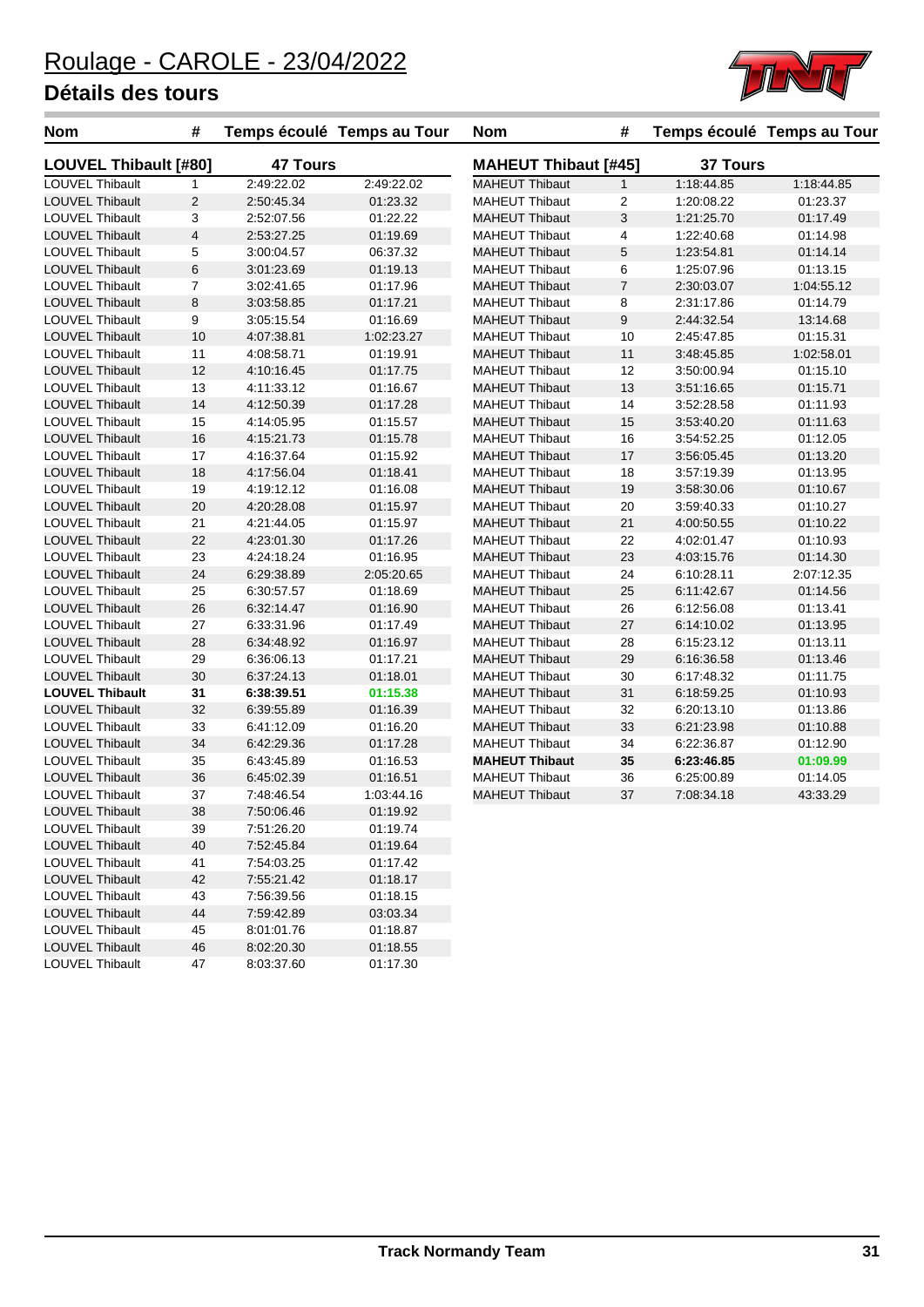MARGUERIE Alexandre 54



| <b>Nom</b>                                   | #              | Temps écoulé Temps au Tour |                               | <b>Nom</b>             | #                       |            | Temps écoulé Temps au Tour |
|----------------------------------------------|----------------|----------------------------|-------------------------------|------------------------|-------------------------|------------|----------------------------|
| <b>MARGUERIE Alexandre [#11]</b><br>54 Tours |                |                            | <b>MARIE Thiphaine [#110]</b> |                        | <b>40 Tours</b>         |            |                            |
| <b>MARGUERIE Alexandre</b>                   | $\overline{1}$ | 49:03.00                   | 49:03.00                      | <b>MARIE Thiphaine</b> | 1                       | 1:52:43.85 | 1:52:43.85                 |
| <b>MARGUERIE Alexandre</b>                   | $\overline{2}$ | 50:19.67                   | 01:16.67                      | <b>MARIE Thiphaine</b> | $\overline{2}$          | 1:54:11.79 | 01:27.94                   |
| <b>MARGUERIE Alexandre</b>                   | $\mathbf{3}$   | 51:35.14                   | 01:15.47                      | <b>MARIE</b> Thiphaine | 3                       | 1:55:35.33 | 01:23.54                   |
| MARGUERIE Alexandre 4                        |                | 52:48.21                   | 01:13.08                      | <b>MARIE Thiphaine</b> | $\overline{\mathbf{4}}$ | 1:56:58.34 | 01:23.02                   |
| <b>MARGUERIE Alexandre</b>                   | - 5            | 54:01.41                   | 01:13.20                      | <b>MARIE</b> Thiphaine | 5                       | 1:58:21.94 | 01:23.61                   |
| MARGUERIE Alexandre 6                        |                | 55:15.07                   | 01:13.67                      | <b>MARIE</b> Thiphaine | 6                       | 1:59:43.79 | 01:21.85                   |
| <b>MARGUERIE Alexandre</b>                   | $\overline{7}$ | 56:27.80                   | 01:12.73                      | <b>MARIE Thiphaine</b> | 7                       | 2:01:04.77 | 01:20.98                   |
| <b>MARGUERIE Alexandre</b>                   | - 8            | 57:40.48                   | 01:12.68                      | <b>MARIE Thiphaine</b> | 8                       | 2:02:26.14 | 01:21.38                   |
| <b>MARGUERIE Alexandre</b>                   | 9              | 58:52.76                   | 01:12.29                      | <b>MARIE</b> Thiphaine | 9                       | 2:03:47.82 | 01:21.69                   |
| <b>MARGUERIE Alexandre</b>                   | 10             | 1:00:05.47                 | 01:12.71                      | <b>MARIE Thiphaine</b> | 10                      | 3:16:25.18 | 1:12:37.36                 |
| <b>MARGUERIE Alexandre</b>                   | 11             | 1:01:17.87                 | 01:12.40                      | <b>MARIE</b> Thiphaine | 11                      | 3:17:48.76 | 01:23.58                   |
| <b>MARGUERIE Alexandre</b>                   | 12             | 2:08:08.17                 | 1:06:50.31                    | <b>MARIE Thiphaine</b> | 12                      | 3:19:11.45 | 01:22.69                   |
| <b>MARGUERIE Alexandre</b>                   | 13             | 2:09:20.19                 | 01:12.03                      | <b>MARIE Thiphaine</b> | 13                      | 3:20:32.96 | 01:21.52                   |
| <b>MARGUERIE Alexandre</b>                   | 14             | 2:10:31.54                 | 01:11.35                      | <b>MARIE Thiphaine</b> | 14                      | 3:21:54.22 | 01:21.26                   |
| <b>MARGUERIE Alexandre</b>                   | 15             | 2:11:42.93                 | 01:11.40                      | <b>MARIE Thiphaine</b> | 15                      | 3:23:13.84 | 01:19.63                   |
| <b>MARGUERIE Alexandre</b>                   | 16             | 2:12:54.27                 | 01:11.35                      | <b>MARIE Thiphaine</b> | 16                      | 3:24:33.25 | 01:19.41                   |
| <b>MARGUERIE Alexandre</b>                   | 17             | 2:14:05.64                 | 01:11.37                      | <b>MARIE Thiphaine</b> | 17                      | 4:29:59.52 | 1:05:26.28                 |
| <b>MARGUERIE Alexandre</b>                   | 18             | 2:15:16.75                 | 01:11.12                      | <b>MARIE</b> Thiphaine | 18                      | 4:31:18.49 | 01:18.97                   |
| <b>MARGUERIE Alexandre</b>                   | 19             | 2:16:27.93                 | 01:11.19                      | <b>MARIE Thiphaine</b> | 19                      | 4:33:54.53 | 02:36.05                   |
| <b>MARGUERIE Alexandre</b>                   | 20             | 2:17:38.67                 | 01:10.74                      | <b>MARIE Thiphaine</b> | 20                      | 4:35:13.10 | 01:18.57                   |
| <b>MARGUERIE Alexandre</b>                   | 21             | 2:18:49.14                 | 01:10.48                      | <b>MARIE Thiphaine</b> | 21                      | 4:36:32.72 | 01:19.62                   |
| <b>MARGUERIE Alexandre</b>                   | 22             | 2:20:01.17                 | 01:12.03                      | <b>MARIE Thiphaine</b> | 22                      | 4:37:49.99 | 01:17.28                   |
| <b>MARGUERIE Alexandre</b>                   | 23             | 2:21:12.02                 | 01:10.86                      | <b>MARIE Thiphaine</b> | 23                      | 4:39:08.02 | 01:18.03                   |
| <b>MARGUERIE Alexandre</b>                   | 24             | 2:22:22.69                 | 01:10.67                      | <b>MARIE</b> Thiphaine | 24                      | 6:29:26.42 | 1:50:18.41                 |
| <b>MARGUERIE Alexandre</b>                   | 25             | 2:23:33.51                 | 01:10.83                      | <b>MARIE Thiphaine</b> | 25                      | 6:30:42.73 | 01:16.32                   |
| <b>MARGUERIE Alexandre</b>                   | 26             | 2:24:44.34                 | 01:10.83                      | <b>MARIE Thiphaine</b> | 26                      | 6:31:58.20 | 01:15.47                   |
| <b>MARGUERIE Alexandre</b>                   | 27             | 3:28:37.42                 | 1:03:53.08                    | <b>MARIE</b> Thiphaine | 27                      | 6:33:14.61 | 01:16.41                   |
| <b>MARGUERIE Alexandre</b>                   | 28             | 3:29:47.71                 | 01:10.29                      | <b>MARIE Thiphaine</b> | 28                      | 6:34:30.22 | 01:15.61                   |
| <b>MARGUERIE Alexandre</b>                   | 29             | 3:30:59.59                 | 01:11.89                      | <b>MARIE Thiphaine</b> | 29                      | 6:35:45.20 | 01:14.98                   |
| <b>MARGUERIE Alexandre 30</b>                |                | 3:32:09.53                 | 01:09.94                      | <b>MARIE Thiphaine</b> | 30                      | 6:40:25.26 | 04:40.06                   |
| <b>MARGUERIE Alexandre</b>                   | 31             | 3:33:20.06                 | 01:10.53                      | <b>MARIE</b> Thiphaine | 31                      | 6:41:46.71 | 01:21.45                   |
| <b>MARGUERIE Alexandre</b>                   | 32             | 3:34:30.39                 | 01:10.34                      | <b>MARIE Thiphaine</b> | 32                      | 6:43:03.39 | 01:16.69                   |
| <b>MARGUERIE Alexandre</b>                   | 33             | 3:35:41.57                 | 01:11.19                      | <b>MARIE Thiphaine</b> | 33                      | 7:48:28.70 | 1:05:25.31                 |
| <b>MARGUERIE Alexandre</b>                   | 34             | 3:36:52.61                 | 01:11.05                      | <b>MARIE Thiphaine</b> | 34                      | 7:49:46.70 | 01:18.00                   |
| <b>MARGUERIE Alexandre</b>                   | 35             | 3:38:03.12                 | 01:10.51                      | <b>MARIE Thiphaine</b> | 35                      | 7:51:03.74 | 01:17.05                   |
| <b>MARGUERIE Alexandre</b>                   | 36             | 3:39:14.93                 | 01:11.82                      | <b>MARIE Thiphaine</b> | 36                      | 7:52:21.13 | 01:17.39                   |
| <b>MARGUERIE Alexandre</b>                   | 37             | 3:40:26.23                 | 01:11.30                      | <b>MARIE Thiphaine</b> | 37                      | 7:53:37.26 | 01:16.13                   |
| MARGUERIE Alexandre 38                       |                | 3:41:37.57                 | 01:11.35                      | <b>MARIE Thiphaine</b> | 38                      | 7:54:52.64 | 01:15.38                   |
| MARGUERIE Alexandre 39                       |                | 3:42:48.14                 | 01:10.57                      | <b>MARIE Thiphaine</b> | 39                      | 7:56:07.64 | 01:15.01                   |
| <b>MARGUERIE Alexandre</b>                   | 40             | 3:43:59.67                 | 01:11.54                      | <b>MARIE Thiphaine</b> | 40                      | 8:00:06.57 | 03:58.93                   |
| MARGUERIE Alexandre 41                       |                | 3:45:11.14                 | 01:11.47                      |                        |                         |            |                            |
| MARGUERIE Alexandre 42                       |                | 5:50:36.25                 | 2:05:25.12                    |                        |                         |            |                            |
| MARGUERIE Alexandre                          | 43             | 5:51:48.04                 | 01:11.79                      |                        |                         |            |                            |
| <b>MARGUERIE Alexandre</b>                   | 44             | 5:53:00.37                 | 01:12.33                      |                        |                         |            |                            |
| <b>MARGUERIE Alexandre</b>                   | 45             | 5:54:12.63                 | 01:12.27                      |                        |                         |            |                            |
| <b>MARGUERIE Alexandre</b>                   | 46             | 5:55:24.49                 | 01:11.86                      |                        |                         |            |                            |
| <b>MARGUERIE Alexandre</b>                   | 47             | 5:56:35.86                 | 01:11.37                      |                        |                         |            |                            |
| <b>MARGUERIE Alexandre</b>                   | -48            | 5:57:48.58                 | 01:12.73                      |                        |                         |            |                            |
| <b>MARGUERIE Alexandre</b>                   | 49             | 5:59:00.96                 | 01:12.38                      |                        |                         |            |                            |
| <b>MARGUERIE Alexandre</b>                   | 50             | 6:00:11.77                 | 01:10.81                      |                        |                         |            |                            |
| MARGUERIE Alexandre                          | -51            | 6:01:24.63                 | 01:12.87                      |                        |                         |            |                            |
| <b>MARGUERIE Alexandre</b>                   | 52             | 6:02:36.87                 | 01:12.24                      |                        |                         |            |                            |
| <b>MARGUERIE Alexandre</b>                   | 53             | 6:03:49.13                 | 01:12.26                      |                        |                         |            |                            |
| MARGUERIE Alexandre 54                       |                | 6:04:59.93                 | 01:10.81                      |                        |                         |            |                            |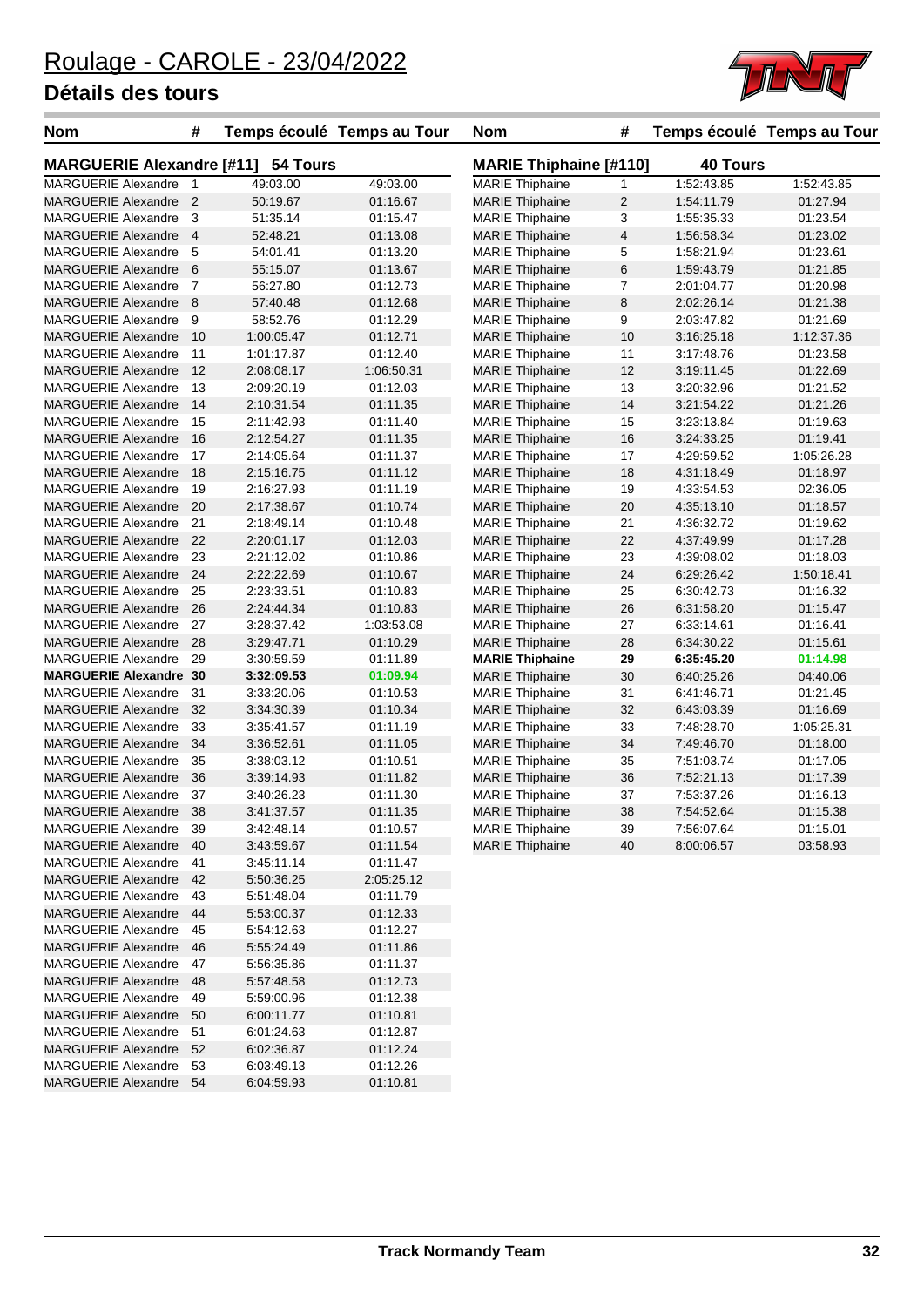

| Nom                      | #              |                 | Temps écoulé Temps au Tour | <b>Nom</b>                | #              |                 | Temps écoulé Temps au Tour |
|--------------------------|----------------|-----------------|----------------------------|---------------------------|----------------|-----------------|----------------------------|
| <b>MARY Damien [#46]</b> |                | <b>47 Tours</b> |                            | <b>MASSY Arthur [#82]</b> |                | <b>48 Tours</b> |                            |
| <b>MARY Damien</b>       | 1              | 1:18:43.16      | 1:18:43.16                 | <b>MASSY Arthur</b>       | $\mathbf{1}$   | 1:43:13.22      | 1:43:13.22                 |
| <b>MARY Damien</b>       | $\sqrt{2}$     | 1:20:12.60      | 01:29.44                   | <b>MASSY Arthur</b>       | 2              | 1:44:41.39      | 01:28.18                   |
| <b>MARY Damien</b>       | 3              | 1:21:37.72      | 01:25.13                   | <b>MASSY Arthur</b>       | 3              | 1:46:11.20      | 01:29.82                   |
| <b>MARY Damien</b>       | $\overline{4}$ | 1:23:05.57      | 01:27.85                   | <b>MASSY Arthur</b>       | 4              | 2:49:04.00      | 1:02:52.80                 |
| <b>MARY Damien</b>       | 5              | 1:24:31.07      | 01:25.50                   | <b>MASSY Arthur</b>       | 5              | 2:50:27.32      | 01:23.33                   |
| <b>MARY Damien</b>       | $\,6$          | 1:25:49.63      | 01:18.57                   | <b>MASSY Arthur</b>       | 6              | 2:51:49.75      | 01:22.43                   |
| <b>MARY Damien</b>       | $\overline{7}$ | 2:29:55.59      | 1:04:05.97                 | <b>MASSY Arthur</b>       | $\overline{7}$ | 2:53:12.58      | 01:22.83                   |
| <b>MARY Damien</b>       | $\,8\,$        | 2:31:13.36      | 01:17.77                   | <b>MASSY Arthur</b>       | 8              | 2:54:35.27      | 01:22.69                   |
| <b>MARY Damien</b>       | 9              | 2:44:31.18      | 13:17.82                   | <b>MASSY Arthur</b>       | 9              | 3:00:45.61      | 06:10.34                   |
| <b>MARY Damien</b>       | 10             | 2:45:47.45      | 01:16.27                   | <b>MASSY Arthur</b>       | 10             | 3:02:12.89      | 01:27.29                   |
| <b>MARY Damien</b>       | 11             | 3:48:55.34      | 1:03:07.90                 | <b>MASSY Arthur</b>       | 11             | 3:03:37.83      | 01:24.94                   |
| <b>MARY Damien</b>       | 12             | 3:50:12.19      | 01:16.86                   | <b>MASSY Arthur</b>       | 12             | 3:05:00.45      | 01:22.62                   |
| <b>MARY Damien</b>       | 13             | 3:51:27.40      | 01:15.22                   | <b>MASSY Arthur</b>       | 13             | 4:07:46.33      | 1:02:45.89                 |
| <b>MARY Damien</b>       | 14             | 3:52:42.52      | 01:15.12                   | <b>MASSY Arthur</b>       | 14             | 4:09:17.48      | 01:31.15                   |
| <b>MARY Damien</b>       | 15             | 3:53:57.03      | 01:14.51                   | <b>MASSY Arthur</b>       | 15             | 4:10:43.40      | 01:25.93                   |
| <b>MARY Damien</b>       | 16             | 3:55:11.82      | 01:14.79                   | <b>MASSY Arthur</b>       | 16             | 4:12:07.17      | 01:23.77                   |
| <b>MARY Damien</b>       | 17             | 3:56:25.11      | 01:13.30                   | <b>MASSY Arthur</b>       | 17             | 4:13:28.45      | 01:21.29                   |
| <b>MARY Damien</b>       | 18             | 3:57:40.70      | 01:15.59                   | <b>MASSY Arthur</b>       | 18             | 4:14:51.96      | 01:23.51                   |
| <b>MARY Damien</b>       | 19             | 3:58:56.26      | 01:15.57                   | <b>MASSY Arthur</b>       | 19             | 4:16:16.24      | 01:24.29                   |
| <b>MARY Damien</b>       | 20             | 4:00:09.76      | 01:13.51                   | <b>MASSY Arthur</b>       | 20             | 4:17:39.35      | 01:23.11                   |
| <b>MARY Damien</b>       | 21             | 4:01:24.32      | 01:14.56                   | <b>MASSY Arthur</b>       | 21             | 4:19:01.11      | 01:21.76                   |
| <b>MARY Damien</b>       | 22             | 4:02:36.86      | 01:12.55                   | <b>MASSY Arthur</b>       | 22             | 4:20:22.20      | 01:21.10                   |
| <b>MARY Damien</b>       | 23             | 4:03:49.30      | 01:12.45                   | <b>MASSY Arthur</b>       | 23             | 4:21:48.12      | 01:25.93                   |
| <b>MARY Damien</b>       | 24             | 6:08:30.57      | 2:04:41.27                 | <b>MASSY Arthur</b>       | 24             | 4:24:50.05      | 03:01.93                   |
| <b>MARY Damien</b>       | 25             | 6:09:48.03      | 01:17.47                   | <b>MASSY Arthur</b>       | 25             | 6:28:47.26      | 2:03:57.21                 |
| <b>MARY Damien</b>       | 26             | 6:11:02.31      | 01:14.28                   | <b>MASSY Arthur</b>       | 26             | 6:30:11.54      | 01:24.29                   |
| <b>MARY Damien</b>       | 27             | 6:12:14.43      | 01:12.12                   | <b>MASSY Arthur</b>       | 27             | 6:31:37.53      | 01:26.00                   |
| <b>MARY Damien</b>       | 28             | 6:13:26.87      | 01:12.45                   | <b>MASSY Arthur</b>       | 28             | 6:33:01.58      | 01:24.05                   |
| <b>MARY Damien</b>       | 29             | 6:14:38.85      | 01:11.98                   | <b>MASSY Arthur</b>       | 29             | 6:34:27.83      | 01:26.26                   |
| <b>MARY Damien</b>       | 30             | 6:15:51.06      | 01:12.22                   | <b>MASSY Arthur</b>       | 30             | 6:35:49.72      | 01:21.90                   |
| <b>MARY Damien</b>       | 31             | 6:17:04.89      | 01:13.83                   | <b>MASSY Arthur</b>       | 31             | 6:37:12.82      | 01:23.11                   |
| <b>MARY Damien</b>       | 32             | 6:18:17.78      | 01:12.90                   | <b>MASSY Arthur</b>       | 32             | 6:38:41.01      | 01:28.19                   |
| <b>MARY Damien</b>       | 33             | 6:19:31.87      | 01:14.09                   | <b>MASSY Arthur</b>       | 33             | 6:40:04.52      | 01:23.51                   |
| <b>MARY Damien</b>       | 34             | 6:22:22.66      | 02:50.80                   | <b>MASSY Arthur</b>       | 34             | 6:41:27.72      | 01:23.21                   |
| <b>MARY Damien</b>       | 35             | 6:23:34.20      | 01:11.54                   | <b>MASSY Arthur</b>       | 35             | 6:42:51.79      | 01:24.08                   |
| <b>MARY Damien</b>       | 36             | 7:29:24.84      | 1:05:50.65                 | <b>MASSY Arthur</b>       | 36             | 6:44:13.64      | 01:21.85                   |
| <b>MARY Damien</b>       | 37             | 7:30:38.76      | 01:13.93                   | <b>MASSY Arthur</b>       | 37             | 7:48:54.25      | 1:04:40.61                 |
| <b>MARY Damien</b>       | 38             | 7:31:51.54      | 01:12.78                   | <b>MASSY Arthur</b>       | 38             | 7:50:20.01      | 01:25.76                   |
| <b>MARY Damien</b>       | 39             | 7:33:05.41      | 01:13.88                   | <b>MASSY Arthur</b>       | 39             | 7:51:45.79      | 01:25.79                   |
| <b>MARY Damien</b>       | 40             | 7:34:19.08      | 01:13.67                   | <b>MASSY Arthur</b>       | 40             | 7:53:10.92      | 01:25.13                   |
| <b>MARY Damien</b>       | 41             | 7:35:31.90      | 01:12.83                   | <b>MASSY Arthur</b>       | 41             | 7:54:33.58      | 01:22.67                   |
| <b>MARY Damien</b>       | 42             | 7:36:45.31      | 01:13.41                   | <b>MASSY Arthur</b>       | 42             | 7:55.56.93      | 01:23.35                   |
| <b>MARY Damien</b>       | 43             | 7:37:58.57      | 01:13.27                   | <b>MASSY Arthur</b>       | 43             | 7:57:18.68      | 01:21.76                   |
| <b>MARY Damien</b>       | 44             | 7:39:12.05      | 01:13.48                   | MASSY Arthur              | 44             | 7:58:42.94      | 01:24.26                   |
| <b>MARY Damien</b>       | 45             | 7:40:25.43      | 01:13.39                   | <b>MASSY Arthur</b>       | 45             | 8:00:05.93      | 01:23.00                   |
| <b>MARY Damien</b>       | 46             | 7:41:37.55      | 01:12.12                   | <b>MASSY Arthur</b>       | 46             | 8:01:30.43      | 01:24.50                   |
| <b>MARY Damien</b>       | 47             | 7:45:11.05      | 03:33.50                   | <b>MASSY Arthur</b>       | 47             | 8:02:52.01      | 01:21.59                   |
|                          |                |                 |                            | <b>MASSY Arthur</b>       | 48             | 8:04:13.67      | 01:21.66                   |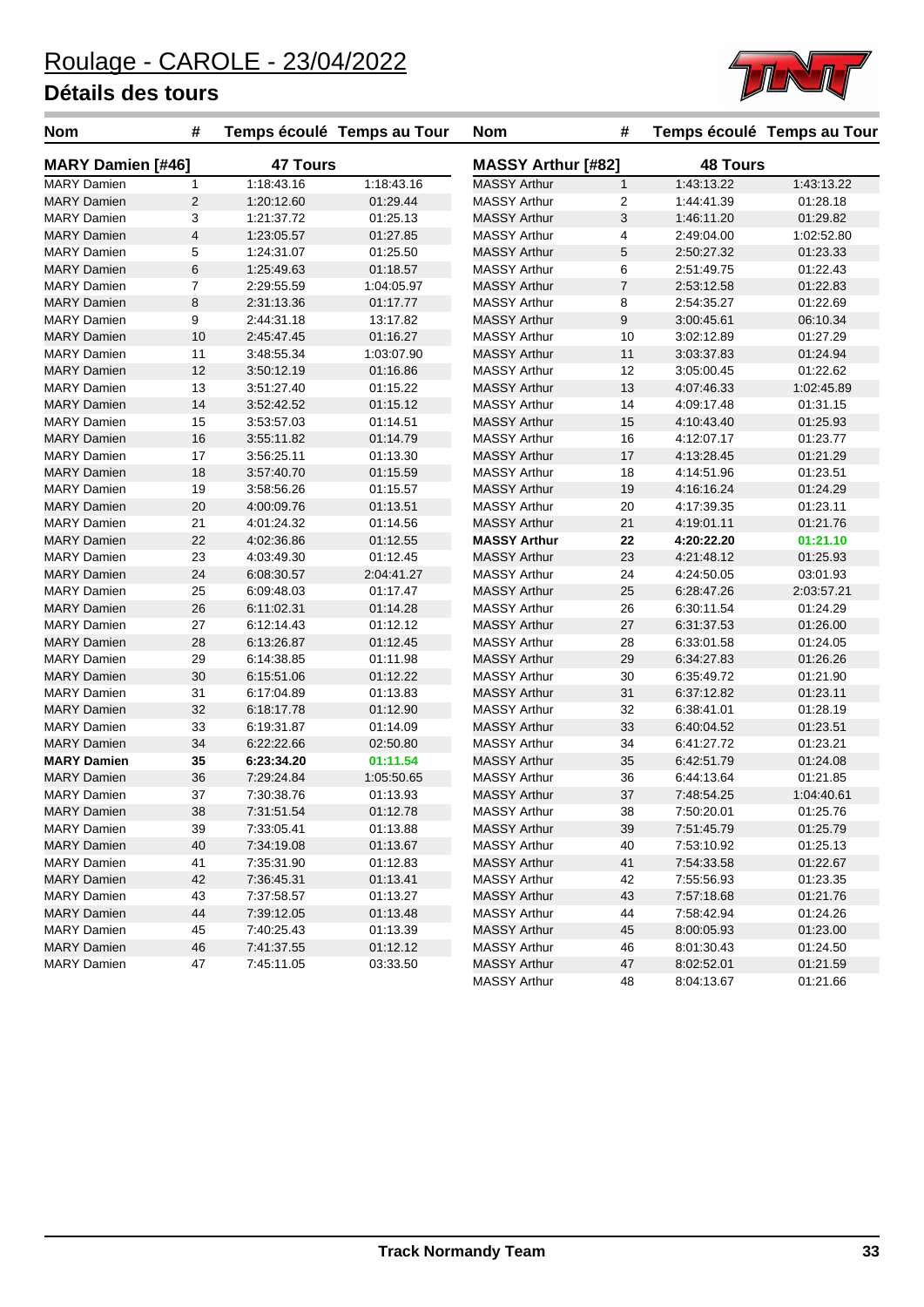

| 54 Tours<br>50 Tours<br><b>MEBARKI Ali [#12]</b><br><b>MICHEL Lucas [#83]</b><br><b>MEBARKI Ali</b><br>49:15.94<br><b>MICHEL Lucas</b><br>1:44:40.03<br>$\mathbf{1}$<br>49:15.94<br>1:44:40.03<br>$\mathbf{1}$<br>2<br>50:28.34<br>01:12.40<br><b>MICHEL Lucas</b><br>1:46:08.41<br><b>MEBARKI Ali</b><br>2<br>01:28.39<br>3<br><b>MICHEL Lucas</b><br>3<br><b>MEBARKI Ali</b><br>51:38.09<br>01:09.75<br>1:47:34.48<br>01:26.07<br>4<br>4<br><b>MEBARKI Ali</b><br>52:47.07<br>01:08.98<br><b>MICHEL Lucas</b><br>2:49:23.80<br>1:01:49.33<br>5<br>5<br><b>MEBARKI Ali</b><br>53:53.93<br>01:06.87<br><b>MICHEL Lucas</b><br>2:50:49.42<br>01:25.62<br><b>MEBARKI Ali</b><br>6<br>55:00.78<br>01:06.85<br><b>MICHEL Lucas</b><br>6<br>2:52:12.79<br>01:23.37<br>$\overline{7}$<br>$\overline{7}$<br><b>MEBARKI Ali</b><br>56:08.07<br>01:07.29<br><b>MICHEL Lucas</b><br>2:53:35.83<br>01:23.04<br><b>MICHEL Lucas</b><br><b>MEBARKI Ali</b><br>8<br>57:16.55<br>01:08.49<br>8<br>3:00:07.94<br>06:32.12<br>9<br>01:10.44<br><b>MICHEL Lucas</b><br>9<br><b>MEBARKI Ali</b><br>58:26.98<br>3:01:28.29<br>01:20.35<br>MEBARKI Ali<br>10<br>59:36.99<br>01:10.01<br><b>MICHEL Lucas</b><br>10<br>01:20.07<br>3:02:48.35<br><b>MEBARKI Ali</b><br>11<br>1:00:43.22<br>01:06.24<br><b>MICHEL Lucas</b><br>11<br>3:04:08.69<br>01:20.35<br>12<br>12<br><b>MEBARKI Ali</b><br>1:01:49.34<br>01:06.12<br><b>MICHEL Lucas</b><br>3:05:29.39<br>01:20.70<br>13<br><b>MICHEL Lucas</b><br>13<br><b>MEBARKI Ali</b><br>2:09:42.62<br>1:07:53.28<br>4:07:42.58<br>1:02:13.19<br><b>MEBARKI Ali</b><br>14<br>2:10:50.62<br>01:08.00<br><b>MICHEL Lucas</b><br>14<br>4:09:04.43<br>01:21.85<br>15<br><b>MEBARKI Ali</b><br>15<br>2:11:58.68<br>01:08.07<br><b>MICHEL Lucas</b><br>4:10:29.39<br>01:24.97<br>02:32.23<br><b>MEBARKI Ali</b><br>16<br>2:14:30.91<br><b>MICHEL Lucas</b><br>16<br>4:11:51.05<br>01:21.66<br>17<br>17<br><b>MEBARKI Ali</b><br>2:15:36.13<br>01:05.23<br><b>MICHEL Lucas</b><br>4:13:09.94<br>01:18.90<br><b>MEBARKI Ali</b><br>18<br>2:18:27.53<br>02:51.40<br><b>MICHEL Lucas</b><br>18<br>4:14:29.44<br>01:19.50<br>19<br><b>MICHEL Lucas</b><br>19<br>01:21.10<br><b>MEBARKI Ali</b><br>2:19:37.05<br>01:09.52<br>4:15:50.53<br>20<br>01:22.64<br><b>MEBARKI Ali</b><br>2:20:44.40<br>01:07.36<br><b>MICHEL Lucas</b><br>20<br>4:17:13.17<br><b>MEBARKI Ali</b><br>21<br>2:21:50.34<br>01:05.94<br><b>MICHEL Lucas</b><br>21<br>4:18:34.57<br>01:21.41<br><b>MEBARKI Ali</b><br>22<br>2:22:56.08<br>01:05.75<br><b>MICHEL Lucas</b><br>22<br>4:19:56.32<br>01:21.75<br>23<br>23<br><b>MEBARKI Ali</b><br>2:24:01.43<br>01:05.35<br><b>MICHEL Lucas</b><br>4:21:18.36<br>01:22.04<br>24<br><b>MEBARKI Ali</b><br>2:25:07.22<br>01:05.79<br><b>MICHEL Lucas</b><br>24<br>4:22:39.66<br>01:21.31<br>25<br><b>MICHEL Lucas</b><br>25<br><b>MEBARKI Ali</b><br>3:29:49.28<br>1:04:42.07<br>4:24:01.39<br>01:21.73<br><b>MEBARKI Ali</b><br>26<br>3:30:58.05<br>01:08.77<br><b>MICHEL Lucas</b><br>26<br>4:25:22.07<br>01:20.68<br>27<br>27<br><b>MEBARKI Ali</b><br>3:32:04.10<br>01:06.05<br><b>MICHEL Lucas</b><br>6:29:48.10<br>2:04:26.04<br><b>MEBARKI Ali</b><br>28<br>01:06.57<br><b>MICHEL Lucas</b><br>28<br>3:33:10.66<br>6:31:15.27<br>01:27.17<br><b>MEBARKI Ali</b><br>29<br>3:34:17.62<br>01:06.97<br><b>MICHEL Lucas</b><br>29<br>6:32:40.11<br>01:24.85<br><b>MICHEL Lucas</b><br><b>MEBARKI Ali</b><br>30<br>3:35:23.20<br>01:05.58<br>30<br>6:34:05.92<br>01:25.81<br>31<br>01:05.44<br>31<br><b>MEBARKI Ali</b><br>3:36:28.64<br><b>MICHEL Lucas</b><br>6:35:29.73<br>01:23.82<br><b>MEBARKI Ali</b><br>32<br>3:37:36.56<br>01:07.93<br><b>MICHEL Lucas</b><br>32<br>6:36:53.24<br>01:23.51<br>33<br>33<br><b>MEBARKI Ali</b><br>3:38:42.70<br>01:06.15<br><b>MICHEL Lucas</b><br>6:38:17.26<br>01:24.03<br><b>MEBARKI Ali</b><br>34<br>01:06.31<br><b>MICHEL Lucas</b><br>34<br>3:39:49.01<br>6:39:40.42<br>01:23.16<br>35<br><b>MEBARKI Ali</b><br>35<br>3:40:54.61<br>01:05.61<br><b>MICHEL Lucas</b><br>6:41:02.10<br>01:21.69<br><b>MEBARKI Ali</b><br>36<br>3:41:59.91<br>01:05.30<br><b>MICHEL Lucas</b><br>36<br>6:42:22.03<br>01:19.93<br>37<br>37<br><b>MEBARKI Ali</b><br>3:43:07.15<br>01:07.25<br><b>MICHEL Lucas</b><br>6:43:43.52<br>01:21.50<br>38<br>01:06.40<br>38<br>01:20.05<br>MEBARKI Ali<br>3:44:13.55<br>MICHEL Lucas<br>6.45:03.56<br><b>MEBARKI Ali</b><br>39<br>3:45:19.39<br>01:05.84<br><b>MICHEL Lucas</b><br>39<br>7:48:48.60<br>1:03:45.04<br>MEBARKI Ali<br>40<br>5:48:33.06<br>2:03:13.67<br><b>MICHEL Lucas</b><br>40<br>7:50:16.73<br>01:28.13<br>41<br><b>MEBARKI Ali</b><br>5:49:40.70<br>01:07.65<br><b>MICHEL Lucas</b><br>41<br>7:51:40.75<br>01:24.03<br>MEBARKI Ali<br>42<br><b>MICHEL Lucas</b><br>42<br>01:23.30<br>5:50:48.48<br>01:07.79<br>7:53:04.05<br>MEBARKI Ali<br>43<br>01:08.04<br><b>MICHEL Lucas</b><br>43<br>7:54:25.47<br>01:21.43<br>5.51.56.52<br><b>MEBARKI Ali</b><br>01:08.30<br>01:22.60<br>44<br>5:53:04.81<br>MICHEL Lucas<br>44<br>7:55:48.07<br>45<br>45<br>MEBARKI Ali<br>5:54:11.41<br>01:06.60<br><b>MICHEL Lucas</b><br>7:57:10.97<br>01:22.91<br>MEBARKI Ali<br>46<br>5:55:19.40<br>01:08.00<br><b>MICHEL Lucas</b><br>01:19.76<br>46<br>7:58:30.73<br><b>MEBARKI Ali</b><br>47<br>5:56:28.43<br>01:09.03<br><b>MICHEL Lucas</b><br>47<br>7:59:52.08<br>01:21.36<br><b>MEBARKI Ali</b><br>01:21.01<br>48<br>5:57:35.20<br>01:06.78<br><b>MICHEL Lucas</b><br>48<br>8:01:13.08<br>49<br>01:05.94<br>49<br>01:21.94<br>MEBARKI Ali<br>5:58:41.13<br><b>MICHEL Lucas</b><br>8:02:35.02<br><b>MEBARKI Ali</b><br>01:05.93<br><b>MICHEL Lucas</b><br>50<br>01:20.30<br>50<br>5:59:47.06<br>8:03:55.32<br>MEBARKI Ali<br>51<br>6:00:53.11<br>01:06.05<br>52<br>MEBARKI Ali<br>6:02:01.76<br>01:08.65<br>MEBARKI Ali<br>53<br>01:07.48<br>6:03:09.24 | <b>Nom</b> | # | Temps écoulé Temps au Tour | <b>Nom</b> | # | Temps écoulé Temps au Tour |
|----------------------------------------------------------------------------------------------------------------------------------------------------------------------------------------------------------------------------------------------------------------------------------------------------------------------------------------------------------------------------------------------------------------------------------------------------------------------------------------------------------------------------------------------------------------------------------------------------------------------------------------------------------------------------------------------------------------------------------------------------------------------------------------------------------------------------------------------------------------------------------------------------------------------------------------------------------------------------------------------------------------------------------------------------------------------------------------------------------------------------------------------------------------------------------------------------------------------------------------------------------------------------------------------------------------------------------------------------------------------------------------------------------------------------------------------------------------------------------------------------------------------------------------------------------------------------------------------------------------------------------------------------------------------------------------------------------------------------------------------------------------------------------------------------------------------------------------------------------------------------------------------------------------------------------------------------------------------------------------------------------------------------------------------------------------------------------------------------------------------------------------------------------------------------------------------------------------------------------------------------------------------------------------------------------------------------------------------------------------------------------------------------------------------------------------------------------------------------------------------------------------------------------------------------------------------------------------------------------------------------------------------------------------------------------------------------------------------------------------------------------------------------------------------------------------------------------------------------------------------------------------------------------------------------------------------------------------------------------------------------------------------------------------------------------------------------------------------------------------------------------------------------------------------------------------------------------------------------------------------------------------------------------------------------------------------------------------------------------------------------------------------------------------------------------------------------------------------------------------------------------------------------------------------------------------------------------------------------------------------------------------------------------------------------------------------------------------------------------------------------------------------------------------------------------------------------------------------------------------------------------------------------------------------------------------------------------------------------------------------------------------------------------------------------------------------------------------------------------------------------------------------------------------------------------------------------------------------------------------------------------------------------------------------------------------------------------------------------------------------------------------------------------------------------------------------------------------------------------------------------------------------------------------------------------------------------------------------------------------------------------------------------------------------------------------------------------------------------------------------------------------------------------------------------------------------------------------------------------------------------------------------------------------------------------------------------------------------------------------------------------------------------------------------------------------------------------------------------------------------------------------------------------------------------------------------------------------------------------------------------------------------------------------------------------------------------------------------------------------------------------------------------------------------------------------------------------------------------------------------------------------------------------------------------------------------------------------------------------------------------------------------------------------------------------------------------------------------------------------------------------------------------------------------------------------------------------------------------------|------------|---|----------------------------|------------|---|----------------------------|
|                                                                                                                                                                                                                                                                                                                                                                                                                                                                                                                                                                                                                                                                                                                                                                                                                                                                                                                                                                                                                                                                                                                                                                                                                                                                                                                                                                                                                                                                                                                                                                                                                                                                                                                                                                                                                                                                                                                                                                                                                                                                                                                                                                                                                                                                                                                                                                                                                                                                                                                                                                                                                                                                                                                                                                                                                                                                                                                                                                                                                                                                                                                                                                                                                                                                                                                                                                                                                                                                                                                                                                                                                                                                                                                                                                                                                                                                                                                                                                                                                                                                                                                                                                                                                                                                                                                                                                                                                                                                                                                                                                                                                                                                                                                                                                                                                                                                                                                                                                                                                                                                                                                                                                                                                                                                                                                                                                                                                                                                                                                                                                                                                                                                                                                                                                                                                                                          |            |   |                            |            |   |                            |
|                                                                                                                                                                                                                                                                                                                                                                                                                                                                                                                                                                                                                                                                                                                                                                                                                                                                                                                                                                                                                                                                                                                                                                                                                                                                                                                                                                                                                                                                                                                                                                                                                                                                                                                                                                                                                                                                                                                                                                                                                                                                                                                                                                                                                                                                                                                                                                                                                                                                                                                                                                                                                                                                                                                                                                                                                                                                                                                                                                                                                                                                                                                                                                                                                                                                                                                                                                                                                                                                                                                                                                                                                                                                                                                                                                                                                                                                                                                                                                                                                                                                                                                                                                                                                                                                                                                                                                                                                                                                                                                                                                                                                                                                                                                                                                                                                                                                                                                                                                                                                                                                                                                                                                                                                                                                                                                                                                                                                                                                                                                                                                                                                                                                                                                                                                                                                                                          |            |   |                            |            |   |                            |
|                                                                                                                                                                                                                                                                                                                                                                                                                                                                                                                                                                                                                                                                                                                                                                                                                                                                                                                                                                                                                                                                                                                                                                                                                                                                                                                                                                                                                                                                                                                                                                                                                                                                                                                                                                                                                                                                                                                                                                                                                                                                                                                                                                                                                                                                                                                                                                                                                                                                                                                                                                                                                                                                                                                                                                                                                                                                                                                                                                                                                                                                                                                                                                                                                                                                                                                                                                                                                                                                                                                                                                                                                                                                                                                                                                                                                                                                                                                                                                                                                                                                                                                                                                                                                                                                                                                                                                                                                                                                                                                                                                                                                                                                                                                                                                                                                                                                                                                                                                                                                                                                                                                                                                                                                                                                                                                                                                                                                                                                                                                                                                                                                                                                                                                                                                                                                                                          |            |   |                            |            |   |                            |
|                                                                                                                                                                                                                                                                                                                                                                                                                                                                                                                                                                                                                                                                                                                                                                                                                                                                                                                                                                                                                                                                                                                                                                                                                                                                                                                                                                                                                                                                                                                                                                                                                                                                                                                                                                                                                                                                                                                                                                                                                                                                                                                                                                                                                                                                                                                                                                                                                                                                                                                                                                                                                                                                                                                                                                                                                                                                                                                                                                                                                                                                                                                                                                                                                                                                                                                                                                                                                                                                                                                                                                                                                                                                                                                                                                                                                                                                                                                                                                                                                                                                                                                                                                                                                                                                                                                                                                                                                                                                                                                                                                                                                                                                                                                                                                                                                                                                                                                                                                                                                                                                                                                                                                                                                                                                                                                                                                                                                                                                                                                                                                                                                                                                                                                                                                                                                                                          |            |   |                            |            |   |                            |
|                                                                                                                                                                                                                                                                                                                                                                                                                                                                                                                                                                                                                                                                                                                                                                                                                                                                                                                                                                                                                                                                                                                                                                                                                                                                                                                                                                                                                                                                                                                                                                                                                                                                                                                                                                                                                                                                                                                                                                                                                                                                                                                                                                                                                                                                                                                                                                                                                                                                                                                                                                                                                                                                                                                                                                                                                                                                                                                                                                                                                                                                                                                                                                                                                                                                                                                                                                                                                                                                                                                                                                                                                                                                                                                                                                                                                                                                                                                                                                                                                                                                                                                                                                                                                                                                                                                                                                                                                                                                                                                                                                                                                                                                                                                                                                                                                                                                                                                                                                                                                                                                                                                                                                                                                                                                                                                                                                                                                                                                                                                                                                                                                                                                                                                                                                                                                                                          |            |   |                            |            |   |                            |
|                                                                                                                                                                                                                                                                                                                                                                                                                                                                                                                                                                                                                                                                                                                                                                                                                                                                                                                                                                                                                                                                                                                                                                                                                                                                                                                                                                                                                                                                                                                                                                                                                                                                                                                                                                                                                                                                                                                                                                                                                                                                                                                                                                                                                                                                                                                                                                                                                                                                                                                                                                                                                                                                                                                                                                                                                                                                                                                                                                                                                                                                                                                                                                                                                                                                                                                                                                                                                                                                                                                                                                                                                                                                                                                                                                                                                                                                                                                                                                                                                                                                                                                                                                                                                                                                                                                                                                                                                                                                                                                                                                                                                                                                                                                                                                                                                                                                                                                                                                                                                                                                                                                                                                                                                                                                                                                                                                                                                                                                                                                                                                                                                                                                                                                                                                                                                                                          |            |   |                            |            |   |                            |
|                                                                                                                                                                                                                                                                                                                                                                                                                                                                                                                                                                                                                                                                                                                                                                                                                                                                                                                                                                                                                                                                                                                                                                                                                                                                                                                                                                                                                                                                                                                                                                                                                                                                                                                                                                                                                                                                                                                                                                                                                                                                                                                                                                                                                                                                                                                                                                                                                                                                                                                                                                                                                                                                                                                                                                                                                                                                                                                                                                                                                                                                                                                                                                                                                                                                                                                                                                                                                                                                                                                                                                                                                                                                                                                                                                                                                                                                                                                                                                                                                                                                                                                                                                                                                                                                                                                                                                                                                                                                                                                                                                                                                                                                                                                                                                                                                                                                                                                                                                                                                                                                                                                                                                                                                                                                                                                                                                                                                                                                                                                                                                                                                                                                                                                                                                                                                                                          |            |   |                            |            |   |                            |
|                                                                                                                                                                                                                                                                                                                                                                                                                                                                                                                                                                                                                                                                                                                                                                                                                                                                                                                                                                                                                                                                                                                                                                                                                                                                                                                                                                                                                                                                                                                                                                                                                                                                                                                                                                                                                                                                                                                                                                                                                                                                                                                                                                                                                                                                                                                                                                                                                                                                                                                                                                                                                                                                                                                                                                                                                                                                                                                                                                                                                                                                                                                                                                                                                                                                                                                                                                                                                                                                                                                                                                                                                                                                                                                                                                                                                                                                                                                                                                                                                                                                                                                                                                                                                                                                                                                                                                                                                                                                                                                                                                                                                                                                                                                                                                                                                                                                                                                                                                                                                                                                                                                                                                                                                                                                                                                                                                                                                                                                                                                                                                                                                                                                                                                                                                                                                                                          |            |   |                            |            |   |                            |
|                                                                                                                                                                                                                                                                                                                                                                                                                                                                                                                                                                                                                                                                                                                                                                                                                                                                                                                                                                                                                                                                                                                                                                                                                                                                                                                                                                                                                                                                                                                                                                                                                                                                                                                                                                                                                                                                                                                                                                                                                                                                                                                                                                                                                                                                                                                                                                                                                                                                                                                                                                                                                                                                                                                                                                                                                                                                                                                                                                                                                                                                                                                                                                                                                                                                                                                                                                                                                                                                                                                                                                                                                                                                                                                                                                                                                                                                                                                                                                                                                                                                                                                                                                                                                                                                                                                                                                                                                                                                                                                                                                                                                                                                                                                                                                                                                                                                                                                                                                                                                                                                                                                                                                                                                                                                                                                                                                                                                                                                                                                                                                                                                                                                                                                                                                                                                                                          |            |   |                            |            |   |                            |
|                                                                                                                                                                                                                                                                                                                                                                                                                                                                                                                                                                                                                                                                                                                                                                                                                                                                                                                                                                                                                                                                                                                                                                                                                                                                                                                                                                                                                                                                                                                                                                                                                                                                                                                                                                                                                                                                                                                                                                                                                                                                                                                                                                                                                                                                                                                                                                                                                                                                                                                                                                                                                                                                                                                                                                                                                                                                                                                                                                                                                                                                                                                                                                                                                                                                                                                                                                                                                                                                                                                                                                                                                                                                                                                                                                                                                                                                                                                                                                                                                                                                                                                                                                                                                                                                                                                                                                                                                                                                                                                                                                                                                                                                                                                                                                                                                                                                                                                                                                                                                                                                                                                                                                                                                                                                                                                                                                                                                                                                                                                                                                                                                                                                                                                                                                                                                                                          |            |   |                            |            |   |                            |
|                                                                                                                                                                                                                                                                                                                                                                                                                                                                                                                                                                                                                                                                                                                                                                                                                                                                                                                                                                                                                                                                                                                                                                                                                                                                                                                                                                                                                                                                                                                                                                                                                                                                                                                                                                                                                                                                                                                                                                                                                                                                                                                                                                                                                                                                                                                                                                                                                                                                                                                                                                                                                                                                                                                                                                                                                                                                                                                                                                                                                                                                                                                                                                                                                                                                                                                                                                                                                                                                                                                                                                                                                                                                                                                                                                                                                                                                                                                                                                                                                                                                                                                                                                                                                                                                                                                                                                                                                                                                                                                                                                                                                                                                                                                                                                                                                                                                                                                                                                                                                                                                                                                                                                                                                                                                                                                                                                                                                                                                                                                                                                                                                                                                                                                                                                                                                                                          |            |   |                            |            |   |                            |
|                                                                                                                                                                                                                                                                                                                                                                                                                                                                                                                                                                                                                                                                                                                                                                                                                                                                                                                                                                                                                                                                                                                                                                                                                                                                                                                                                                                                                                                                                                                                                                                                                                                                                                                                                                                                                                                                                                                                                                                                                                                                                                                                                                                                                                                                                                                                                                                                                                                                                                                                                                                                                                                                                                                                                                                                                                                                                                                                                                                                                                                                                                                                                                                                                                                                                                                                                                                                                                                                                                                                                                                                                                                                                                                                                                                                                                                                                                                                                                                                                                                                                                                                                                                                                                                                                                                                                                                                                                                                                                                                                                                                                                                                                                                                                                                                                                                                                                                                                                                                                                                                                                                                                                                                                                                                                                                                                                                                                                                                                                                                                                                                                                                                                                                                                                                                                                                          |            |   |                            |            |   |                            |
|                                                                                                                                                                                                                                                                                                                                                                                                                                                                                                                                                                                                                                                                                                                                                                                                                                                                                                                                                                                                                                                                                                                                                                                                                                                                                                                                                                                                                                                                                                                                                                                                                                                                                                                                                                                                                                                                                                                                                                                                                                                                                                                                                                                                                                                                                                                                                                                                                                                                                                                                                                                                                                                                                                                                                                                                                                                                                                                                                                                                                                                                                                                                                                                                                                                                                                                                                                                                                                                                                                                                                                                                                                                                                                                                                                                                                                                                                                                                                                                                                                                                                                                                                                                                                                                                                                                                                                                                                                                                                                                                                                                                                                                                                                                                                                                                                                                                                                                                                                                                                                                                                                                                                                                                                                                                                                                                                                                                                                                                                                                                                                                                                                                                                                                                                                                                                                                          |            |   |                            |            |   |                            |
|                                                                                                                                                                                                                                                                                                                                                                                                                                                                                                                                                                                                                                                                                                                                                                                                                                                                                                                                                                                                                                                                                                                                                                                                                                                                                                                                                                                                                                                                                                                                                                                                                                                                                                                                                                                                                                                                                                                                                                                                                                                                                                                                                                                                                                                                                                                                                                                                                                                                                                                                                                                                                                                                                                                                                                                                                                                                                                                                                                                                                                                                                                                                                                                                                                                                                                                                                                                                                                                                                                                                                                                                                                                                                                                                                                                                                                                                                                                                                                                                                                                                                                                                                                                                                                                                                                                                                                                                                                                                                                                                                                                                                                                                                                                                                                                                                                                                                                                                                                                                                                                                                                                                                                                                                                                                                                                                                                                                                                                                                                                                                                                                                                                                                                                                                                                                                                                          |            |   |                            |            |   |                            |
|                                                                                                                                                                                                                                                                                                                                                                                                                                                                                                                                                                                                                                                                                                                                                                                                                                                                                                                                                                                                                                                                                                                                                                                                                                                                                                                                                                                                                                                                                                                                                                                                                                                                                                                                                                                                                                                                                                                                                                                                                                                                                                                                                                                                                                                                                                                                                                                                                                                                                                                                                                                                                                                                                                                                                                                                                                                                                                                                                                                                                                                                                                                                                                                                                                                                                                                                                                                                                                                                                                                                                                                                                                                                                                                                                                                                                                                                                                                                                                                                                                                                                                                                                                                                                                                                                                                                                                                                                                                                                                                                                                                                                                                                                                                                                                                                                                                                                                                                                                                                                                                                                                                                                                                                                                                                                                                                                                                                                                                                                                                                                                                                                                                                                                                                                                                                                                                          |            |   |                            |            |   |                            |
|                                                                                                                                                                                                                                                                                                                                                                                                                                                                                                                                                                                                                                                                                                                                                                                                                                                                                                                                                                                                                                                                                                                                                                                                                                                                                                                                                                                                                                                                                                                                                                                                                                                                                                                                                                                                                                                                                                                                                                                                                                                                                                                                                                                                                                                                                                                                                                                                                                                                                                                                                                                                                                                                                                                                                                                                                                                                                                                                                                                                                                                                                                                                                                                                                                                                                                                                                                                                                                                                                                                                                                                                                                                                                                                                                                                                                                                                                                                                                                                                                                                                                                                                                                                                                                                                                                                                                                                                                                                                                                                                                                                                                                                                                                                                                                                                                                                                                                                                                                                                                                                                                                                                                                                                                                                                                                                                                                                                                                                                                                                                                                                                                                                                                                                                                                                                                                                          |            |   |                            |            |   |                            |
|                                                                                                                                                                                                                                                                                                                                                                                                                                                                                                                                                                                                                                                                                                                                                                                                                                                                                                                                                                                                                                                                                                                                                                                                                                                                                                                                                                                                                                                                                                                                                                                                                                                                                                                                                                                                                                                                                                                                                                                                                                                                                                                                                                                                                                                                                                                                                                                                                                                                                                                                                                                                                                                                                                                                                                                                                                                                                                                                                                                                                                                                                                                                                                                                                                                                                                                                                                                                                                                                                                                                                                                                                                                                                                                                                                                                                                                                                                                                                                                                                                                                                                                                                                                                                                                                                                                                                                                                                                                                                                                                                                                                                                                                                                                                                                                                                                                                                                                                                                                                                                                                                                                                                                                                                                                                                                                                                                                                                                                                                                                                                                                                                                                                                                                                                                                                                                                          |            |   |                            |            |   |                            |
|                                                                                                                                                                                                                                                                                                                                                                                                                                                                                                                                                                                                                                                                                                                                                                                                                                                                                                                                                                                                                                                                                                                                                                                                                                                                                                                                                                                                                                                                                                                                                                                                                                                                                                                                                                                                                                                                                                                                                                                                                                                                                                                                                                                                                                                                                                                                                                                                                                                                                                                                                                                                                                                                                                                                                                                                                                                                                                                                                                                                                                                                                                                                                                                                                                                                                                                                                                                                                                                                                                                                                                                                                                                                                                                                                                                                                                                                                                                                                                                                                                                                                                                                                                                                                                                                                                                                                                                                                                                                                                                                                                                                                                                                                                                                                                                                                                                                                                                                                                                                                                                                                                                                                                                                                                                                                                                                                                                                                                                                                                                                                                                                                                                                                                                                                                                                                                                          |            |   |                            |            |   |                            |
|                                                                                                                                                                                                                                                                                                                                                                                                                                                                                                                                                                                                                                                                                                                                                                                                                                                                                                                                                                                                                                                                                                                                                                                                                                                                                                                                                                                                                                                                                                                                                                                                                                                                                                                                                                                                                                                                                                                                                                                                                                                                                                                                                                                                                                                                                                                                                                                                                                                                                                                                                                                                                                                                                                                                                                                                                                                                                                                                                                                                                                                                                                                                                                                                                                                                                                                                                                                                                                                                                                                                                                                                                                                                                                                                                                                                                                                                                                                                                                                                                                                                                                                                                                                                                                                                                                                                                                                                                                                                                                                                                                                                                                                                                                                                                                                                                                                                                                                                                                                                                                                                                                                                                                                                                                                                                                                                                                                                                                                                                                                                                                                                                                                                                                                                                                                                                                                          |            |   |                            |            |   |                            |
|                                                                                                                                                                                                                                                                                                                                                                                                                                                                                                                                                                                                                                                                                                                                                                                                                                                                                                                                                                                                                                                                                                                                                                                                                                                                                                                                                                                                                                                                                                                                                                                                                                                                                                                                                                                                                                                                                                                                                                                                                                                                                                                                                                                                                                                                                                                                                                                                                                                                                                                                                                                                                                                                                                                                                                                                                                                                                                                                                                                                                                                                                                                                                                                                                                                                                                                                                                                                                                                                                                                                                                                                                                                                                                                                                                                                                                                                                                                                                                                                                                                                                                                                                                                                                                                                                                                                                                                                                                                                                                                                                                                                                                                                                                                                                                                                                                                                                                                                                                                                                                                                                                                                                                                                                                                                                                                                                                                                                                                                                                                                                                                                                                                                                                                                                                                                                                                          |            |   |                            |            |   |                            |
|                                                                                                                                                                                                                                                                                                                                                                                                                                                                                                                                                                                                                                                                                                                                                                                                                                                                                                                                                                                                                                                                                                                                                                                                                                                                                                                                                                                                                                                                                                                                                                                                                                                                                                                                                                                                                                                                                                                                                                                                                                                                                                                                                                                                                                                                                                                                                                                                                                                                                                                                                                                                                                                                                                                                                                                                                                                                                                                                                                                                                                                                                                                                                                                                                                                                                                                                                                                                                                                                                                                                                                                                                                                                                                                                                                                                                                                                                                                                                                                                                                                                                                                                                                                                                                                                                                                                                                                                                                                                                                                                                                                                                                                                                                                                                                                                                                                                                                                                                                                                                                                                                                                                                                                                                                                                                                                                                                                                                                                                                                                                                                                                                                                                                                                                                                                                                                                          |            |   |                            |            |   |                            |
|                                                                                                                                                                                                                                                                                                                                                                                                                                                                                                                                                                                                                                                                                                                                                                                                                                                                                                                                                                                                                                                                                                                                                                                                                                                                                                                                                                                                                                                                                                                                                                                                                                                                                                                                                                                                                                                                                                                                                                                                                                                                                                                                                                                                                                                                                                                                                                                                                                                                                                                                                                                                                                                                                                                                                                                                                                                                                                                                                                                                                                                                                                                                                                                                                                                                                                                                                                                                                                                                                                                                                                                                                                                                                                                                                                                                                                                                                                                                                                                                                                                                                                                                                                                                                                                                                                                                                                                                                                                                                                                                                                                                                                                                                                                                                                                                                                                                                                                                                                                                                                                                                                                                                                                                                                                                                                                                                                                                                                                                                                                                                                                                                                                                                                                                                                                                                                                          |            |   |                            |            |   |                            |
|                                                                                                                                                                                                                                                                                                                                                                                                                                                                                                                                                                                                                                                                                                                                                                                                                                                                                                                                                                                                                                                                                                                                                                                                                                                                                                                                                                                                                                                                                                                                                                                                                                                                                                                                                                                                                                                                                                                                                                                                                                                                                                                                                                                                                                                                                                                                                                                                                                                                                                                                                                                                                                                                                                                                                                                                                                                                                                                                                                                                                                                                                                                                                                                                                                                                                                                                                                                                                                                                                                                                                                                                                                                                                                                                                                                                                                                                                                                                                                                                                                                                                                                                                                                                                                                                                                                                                                                                                                                                                                                                                                                                                                                                                                                                                                                                                                                                                                                                                                                                                                                                                                                                                                                                                                                                                                                                                                                                                                                                                                                                                                                                                                                                                                                                                                                                                                                          |            |   |                            |            |   |                            |
|                                                                                                                                                                                                                                                                                                                                                                                                                                                                                                                                                                                                                                                                                                                                                                                                                                                                                                                                                                                                                                                                                                                                                                                                                                                                                                                                                                                                                                                                                                                                                                                                                                                                                                                                                                                                                                                                                                                                                                                                                                                                                                                                                                                                                                                                                                                                                                                                                                                                                                                                                                                                                                                                                                                                                                                                                                                                                                                                                                                                                                                                                                                                                                                                                                                                                                                                                                                                                                                                                                                                                                                                                                                                                                                                                                                                                                                                                                                                                                                                                                                                                                                                                                                                                                                                                                                                                                                                                                                                                                                                                                                                                                                                                                                                                                                                                                                                                                                                                                                                                                                                                                                                                                                                                                                                                                                                                                                                                                                                                                                                                                                                                                                                                                                                                                                                                                                          |            |   |                            |            |   |                            |
|                                                                                                                                                                                                                                                                                                                                                                                                                                                                                                                                                                                                                                                                                                                                                                                                                                                                                                                                                                                                                                                                                                                                                                                                                                                                                                                                                                                                                                                                                                                                                                                                                                                                                                                                                                                                                                                                                                                                                                                                                                                                                                                                                                                                                                                                                                                                                                                                                                                                                                                                                                                                                                                                                                                                                                                                                                                                                                                                                                                                                                                                                                                                                                                                                                                                                                                                                                                                                                                                                                                                                                                                                                                                                                                                                                                                                                                                                                                                                                                                                                                                                                                                                                                                                                                                                                                                                                                                                                                                                                                                                                                                                                                                                                                                                                                                                                                                                                                                                                                                                                                                                                                                                                                                                                                                                                                                                                                                                                                                                                                                                                                                                                                                                                                                                                                                                                                          |            |   |                            |            |   |                            |
|                                                                                                                                                                                                                                                                                                                                                                                                                                                                                                                                                                                                                                                                                                                                                                                                                                                                                                                                                                                                                                                                                                                                                                                                                                                                                                                                                                                                                                                                                                                                                                                                                                                                                                                                                                                                                                                                                                                                                                                                                                                                                                                                                                                                                                                                                                                                                                                                                                                                                                                                                                                                                                                                                                                                                                                                                                                                                                                                                                                                                                                                                                                                                                                                                                                                                                                                                                                                                                                                                                                                                                                                                                                                                                                                                                                                                                                                                                                                                                                                                                                                                                                                                                                                                                                                                                                                                                                                                                                                                                                                                                                                                                                                                                                                                                                                                                                                                                                                                                                                                                                                                                                                                                                                                                                                                                                                                                                                                                                                                                                                                                                                                                                                                                                                                                                                                                                          |            |   |                            |            |   |                            |
|                                                                                                                                                                                                                                                                                                                                                                                                                                                                                                                                                                                                                                                                                                                                                                                                                                                                                                                                                                                                                                                                                                                                                                                                                                                                                                                                                                                                                                                                                                                                                                                                                                                                                                                                                                                                                                                                                                                                                                                                                                                                                                                                                                                                                                                                                                                                                                                                                                                                                                                                                                                                                                                                                                                                                                                                                                                                                                                                                                                                                                                                                                                                                                                                                                                                                                                                                                                                                                                                                                                                                                                                                                                                                                                                                                                                                                                                                                                                                                                                                                                                                                                                                                                                                                                                                                                                                                                                                                                                                                                                                                                                                                                                                                                                                                                                                                                                                                                                                                                                                                                                                                                                                                                                                                                                                                                                                                                                                                                                                                                                                                                                                                                                                                                                                                                                                                                          |            |   |                            |            |   |                            |
|                                                                                                                                                                                                                                                                                                                                                                                                                                                                                                                                                                                                                                                                                                                                                                                                                                                                                                                                                                                                                                                                                                                                                                                                                                                                                                                                                                                                                                                                                                                                                                                                                                                                                                                                                                                                                                                                                                                                                                                                                                                                                                                                                                                                                                                                                                                                                                                                                                                                                                                                                                                                                                                                                                                                                                                                                                                                                                                                                                                                                                                                                                                                                                                                                                                                                                                                                                                                                                                                                                                                                                                                                                                                                                                                                                                                                                                                                                                                                                                                                                                                                                                                                                                                                                                                                                                                                                                                                                                                                                                                                                                                                                                                                                                                                                                                                                                                                                                                                                                                                                                                                                                                                                                                                                                                                                                                                                                                                                                                                                                                                                                                                                                                                                                                                                                                                                                          |            |   |                            |            |   |                            |
|                                                                                                                                                                                                                                                                                                                                                                                                                                                                                                                                                                                                                                                                                                                                                                                                                                                                                                                                                                                                                                                                                                                                                                                                                                                                                                                                                                                                                                                                                                                                                                                                                                                                                                                                                                                                                                                                                                                                                                                                                                                                                                                                                                                                                                                                                                                                                                                                                                                                                                                                                                                                                                                                                                                                                                                                                                                                                                                                                                                                                                                                                                                                                                                                                                                                                                                                                                                                                                                                                                                                                                                                                                                                                                                                                                                                                                                                                                                                                                                                                                                                                                                                                                                                                                                                                                                                                                                                                                                                                                                                                                                                                                                                                                                                                                                                                                                                                                                                                                                                                                                                                                                                                                                                                                                                                                                                                                                                                                                                                                                                                                                                                                                                                                                                                                                                                                                          |            |   |                            |            |   |                            |
|                                                                                                                                                                                                                                                                                                                                                                                                                                                                                                                                                                                                                                                                                                                                                                                                                                                                                                                                                                                                                                                                                                                                                                                                                                                                                                                                                                                                                                                                                                                                                                                                                                                                                                                                                                                                                                                                                                                                                                                                                                                                                                                                                                                                                                                                                                                                                                                                                                                                                                                                                                                                                                                                                                                                                                                                                                                                                                                                                                                                                                                                                                                                                                                                                                                                                                                                                                                                                                                                                                                                                                                                                                                                                                                                                                                                                                                                                                                                                                                                                                                                                                                                                                                                                                                                                                                                                                                                                                                                                                                                                                                                                                                                                                                                                                                                                                                                                                                                                                                                                                                                                                                                                                                                                                                                                                                                                                                                                                                                                                                                                                                                                                                                                                                                                                                                                                                          |            |   |                            |            |   |                            |
|                                                                                                                                                                                                                                                                                                                                                                                                                                                                                                                                                                                                                                                                                                                                                                                                                                                                                                                                                                                                                                                                                                                                                                                                                                                                                                                                                                                                                                                                                                                                                                                                                                                                                                                                                                                                                                                                                                                                                                                                                                                                                                                                                                                                                                                                                                                                                                                                                                                                                                                                                                                                                                                                                                                                                                                                                                                                                                                                                                                                                                                                                                                                                                                                                                                                                                                                                                                                                                                                                                                                                                                                                                                                                                                                                                                                                                                                                                                                                                                                                                                                                                                                                                                                                                                                                                                                                                                                                                                                                                                                                                                                                                                                                                                                                                                                                                                                                                                                                                                                                                                                                                                                                                                                                                                                                                                                                                                                                                                                                                                                                                                                                                                                                                                                                                                                                                                          |            |   |                            |            |   |                            |
|                                                                                                                                                                                                                                                                                                                                                                                                                                                                                                                                                                                                                                                                                                                                                                                                                                                                                                                                                                                                                                                                                                                                                                                                                                                                                                                                                                                                                                                                                                                                                                                                                                                                                                                                                                                                                                                                                                                                                                                                                                                                                                                                                                                                                                                                                                                                                                                                                                                                                                                                                                                                                                                                                                                                                                                                                                                                                                                                                                                                                                                                                                                                                                                                                                                                                                                                                                                                                                                                                                                                                                                                                                                                                                                                                                                                                                                                                                                                                                                                                                                                                                                                                                                                                                                                                                                                                                                                                                                                                                                                                                                                                                                                                                                                                                                                                                                                                                                                                                                                                                                                                                                                                                                                                                                                                                                                                                                                                                                                                                                                                                                                                                                                                                                                                                                                                                                          |            |   |                            |            |   |                            |
|                                                                                                                                                                                                                                                                                                                                                                                                                                                                                                                                                                                                                                                                                                                                                                                                                                                                                                                                                                                                                                                                                                                                                                                                                                                                                                                                                                                                                                                                                                                                                                                                                                                                                                                                                                                                                                                                                                                                                                                                                                                                                                                                                                                                                                                                                                                                                                                                                                                                                                                                                                                                                                                                                                                                                                                                                                                                                                                                                                                                                                                                                                                                                                                                                                                                                                                                                                                                                                                                                                                                                                                                                                                                                                                                                                                                                                                                                                                                                                                                                                                                                                                                                                                                                                                                                                                                                                                                                                                                                                                                                                                                                                                                                                                                                                                                                                                                                                                                                                                                                                                                                                                                                                                                                                                                                                                                                                                                                                                                                                                                                                                                                                                                                                                                                                                                                                                          |            |   |                            |            |   |                            |
|                                                                                                                                                                                                                                                                                                                                                                                                                                                                                                                                                                                                                                                                                                                                                                                                                                                                                                                                                                                                                                                                                                                                                                                                                                                                                                                                                                                                                                                                                                                                                                                                                                                                                                                                                                                                                                                                                                                                                                                                                                                                                                                                                                                                                                                                                                                                                                                                                                                                                                                                                                                                                                                                                                                                                                                                                                                                                                                                                                                                                                                                                                                                                                                                                                                                                                                                                                                                                                                                                                                                                                                                                                                                                                                                                                                                                                                                                                                                                                                                                                                                                                                                                                                                                                                                                                                                                                                                                                                                                                                                                                                                                                                                                                                                                                                                                                                                                                                                                                                                                                                                                                                                                                                                                                                                                                                                                                                                                                                                                                                                                                                                                                                                                                                                                                                                                                                          |            |   |                            |            |   |                            |
|                                                                                                                                                                                                                                                                                                                                                                                                                                                                                                                                                                                                                                                                                                                                                                                                                                                                                                                                                                                                                                                                                                                                                                                                                                                                                                                                                                                                                                                                                                                                                                                                                                                                                                                                                                                                                                                                                                                                                                                                                                                                                                                                                                                                                                                                                                                                                                                                                                                                                                                                                                                                                                                                                                                                                                                                                                                                                                                                                                                                                                                                                                                                                                                                                                                                                                                                                                                                                                                                                                                                                                                                                                                                                                                                                                                                                                                                                                                                                                                                                                                                                                                                                                                                                                                                                                                                                                                                                                                                                                                                                                                                                                                                                                                                                                                                                                                                                                                                                                                                                                                                                                                                                                                                                                                                                                                                                                                                                                                                                                                                                                                                                                                                                                                                                                                                                                                          |            |   |                            |            |   |                            |
|                                                                                                                                                                                                                                                                                                                                                                                                                                                                                                                                                                                                                                                                                                                                                                                                                                                                                                                                                                                                                                                                                                                                                                                                                                                                                                                                                                                                                                                                                                                                                                                                                                                                                                                                                                                                                                                                                                                                                                                                                                                                                                                                                                                                                                                                                                                                                                                                                                                                                                                                                                                                                                                                                                                                                                                                                                                                                                                                                                                                                                                                                                                                                                                                                                                                                                                                                                                                                                                                                                                                                                                                                                                                                                                                                                                                                                                                                                                                                                                                                                                                                                                                                                                                                                                                                                                                                                                                                                                                                                                                                                                                                                                                                                                                                                                                                                                                                                                                                                                                                                                                                                                                                                                                                                                                                                                                                                                                                                                                                                                                                                                                                                                                                                                                                                                                                                                          |            |   |                            |            |   |                            |
|                                                                                                                                                                                                                                                                                                                                                                                                                                                                                                                                                                                                                                                                                                                                                                                                                                                                                                                                                                                                                                                                                                                                                                                                                                                                                                                                                                                                                                                                                                                                                                                                                                                                                                                                                                                                                                                                                                                                                                                                                                                                                                                                                                                                                                                                                                                                                                                                                                                                                                                                                                                                                                                                                                                                                                                                                                                                                                                                                                                                                                                                                                                                                                                                                                                                                                                                                                                                                                                                                                                                                                                                                                                                                                                                                                                                                                                                                                                                                                                                                                                                                                                                                                                                                                                                                                                                                                                                                                                                                                                                                                                                                                                                                                                                                                                                                                                                                                                                                                                                                                                                                                                                                                                                                                                                                                                                                                                                                                                                                                                                                                                                                                                                                                                                                                                                                                                          |            |   |                            |            |   |                            |
|                                                                                                                                                                                                                                                                                                                                                                                                                                                                                                                                                                                                                                                                                                                                                                                                                                                                                                                                                                                                                                                                                                                                                                                                                                                                                                                                                                                                                                                                                                                                                                                                                                                                                                                                                                                                                                                                                                                                                                                                                                                                                                                                                                                                                                                                                                                                                                                                                                                                                                                                                                                                                                                                                                                                                                                                                                                                                                                                                                                                                                                                                                                                                                                                                                                                                                                                                                                                                                                                                                                                                                                                                                                                                                                                                                                                                                                                                                                                                                                                                                                                                                                                                                                                                                                                                                                                                                                                                                                                                                                                                                                                                                                                                                                                                                                                                                                                                                                                                                                                                                                                                                                                                                                                                                                                                                                                                                                                                                                                                                                                                                                                                                                                                                                                                                                                                                                          |            |   |                            |            |   |                            |
|                                                                                                                                                                                                                                                                                                                                                                                                                                                                                                                                                                                                                                                                                                                                                                                                                                                                                                                                                                                                                                                                                                                                                                                                                                                                                                                                                                                                                                                                                                                                                                                                                                                                                                                                                                                                                                                                                                                                                                                                                                                                                                                                                                                                                                                                                                                                                                                                                                                                                                                                                                                                                                                                                                                                                                                                                                                                                                                                                                                                                                                                                                                                                                                                                                                                                                                                                                                                                                                                                                                                                                                                                                                                                                                                                                                                                                                                                                                                                                                                                                                                                                                                                                                                                                                                                                                                                                                                                                                                                                                                                                                                                                                                                                                                                                                                                                                                                                                                                                                                                                                                                                                                                                                                                                                                                                                                                                                                                                                                                                                                                                                                                                                                                                                                                                                                                                                          |            |   |                            |            |   |                            |
|                                                                                                                                                                                                                                                                                                                                                                                                                                                                                                                                                                                                                                                                                                                                                                                                                                                                                                                                                                                                                                                                                                                                                                                                                                                                                                                                                                                                                                                                                                                                                                                                                                                                                                                                                                                                                                                                                                                                                                                                                                                                                                                                                                                                                                                                                                                                                                                                                                                                                                                                                                                                                                                                                                                                                                                                                                                                                                                                                                                                                                                                                                                                                                                                                                                                                                                                                                                                                                                                                                                                                                                                                                                                                                                                                                                                                                                                                                                                                                                                                                                                                                                                                                                                                                                                                                                                                                                                                                                                                                                                                                                                                                                                                                                                                                                                                                                                                                                                                                                                                                                                                                                                                                                                                                                                                                                                                                                                                                                                                                                                                                                                                                                                                                                                                                                                                                                          |            |   |                            |            |   |                            |
|                                                                                                                                                                                                                                                                                                                                                                                                                                                                                                                                                                                                                                                                                                                                                                                                                                                                                                                                                                                                                                                                                                                                                                                                                                                                                                                                                                                                                                                                                                                                                                                                                                                                                                                                                                                                                                                                                                                                                                                                                                                                                                                                                                                                                                                                                                                                                                                                                                                                                                                                                                                                                                                                                                                                                                                                                                                                                                                                                                                                                                                                                                                                                                                                                                                                                                                                                                                                                                                                                                                                                                                                                                                                                                                                                                                                                                                                                                                                                                                                                                                                                                                                                                                                                                                                                                                                                                                                                                                                                                                                                                                                                                                                                                                                                                                                                                                                                                                                                                                                                                                                                                                                                                                                                                                                                                                                                                                                                                                                                                                                                                                                                                                                                                                                                                                                                                                          |            |   |                            |            |   |                            |
|                                                                                                                                                                                                                                                                                                                                                                                                                                                                                                                                                                                                                                                                                                                                                                                                                                                                                                                                                                                                                                                                                                                                                                                                                                                                                                                                                                                                                                                                                                                                                                                                                                                                                                                                                                                                                                                                                                                                                                                                                                                                                                                                                                                                                                                                                                                                                                                                                                                                                                                                                                                                                                                                                                                                                                                                                                                                                                                                                                                                                                                                                                                                                                                                                                                                                                                                                                                                                                                                                                                                                                                                                                                                                                                                                                                                                                                                                                                                                                                                                                                                                                                                                                                                                                                                                                                                                                                                                                                                                                                                                                                                                                                                                                                                                                                                                                                                                                                                                                                                                                                                                                                                                                                                                                                                                                                                                                                                                                                                                                                                                                                                                                                                                                                                                                                                                                                          |            |   |                            |            |   |                            |
|                                                                                                                                                                                                                                                                                                                                                                                                                                                                                                                                                                                                                                                                                                                                                                                                                                                                                                                                                                                                                                                                                                                                                                                                                                                                                                                                                                                                                                                                                                                                                                                                                                                                                                                                                                                                                                                                                                                                                                                                                                                                                                                                                                                                                                                                                                                                                                                                                                                                                                                                                                                                                                                                                                                                                                                                                                                                                                                                                                                                                                                                                                                                                                                                                                                                                                                                                                                                                                                                                                                                                                                                                                                                                                                                                                                                                                                                                                                                                                                                                                                                                                                                                                                                                                                                                                                                                                                                                                                                                                                                                                                                                                                                                                                                                                                                                                                                                                                                                                                                                                                                                                                                                                                                                                                                                                                                                                                                                                                                                                                                                                                                                                                                                                                                                                                                                                                          |            |   |                            |            |   |                            |
|                                                                                                                                                                                                                                                                                                                                                                                                                                                                                                                                                                                                                                                                                                                                                                                                                                                                                                                                                                                                                                                                                                                                                                                                                                                                                                                                                                                                                                                                                                                                                                                                                                                                                                                                                                                                                                                                                                                                                                                                                                                                                                                                                                                                                                                                                                                                                                                                                                                                                                                                                                                                                                                                                                                                                                                                                                                                                                                                                                                                                                                                                                                                                                                                                                                                                                                                                                                                                                                                                                                                                                                                                                                                                                                                                                                                                                                                                                                                                                                                                                                                                                                                                                                                                                                                                                                                                                                                                                                                                                                                                                                                                                                                                                                                                                                                                                                                                                                                                                                                                                                                                                                                                                                                                                                                                                                                                                                                                                                                                                                                                                                                                                                                                                                                                                                                                                                          |            |   |                            |            |   |                            |
|                                                                                                                                                                                                                                                                                                                                                                                                                                                                                                                                                                                                                                                                                                                                                                                                                                                                                                                                                                                                                                                                                                                                                                                                                                                                                                                                                                                                                                                                                                                                                                                                                                                                                                                                                                                                                                                                                                                                                                                                                                                                                                                                                                                                                                                                                                                                                                                                                                                                                                                                                                                                                                                                                                                                                                                                                                                                                                                                                                                                                                                                                                                                                                                                                                                                                                                                                                                                                                                                                                                                                                                                                                                                                                                                                                                                                                                                                                                                                                                                                                                                                                                                                                                                                                                                                                                                                                                                                                                                                                                                                                                                                                                                                                                                                                                                                                                                                                                                                                                                                                                                                                                                                                                                                                                                                                                                                                                                                                                                                                                                                                                                                                                                                                                                                                                                                                                          |            |   |                            |            |   |                            |
|                                                                                                                                                                                                                                                                                                                                                                                                                                                                                                                                                                                                                                                                                                                                                                                                                                                                                                                                                                                                                                                                                                                                                                                                                                                                                                                                                                                                                                                                                                                                                                                                                                                                                                                                                                                                                                                                                                                                                                                                                                                                                                                                                                                                                                                                                                                                                                                                                                                                                                                                                                                                                                                                                                                                                                                                                                                                                                                                                                                                                                                                                                                                                                                                                                                                                                                                                                                                                                                                                                                                                                                                                                                                                                                                                                                                                                                                                                                                                                                                                                                                                                                                                                                                                                                                                                                                                                                                                                                                                                                                                                                                                                                                                                                                                                                                                                                                                                                                                                                                                                                                                                                                                                                                                                                                                                                                                                                                                                                                                                                                                                                                                                                                                                                                                                                                                                                          |            |   |                            |            |   |                            |
|                                                                                                                                                                                                                                                                                                                                                                                                                                                                                                                                                                                                                                                                                                                                                                                                                                                                                                                                                                                                                                                                                                                                                                                                                                                                                                                                                                                                                                                                                                                                                                                                                                                                                                                                                                                                                                                                                                                                                                                                                                                                                                                                                                                                                                                                                                                                                                                                                                                                                                                                                                                                                                                                                                                                                                                                                                                                                                                                                                                                                                                                                                                                                                                                                                                                                                                                                                                                                                                                                                                                                                                                                                                                                                                                                                                                                                                                                                                                                                                                                                                                                                                                                                                                                                                                                                                                                                                                                                                                                                                                                                                                                                                                                                                                                                                                                                                                                                                                                                                                                                                                                                                                                                                                                                                                                                                                                                                                                                                                                                                                                                                                                                                                                                                                                                                                                                                          |            |   |                            |            |   |                            |
|                                                                                                                                                                                                                                                                                                                                                                                                                                                                                                                                                                                                                                                                                                                                                                                                                                                                                                                                                                                                                                                                                                                                                                                                                                                                                                                                                                                                                                                                                                                                                                                                                                                                                                                                                                                                                                                                                                                                                                                                                                                                                                                                                                                                                                                                                                                                                                                                                                                                                                                                                                                                                                                                                                                                                                                                                                                                                                                                                                                                                                                                                                                                                                                                                                                                                                                                                                                                                                                                                                                                                                                                                                                                                                                                                                                                                                                                                                                                                                                                                                                                                                                                                                                                                                                                                                                                                                                                                                                                                                                                                                                                                                                                                                                                                                                                                                                                                                                                                                                                                                                                                                                                                                                                                                                                                                                                                                                                                                                                                                                                                                                                                                                                                                                                                                                                                                                          |            |   |                            |            |   |                            |
|                                                                                                                                                                                                                                                                                                                                                                                                                                                                                                                                                                                                                                                                                                                                                                                                                                                                                                                                                                                                                                                                                                                                                                                                                                                                                                                                                                                                                                                                                                                                                                                                                                                                                                                                                                                                                                                                                                                                                                                                                                                                                                                                                                                                                                                                                                                                                                                                                                                                                                                                                                                                                                                                                                                                                                                                                                                                                                                                                                                                                                                                                                                                                                                                                                                                                                                                                                                                                                                                                                                                                                                                                                                                                                                                                                                                                                                                                                                                                                                                                                                                                                                                                                                                                                                                                                                                                                                                                                                                                                                                                                                                                                                                                                                                                                                                                                                                                                                                                                                                                                                                                                                                                                                                                                                                                                                                                                                                                                                                                                                                                                                                                                                                                                                                                                                                                                                          |            |   |                            |            |   |                            |
|                                                                                                                                                                                                                                                                                                                                                                                                                                                                                                                                                                                                                                                                                                                                                                                                                                                                                                                                                                                                                                                                                                                                                                                                                                                                                                                                                                                                                                                                                                                                                                                                                                                                                                                                                                                                                                                                                                                                                                                                                                                                                                                                                                                                                                                                                                                                                                                                                                                                                                                                                                                                                                                                                                                                                                                                                                                                                                                                                                                                                                                                                                                                                                                                                                                                                                                                                                                                                                                                                                                                                                                                                                                                                                                                                                                                                                                                                                                                                                                                                                                                                                                                                                                                                                                                                                                                                                                                                                                                                                                                                                                                                                                                                                                                                                                                                                                                                                                                                                                                                                                                                                                                                                                                                                                                                                                                                                                                                                                                                                                                                                                                                                                                                                                                                                                                                                                          |            |   |                            |            |   |                            |
|                                                                                                                                                                                                                                                                                                                                                                                                                                                                                                                                                                                                                                                                                                                                                                                                                                                                                                                                                                                                                                                                                                                                                                                                                                                                                                                                                                                                                                                                                                                                                                                                                                                                                                                                                                                                                                                                                                                                                                                                                                                                                                                                                                                                                                                                                                                                                                                                                                                                                                                                                                                                                                                                                                                                                                                                                                                                                                                                                                                                                                                                                                                                                                                                                                                                                                                                                                                                                                                                                                                                                                                                                                                                                                                                                                                                                                                                                                                                                                                                                                                                                                                                                                                                                                                                                                                                                                                                                                                                                                                                                                                                                                                                                                                                                                                                                                                                                                                                                                                                                                                                                                                                                                                                                                                                                                                                                                                                                                                                                                                                                                                                                                                                                                                                                                                                                                                          |            |   |                            |            |   |                            |
|                                                                                                                                                                                                                                                                                                                                                                                                                                                                                                                                                                                                                                                                                                                                                                                                                                                                                                                                                                                                                                                                                                                                                                                                                                                                                                                                                                                                                                                                                                                                                                                                                                                                                                                                                                                                                                                                                                                                                                                                                                                                                                                                                                                                                                                                                                                                                                                                                                                                                                                                                                                                                                                                                                                                                                                                                                                                                                                                                                                                                                                                                                                                                                                                                                                                                                                                                                                                                                                                                                                                                                                                                                                                                                                                                                                                                                                                                                                                                                                                                                                                                                                                                                                                                                                                                                                                                                                                                                                                                                                                                                                                                                                                                                                                                                                                                                                                                                                                                                                                                                                                                                                                                                                                                                                                                                                                                                                                                                                                                                                                                                                                                                                                                                                                                                                                                                                          |            |   |                            |            |   |                            |
|                                                                                                                                                                                                                                                                                                                                                                                                                                                                                                                                                                                                                                                                                                                                                                                                                                                                                                                                                                                                                                                                                                                                                                                                                                                                                                                                                                                                                                                                                                                                                                                                                                                                                                                                                                                                                                                                                                                                                                                                                                                                                                                                                                                                                                                                                                                                                                                                                                                                                                                                                                                                                                                                                                                                                                                                                                                                                                                                                                                                                                                                                                                                                                                                                                                                                                                                                                                                                                                                                                                                                                                                                                                                                                                                                                                                                                                                                                                                                                                                                                                                                                                                                                                                                                                                                                                                                                                                                                                                                                                                                                                                                                                                                                                                                                                                                                                                                                                                                                                                                                                                                                                                                                                                                                                                                                                                                                                                                                                                                                                                                                                                                                                                                                                                                                                                                                                          |            |   |                            |            |   |                            |
|                                                                                                                                                                                                                                                                                                                                                                                                                                                                                                                                                                                                                                                                                                                                                                                                                                                                                                                                                                                                                                                                                                                                                                                                                                                                                                                                                                                                                                                                                                                                                                                                                                                                                                                                                                                                                                                                                                                                                                                                                                                                                                                                                                                                                                                                                                                                                                                                                                                                                                                                                                                                                                                                                                                                                                                                                                                                                                                                                                                                                                                                                                                                                                                                                                                                                                                                                                                                                                                                                                                                                                                                                                                                                                                                                                                                                                                                                                                                                                                                                                                                                                                                                                                                                                                                                                                                                                                                                                                                                                                                                                                                                                                                                                                                                                                                                                                                                                                                                                                                                                                                                                                                                                                                                                                                                                                                                                                                                                                                                                                                                                                                                                                                                                                                                                                                                                                          |            |   |                            |            |   |                            |
| 54<br><b>MEBARKI Ali</b><br>6:04:17.35<br>01:08.12                                                                                                                                                                                                                                                                                                                                                                                                                                                                                                                                                                                                                                                                                                                                                                                                                                                                                                                                                                                                                                                                                                                                                                                                                                                                                                                                                                                                                                                                                                                                                                                                                                                                                                                                                                                                                                                                                                                                                                                                                                                                                                                                                                                                                                                                                                                                                                                                                                                                                                                                                                                                                                                                                                                                                                                                                                                                                                                                                                                                                                                                                                                                                                                                                                                                                                                                                                                                                                                                                                                                                                                                                                                                                                                                                                                                                                                                                                                                                                                                                                                                                                                                                                                                                                                                                                                                                                                                                                                                                                                                                                                                                                                                                                                                                                                                                                                                                                                                                                                                                                                                                                                                                                                                                                                                                                                                                                                                                                                                                                                                                                                                                                                                                                                                                                                                       |            |   |                            |            |   |                            |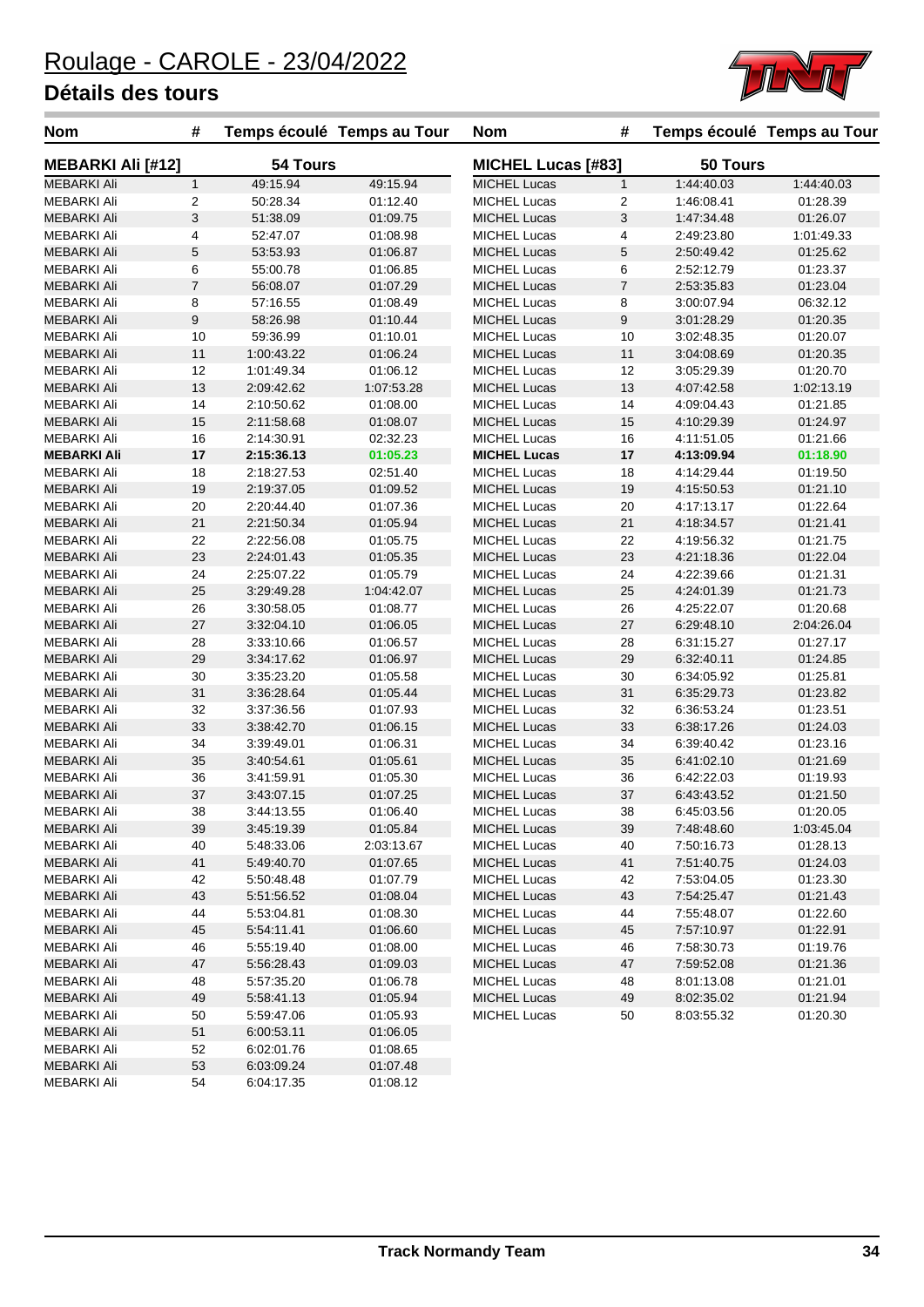

| <b>Nom</b>                   | #              |                 | Temps écoulé Temps au Tour | <b>Nom</b>                     | #              |                 | Temps écoulé Temps au Tour |
|------------------------------|----------------|-----------------|----------------------------|--------------------------------|----------------|-----------------|----------------------------|
| <b>MORALES Mickael [#13]</b> |                | <b>58 Tours</b> |                            | <b>MOUBECHE Corentin [#47]</b> |                | <b>47 Tours</b> |                            |
| <b>MORALES Mickael</b>       | $\mathbf{1}$   | 48:17.70        | 48:17.70                   | <b>MOUBECHE Corentin</b>       | $\mathbf{1}$   | 1:18:11.99      | 1:18:11.99                 |
| <b>MORALES Mickael</b>       | 2              | 49:35.35        | 01:17.65                   | MOUBECHE Corentin              | $\overline{c}$ | 1:19:37.77      | 01:25.79                   |
| <b>MORALES Mickael</b>       | 3              | 50:50.35        | 01:15.00                   | <b>MOUBECHE Corentin</b>       | 3              | 1:20:58.72      | 01:20.96                   |
| <b>MORALES Mickael</b>       | 4              | 52:04.76        | 01:14.42                   | <b>MOUBECHE Corentin</b>       | 4              | 1:22:17.19      | 01:18.47                   |
| <b>MORALES Mickael</b>       | 5              | 53:16.36        | 01:11.61                   | <b>MOUBECHE Corentin</b>       | 5              | 1:23:35.47      | 01:18.28                   |
| <b>MORALES Mickael</b>       | 6              | 54:28.60        | 01:12.24                   | <b>MOUBECHE Corentin</b>       | 6              | 1:24:53.52      | 01:18.05                   |
| <b>MORALES Mickael</b>       | $\overline{7}$ | 55:39.61        | 01:11.02                   | <b>MOUBECHE Corentin</b>       | $\overline{7}$ | 2:29:52.55      | 1:04:59.03                 |
| <b>MORALES Mickael</b>       | 8              | 56:50.68        | 01:11.07                   | MOUBECHE Corentin              | 8              | 2:31:08.11      | 01:15.57                   |
| <b>MORALES Mickael</b>       | 9              | 58:00.68        | 01:10.01                   | <b>MOUBECHE Corentin</b>       | 9              | 2:44:22.91      | 13:14.80                   |
| <b>MORALES Mickael</b>       | 10             | 59:10.81        | 01:10.13                   | <b>MOUBECHE Corentin</b>       | 10             | 2:45:40.46      | 01:17.56                   |
| <b>MORALES Mickael</b>       | 11             | 1:00:20.89      | 01:10.08                   | <b>MOUBECHE Corentin</b>       | 11             | 3:49:34.60      | 1:03:54.14                 |
| <b>MORALES Mickael</b>       | 12             | 1:01:31.37      | 01:10.48                   | MOUBECHE Corentin              | 12             | 3:50:50.73      | 01:16.13                   |
| <b>MORALES Mickael</b>       | 13             | 2:08:40.75      | 1:07:09.39                 | <b>MOUBECHE Corentin</b>       | 13             | 3:52:06.62      | 01:15.89                   |
| <b>MORALES Mickael</b>       | 14             | 2:09:52.49      | 01:11.75                   | <b>MOUBECHE Corentin</b>       | 14             | 3:53:22.93      | 01:16.32                   |
| <b>MORALES Mickael</b>       | 15             | 2:11:04.89      | 01:12.40                   | <b>MOUBECHE Corentin</b>       | 15             | 3:54:38.73      | 01:15.80                   |
| <b>MORALES Mickael</b>       | 16             | 2:12:15.39      | 01:10.50                   | MOUBECHE Corentin              | 16             | 3:57:40.56      | 03:01.84                   |
| <b>MORALES Mickael</b>       | 17             | 2:13:25.44      | 01:10.06                   | <b>MOUBECHE Corentin</b>       | 17             | 3:58:55.89      | 01:15.33                   |
| <b>MORALES Mickael</b>       | 18             | 2:14:35.66      | 01:10.22                   | <b>MOUBECHE Corentin</b>       | 18             | 4:00:10.98      | 01:15.10                   |
| <b>MORALES Mickael</b>       | 19             | 2:15:46.19      | 01:10.53                   | <b>MOUBECHE Corentin</b>       | 19             | 4:01:26.69      | 01:15.71                   |
| <b>MORALES Mickael</b>       | 20             | 2:16:56.43      | 01:10.25                   | <b>MOUBECHE Corentin</b>       | 20             | 4:02:40.84      | 01:14.16                   |
| <b>MORALES Mickael</b>       | 21             | 2:18:06.49      | 01:10.06                   | <b>MOUBECHE Corentin</b>       | 21             | 4:03:55.28      | 01:14.44                   |
| <b>MORALES Mickael</b>       | 22             | 2:19:16.31      | 01:09.83                   | <b>MOUBECHE Corentin</b>       | 22             | 6:29:48.34      | 2:25:53.06                 |
| <b>MORALES Mickael</b>       | 23             | 2:20:27.25      | 01:10.95                   | <b>MOUBECHE Corentin</b>       | 23             | 6:31:10.23      | 01:21.90                   |
| <b>MORALES Mickael</b>       | 24             | 3:28:26.55      | 1:07:59.30                 | <b>MOUBECHE Corentin</b>       | 24             | 6:32:26.24      | 01:16.01                   |
| <b>MORALES Mickael</b>       | 25             | 3:29:37.73      | 01:11.18                   | <b>MOUBECHE Corentin</b>       | 25             | 6.33.41.00      | 01:14.77                   |
| <b>MORALES Mickael</b>       | 26             | 3:30:48.93      | 01:11.21                   | MOUBECHE Corentin              | 26             | 6:34:55.84      | 01:14.84                   |
| <b>MORALES Mickael</b>       | 27             | 3:32:00.88      | 01:11.96                   | <b>MOUBECHE Corentin</b>       | 27             | 6:36:11.24      | 01:15.40                   |
| <b>MORALES Mickael</b>       | 28             | 3:33:12.25      | 01:11.37                   | <b>MOUBECHE Corentin</b>       | 28             | 6:37:27.04      | 01:15.80                   |
| <b>MORALES Mickael</b>       | 29             | 3:34:23.90      | 01:11.66                   | <b>MOUBECHE Corentin</b>       | 29             | 6:38:42.02      | 01:14.98                   |
| <b>MORALES Mickael</b>       | 30             | 3:35:34.80      | 01:10.90                   | <b>MOUBECHE Corentin</b>       | 30             | 6:39:56.29      | 01:14.28                   |
| <b>MORALES Mickael</b>       | 31             | 3:36:45.98      | 01:11.19                   | <b>MOUBECHE Corentin</b>       | 31             | 6:41:13.07      | 01:16.79                   |
| <b>MORALES Mickael</b>       | 32             | 3:37:56.86      | 01:10.88                   | <b>MOUBECHE Corentin</b>       | 32             | 6:42:29.86      | 01:16.79                   |
| <b>MORALES Mickael</b>       | 33             | 3:39:07.22      | 01:10.36                   | <b>MOUBECHE Corentin</b>       | 33             | 6:43:46.05      | 01:16.20                   |
| <b>MORALES Mickael</b>       | 34             | 3:40:17.39      | 01:10.18                   | <b>MOUBECHE Corentin</b>       | 34             | 6:45:02.79      | 01:16.74                   |
| <b>MORALES Mickael</b>       | 35             | 3:41:27.26      | 01:09.87                   | <b>MOUBECHE Corentin</b>       | 35             | 7:49:26.71      | 1:04:23.93                 |
| <b>MORALES Mickael</b>       | 36             | 3:42:37.52      | 01:10.27                   | <b>MOUBECHE Corentin</b>       | 36             | 7:50:42.72      | 01:16.01                   |
| <b>MORALES Mickael</b>       | 37             | 3:43:46.60      | 01:09.08                   | <b>MOUBECHE Corentin</b>       | 37             | 7:51:57.35      | 01:14.63                   |
| MORALES Mickael              | 38             | 5:51:45.20      | 2:07:58.61                 | MOUBECHE Corentin              | 38             | 7:53:12.72      | 01:15.38                   |
| <b>MORALES Mickael</b>       | 39             | 5:52:57.42      | 01:12.22                   | <b>MOUBECHE Corentin</b>       | 39             | 7:54:27.63      | 01:14.91                   |
| <b>MORALES Mickael</b>       | 40             | 5:54:08.76      | 01:11.35                   | MOUBECHE Corentin              | 40             | 7:55:42.16      | 01:14.54                   |
| <b>MORALES Mickael</b>       | 41             | 5:55:18.89      | 01:10.13                   | MOUBECHE Corentin              | 41             | 7:56:56.46      | 01:14.30                   |
| <b>MORALES Mickael</b>       | 42             | 5:58:22.47      | 03:03.59                   | MOUBECHE Corentin              | 42             | 7:58:11.32      | 01:14.87                   |
| <b>MORALES Mickael</b>       | 43             | 5:59:34.74      | 01:12.27                   | <b>MOUBECHE Corentin</b>       | 43             | 7:59:24.42      | 01:13.11                   |
| <b>MORALES Mickael</b>       | 44             | 6:00:45.89      | 01:11.16                   | MOUBECHE Corentin              | 44             | 8:00:38.04      | 01:13.62                   |
| <b>MORALES Mickael</b>       | 45             | 6:01:57.54      | 01:11.66                   | <b>MOUBECHE Corentin</b>       | 45             | 8:01:51.64      | 01:13.60                   |
| <b>MORALES Mickael</b>       | 46             | 6:03:08.37      | 01:10.84                   | <b>MOUBECHE Corentin</b>       | 46             | 8:03:05.35      | 01:13.72                   |
| <b>MORALES Mickael</b>       | 47             | 7:09:09.94      | 1:06:01.57                 | <b>MOUBECHE Corentin</b>       | 47             | 8:04:21.52      | 01:16.18                   |
| <b>MORALES Mickael</b>       | 48             | 7:10:27.90      | 01:17.96                   |                                |                |                 |                            |
| <b>MORALES Mickael</b>       | 49             | 7:11:42.59      | 01:14.70                   |                                |                |                 |                            |
| <b>MORALES Mickael</b>       | 50             | 7:12:55.69      | 01:13.11                   |                                |                |                 |                            |
| <b>MORALES Mickael</b>       | 51             | 7:14:08.16      | 01:12.48                   |                                |                |                 |                            |
| <b>MORALES Mickael</b>       | 52             | 7:15:19.88      | 01:11.72                   |                                |                |                 |                            |
| <b>MORALES Mickael</b>       | 53             | 7:16:31.44      | 01:11.56                   |                                |                |                 |                            |
| <b>MORALES Mickael</b>       | 54             | 7:17:41.91      | 01:10.48                   |                                |                |                 |                            |
| <b>MORALES Mickael</b>       | 55             | 8:28:13.66      | 1:10:31.75                 |                                |                |                 |                            |
| <b>MORALES Mickael</b>       | 56             | 8:29:26.66      | 01:13.00                   |                                |                |                 |                            |
| <b>MORALES Mickael</b>       | 57             | 8:30:37.91      | 01:11.25                   |                                |                |                 |                            |
| <b>MORALES Mickael</b>       | 58             | 8:31:49.16      | 01:11.26                   |                                |                |                 |                            |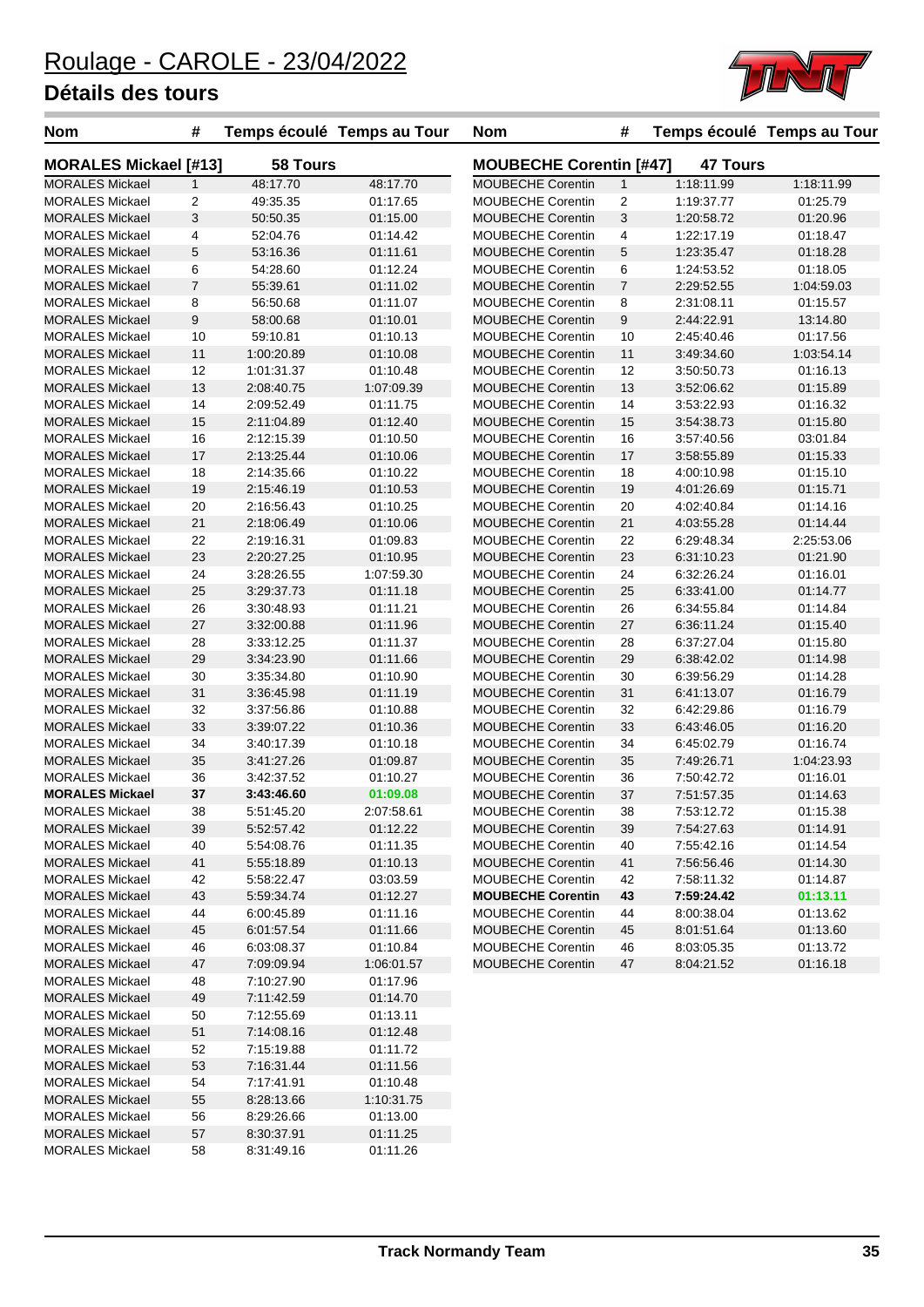MOUBECHE Mickael 50 7:43:18.99 01:12.50



| <b>Nom</b>                    | #              |            | Temps écoulé Temps au Tour | <b>Nom</b>                  | #                       |            | Temps écoulé Temps au Tour |
|-------------------------------|----------------|------------|----------------------------|-----------------------------|-------------------------|------------|----------------------------|
| <b>MOUBECHE Mickael [#48]</b> |                | 50 Tours   |                            | <b>NORE Francois [#111]</b> |                         | 41 Tours   |                            |
| MOUBECHE Mickael              | $\mathbf{1}$   | 1:18:16.16 | 1:18:16.16                 | <b>NORE Francois</b>        | $\mathbf{1}$            | 1:51:20.88 | 1:51:20.88                 |
| <b>MOUBECHE Mickael</b>       | 2              | 1:19:42.15 | 01:26.00                   | <b>NORE Francois</b>        | 2                       | 1:52:57.52 | 01:36.64                   |
| MOUBECHE Mickael              | 3              | 1:21:04.11 | 01:21.96                   | <b>NORE Francois</b>        | 3                       | 1:54:25.95 | 01:28.43                   |
| <b>MOUBECHE Mickael</b>       | $\overline{4}$ | 1:22:22.79 | 01:18.68                   | <b>NORE Francois</b>        | $\overline{\mathbf{4}}$ | 1:55:50.39 | 01:24.45                   |
| <b>MOUBECHE Mickael</b>       | 5              | 1:23:40.07 | 01:17.28                   | <b>NORE Francois</b>        | 5                       | 1:57:15.66 | 01:25.27                   |
| <b>MOUBECHE Mickael</b>       | 6              | 1:24:56.76 | 01:16.69                   | <b>NORE Francois</b>        | 6                       | 1:58:40.72 | 01:25.06                   |
| <b>MOUBECHE Mickael</b>       | $\overline{7}$ | 2:29:50.20 | 1:04:53.45                 | <b>NORE Francois</b>        | 7                       | 2:00:07.41 | 01:26.70                   |
| <b>MOUBECHE Mickael</b>       | 8              | 2:31:03.61 | 01:13.41                   | <b>NORE Francois</b>        | 8                       | 2:01:31.06 | 01:23.66                   |
| <b>MOUBECHE Mickael</b>       | 9              | 2:44:23.89 | 13:20.29                   | <b>NORE Francois</b>        | 9                       | 2:02:56.47 | 01:25.41                   |
| <b>MOUBECHE Mickael</b>       | 10             | 2:45:39.46 | 01:15.57                   | <b>NORE Francois</b>        | 10                      | 2:04:24.03 | 01:27.57                   |
| <b>MOUBECHE Mickael</b>       | 11             | 3:49:25.32 | 1:03:45.87                 | <b>NORE Francois</b>        | 11                      | 3:09:15.52 | 1:04:51.49                 |
| MOUBECHE Mickael              | 12             | 3:50:39.38 | 01:14.07                   | <b>NORE Francois</b>        | 12                      | 3:16:25.53 | 07:10.02                   |
| <b>MOUBECHE Mickael</b>       | 13             | 3:51:53.30 | 01:13.93                   | <b>NORE Francois</b>        | 13                      | 3:17:51.90 | 01:26.37                   |
| <b>MOUBECHE Mickael</b>       | 14             | 3:53:07.41 | 01:14.11                   | <b>NORE Francois</b>        | 14                      | 3:19:12.88 | 01:20.98                   |
| <b>MOUBECHE Mickael</b>       | 15             | 3:54:20.40 | 01:12.99                   | <b>NORE Francois</b>        | 15                      | 3:20:33.81 | 01:20.93                   |
| <b>MOUBECHE Mickael</b>       | 16             | 3:55:33.69 | 01:13.29                   | <b>NORE Francois</b>        | 16                      | 3:21:53.71 | 01:19.90                   |
| MOUBECHE Mickael              | 17             | 3:56:46.09 | 01:12.41                   | <b>NORE Francois</b>        | 17                      | 3:23:15.25 | 01:21.54                   |
| <b>MOUBECHE Mickael</b>       | 18             | 3:57:59.45 | 01:13.37                   | <b>NORE Francois</b>        | 18                      | 3:24:40.49 | 01:25.25                   |
| <b>MOUBECHE Mickael</b>       | 19             | 3:59:11.64 | 01:12.19                   | <b>NORE Francois</b>        | 19                      | 4:28:34.47 | 1:03:53.98                 |
| <b>MOUBECHE Mickael</b>       | 20             | 4:00:23.43 | 01:11.79                   | <b>NORE Francois</b>        | 20                      | 4:30:00.08 | 01:25.62                   |
| <b>MOUBECHE Mickael</b>       | 21             | 4:01:37.77 | 01:14.35                   | <b>NORE Francois</b>        | 21                      | 4:31:21.86 | 01:21.78                   |
| <b>MOUBECHE Mickael</b>       | 22             | 4:02:50.48 | 01:12.71                   | <b>NORE Francois</b>        | 22                      | 4:32:44.79 | 01:22.93                   |
| <b>MOUBECHE Mickael</b>       | 23             | 4:04:01.99 | 01:11.52                   | <b>NORE Francois</b>        | 23                      | 4:34:07.54 | 01:22.76                   |
| <b>MOUBECHE Mickael</b>       | 24             | 6:08:54.76 | 2:04:52.78                 | <b>NORE Francois</b>        | 24                      | 4:35:28.05 | 01:20.51                   |
| MOUBECHE Mickael              | 25             | 6:10:07.70 | 01:12.94                   | <b>NORE Francois</b>        | 25                      | 4:36:48.44 | 01:20.39                   |
| <b>MOUBECHE Mickael</b>       | 26             | 6:11:21.04 | 01:13.34                   | <b>NORE Francois</b>        | 26                      | 4:38:08.30 | 01:19.86                   |
| <b>MOUBECHE Mickael</b>       | 27             | 6:12:33.41 | 01:12.38                   | <b>NORE Francois</b>        | 27                      | 6:48:31.22 | 2:10:22.93                 |
| <b>MOUBECHE Mickael</b>       | 28             | 6:13:44.78 | 01:11.37                   | <b>NORE Francois</b>        | 28                      | 6:50:02.75 | 01:31.53                   |
| <b>MOUBECHE Mickael</b>       | 29             | 6:14:56.40 | 01:11.63                   | <b>NORE Francois</b>        | 29                      | 6:51:31.01 | 01:28.27                   |
| <b>MOUBECHE Mickael</b>       | 30             | 6:16:07.91 | 01:11.51                   | <b>NORE Francois</b>        | 30                      | 6:53:00.66 | 01:29.65                   |
| MOUBECHE Mickael              | 31             | 6:17:19.24 | 01:11.33                   | <b>NORE Francois</b>        | 31                      | 6:54:29.07 | 01:28.41                   |
| <b>MOUBECHE Mickael</b>       | 32             | 6:18:30.09 | 01:10.86                   | <b>NORE Francois</b>        | 32                      | 8:08:32.64 | 1:14:03.57                 |
| <b>MOUBECHE Mickael</b>       | 33             | 6:19:41.11 | 01:11.02                   | <b>NORE Francois</b>        | 33                      | 8:10:07.84 | 01:35.21                   |
| <b>MOUBECHE Mickael</b>       | 34             | 6:20:52.45 | 01:11.35                   | <b>NORE Francois</b>        | 34                      | 8:11:41.78 | 01:33.94                   |
| MOUBECHE Mickael              | 35             | 6:22:03.70 | 01:11.26                   | <b>NORE Francois</b>        | 35                      | 8:13:11.73 | 01:29.96                   |
| <b>MOUBECHE Mickael</b>       | 36             | 6:23:14.65 | 01:10.95                   | <b>NORE Francois</b>        | 36                      | 8:14:39.56 | 01:27.83                   |
| <b>MOUBECHE Mickael</b>       | 37             | 6:24:26.02 | 01:11.37                   | <b>NORE Francois</b>        | 37                      | 8:16:05.64 | 01:26.09                   |
| <b>MOUBECHE Mickael</b>       | 38             | 7:28:58.24 | 1:04:32.23                 | <b>NORE Francois</b>        | 38                      | 8:17:30.75 | 01:25.11                   |
| <b>MOUBECHE Mickael</b>       | 39             | 7:30:10.00 | 01:11.77                   | <b>NORE Francois</b>        | 39                      | 8:22:04.67 | 04:33.92                   |
| <b>MOUBECHE Mickael</b>       | 40             | 7:31:21.89 | 01:11.89                   | <b>NORE Francois</b>        | 40                      | 8:23:32.51 | 01:27.85                   |
| <b>MOUBECHE Mickael</b>       | 41             | 7:32:33.35 | 01:11.47                   | <b>NORE Francois</b>        | 41                      | 8:24:56.83 | 01:24.33                   |
| <b>MOUBECHE Mickael</b>       | 42             | 7:33:44.95 | 01:11.61                   |                             |                         |            |                            |
| <b>MOUBECHE Mickael</b>       | 43             | 7:34:56.72 | 01:11.77                   |                             |                         |            |                            |
| <b>MOUBECHE Mickael</b>       | 44             | 7:36:07.83 | 01:11.12                   |                             |                         |            |                            |
| <b>MOUBECHE Mickael</b>       | 45             | 7:37:19.55 | 01:11.73                   |                             |                         |            |                            |
| <b>MOUBECHE Mickael</b>       | 46             | 7:38:31.27 | 01:11.72                   |                             |                         |            |                            |
| MOUBECHE Mickael              | 47             | 7:39:42.73 | 01:11.47                   |                             |                         |            |                            |
| <b>MOUBECHE Mickael</b>       | 48             | 7:40:54.17 | 01:11.44                   |                             |                         |            |                            |
| MOUBECHE Mickael              | 49             | 7:42:06.50 | 01:12.33                   |                             |                         |            |                            |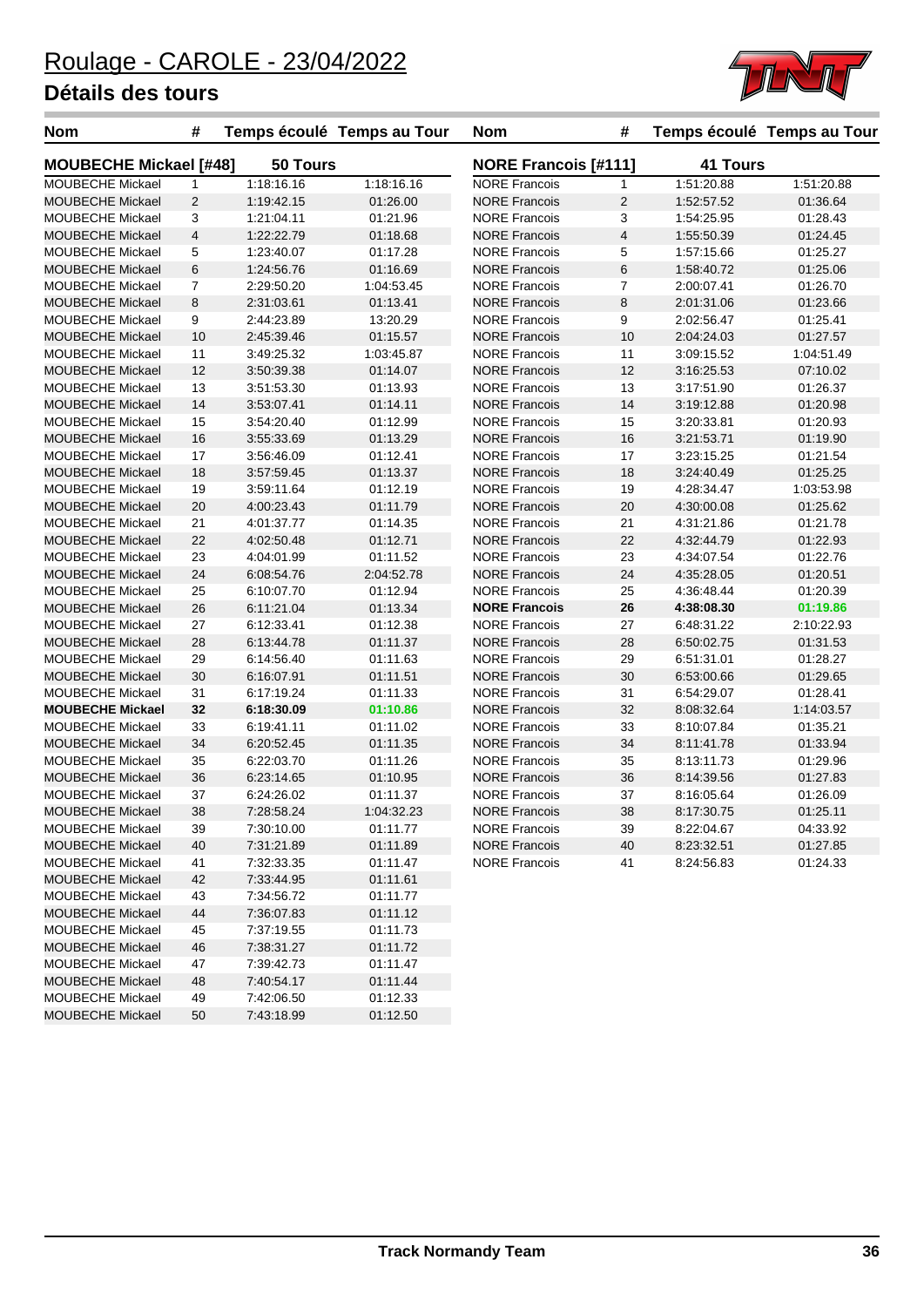

| <b>Nom</b>                          | #                |                          | Temps écoulé Temps au Tour | <b>Nom</b>                           | #              |                          | Temps écoulé Temps au Tour |
|-------------------------------------|------------------|--------------------------|----------------------------|--------------------------------------|----------------|--------------------------|----------------------------|
| <b>PETIT Myriam [#49]</b>           |                  | <b>62 Tours</b>          |                            | PICQUET Frédéric [#7]                |                | 32 Tours                 |                            |
| <b>PETIT Myriam</b>                 | $\mathbf{1}$     | 1:18:31.14               | 1:18:31.14                 | PICQUET Frédéric                     | $\mathbf{1}$   | 48:43.60                 | 48:43.60                   |
| <b>PETIT Myriam</b>                 | 2                | 1:19:57.29               | 01:26.16                   | PICQUET Frédéric                     | $\overline{c}$ | 49:56.77                 | 01:13.17                   |
| <b>PETIT Myriam</b>                 | 3                | 1:21:18.83               | 01:21.54                   | PICQUET Frédéric                     | 3              | 51:09.92                 | 01:13.15                   |
| <b>PETIT Myriam</b>                 | 4                | 1:22:38.00               | 01:19.18                   | PICQUET Frédéric                     | 4              | 52:24.14                 | 01:14.23                   |
| <b>PETIT Myriam</b>                 | $\mathbf 5$      | 1:23:56.59               | 01:18.59                   | PICQUET Frédéric                     | 5              | 53:37.25                 | 01:13.11                   |
| <b>PETIT Myriam</b>                 | 6                | 1:25:14.54               | 01:17.96                   | PICQUET Frédéric                     | 6              | 54:50.65                 | 01:13.41                   |
| <b>PETIT Myriam</b>                 | $\boldsymbol{7}$ | 2:28:29.32               | 1:03:14.78                 | PICQUET Frédéric                     | $\overline{7}$ | 56:04.76                 | 01:14.11                   |
| <b>PETIT Myriam</b>                 | 8                | 2:29:49.36               | 01:20.04                   | PICQUET Frédéric                     | 8              | 2:08:43.84               | 1:12:39.08                 |
| <b>PETIT Myriam</b>                 | 9                | 2:31:04.59               | 01:15.24                   | PICQUET Frédéric                     | 9              | 2:09:55.82               | 01:11.98<br>01:11.49       |
| <b>PETIT Myriam</b>                 | 10               | 2:44:26.87               | 13:22.28                   | <b>PICQUET Frédéric</b>              | 10             | 2:11:07.30               |                            |
| <b>PETIT Myriam</b>                 | 11<br>12         | 2:45:43.37<br>3:48:27.57 | 01:16.51<br>1:02:44.20     | PICQUET Frédéric<br>PICQUET Frédéric | 11<br>12       | 2:12:19.09<br>2:13:31.58 | 01:11.79<br>01:12.50       |
| PETIT Myriam<br><b>PETIT Myriam</b> | 13               | 3:49:44.54               | 01:16.97                   | PICQUET Frédéric                     | 13             | 2:14:44.59               | 01:13.01                   |
| <b>PETIT Myriam</b>                 | 14               | 3:50:58.25               | 01:13.72                   | PICQUET Frédéric                     | 14             | 3:29:14.31               | 1:14:29.72                 |
| <b>PETIT Myriam</b>                 | 15               | 3:52:14.77               | 01:16.53                   | PICQUET Frédéric                     | 15             | 3:30:26.83               | 01:12.52                   |
| <b>PETIT Myriam</b>                 | 16               | 3:53:30.29               | 01:15.52                   | PICQUET Frédéric                     | 16             | 3:31:38.92               | 01:12.10                   |
| <b>PETIT Myriam</b>                 | 17               | 3:54:45.83               | 01:15.55                   | PICQUET Frédéric                     | 17             | 3:32:51.56               | 01:12.64                   |
| <b>PETIT Myriam</b>                 | 18               | 3:56:02.52               | 01:16.69                   | PICQUET Frédéric                     | 18             | 3:34:03.42               | 01:11.87                   |
| <b>PETIT Myriam</b>                 | 19               | 3:57:21.27               | 01:18.75                   | PICQUET Frédéric                     | 19             | 6:08:04.20               | 2:34:00.79                 |
| <b>PETIT Myriam</b>                 | 20               | 3:58:35.87               | 01:14.61                   | PICQUET Frédéric                     | 20             | 6:09:16.67               | 01:12.47                   |
| <b>PETIT Myriam</b>                 | 21               | 3:59:50.40               | 01:14.54                   | PICQUET Frédéric                     | 21             | 6:10:28.67               | 01:12.00                   |
| PETIT Myriam                        | 22               | 4:01:04.94               | 01:14.54                   | PICQUET Frédéric                     | 22             | 6:11:43.11               | 01:14.45                   |
| <b>PETIT Myriam</b>                 | 23               | 4:02:19.40               | 01:14.47                   | PICQUET Frédéric                     | 23             | 6:12:56.26               | 01:13.15                   |
| PETIT Myriam                        | 24               | 4:03:34.30               | 01:14.91                   | PICQUET Frédéric                     | 24             | 7:28:31.49               | 1:15:35.23                 |
| <b>PETIT Myriam</b>                 | 25               | 6:08:00.59               | 2:04:26.29                 | PICQUET Frédéric                     | 25             | 7:29:45.09               | 01:13.60                   |
| <b>PETIT Myriam</b>                 | 26               | 6:09:16.25               | 01:15.66                   | PICQUET Frédéric                     | 26             | 7:30:57.32               | 01:12.24                   |
| <b>PETIT Myriam</b>                 | 27               | 6:10:30.57               | 01:14.32                   | PICQUET Frédéric                     | 27             | 7:32:10.78               | 01:13.46                   |
| <b>PETIT Myriam</b>                 | 28               | 6:11:44.85               | 01:14.28                   | PICQUET Frédéric                     | 28             | 7:33:24.94               | 01:14.16                   |
| <b>PETIT Myriam</b>                 | 29               | 6:12:58.75               | 01:13.90                   | PICQUET Frédéric                     | 29             | 7:34:39.98               | 01:15.05                   |
| PETIT Myriam                        | 30               | 6:14:13.51               | 01:14.77                   | PICQUET Frédéric                     | 30             | 7:35:54.68               | 01:14.70                   |
| <b>PETIT Myriam</b>                 | 31               | 6:15:27.37               | 01:13.86                   | PICQUET Frédéric                     | 31             | 7:37:09.05               | 01:14.37                   |
| <b>PETIT Myriam</b>                 | 32               | 6:16:40.99               | 01:13.62                   | PICQUET Frédéric                     | 32             | 7:38:23.09               | 01:14.04                   |
| PETIT Myriam                        | 33               | 6:17:55.31               | 01:14.33                   |                                      |                |                          |                            |
| PETIT Myriam                        | 34               | 6:19:08.88               | 01:13.58                   |                                      |                |                          |                            |
| <b>PETIT Myriam</b>                 | 35               | 6:20:22.92               | 01:14.05                   |                                      |                |                          |                            |
| <b>PETIT Myriam</b>                 | 36               | 6:21:37.50               | 01:14.58                   |                                      |                |                          |                            |
| <b>PETIT Myriam</b>                 | 37               | 6:22:50.91               | 01:13.41                   |                                      |                |                          |                            |
| PETIT Myriam                        | 38               | 6:24:05.49               | 01:14.58                   |                                      |                |                          |                            |
| <b>PETIT Myriam</b>                 | 39               | 6:25:18.64               | 01:13.15                   |                                      |                |                          |                            |
| PETIT Myriam                        | 40               | 7:28:03.09               | 1:02:44.46                 |                                      |                |                          |                            |
| <b>PETIT Myriam</b>                 | 41               | 7:29:17.48               | 01:14.40                   |                                      |                |                          |                            |
| <b>PETIT Myriam</b>                 | 42               | 7:30:32.11               | 01:14.63                   |                                      |                |                          |                            |
| <b>PETIT Myriam</b>                 | 43               | 7:31:46.08               | 01:13.97                   |                                      |                |                          |                            |
| <b>PETIT Myriam</b>                 | 44               | 7:33:00.02               | 01:13.95                   |                                      |                |                          |                            |
| <b>PETIT Myriam</b>                 | 45               | 7:34:14.83               | 01:14.82                   |                                      |                |                          |                            |
| <b>PETIT Myriam</b>                 | 46               | 7:35:29.84               | 01:15.01                   |                                      |                |                          |                            |
| <b>PETIT Myriam</b>                 | 47               | 7:36:43.01               | 01:13.18                   |                                      |                |                          |                            |
| <b>PETIT Myriam</b>                 | 48               | 7:37:57.38               | 01:14.37                   |                                      |                |                          |                            |
| PETIT Myriam                        | 49               | 7:39:11.75               | 01:14.37                   |                                      |                |                          |                            |
| PETIT Myriam                        | 50               | 7:40:26.87               | 01:15.12                   |                                      |                |                          |                            |
| <b>PETIT Myriam</b>                 | 51               | 7:41:39.08               | 01:12.22                   |                                      |                |                          |                            |
| <b>PETIT Myriam</b>                 | 52<br>53         | 7:42:51.41               | 01:12.34                   |                                      |                |                          |                            |
| <b>PETIT Myriam</b>                 | 54               | 8:48:15.30<br>8:49:34.81 | 1:05:23.90<br>01:19.51     |                                      |                |                          |                            |
| PETIT Myriam<br><b>PETIT Myriam</b> | 55               | 8:50:49.55               | 01:14.75                   |                                      |                |                          |                            |
| <b>PETIT Myriam</b>                 | 56               | 8:52:03.99               | 01:14.44                   |                                      |                |                          |                            |
| <b>PETIT Myriam</b>                 | 57               | 8.53.16.91               | 01:12.93                   |                                      |                |                          |                            |
| <b>PETIT Myriam</b>                 | 58               | 8:54:30.47               | 01:13.57                   |                                      |                |                          |                            |
| <b>PETIT Myriam</b>                 | 59               | 8:55:43.43               | 01:12.97                   |                                      |                |                          |                            |
| <b>PETIT Myriam</b>                 | 60               | 8:56:58.41               | 01:14.98                   |                                      |                |                          |                            |
| <b>PETIT Myriam</b>                 | 61               | 8:58:10.39               | 01:11.98                   |                                      |                |                          |                            |
| PETIT Myriam                        | 62               | 8:59:23.21               | 01:12.83                   |                                      |                |                          |                            |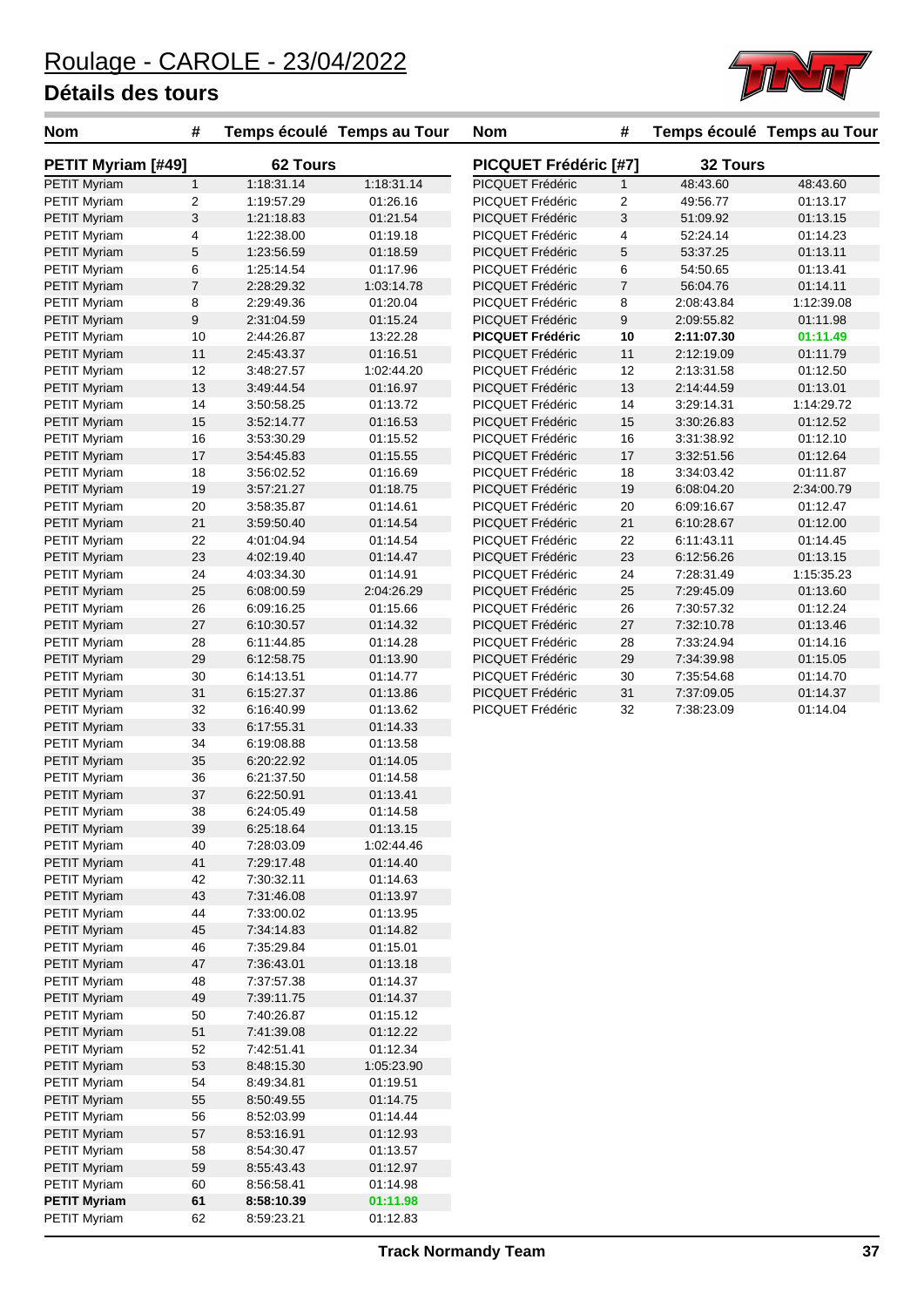

| <b>Nom</b>             | #              | Temps écoulé Temps au Tour |            | <b>Nom</b>             | #              |            | Temps écoulé Temps au Tour |
|------------------------|----------------|----------------------------|------------|------------------------|----------------|------------|----------------------------|
| PIERRE Valentin [#14]  |                | <b>49 Tours</b>            |            | POINSOT Olivier [#84]  |                | 32 Tours   |                            |
| <b>PIERRE Valentin</b> | $\mathbf{1}$   | 50:15.75                   | 50:15.75   | POINSOT Olivier        | 1              | 1:42:52.15 | 1:42:52.15                 |
| <b>PIERRE Valentin</b> | 2              | 51:38.16                   | 01:22.41   | POINSOT Olivier        | $\overline{2}$ | 1:44:20.34 | 01:28.20                   |
| <b>PIERRE Valentin</b> | 3              | 52:52.50                   | 01:14.35   | POINSOT Olivier        | 3              | 1:45:44.25 | 01:23.91                   |
| <b>PIERRE Valentin</b> | 4              | 55:52.62                   | 03:00.12   | POINSOT Olivier        | $\overline{4}$ | 1:47:08.37 | 01:24.12                   |
| <b>PIERRE Valentin</b> | $\mathbf 5$    | 57:05.63                   | 01:13.01   | POINSOT Olivier        | 5              | 2:49:59.26 | 1:02:50.90                 |
| <b>PIERRE Valentin</b> | 6              | 58:18.01                   | 01:12.38   | POINSOT Olivier        | 6              | 2:51:22.21 | 01:22.95                   |
| <b>PIERRE Valentin</b> | $\overline{7}$ | 2:08:36.08                 | 1:10:18.08 | POINSOT Olivier        | $\overline{7}$ | 2:52:44.97 | 01:22.76                   |
| <b>PIERRE Valentin</b> | 8              | 2:09:51.48                 | 01:15.40   | POINSOT Olivier        | 8              | 2:54:06.04 | 01:21.07                   |
| <b>PIERRE Valentin</b> | 9              | 2:11:04.58                 | 01:13.11   | POINSOT Olivier        | 9              | 3:00:33.28 | 06:27.24                   |
| <b>PIERRE Valentin</b> | 10             | 2:12:16.51                 | 01:11.93   | POINSOT Olivier        | 10             | 3:01:52.29 | 01:19.01                   |
| <b>PIERRE Valentin</b> | 11             | 2:13:27.51                 | 01:11.00   | POINSOT Olivier        | 11             | 3:03:12.09 | 01:19.81                   |
| <b>PIERRE Valentin</b> | 12             | 2:14:37.66                 | 01:10.15   | POINSOT Olivier        | 12             | 3:04:31.94 | 01:19.86                   |
| <b>PIERRE Valentin</b> | 13             | 2:15:48.56                 | 01:10.90   | POINSOT Olivier        | 13             | 3:05:51.38 | 01:19.44                   |
| <b>PIERRE Valentin</b> | 14             | 2:16:58.99                 | 01:10.44   | <b>POINSOT Olivier</b> | 14             | 4:09:10.73 | 1:03:19.36                 |
| <b>PIERRE Valentin</b> | 15             | 2:18:09.56                 | 01:10.57   | POINSOT Olivier        | 15             | 4:10:33.49 | 01:22.76                   |
| <b>PIERRE Valentin</b> | 16             | 2:19:21.49                 | 01:11.93   | POINSOT Olivier        | 16             | 4:11:55.43 | 01:21.94                   |
| <b>PIERRE Valentin</b> | 17             | 2:20:35.86                 | 01:14.37   | POINSOT Olivier        | 17             | 4:13:18.19 | 01:22.76                   |
| <b>PIERRE Valentin</b> | 18             | 3:30:18.65                 | 1:09:42.80 | POINSOT Olivier        | 18             | 4:14:35.63 | 01:17.44                   |
| <b>PIERRE Valentin</b> | 19             | 3:31:32.41                 | 01:13.76   | POINSOT Olivier        | 19             | 4:15:57.80 | 01:22.18                   |
| <b>PIERRE Valentin</b> | 20             | 3:32:43.78                 | 01:11.37   | <b>POINSOT Olivier</b> | 20             | 4:17:15.52 | 01:17.73                   |
| <b>PIERRE Valentin</b> | 21             | 3:33:54.79                 | 01:11.02   | POINSOT Olivier        | 21             | 4:18:34.88 | 01:19.36                   |
| <b>PIERRE Valentin</b> | 22             | 3:35:05.36                 | 01:10.58   | POINSOT Olivier        | 22             | 6:29:28.08 | 2:10:53.21                 |
| <b>PIERRE Valentin</b> | 23             | 3:36:15.24                 | 01:09.88   | POINSOT Olivier        | 23             | 6:30:48.36 | 01:20.28                   |
| <b>PIERRE Valentin</b> | 24             | 3:37:26.22                 | 01:10.99   | POINSOT Olivier        | 24             | 6:32:08.05 | 01:19.69                   |
| <b>PIERRE Valentin</b> | 25             | 3:38:37.50                 | 01:11.28   | POINSOT Olivier        | 25             | 6:33:27.76 | 01:19.72                   |
| <b>PIERRE Valentin</b> | 26             | 3:39:49.71                 | 01:12.22   | POINSOT Olivier        | 26             | 6:34:47.18 | 01:19.43                   |
| <b>PIERRE Valentin</b> | 27             | 3:41:01.80                 | 01:12.10   | POINSOT Olivier        | 27             | 6:36:06.90 | 01:19.73                   |
| <b>PIERRE Valentin</b> | 28             | 3:42:13.41                 | 01:11.61   | POINSOT Olivier        | 28             | 7:48:45.16 | 1:12:38.26                 |
| <b>PIERRE Valentin</b> | 29             | 5:49:31.72                 | 2:07:18.32 | POINSOT Olivier        | 29             | 7:50:05.27 | 01:20.11                   |
| <b>PIERRE Valentin</b> | 30             | 5:50:46.32                 | 01:14.61   | POINSOT Olivier        | 30             | 7:51:23.53 | 01:18.26                   |
| <b>PIERRE Valentin</b> | 31             | 5:51:58.58                 | 01:12.26   | POINSOT Olivier        | 31             | 7:52:41.29 | 01:17.77                   |
| <b>PIERRE Valentin</b> | 32             | 5:53:10.35                 | 01:11.77   | <b>POINSOT Olivier</b> | 32             | 7:53:58.52 | 01:17.23                   |
| <b>PIERRE Valentin</b> | 33             | 5:54:21.89                 | 01:11.54   |                        |                |            |                            |
| <b>PIERRE Valentin</b> | 34             | 5:55:34.28                 | 01:12.40   |                        |                |            |                            |
| <b>PIERRE Valentin</b> | 35             | 5:56:45.58                 | 01:11.30   |                        |                |            |                            |
| <b>PIERRE Valentin</b> | 36             | 5:57:56.25                 | 01:10.67   |                        |                |            |                            |
| <b>PIERRE Valentin</b> | 37             | 5:59:06.37                 | 01:10.13   |                        |                |            |                            |
| <b>PIERRE Valentin</b> | 38             | 6:00:16.50                 | 01:10.13   |                        |                |            |                            |
| <b>PIERRE Valentin</b> | 39             | 6:01:27.35                 | 01:10.86   |                        |                |            |                            |
| <b>PIERRE Valentin</b> | 40             | 7:10:19.62                 | 1:08:52.27 |                        |                |            |                            |
| <b>PIERRE Valentin</b> | 41             | 7:11:32.07                 | 01:12.45   |                        |                |            |                            |
| <b>PIERRE Valentin</b> | 42             | 7:12:44.56                 | 01:12.50   |                        |                |            |                            |
| <b>PIERRE Valentin</b> | 43             | 7:15:27.34                 | 02:42.78   |                        |                |            |                            |
| <b>PIERRE Valentin</b> | 44             | 7:16:38.12                 | 01:10.79   |                        |                |            |                            |
| <b>PIERRE Valentin</b> | 45             | 7:17:48.01                 | 01:09.90   |                        |                |            |                            |
| <b>PIERRE Valentin</b> | 46             | 8:29:09.57                 | 1:11:21.57 |                        |                |            |                            |
| <b>PIERRE Valentin</b> | 47             | 8:30:22.20                 | 01:12.64   |                        |                |            |                            |
| <b>PIERRE Valentin</b> | 48             | 8:31:34.18                 | 01:11.98   |                        |                |            |                            |
| <b>PIERRE Valentin</b> | 49             | 8:32:45.34                 | 01:11.16   |                        |                |            |                            |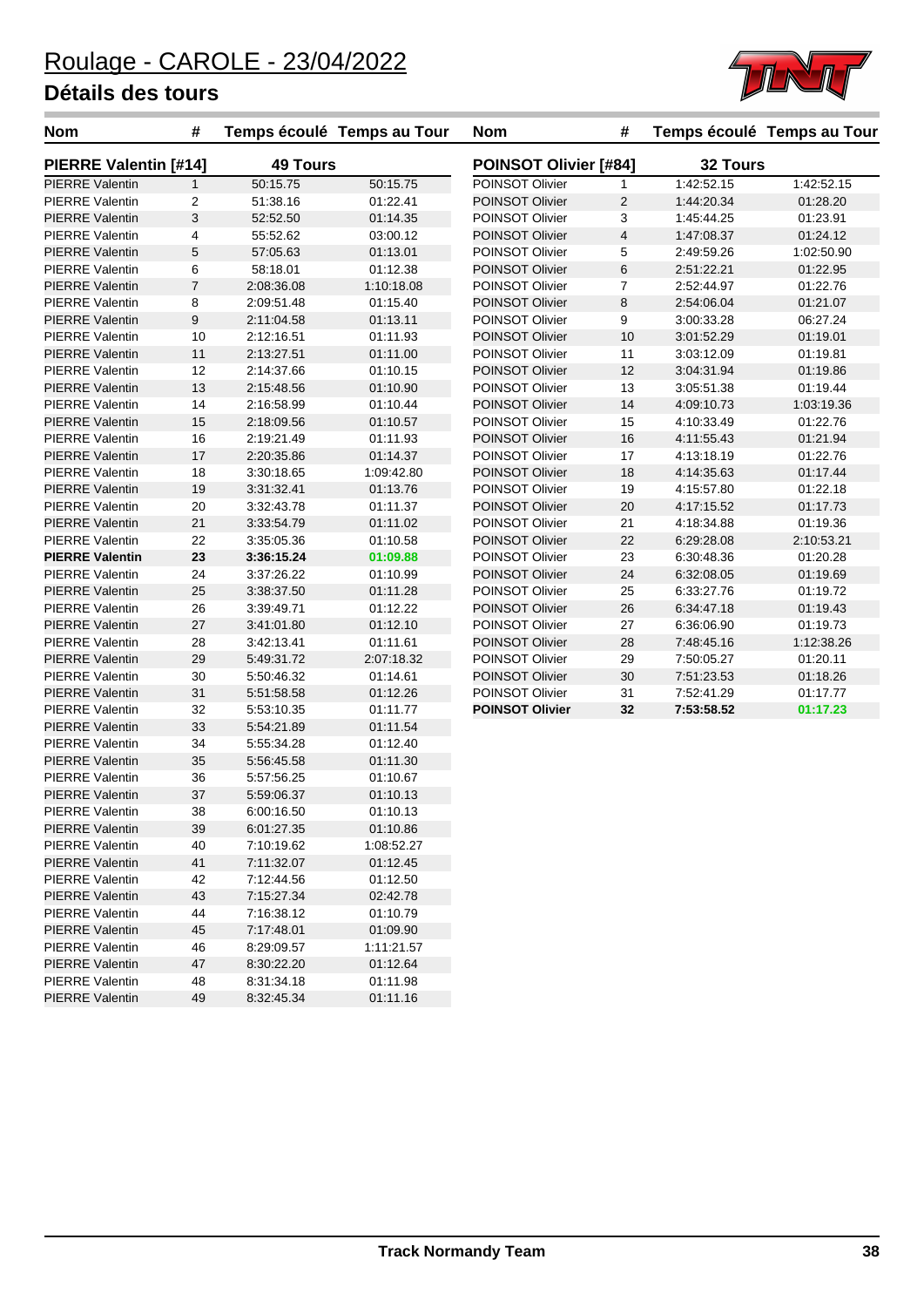

| <b>Nom</b>        | #              | Temps écoulé Temps au Tour |            | <b>Nom</b>          | #              |            | Temps écoulé Temps au Tour |
|-------------------|----------------|----------------------------|------------|---------------------|----------------|------------|----------------------------|
| POTVIN Noa [#21]  |                | <b>61 Tours</b>            |            | RADOUX Jérémy [#50] |                | 52 Tours   |                            |
| POTVIN Noa        | 1              | 48:24.52                   | 48:24.52   | RADOUX Jérémy       | $\mathbf{1}$   | 1:19:17.50 | 1:19:17.50                 |
| <b>POTVIN Noa</b> | $\overline{c}$ | 49:38.32                   | 01:13.81   | RADOUX Jérémy       | 2              | 1:20:36.18 | 01:18.68                   |
| POTVIN Noa        | 3              | 50:51.70                   | 01:13.39   | RADOUX Jérémy       | 3              | 1:21:52.65 | 01:16.48                   |
| POTVIN Noa        | 4              | 52:03.21                   | 01:11.51   | RADOUX Jérémy       | 4              | 1:23:09.41 | 01:16.76                   |
| POTVIN Noa        | 5              | 53:14.30                   | 01:11.09   | RADOUX Jérémy       | 5              | 1:24:27.06 | 01:17.65                   |
| <b>POTVIN Noa</b> | 6              | 54:29.25                   | 01:14.96   | RADOUX Jérémy       | 6              | 1:25:43.35 | 01:16.29                   |
| POTVIN Noa        | 7              | 55:42.07                   | 01:12.82   | RADOUX Jérémy       | $\overline{7}$ | 2:28:42.35 | 1:02:59.01                 |
| <b>POTVIN Noa</b> | 8              | 58:26.09                   | 02:44.02   | RADOUX Jérémy       | 8              | 2:29:59.20 | 01:16.86                   |
| POTVIN Noa        | 9              | 59:40.06                   | 01:13.97   | RADOUX Jérémy       | 9              | 2:31:16.24 | 01:17.04                   |
| <b>POTVIN Noa</b> | 10             | 1:00:50.21                 | 01:10.15   | RADOUX Jérémy       | 10             | 2:44:32.10 | 13:15.86                   |
| POTVIN Noa        | 11             | 1:02:00.41                 | 01:10.20   | RADOUX Jérémy       | 11             | 2:45:48.69 | 01:16.60                   |
| <b>POTVIN Noa</b> | 12             | 2:08:00.62                 | 1:06:00.22 | RADOUX Jérémy       | 12             | 3:48:50.51 | 1:03:01.83                 |
| POTVIN Noa        | 13             | 2:09:11.29                 | 01:10.67   | RADOUX Jérémy       | 13             | 3:50:06.48 | 01:15.97                   |
| POTVIN Noa        | 14             | 2:10:21.20                 | 01:09.92   | RADOUX Jérémy       | 14             | 3:51:21.69 | 01:15.22                   |
| POTVIN Noa        | 15             | 2:11:31.23                 | 01:10.04   | RADOUX Jérémy       | 15             | 3:52:38.42 | 01:16.74                   |
| <b>POTVIN Noa</b> | 16             | 2:12:40.63                 | 01:09.40   | RADOUX Jérémy       | 16             | 3:53:54.46 | 01:16.04                   |
| <b>POTVIN Noa</b> | 17             | 2:13:50.34                 | 01:09.71   | RADOUX Jérémy       | 17             | 3:55:09.69 | 01:15.24                   |
| <b>POTVIN Noa</b> | 18             | 2:15:02.41                 | 01:12.08   | RADOUX Jérémy       | 18             | 3:56:24.85 | 01:15.17                   |
| POTVIN Noa        | 19             | 2:16:14.88                 | 01:12.47   | RADOUX Jérémy       | 19             | 3:57:42.15 | 01:17.30                   |
| POTVIN Noa        | 20             | 2:17:31.89                 | 01:17.02   | RADOUX Jérémy       | 20             | 3:58:57.53 | 01:15.38                   |
| POTVIN Noa        | 21             | 2:18:41.50                 | 01:09.61   | RADOUX Jérémy       | 21             | 4:00:12.29 | 01:14.77                   |
| <b>POTVIN Noa</b> | 22             | 2:19:51.96                 | 01:10.46   | RADOUX Jérémy       | 22             | 4:01:27.53 | 01:15.24                   |
| <b>POTVIN Noa</b> | 23             | 3:28:21.55                 | 1:08:29.60 | RADOUX Jérémy       | 23             | 4:02:42.02 | 01:14.49                   |
| <b>POTVIN Noa</b> | 24             | 3:29:32.31                 | 01:10.76   | RADOUX Jérémy       | 24             | 4:03:56.03 | 01:14.02                   |
| POTVIN Noa        | 25             | 3:30:41.88                 | 01:09.57   | RADOUX Jérémy       | 25             | 6:08:45.22 | 2:04:49.19                 |
| <b>POTVIN Noa</b> | 26             | 3:31:51.20                 | 01:09.33   | RADOUX Jérémy       | 26             | 6:10:02.24 | 01:17.02                   |
| POTVIN Noa        | 27             | 3:33:00.65                 | 01:09.45   | RADOUX Jérémy       | 27             | 6:11:20.68 | 01:18.45                   |
| <b>POTVIN Noa</b> | 28             | 3:34:10.24                 | 01:09.59   | RADOUX Jérémy       | 28             | 6:12:37.82 | 01:17.14                   |
| <b>POTVIN Noa</b> | 29             | 3:35:19.45                 | 01:09.22   | RADOUX Jérémy       | 29             | 6:13:53.17 | 01:15.36                   |
| <b>POTVIN Noa</b> | 30             | 3:36:29.60                 | 01:10.15   | RADOUX Jérémy       | 30             | 6:15:09.06 | 01:15.90                   |
| POTVIN Noa        | 31             | 3:37:40.92                 | 01:11.33   | RADOUX Jérémy       | 31             | 6:16:26.41 | 01:17.35                   |
| POTVIN Noa        | 32             | 3:40:14.27                 | 02:33.36   | RADOUX Jérémy       | 32             | 6:17:42.14 | 01:15.73                   |
| POTVIN Noa        | 33             | 5:49:41.45                 | 2:09:27.18 | RADOUX Jérémy       | 33             | 6:18:57.89 | 01:15.75                   |
| <b>POTVIN Noa</b> | 34             | 5:50:52.37                 | 01:10.93   | RADOUX Jérémy       | 34             | 6:20:14.29 | 01:16.41                   |
| POTVIN Noa        | 35             | 5:52:02.57                 | 01:10.20   | RADOUX Jérémy       | 35             | 6:21:30.28 | 01:15.99                   |
| <b>POTVIN Noa</b> | 36             | 5:53:12.77                 | 01:10.20   | RADOUX Jérémy       | 36             | 6:22:45.47 | 01:15.19                   |
| POTVIN Noa        | 37             | 5:54:22.75                 | 01:09.99   | RADOUX Jérémy       | 37             | 6:24:00.47 | 01:15.00                   |
| POTVIN Noa        | 38             | 5:55:32.85                 | 01:10.11   | RADOUX Jérémy       | 38             | 6:25:16.06 | 01:15.59                   |
| POTVIN Noa        | 39             | 5:56:43.54                 | 01:10.69   | RADOUX Jérémy       | 39             | 7:28:30.86 | 1:03:14.81                 |
| POTVIN Noa        | 40             | 5:57:53.11                 | 01:09.57   | RADOUX Jérémy       | 40             | 7:29:46.89 | 01:16.04                   |
| POTVIN Noa        | 41             | 7:10:30.07                 | 1:12:36.97 | RADOUX Jérémy       | 41             | 7:31:02.01 | 01:15.12                   |
| POTVIN Noa        | 42             | 7:11:43.06                 | 01:12.99   | RADOUX Jérémy       | 42             | 7:32:17.50 | 01:15.50                   |
| POTVIN Noa        | 43             | 7:12:53.84                 | 01:10.78   | RADOUX Jérémy       | 43             | 7:33:33.21 | 01:15.71                   |
| POTVIN Noa        | 44             | 7:14:03.64                 | 01:09.80   | RADOUX Jérémy       | 44             | 7:34:48.12 | 01:14.91                   |
| POTVIN Noa        | 45             | 7:15:14.35                 | 01:10.72   | RADOUX Jérémy       | 45             | 7:36:03.17 | 01:15.05                   |
| POTVIN Noa        | 46             | 7:16:24.73                 | 01:10.39   | RADOUX Jérémy       | 46             | 7:37:18.59 | 01:15.43                   |
| POTVIN Noa        | 47             | 7:17:34.46                 | 01:09.73   | RADOUX Jérémy       | 47             | 7:38:33.52 | 01:14.93                   |
| POTVIN Noa        | 48             | 8:28:31.76                 | 1:10:57.31 | RADOUX Jérémy       | 48             | 7:39:47.94 | 01:14.42                   |
| POTVIN Noa        | 49             | 8:29:49.51                 | 01:17.75   | RADOUX Jérémy       | 49             | 7:41:03.12 | 01:15.19                   |
| POTVIN Noa        | 50             | 8:31:01.81                 | 01:12.31   | RADOUX Jérémy       | 50             | 7:42:18.08 | 01:14.96                   |
| POTVIN Noa        | 51             | 8:32:13.18                 | 01:11.37   | RADOUX Jérémy       | 51             | 7:43:32.94 | 01:14.86                   |
| POTVIN Noa        | 52             | 8:33:25.35                 | 01:12.17   | RADOUX Jérémy       | 52             | 7:44:47.17 | 01:14.23                   |
| POTVIN Noa        | 53             | 8:34:40.54                 | 01:15.19   |                     |                |            |                            |
| POTVIN Noa        | 54             | 8:36:02.54                 | 01:22.01   |                     |                |            |                            |
| POTVIN Noa        | 55             | 8:37:21.41                 | 01:18.87   |                     |                |            |                            |
| POTVIN Noa        | 56             | 8:38:36.88                 | 01:15.47   |                     |                |            |                            |
| POTVIN Noa        | 57             | 8:39:50.90                 | 01:14.02   |                     |                |            |                            |
| POTVIN Noa        | 58             | 8:41:04.45                 | 01:13.55   |                     |                |            |                            |
| POTVIN Noa        | 59             | 8:42:16.75                 | 01:12.31   |                     |                |            |                            |
| POTVIN Noa        | 60             | 8:43:29.03                 | 01:12.29   |                     |                |            |                            |
| POTVIN Noa        | 61             | 8:44:40.45                 | 01:11.42   |                     |                |            |                            |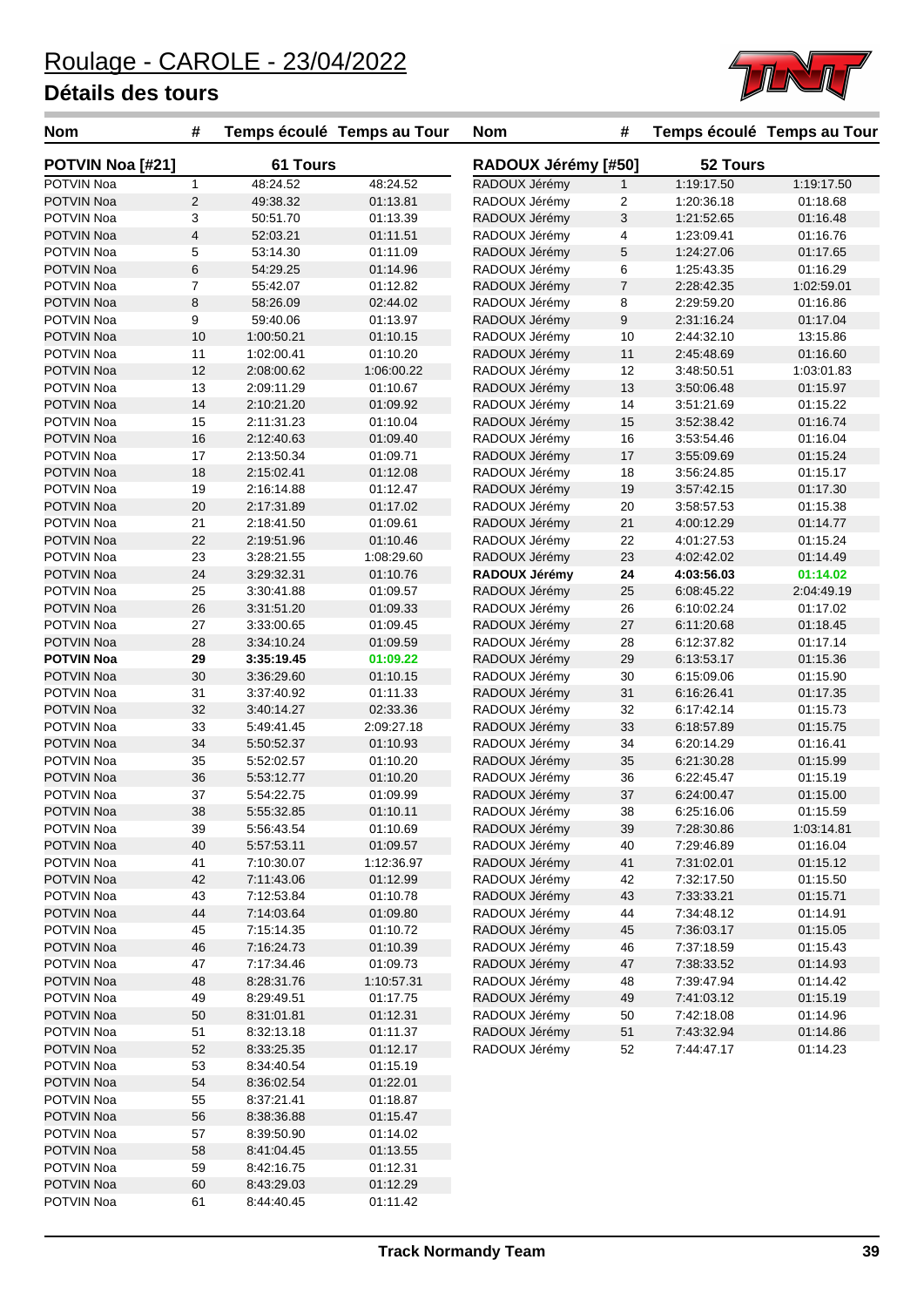

| <b>Nom</b>         | #                         |                 | Temps écoulé Temps au Tour | <b>Nom</b>         | #              |            | Temps écoulé Temps au Tour |
|--------------------|---------------------------|-----------------|----------------------------|--------------------|----------------|------------|----------------------------|
| RIO Killian [#15]  |                           | <b>44 Tours</b> |                            | RIO Richard [#16]  |                | 55 Tours   |                            |
| RIO Killian        | $\mathbf{1}$              | 2:08:49.63      | 2:08:49.63                 | <b>RIO Richard</b> | $\mathbf{1}$   | 51:26.44   | 51:26.44                   |
| RIO Killian        | $\overline{2}$            | 2:10:03.67      | 01:14.04                   | <b>RIO Richard</b> | 2              | 52:35.45   | 01:09.01                   |
| RIO Killian        | $\ensuremath{\mathsf{3}}$ | 2:11:16.02      | 01:12.36                   | <b>RIO Richard</b> | 3              | 53:43.53   | 01:08.08                   |
| RIO Killian        | 4                         | 2:12:29.43      | 01:13.41                   | RIO Richard        | 4              | 54:51.40   | 01:07.88                   |
| RIO Killian        | $\mathbf 5$               | 2:13:41.19      | 01:11.77                   | <b>RIO Richard</b> | 5              | 55:59.00   | 01:07.60                   |
| RIO Killian        | 6                         | 2:14:53.64      | 01:12.45                   | <b>RIO Richard</b> | 6              | 57:06.38   | 01:07.39                   |
| RIO Killian        | $\overline{7}$            | 2:16:04.63      | 01:11.00                   | <b>RIO Richard</b> | $\overline{7}$ | 58:15.33   | 01:08.96                   |
| RIO Killian        | 8                         | 2:17:15.96      | 01:11.33                   | RIO Richard        | 8              | 59:22.57   | 01:07.25                   |
| RIO Killian        | $\boldsymbol{9}$          | 2:18:27.11      | 01:11.16                   | <b>RIO Richard</b> | 9              | 1:00:29.80 | 01:07.23                   |
| RIO Killian        | 10                        | 2:19:38.32      | 01:11.21                   | RIO Richard        | 10             | 1:01:36.76 | 01:06.96                   |
| RIO Killian        | 11                        | 3:29:58.17      | 1:10:19.85                 | <b>RIO Richard</b> | 11             | 2:08:43.75 | 1:07:07.00                 |
| RIO Killian        | 12                        | 3:31:10.02      | 01:11.86                   | <b>RIO Richard</b> | 12             | 2:09:52.07 | 01:08.33                   |
| RIO Killian        | 13                        | 3:32:21.23      | 01:11.21                   | <b>RIO Richard</b> | 13             | 2:11:00.06 | 01:08.00                   |
| RIO Killian        | 14                        | 3:33:31.68      | 01:10.46                   | RIO Richard        | 14             | 2:12:07.14 | 01:07.08                   |
| RIO Killian        | 15                        | 3:35:01.59      | 01:29.91                   | <b>RIO Richard</b> | 15             | 2:13:14.57 | 01:07.44                   |
| RIO Killian        | 16                        | 3:36:13.80      | 01:12.21                   | <b>RIO Richard</b> | 16             | 2:14:21.02 | 01:06.45                   |
| RIO Killian        | 17                        | 3:37:25.12      | 01:11.33                   | <b>RIO Richard</b> | 17             | 2:15:27.16 | 01:06.15                   |
| RIO Killian        | 18                        | 3:38:35.67      | 01:10.55                   | RIO Richard        | 18             | 2:16:35.22 | 01:08.07                   |
| RIO Killian        | 19                        | 3:41:25.99      | 02:50.33                   | <b>RIO Richard</b> | 19             | 2:17:42.21 | 01:06.99                   |
| RIO Killian        | 20                        | 5:51:08.59      | 2:09:42.60                 | RIO Richard        | 20             | 2:18:49.21 | 01:07.01                   |
| RIO Killian        | 21                        | 5:52:19.84      | 01:11.26                   | <b>RIO Richard</b> | 21             | 2:19:55.64 | 01:06.43                   |
| RIO Killian        | 22                        | 5:53:32.50      | 01:12.66                   | RIO Richard        | 22             | 2:21:01.76 | 01:06.12                   |
| RIO Killian        | 23                        | 5:54:44.79      | 01:12.29                   | <b>RIO Richard</b> | 23             | 2:22:08.01 | 01:06.26                   |
| RIO Killian        | 24                        | 5:55:55.80      | 01:11.02                   | RIO Richard        | 24             | 2:23:14.11 | 01:06.10                   |
| RIO Killian        | 25                        | 5:57:06.09      | 01:10.30                   | <b>RIO Richard</b> | 25             | 2:24:20.23 | 01:06.12                   |
| RIO Killian        | 26                        | 5:58:16.22      | 01:10.13                   | RIO Richard        | 26             | 3:29:57.16 | 1:05:36.94                 |
| RIO Killian        | 27                        | 5:59:26.41      | 01:10.20                   | <b>RIO Richard</b> | 27             | 3:31:09.65 | 01:12.50                   |
| <b>RIO Killian</b> | 28                        | 6:00:35.98      | 01:09.57                   | RIO Richard        | 28             | 3:32:21.51 | 01:11.87                   |
| RIO Killian        | 29                        | 6:01:45.92      | 01:09.95                   | <b>RIO Richard</b> | 29             | 3:33:31.93 | 01:10.42                   |
| RIO Killian        | 30                        | 6:02:56.46      | 01:10.55                   | RIO Richard        | 30             | 3:34:40.03 | 01:08.10                   |
| RIO Killian        | 31                        | 6:04:06.50      | 01:10.04                   | <b>RIO Richard</b> | 31             | 3:35:47.01 | 01:06.99                   |
| RIO Killian        | 32                        | 7:08:44.53      | 1:04:38.04                 | RIO Richard        | 32             | 3:36:53.69 | 01:06.68                   |
| RIO Killian        | 33                        | 7:09:54.96      | 01:10.43                   | <b>RIO Richard</b> | 33             | 3:38:01.24 | 01:07.55                   |
| RIO Killian        | 34                        | 7:11:05.28      | 01:10.32                   | <b>RIO Richard</b> | 34             | 3:39:08.08 | 01:06.85                   |
| RIO Killian        | 35                        | 7:12:15.22      | 01:09.94                   | <b>RIO Richard</b> | 35             | 3:40:14.81 | 01:06.73                   |
| RIO Killian        | 36                        | 7:13:24.83      | 01:09.61                   | RIO Richard        | 36             | 5:51:14.94 | 2:11:00.13                 |
| RIO Killian        | 37                        | 7:14:34.53      | 01:09.71                   | <b>RIO Richard</b> | 37             | 5:52:22.90 | 01:07.97                   |
| RIO Killian        | 38                        | 7:15:44.47      | 01:09.94                   | <b>RIO Richard</b> | 38             | 5:53:31.05 | 01:08.15                   |
| RIO Killian        | 39                        | 7:16:54.10      | 01:09.64                   | <b>RIO Richard</b> | 39             | 5:54:38.34 | 01:07.30                   |
| RIO Killian        | 40                        | 8:28:22.44      | 1:11:28.34                 | RIO Richard        | 40             | 5:55:45.42 | 01:07.08                   |
| RIO Killian        | 41                        | 8:29:32.56      | 01:10.13                   | <b>RIO Richard</b> | 41             | 5:56:52.22 | 01:06.80                   |
| RIO Killian        | 42                        | 8:30:43.39      | 01:10.83                   | RIO Richard        | 42             | 5:57:58.92 | 01:06.71                   |
| RIO Killian        | 43                        | 8:31:54.71      | 01:11.33                   | <b>RIO Richard</b> | 43             | 5:59:05.51 | 01:06.60                   |
| RIO Killian        | 44                        | 8:33:05.54      | 01:10.83                   | RIO Richard        | 44             | 6:00:11.85 | 01:06.35                   |
|                    |                           |                 |                            | <b>RIO Richard</b> | 45             | 6:01:17.99 | 01:06.14                   |
|                    |                           |                 |                            | RIO Richard        | 46             | 6:02:56.98 | 01:38.99                   |
|                    |                           |                 |                            | <b>RIO Richard</b> | 47             | 6:04:05.21 | 01:08.23                   |
|                    |                           |                 |                            | <b>RIO Richard</b> | 48             | 7:08:56.51 | 1:04:51.31                 |

RIO Richard 49 7:10:03.24 01:06.73 RIO Richard 50 7:11:10.53 01:07.29 RIO Richard 51 7:12:17.05 01:06.52 RIO Richard 52 7:13:23.28 01:06.24 RIO Richard 53 7:14:29.59 01:06.31<br>**RIO Richard 54 7:15:35.28 01:05.70 RIO Richard 54 7:15:35.28 01:05.70**<br>**RIO Richard 55 7:16:41.16 01:05.89** 

RIO Richard 55 7:16:41.16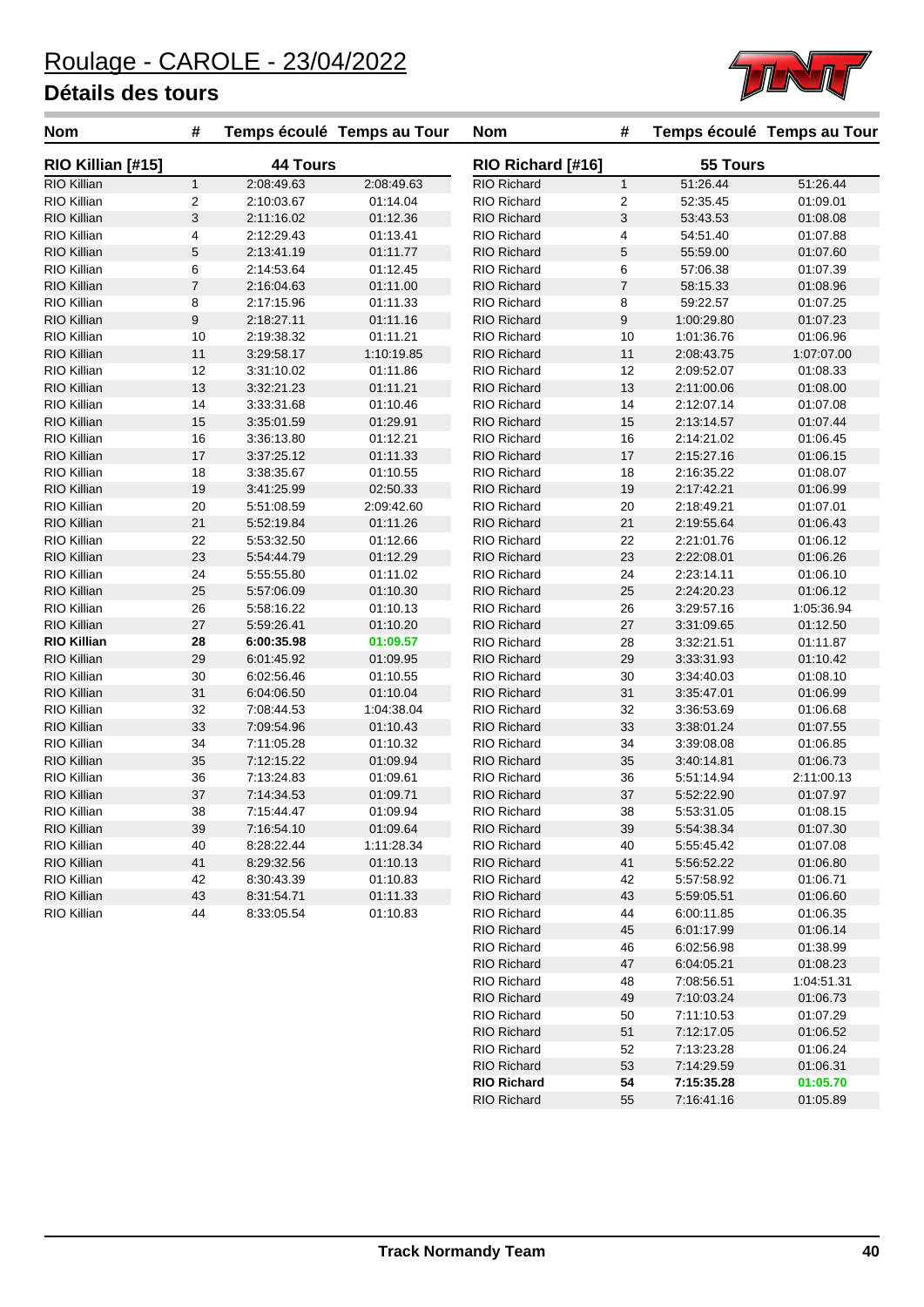

| <b>Nom</b>                 | #              | Temps écoulé Temps au Tour |            | <b>Nom</b>                 | #              |            | Temps écoulé Temps au Tour |
|----------------------------|----------------|----------------------------|------------|----------------------------|----------------|------------|----------------------------|
| <b>ROBERT Pierre [#85]</b> |                | 53 Tours                   |            | <b>SCHAEGIS Gary [#51]</b> |                | 59 Tours   |                            |
| <b>ROBERT Pierre</b>       | $\mathbf{1}$   | 1:42:50.81                 | 1:42:50.81 | <b>SCHAEGIS Gary</b>       | $\mathbf{1}$   | 1:18:37.37 | 1:18:37.37                 |
| <b>ROBERT Pierre</b>       | 2              | 1:44:08.25                 | 01:17.44   | <b>SCHAEGIS Gary</b>       | 2              | 1:19:57.74 | 01:20.37                   |
| <b>ROBERT Pierre</b>       | 3              | 1:45:24.96                 | 01:16.71   | <b>SCHAEGIS Gary</b>       | 3              | 1:21:15.69 | 01:17.96                   |
| <b>ROBERT Pierre</b>       | $\overline{4}$ | 1:46:39.14                 | 01:14.19   | <b>SCHAEGIS Gary</b>       | 4              | 1:22:31.09 | 01:15.40                   |
| <b>ROBERT Pierre</b>       | 5              | 2:51:20.50                 | 1:04:41.36 | <b>SCHAEGIS Gary</b>       | 5              | 1:23:45.43 | 01:14.35                   |
| <b>ROBERT Pierre</b>       | 6              | 2:52:35.66                 | 01:15.17   | <b>SCHAEGIS Gary</b>       | 6              | 1:24:59.92 | 01:14.49                   |
| <b>ROBERT Pierre</b>       | $\overline{7}$ | 2:53:50.50                 | 01:14.84   | <b>SCHAEGIS Gary</b>       | $\overline{7}$ | 2:29:35.65 | 1:04:35.74                 |
| <b>ROBERT Pierre</b>       | 8              | 3:00:32.62                 | 06:42.13   | <b>SCHAEGIS Gary</b>       | 8              | 2:30:52.71 | 01:17.07                   |
| <b>ROBERT Pierre</b>       | 9              | 3:01:46.36                 | 01:13.74   | <b>SCHAEGIS Gary</b>       | 9              | 2:44:18.15 | 13:25.44                   |
| <b>ROBERT Pierre</b>       | 10             | 3:03:02.08                 | 01:15.73   | <b>SCHAEGIS Gary</b>       | 10             | 2:45:32.61 | 01:14.47                   |
| <b>ROBERT Pierre</b>       | 11             | 3:04:18.80                 | 01:16.72   | <b>SCHAEGIS Gary</b>       | 11             | 3:49:09.19 | 1:03:36.58                 |
| <b>ROBERT Pierre</b>       | 12             | 3:05:32.98                 | 01:14.19   | <b>SCHAEGIS Gary</b>       | 12             | 3:50:23.89 | 01:14.70                   |
| <b>ROBERT Pierre</b>       | 13             | 4:09:50.48                 | 1:04:17.51 | <b>SCHAEGIS Gary</b>       | 13             | 3:51:37.25 | 01:13.36                   |
| <b>ROBERT Pierre</b>       | 14             | 4:11:06.35                 | 01:15.87   | <b>SCHAEGIS Gary</b>       | 14             | 3:52:50.40 | 01:13.15                   |
| <b>ROBERT Pierre</b>       | 15             | 4:12:22.20                 | 01:15.85   | <b>SCHAEGIS Gary</b>       | 15             | 3:54:03.64 | 01:13.25                   |
| <b>ROBERT Pierre</b>       | 16             | 4:13:38.23                 | 01:16.04   | <b>SCHAEGIS Gary</b>       | 16             | 3:55:16.42 | 01:12.78                   |
| <b>ROBERT Pierre</b>       | 17             | 4:14:53.32                 | 01:15.10   | <b>SCHAEGIS Gary</b>       | 17             | 3:56:28.34 | 01:11.93                   |
| <b>ROBERT Pierre</b>       | 18             | 4:16:07.90                 | 01:14.58   | <b>SCHAEGIS Gary</b>       | 18             | 3:57:40.80 | 01:12.46                   |
| <b>ROBERT Pierre</b>       | 19             | 4:17:22.60                 | 01:14.70   | <b>SCHAEGIS Gary</b>       | 19             | 3:58:53.61 | 01:12.82                   |
| <b>ROBERT Pierre</b>       | 20             | 4:18:38.49                 | 01:15.89   | <b>SCHAEGIS Gary</b>       | 20             | 4:00:06.60 | 01:12.99                   |
| <b>ROBERT Pierre</b>       | 21             | 4:19:53.91                 | 01:15.43   | <b>SCHAEGIS Gary</b>       | 21             | 4:01:18.53 | 01:11.94                   |
| <b>ROBERT Pierre</b>       | 22             | 4:21:08.91                 | 01:15.00   | <b>SCHAEGIS Gary</b>       | 22             | 4:02:30.16 | 01:11.63                   |
| <b>ROBERT Pierre</b>       | 23             | 4:22:22.91                 | 01:14.00   | <b>SCHAEGIS Gary</b>       | 23             | 4:03:42.37 | 01:12.22                   |
| <b>ROBERT Pierre</b>       | 24             | 4:23:39.45                 | 01:16.55   | <b>SCHAEGIS Gary</b>       | 24             | 6:10:28.35 | 2:06:45.98                 |
| <b>ROBERT Pierre</b>       | 25             | 4:24:54.73                 | 01:15.29   | <b>SCHAEGIS Gary</b>       | 25             | 6:11:44.05 | 01:15.71                   |
| <b>ROBERT Pierre</b>       | 26             | 6:09:22.04                 | 1:44:27.31 | <b>SCHAEGIS Gary</b>       | 26             | 6:12:57.69 | 01:13.65                   |
| <b>ROBERT Pierre</b>       | 27             | 6:10:36.78                 | 01:14.75   | <b>SCHAEGIS Gary</b>       | 27             | 6:14:10.44 | 01:12.76                   |
| <b>ROBERT Pierre</b>       | 28             | 6:11:50.64                 | 01:13.86   | <b>SCHAEGIS Gary</b>       | 28             | 6:15:23.52 | 01:13.08                   |
| <b>ROBERT Pierre</b>       | 29             | 6:13:04.51                 | 01:13.88   | <b>SCHAEGIS Gary</b>       | 29             | 6:16:35.88 | 01:12.36                   |
| <b>ROBERT Pierre</b>       | 30             | 6:14:18.04                 | 01:13.53   | <b>SCHAEGIS Gary</b>       | 30             | 6:17:46.78 | 01:10.91                   |
| <b>ROBERT Pierre</b>       | 31             | 6:15:32.15                 | 01:14.11   | <b>SCHAEGIS Gary</b>       | 31             | 6:18:57.82 | 01:11.04                   |
| <b>ROBERT Pierre</b>       | 32             | 6:16:45.16                 | 01:13.01   | <b>SCHAEGIS Gary</b>       | 32             | 6:20:09.37 | 01:11.56                   |
| <b>ROBERT Pierre</b>       | 33             | 6:17:57.67                 | 01:12.52   | <b>SCHAEGIS Gary</b>       | 33             | 6:21:21.44 | 01:12.08                   |
| <b>ROBERT Pierre</b>       | 34             | 6:19:12.09                 | 01:14.42   | <b>SCHAEGIS Gary</b>       | 34             | 6:22:33.16 | 01:11.72                   |
| <b>ROBERT Pierre</b>       | 35             | 6:20:26.32                 | 01:14.23   | <b>SCHAEGIS Gary</b>       | 35             | 6:23:44.69 | 01:11.54                   |
| <b>ROBERT Pierre</b>       | 36             | 6:21:39.96                 | 01:13.65   | <b>SCHAEGIS Gary</b>       | 36             | 6:24:55.62 | 01:10.93                   |
| <b>ROBERT Pierre</b>       | 37             | 6:22:52.22                 | 01:12.26   | <b>SCHAEGIS Gary</b>       | 37             | 7:29:29.08 | 1:04:33.46                 |
| <b>ROBERT Pierre</b>       | 38             | 6:24:04.38                 | 01:12.17   | <b>SCHAEGIS Gary</b>       | 38             | 7:30:42.35 | 01:13.27                   |
| <b>ROBERT Pierre</b>       | 39             | 6:25:17.39                 | 01:13.01   | <b>SCHAEGIS Gary</b>       | 39             | 7:31:54.82 | 01:12.47                   |
| <b>ROBERT Pierre</b>       | 40             | 7:29:03.98                 | 1:03:46.60 | <b>SCHAEGIS Gary</b>       | 40             | 7:33:06.91 | 01:12.10                   |
| <b>ROBERT Pierre</b>       | 41             | 7:30:18.09                 | 01:14.12   | <b>SCHAEGIS Gary</b>       | 41             | 7:34:19.71 | 01:12.80                   |
| <b>ROBERT Pierre</b>       | 42             | 7:31:32.41                 | 01:14.33   | <b>SCHAEGIS Gary</b>       | 42             | 7:35:32.84 | 01:13.13                   |
| <b>ROBERT Pierre</b>       | 43             | 7:32:44.72                 | 01:12.31   | <b>SCHAEGIS Gary</b>       | 43             | 7:36:44.93 | 01:12.10                   |
| <b>ROBERT Pierre</b>       | 44             | 7:33:57.30                 | 01:12.59   | <b>SCHAEGIS Gary</b>       | 44             | 7:37:56.51 | 01:11.58                   |
| <b>ROBERT Pierre</b>       | 45             | 7:35:09.21                 | 01:11.91   | <b>SCHAEGIS Gary</b>       | 45             | 7:39:07.74 | 01:11.23                   |
| <b>ROBERT Pierre</b>       | 46             | 7:36:21.12                 | 01:11.91   | <b>SCHAEGIS Gary</b>       | 46             | 7:40:18.38 | 01:10.64                   |
| <b>ROBERT Pierre</b>       | 47             | 7:37:32.16                 | 01:11.05   | <b>SCHAEGIS Gary</b>       | 47             | 7:41:29.28 | 01:10.91                   |
| <b>ROBERT Pierre</b>       | 48             | 7:38:43.60                 | 01:11.44   | <b>SCHAEGIS Gary</b>       | 48             | 7:42:43.86 | 01:14.58                   |
| <b>ROBERT Pierre</b>       | 49             | 7:39:55.13                 | 01:11.54   | <b>SCHAEGIS Gary</b>       | 49             | 7:43:54.43 | 01:10.58                   |
| <b>ROBERT Pierre</b>       | 50             | 7:41:06.83                 | 01:11.70   | <b>SCHAEGIS Gary</b>       | 50             | 7:45:05.36 | 01:10.93                   |
| <b>ROBERT Pierre</b>       | 51             | 7:42:21.22                 | 01:14.40   | <b>SCHAEGIS Gary</b>       | 51             | 8:48:14.77 | 1:03:09.42                 |
| <b>ROBERT Pierre</b>       | 52             | 7:43:35.52                 | 01:14.30   | <b>SCHAEGIS Gary</b>       | 52             | 8:49:33.14 | 01:18.38                   |
| <b>ROBERT Pierre</b>       | 53             | 7:44:48.22                 | 01:12.71   | <b>SCHAEGIS Gary</b>       | 53             | 8:50:48.87 | 01:15.73                   |
|                            |                |                            |            | <b>SCHAEGIS Gary</b>       | 54             | 8:52:03.26 | 01:14.40                   |
|                            |                |                            |            | <b>SCHAEGIS Gary</b>       | 55             | 8:53:16.52 | 01:13.27                   |
|                            |                |                            |            | <b>SCHAEGIS Gary</b>       | 56             | 8:54:29.39 | 01:12.87                   |
|                            |                |                            |            | <b>SCHAEGIS Gary</b>       | 57             | 8:55:42.64 | 01:13.25                   |

SCHAEGIS Gary 58 8:56:56.56 01:13.93 SCHAEGIS Gary 59 8:58:08.58 01:12.02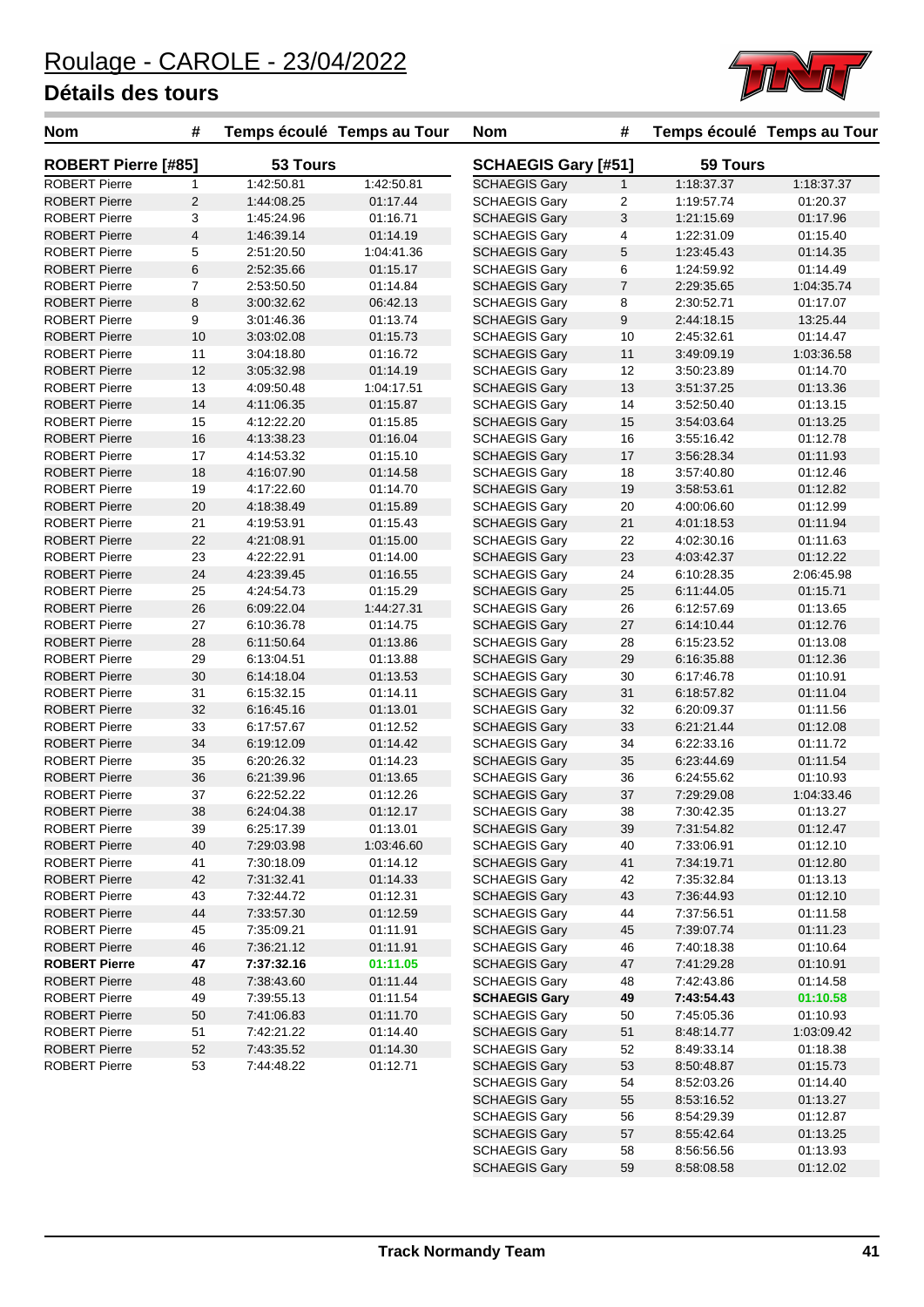

| <b>Nom</b>                                      | #              |                 | Temps écoulé Temps au Tour | <b>Nom</b>                    | #            |                 | Temps écoulé Temps au Tour |
|-------------------------------------------------|----------------|-----------------|----------------------------|-------------------------------|--------------|-----------------|----------------------------|
| <b>SEBILLE Christophe [#18]</b>                 |                | <b>43 Tours</b> |                            | <b>SEBILLE Valentin [#52]</b> |              | <b>48 Tours</b> |                            |
| <b>SEBILLE Christophe</b>                       | 1              | 50:36.94        | 50:36.94                   | <b>SEBILLE Valentin</b>       | $\mathbf{1}$ | 1:18:05.40      | 1:18:05.40                 |
| <b>SEBILLE Christophe</b>                       | $\sqrt{2}$     | 51:53.84        | 01:16.90                   | <b>SEBILLE Valentin</b>       | 2            | 1:19:27.20      | 01:21.80                   |
| <b>SEBILLE Christophe</b>                       | 3              | 53:09.35        | 01:15.52                   | <b>SEBILLE Valentin</b>       | 3            | 1:20:48.01      | 01:20.82                   |
| <b>SEBILLE Christophe</b>                       | 4              | 54:23.58        | 01:14.23                   | <b>SEBILLE Valentin</b>       | 4            | 1:22:08.57      | 01:20.56                   |
| SEBILLE Christophe                              | 5              | 55:36.15        | 01:12.57                   | <b>SEBILLE Valentin</b>       | 5            | 1:23:27.41      | 01:18.85                   |
| <b>SEBILLE Christophe</b>                       | 6              | 56:49.08        | 01:12.94                   | <b>SEBILLE Valentin</b>       | 6            | 1:24:47.08      | 01:19.67                   |
| <b>SEBILLE Christophe</b>                       | $\overline{7}$ | 58:01.46        | 01:12.38                   | <b>SEBILLE Valentin</b>       | 7            | 2:29:43.83      | 1:04:56.76                 |
| <b>SEBILLE Christophe</b>                       | 8              | 2:08:56.99      | 1:10:55.54                 | <b>SEBILLE Valentin</b>       | 8            | 2:31:02.18      | 01:18.36                   |
| SEBILLE Christophe                              | 9              | 2:10:10.54      | 01:13.55                   | <b>SEBILLE Valentin</b>       | 9            | 2:44:25.84      | 13:23.66                   |
| <b>SEBILLE Christophe</b>                       | 10             | 2:11:23.10      | 01:12.57                   | <b>SEBILLE Valentin</b>       | 10           | 2:45:42.90      | 01:17.07                   |
| SEBILLE Christophe                              | 11             | 2:12:35.36      | 01:12.27                   | <b>SEBILLE Valentin</b>       | 11           | 3:49:36.33      | 1:03:53.44                 |
| <b>SEBILLE Christophe</b>                       | 12             | 2:13:47.31      | 01:11.96                   | <b>SEBILLE Valentin</b>       | 12           | 3:50:54.92      | 01:18.59                   |
| SEBILLE Christophe                              | 13             | 2:15:00.23      | 01:12.92                   | <b>SEBILLE Valentin</b>       | 13           | 3:52:12.71      | 01:17.79                   |
| <b>SEBILLE Christophe</b>                       | 14             | 2:16:12.53      | 01:12.31                   | <b>SEBILLE Valentin</b>       | 14           | 3:53:28.20      | 01:15.50                   |
| SEBILLE Christophe                              | 15             | 2:17:24.11      | 01:11.58                   | <b>SEBILLE Valentin</b>       | 15           | 3:54:44.05      | 01:15.85                   |
| <b>SEBILLE Christophe</b>                       | 16             | 2:18:36.72      | 01:12.61                   | <b>SEBILLE Valentin</b>       | 16           | 3:56:01.67      | 01:17.63                   |
| SEBILLE Christophe                              | 17             | 3:29:13.63      | 1:10:36.92                 | <b>SEBILLE Valentin</b>       | 17           | 3:57:21.57      | 01:19.90                   |
| <b>SEBILLE Christophe</b>                       | 18             | 3:30:28.47      | 01:14.84                   | <b>SEBILLE Valentin</b>       | 18           | 3:58:38.31      | 01:16.74                   |
| SEBILLE Christophe                              | 19             | 3:31:41.05      | 01:12.59                   | <b>SEBILLE Valentin</b>       | 19           | 3:59:55.18      | 01:16.88                   |
| <b>SEBILLE Christophe</b>                       | 20             | 3:32:52.28      | 01:11.23                   | <b>SEBILLE Valentin</b>       | 20           | 4:01:10.91      | 01:15.73                   |
| <b>SEBILLE Christophe</b>                       | 21             | 3:34:04.12      | 01:11.84                   | <b>SEBILLE Valentin</b>       | 21           | 4:02:27.15      | 01:16.25                   |
| <b>SEBILLE Christophe</b>                       | 22             | 3:35:15.30      | 01:11.19                   | <b>SEBILLE Valentin</b>       | 22           | 4:03:44.41      | 01:17.26                   |
| SEBILLE Christophe                              | 23             | 3:36:26.86      | 01:11.56                   | <b>SEBILLE Valentin</b>       | 23           | 6:29:53.49      | 2:26:09.09                 |
| <b>SEBILLE Christophe</b>                       | 24             | 3:37:39.28      | 01:12.43                   | <b>SEBILLE Valentin</b>       | 24           | 6:31:12.83      | 01:19.34                   |
| <b>SEBILLE Christophe</b>                       | 25             | 3:38:52.01      | 01:12.73                   | <b>SEBILLE Valentin</b>       | 25           | 6:32:29.73      | 01:16.91                   |
| <b>SEBILLE Christophe</b>                       | 26             | 3:40:04.34      | 01:12.33                   | <b>SEBILLE Valentin</b>       | 26           | 6:33:46.60      | 01:16.88                   |
| SEBILLE Christophe                              | 27             | 6:08:55.04      | 2:28:50.71                 | <b>SEBILLE Valentin</b>       | 27           | 6:35:02.03      | 01:15.43                   |
| <b>SEBILLE Christophe</b>                       | 28             | 6:10:07.18      | 01:12.15                   | <b>SEBILLE Valentin</b>       | 28           | 6:36:17.78      | 01:15.75                   |
| SEBILLE Christophe                              | 29             | 6:11:19.86      | 01:12.68                   | <b>SEBILLE Valentin</b>       | 29           | 6:37:34.96      | 01:17.19                   |
| <b>SEBILLE Christophe</b>                       | 30             | 6:12:32.47      | 01:12.61                   | <b>SEBILLE Valentin</b>       | 30           | 6:38:51.93      | 01:16.97                   |
| <b>SEBILLE Christophe</b>                       | 31             | 6:13:43.68      | 01:11.21                   | <b>SEBILLE Valentin</b>       | 31           | 6:40:08.76      | 01:16.83                   |
| <b>SEBILLE Christophe</b>                       | 32             | 6:14:55.42      | 01:11.75                   | <b>SEBILLE Valentin</b>       | 32           | 6:41:25.75      | 01:17.00                   |
| SEBILLE Christophe                              | 33             | 6:16:07.35      | 01:11.94                   | <b>SEBILLE Valentin</b>       | 33           | 6:42:41.62      | 01:15.87                   |
| <b>SEBILLE Christophe</b>                       | 34             | 7:27:45.06      | 1:11:37.71                 | <b>SEBILLE Valentin</b>       | 34           | 6:43:57.63      | 01:16.01                   |
| <b>SEBILLE Christophe</b>                       | 35             | 7:28:58.92      | 01:13.86                   | <b>SEBILLE Valentin</b>       | 35           | 6:45:13.38      | 01:15.76                   |
| <b>SEBILLE Christophe</b>                       | 36             | 7:30:11.86      | 01:12.94                   | <b>SEBILLE Valentin</b>       | 36           | 7:49:28.33      | 1:04:14.95                 |
| <b>SEBILLE Christophe</b>                       | 37             | 7:31:25.03      | 01:13.18                   | <b>SEBILLE Valentin</b>       | 37           | 7:50:46.96      | 01:18.64                   |
| <b>SEBILLE Christophe</b>                       | 38             | 7:32:38.13      | 01:13.11                   | <b>SEBILLE Valentin</b>       | 38           | 7:52:05.62      | 01:18.66                   |
|                                                 |                |                 |                            | <b>SEBILLE Valentin</b>       |              |                 |                            |
| SEBILLE Christophe<br><b>SEBILLE Christophe</b> | 39             | 7:33:51.77      | 01:13.65                   | <b>SEBILLE Valentin</b>       | 39           | 7:53:24.56      | 01:18.94                   |
| SEBILLE Christophe                              | 40             | 7:35:05.06      | 01:13.29                   |                               | 40           | 7:54:41.60      | 01:17.04                   |
|                                                 | 41             | 7:36:18.40      | 01:13.34                   | <b>SEBILLE Valentin</b>       | 41           | 7:55:58.99      | 01:17.40                   |
| <b>SEBILLE Christophe</b>                       | 42             | 7:37:31.48      | 01:13.08                   | <b>SEBILLE Valentin</b>       | 42           | 7:57:17.72      | 01:18.73                   |
| <b>SEBILLE Christophe</b>                       | 43             | 7:38:48.12      | 01:16.65                   | <b>SEBILLE Valentin</b>       | 43           | 7:58:33.70      | 01:15.99                   |
|                                                 |                |                 |                            | <b>SEBILLE Valentin</b>       | 44           | 7:59:50.53      | 01:16.83                   |
|                                                 |                |                 |                            | <b>SEBILLE Valentin</b>       | 45           | 8:01:07.48      | 01:16.95                   |
|                                                 |                |                 |                            | <b>SEBILLE Valentin</b>       | 46           | 8:02:24.22      | 01:16.74                   |

SEBILLE Valentin 47 8:03:40.86 01:16.65 SEBILLE Valentin 48 8:04:58.55 01:17.70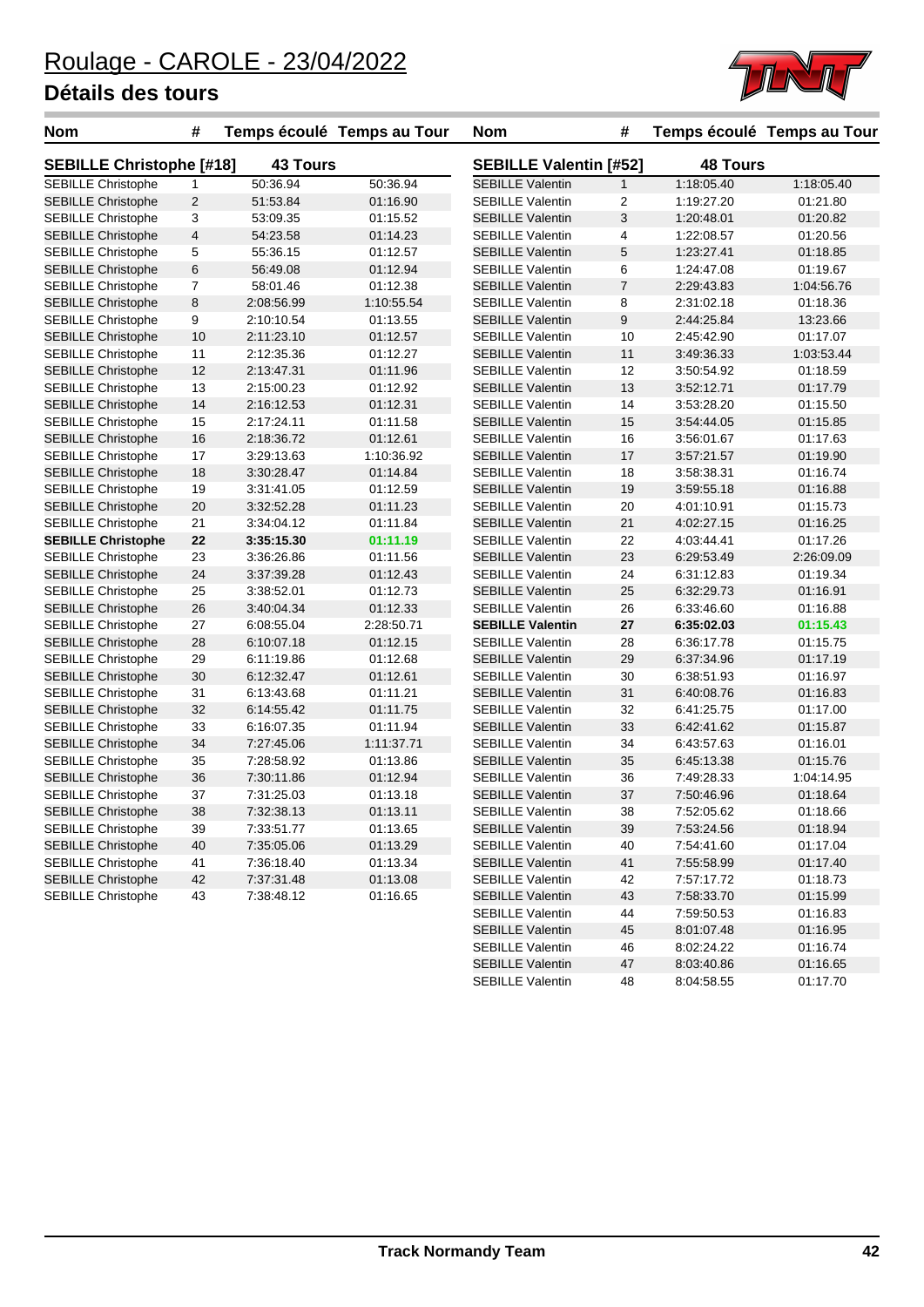

| Nom                    | #                       |            | Temps écoulé Temps au Tour | <b>Nom</b>                   | #                  |            | Temps écoulé Temps au Tour |
|------------------------|-------------------------|------------|----------------------------|------------------------------|--------------------|------------|----------------------------|
| SORRE Guillaume [#112] |                         |            | <b>44 Tours</b>            |                              | SOUFFLET Max [#88] |            | 37 Tours                   |
| <b>SORRE Guillaume</b> | $\mathbf{1}$            | 1:51:43.76 | 1:51:43.76                 | <b>SOUFFLET Max</b>          | $\mathbf{1}$       | 1:43:46.15 | 1:43:46.15                 |
| <b>SORRE Guillaume</b> | $\overline{c}$          | 1:53:15.17 | 01:31.41                   | SOUFFLET Max                 | $\overline{c}$     | 1:45:05.60 | 01:19.46                   |
| <b>SORRE Guillaume</b> | 3                       | 1:54:51.26 | 01:36.10                   | <b>SOUFFLET Max</b>          | 3                  | 1:46:25.19 | 01:19.60                   |
| <b>SORRE Guillaume</b> | $\overline{\mathbf{4}}$ | 1:56:24.59 | 01:33.33                   | <b>SOUFFLET Max</b>          | 4                  | 2:51:26.45 | 1:05:01.26                 |
| <b>SORRE Guillaume</b> | $\overline{5}$          | 1:57:51.08 | 01:26.49                   | <b>SOUFFLET Max</b>          | 5                  | 2:52:44.24 | 01:17.79                   |
| <b>SORRE Guillaume</b> | 6                       | 1:59:16.60 | 01:25.53                   | SOUFFLET Max                 | 6                  | 2:53:58.45 | 01:14.21                   |
| <b>SORRE Guillaume</b> | $\overline{7}$          | 2:00:42.85 | 01:26.26                   | <b>SOUFFLET Max</b>          | $\overline{7}$     | 3:00:20.18 | 06:21.73                   |
| <b>SORRE Guillaume</b> | 8                       | 2:02:07.18 | 01:24.33                   | <b>SOUFFLET Max</b>          | 8                  | 3:01:35.41 | 01:15.24                   |
| <b>SORRE Guillaume</b> | 9                       | 2:03:35.24 | 01:28.06                   | <b>SOUFFLET Max</b>          | 9                  | 3:02:50.04 | 01:14.63                   |
| <b>SORRE Guillaume</b> | 10                      | 2:05:03.41 | 01:28.18                   | SOUFFLET Max                 | 10                 | 3:04:06.09 | 01:16.06                   |
| <b>SORRE Guillaume</b> | 11                      | 3:17:09.52 | 1:12:06.12                 | <b>SOUFFLET Max</b>          | 11                 | 4:10:43.73 | 1:06:37.64                 |
| <b>SORRE Guillaume</b> | 12                      | 3:18:41.47 | 01:31.95                   | <b>SOUFFLET Max</b>          | 12                 | 4:11:59.04 | 01:15.31                   |
| <b>SORRE Guillaume</b> | 13                      | 3:20:07.49 | 01:26.02                   | <b>SOUFFLET Max</b>          | 13                 | 4:13:17.04 | 01:18.01                   |
| <b>SORRE Guillaume</b> | 14                      | 3:21:37.28 | 01:29.79                   | SOUFFLET Max                 | 14                 | 4:14:30.33 | 01:13.30                   |
| <b>SORRE Guillaume</b> | 15                      | 3:23:02.59 | 01:25.32                   | <b>SOUFFLET Max</b>          | 15                 | 4:15:44.74 | 01:14.42                   |
| <b>SORRE Guillaume</b> | 16                      | 3:24:28.28 | 01:25.69                   | <b>SOUFFLET Max</b>          | 16                 | 4:16:58.22 | 01:13.48                   |
| <b>SORRE Guillaume</b> | 17                      | 4:29:20.54 | 1:04:52.27                 | <b>SOUFFLET Max</b>          | 17                 | 4:18:10.90 | 01:12.68                   |
| <b>SORRE Guillaume</b> | 18                      | 4:30:49.99 | 01:29.45                   | <b>SOUFFLET Max</b>          | 18                 | 4:19:23.82 | 01:12.92                   |
| <b>SORRE Guillaume</b> | 19                      | 4:32:20.67 | 01:30.69                   | <b>SOUFFLET Max</b>          | 19                 | 4:20:37.67 | 01:13.86                   |
| <b>SORRE Guillaume</b> | 20                      | 4:33:49.17 | 01:28.50                   | SOUFFLET Max                 | 20                 | 4:21:50.68 | 01:13.01                   |
| <b>SORRE Guillaume</b> | 21                      | 4:35:17.76 | 01:28.60                   | <b>SOUFFLET Max</b>          | 21                 | 6:09:47.63 | 1:47:56.96                 |
| <b>SORRE Guillaume</b> | 22                      | 4:36:49.17 | 01:31.41                   | SOUFFLET Max                 | 22                 | 6:11:00.95 | 01:13.32                   |
| <b>SORRE Guillaume</b> | 23                      | 4:38:17.76 | 01:28.60                   | <b>SOUFFLET Max</b>          | 23                 | 6:12:13.02 | 01:12.08                   |
| <b>SORRE Guillaume</b> | 24                      | 6:49:28.79 | 2:11:11.03                 | <b>SOUFFLET Max</b>          | 24                 | 6:13:25.28 | 01:12.26                   |
| <b>SORRE Guillaume</b> | 25                      | 6:51:00.64 | 01:31.85                   | <b>SOUFFLET Max</b>          | 25                 | 6:14:37.21 | 01:11.94                   |
| <b>SORRE Guillaume</b> | 26                      | 6:52:24.50 | 01:23.87                   | <b>SOUFFLET Max</b>          | 26                 | 6:15:50.50 | 01:13.30                   |
| <b>SORRE Guillaume</b> | 27                      | 6:53:47.96 | 01:23.47                   | <b>SOUFFLET Max</b>          | 27                 | 6:17:04.31 | 01:13.81                   |
| <b>SORRE Guillaume</b> | 28                      | 6:55:15.15 | 01:27.19                   | SOUFFLET Max                 | 28                 | 6:18:17.48 | 01:13.18                   |
| <b>SORRE Guillaume</b> | 29                      | 6:56:42.13 | 01:26.98                   | <b>SOUFFLET Max</b>          | 29                 | 7:27:55.14 | 1:09:37.67                 |
| <b>SORRE Guillaume</b> | 30                      | 6:58:07.96 | 01:25.83                   | <b>SOUFFLET Max</b>          | 30                 | 7:29:10.21 | 01:15.08                   |
| <b>SORRE Guillaume</b> | 31                      | 6:59:32.69 | 01:24.73                   | <b>SOUFFLET Max</b>          | 31                 | 7:30:24.46 | 01:14.25                   |
| <b>SORRE Guillaume</b> | 32                      | 7:00:55.05 | 01:22.36                   | <b>SOUFFLET Max</b>          | 32                 | 7:31:36.96 | 01:12.50                   |
| <b>SORRE Guillaume</b> | 33                      | 7:02:18.82 | 01:23.77                   | <b>SOUFFLET Max</b>          | 33                 | 7:32:50.11 | 01:13.15                   |
| <b>SORRE Guillaume</b> | 34                      | 7:03:43.54 | 01:24.73                   | <b>SOUFFLET Max</b>          | 34                 | 7:34:02.39 | 01:12.29                   |
| <b>SORRE Guillaume</b> | 35                      | 7:05:08.98 | 01:25.44                   | <b>SOUFFLET Max</b>          | 35                 | 7:35:14.67 | 01:12.29                   |
| <b>SORRE Guillaume</b> | 36                      | 8:09:08.31 | 1:03:59.34                 | <b>SOUFFLET Max</b>          | 36                 | 7:36:26.63 | 01:11.96                   |
| <b>SORRE Guillaume</b> | 37                      | 8:10:37.93 | 01:29.63                   | <b>SOUFFLET Max</b>          | 37                 | 7:37:38.37 | 01:11.75                   |
| <b>SORRE Guillaume</b> | 38                      | 8:12:05.64 | 01:27.71                   |                              |                    |            |                            |
| <b>SORRE Guillaume</b> | 39                      | 8:13:31.12 | 01:25.48                   | <b>TEDESCHI Thomas [#19]</b> |                    | 5 Tours    |                            |
| <b>SORRE Guillaume</b> | 40                      | 8:15:00.77 | 01:29.65                   | <b>TEDESCHI Thomas</b>       | 1                  | 52:17.58   | 52:17.58                   |
| <b>SORRE Guillaume</b> | 41                      | 8:16:27.67 | 01:26.91                   | <b>TEDESCHI Thomas</b>       | $\sqrt{2}$         | 53:29.14   | 01:11.56                   |
| <b>SORRE Guillaume</b> | 42                      | 8:21:36.35 | 05:08.68                   | <b>TEDESCHI Thomas</b>       | 3                  | 54:42.40   | 01:13.27                   |
| <b>SORRE Guillaume</b> | 43                      | 8:22:57.89 | 01:21.55                   | <b>TEDESCHI Thomas</b>       | 4                  | 57:05.04   | 02:22.65                   |
| <b>SORRE Guillaume</b> | 44                      | 8:24:18.68 | 01:20.79                   | <b>TEDESCHI Thomas</b>       | 5                  | 58:15.80   | 01:10.76                   |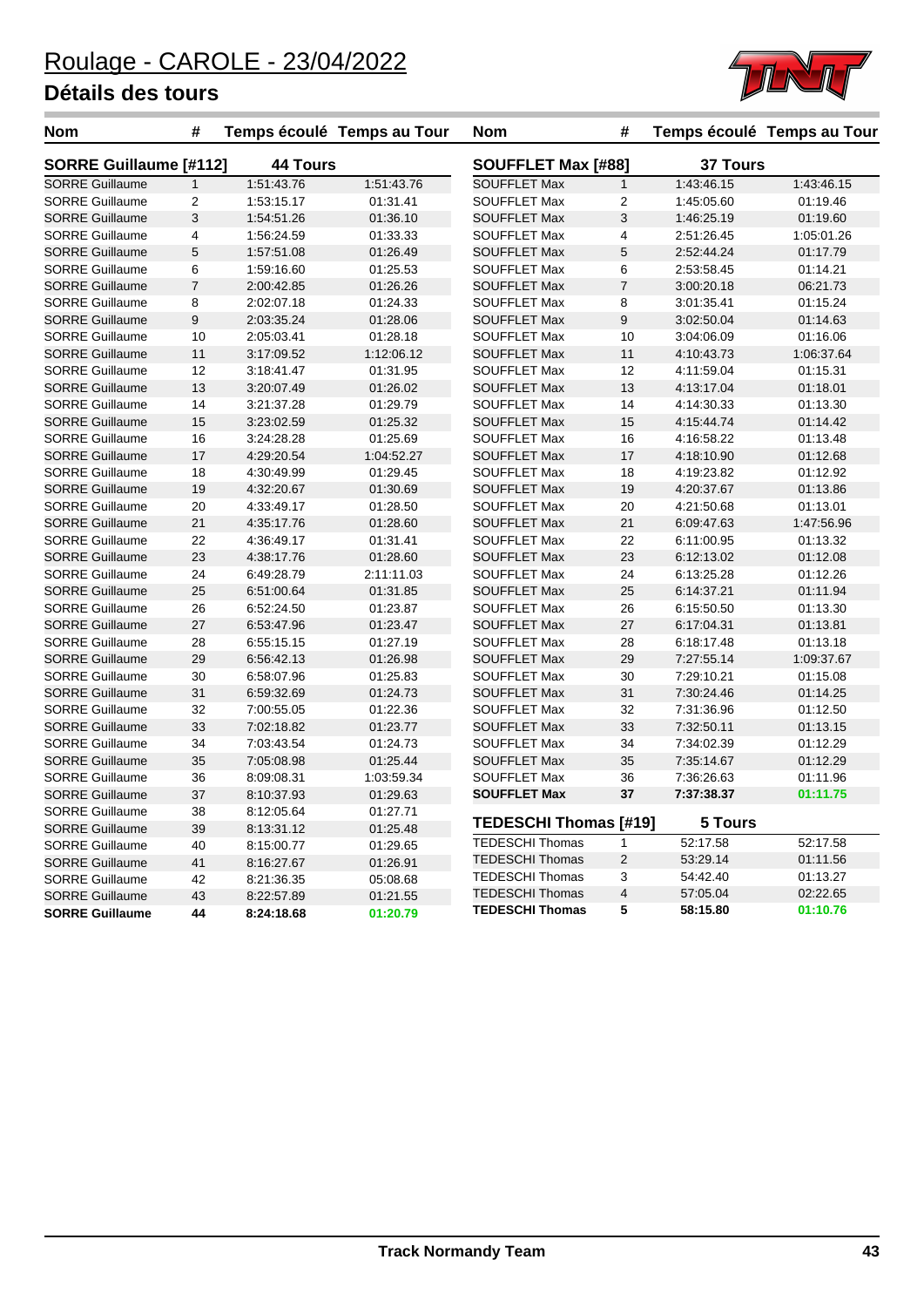

| <b>Nom</b>                  | #              |                 | Temps écoulé Temps au Tour | <b>Nom</b>                 | #              |            | Temps écoulé Temps au Tour |
|-----------------------------|----------------|-----------------|----------------------------|----------------------------|----------------|------------|----------------------------|
| <b>TERRIEN Gaetan [#54]</b> |                | <b>44 Tours</b> |                            | <b>TERRIEN Hantz [#55]</b> |                | 50 Tours   |                            |
| <b>TERRIEN Gaetan</b>       | $\mathbf{1}$   | 1:19:02.01      | 1:19:02.01                 | <b>TERRIEN Hantz</b>       | $\mathbf{1}$   | 1:18:57.81 | 1:18:57.81                 |
| <b>TERRIEN Gaetan</b>       | 2              | 1:20:25.25      | 01:23.25                   | <b>TERRIEN Hantz</b>       | $\overline{2}$ | 1:20:17.31 | 01:19.50                   |
| <b>TERRIEN Gaetan</b>       | 3              | 1:21:46.07      | 01:20.82                   | <b>TERRIEN Hantz</b>       | 3              | 1:21:32.66 | 01:15.36                   |
| <b>TERRIEN Gaetan</b>       | 4              | 1:23:06.67      | 01:20.61                   | <b>TERRIEN Hantz</b>       | 4              | 1:22:45.58 | 01:12.92                   |
| <b>TERRIEN Gaetan</b>       | 5              | 1:24:26.38      | 01:19.72                   | <b>TERRIEN Hantz</b>       | 5              | 1:24:00.48 | 01:14.91                   |
| <b>TERRIEN Gaetan</b>       | 6              | 1:25:44.19      | 01:17.82                   | <b>TERRIEN Hantz</b>       | 6              | 1:25:13.89 | 01:13.41                   |
| <b>TERRIEN Gaetan</b>       | $\overline{7}$ | 2:30:39.66      | 1:04:55.47                 | <b>TERRIEN Hantz</b>       | $\overline{7}$ | 2:30:40.08 | 1:05:26.19                 |
| <b>TERRIEN Gaetan</b>       | 8              | 2:44:17.00      | 13:37.35                   | <b>TERRIEN Hantz</b>       | 8              | 2:44:15.71 | 13:35.64                   |
| <b>TERRIEN Gaetan</b>       | 9              | 2:45:33.90      | 01:16.90                   | <b>TERRIEN Hantz</b>       | 9              | 2:45:30.60 | 01:14.89                   |
| <b>TERRIEN Gaetan</b>       | 10             | 3:49:02.23      | 1:03:28.33                 | <b>TERRIEN Hantz</b>       | 10             | 3:48:58.04 | 1:03:27.44                 |
| <b>TERRIEN Gaetan</b>       | 11             | 3:50:18.90      | 01:16.67                   | <b>TERRIEN Hantz</b>       | 11             | 3:50:12.97 | 01:14.94                   |
| TERRIEN Gaetan              | 12             | 3:51:35.45      | 01:16.56                   | <b>TERRIEN Hantz</b>       | 12             | 3:51:26.96 | 01:14.00                   |
| <b>TERRIEN Gaetan</b>       | 13             | 3:52:51.83      | 01:16.38                   | <b>TERRIEN Hantz</b>       | 13             | 3:52:40.02 | 01:13.06                   |
| <b>TERRIEN Gaetan</b>       | 14             | 3:54:07.30      | 01:15.47                   | <b>TERRIEN Hantz</b>       | 14             | 3:53:54.69 | 01:14.68                   |
| <b>TERRIEN Gaetan</b>       | 15             | 3:55:22.93      | 01:15.64                   | <b>TERRIEN Hantz</b>       | 15             | 3:55:08.89 | 01:14.21                   |
| <b>TERRIEN Gaetan</b>       | 16             | 3:56:38.07      | 01:15.15                   | <b>TERRIEN Hantz</b>       | 16             | 3:56:21.81 | 01:12.92                   |
| <b>TERRIEN Gaetan</b>       | 17             | 3:57:52.70      | 01:14.63                   | <b>TERRIEN Hantz</b>       | 17             | 3:57:35.03 | 01:13.22                   |
| <b>TERRIEN Gaetan</b>       | 18             | 3:59:07.46      | 01:14.77                   | <b>TERRIEN Hantz</b>       | 18             | 3:58:48.18 | 01:13.16                   |
| <b>TERRIEN Gaetan</b>       | 19             | 4:00:22.61      | 01:15.15                   | <b>TERRIEN Hantz</b>       | 19             | 4:00:00.55 | 01:12.38                   |
| <b>TERRIEN Gaetan</b>       | 20             | 4:01:39.55      | 01:16.95                   | <b>TERRIEN Hantz</b>       | 20             | 4:01:13.07 | 01:12.52                   |
| <b>TERRIEN Gaetan</b>       | 21             | 4:02:54.32      | 01:14.77                   | <b>TERRIEN Hantz</b>       | 21             | 4:02:26.43 | 01:13.37                   |
| TERRIEN Gaetan              | 22             | 4:04:09.09      | 01:14.77                   | <b>TERRIEN Hantz</b>       | 22             | 4:03:39.32 | 01:12.90                   |
| TERRIEN Gaetan              | 23             | 6:29:18.45      | 2:25:09.37                 | <b>TERRIEN Hantz</b>       | 23             | 6:09:28.91 | 2:05:49.59                 |
| <b>TERRIEN Gaetan</b>       | 24             | 6:30:34.20      | 01:15.76                   | <b>TERRIEN Hantz</b>       | 24             | 6:10:42.60 | 01:13.69                   |
| <b>TERRIEN Gaetan</b>       | 25             | 6:31:50.07      | 01:15.87                   | <b>TERRIEN Hantz</b>       | 25             | 6:11:55.44 | 01:12.85                   |
| <b>TERRIEN Gaetan</b>       | 26             | 6:33:05.94      | 01:15.87                   | <b>TERRIEN Hantz</b>       | 26             | 6:13:08.15 | 01:12.71                   |
| <b>TERRIEN Gaetan</b>       | 27             | 6:34:21.69      | 01:15.75                   | <b>TERRIEN Hantz</b>       | 27             | 6:14:21.44 | 01:13.29                   |
| <b>TERRIEN Gaetan</b>       | 28             | 6:35:37.11      | 01:15.43                   | <b>TERRIEN Hantz</b>       | 28             | 6:15:34.19 | 01:12.76                   |
| <b>TERRIEN Gaetan</b>       | 29             | 6:36:53.92      | 01:16.81                   | <b>TERRIEN Hantz</b>       | 29             | 6:16:46.38 | 01:12.19                   |
| TERRIEN Gaetan              | 30             | 6:38:09.32      | 01:15.40                   | <b>TERRIEN Hantz</b>       | 30             | 6:17:59.74 | 01:13.37                   |
| <b>TERRIEN Gaetan</b>       | 31             | 6:39:25.28      | 01:15.97                   | <b>TERRIEN Hantz</b>       | 31             | 6:19:12.33 | 01:12.59                   |
| <b>TERRIEN Gaetan</b>       | 32             | 6:40:39.58      | 01:14.30                   | <b>TERRIEN Hantz</b>       | 32             | 6:20:24.75 | 01:12.43                   |
| <b>TERRIEN Gaetan</b>       | 33             | 6:41:55.24      | 01:15.66                   | <b>TERRIEN Hantz</b>       | 33             | 6:21:36.87 | 01:12.12                   |
| <b>TERRIEN Gaetan</b>       | 34             | 6:43:11.48      | 01:16.25                   | <b>TERRIEN Hantz</b>       | 34             | 6:22:49.03 | 01:12.17                   |
| <b>TERRIEN Gaetan</b>       | 35             | 6:44:25.62      | 01:14.14                   | <b>TERRIEN Hantz</b>       | 35             | 6:24:01.27 | 01:12.24                   |
| TERRIEN Gaetan              | 36             | 7:53:55.12      | 1:09:29.51                 | <b>TERRIEN Hantz</b>       | 36             | 6:25:14.27 | 01:13.01                   |
| <b>TERRIEN Gaetan</b>       | 37             | 7:55:11.27      | 01:16.15                   | <b>TERRIEN Hantz</b>       | 37             | 7:29:16.35 | 1:04:02.08                 |
| <b>TERRIEN Gaetan</b>       | 38             | 7:56:26.60      | 01:15.34                   | <b>TERRIEN Hantz</b>       | 38             | 7:30:30.21 | 01:13.86                   |
| TERRIEN Gaetan              | 39             | 7:57:41.72      | 01:15.12                   | <b>TERRIEN Hantz</b>       | 39             | 7:31:43.54 | 01:13.34                   |
| <b>TERRIEN Gaetan</b>       | 40             | 7:58:56.72      | 01:15.01                   | <b>TERRIEN Hantz</b>       | 40             | 7:32:56.29 | 01:12.76                   |
| <b>TERRIEN Gaetan</b>       | 41             | 8:00:11.67      | 01:14.96                   | <b>TERRIEN Hantz</b>       | 41             | 7:34:10.66 | 01:14.37                   |
| <b>TERRIEN Gaetan</b>       | 42             | 8:01:27.33      | 01:15.66                   | <b>TERRIEN Hantz</b>       | 42             | 7:35:23.60 | 01:12.94                   |
| <b>TERRIEN Gaetan</b>       | 43             | 8:02:42.05      | 01:14.72                   | <b>TERRIEN Hantz</b>       | 43             | 7:36:35.35 | 01:11.75                   |
| <b>TERRIEN Gaetan</b>       | 44             | 8:03:56.02      | 01:13.97                   | <b>TERRIEN Hantz</b>       | 44             | 7:37:47.35 | 01:12.00                   |
|                             |                |                 |                            | <b>TERRIEN Hantz</b>       | 45             | 7:38:58.78 | 01:11.44                   |
|                             |                |                 |                            | <b>TERRIEN Hantz</b>       | 46             | 7:40:11.37 | 01:12.59                   |

TERRIEN Hantz 47 7:41:23.89 01:12.52 TERRIEN Hantz 48 7:42:36.27 01:12.38 TERRIEN Hantz 49 7:43:48.45 01:12.19 TERRIEN Hantz 50 7:45:01.42 01:12.97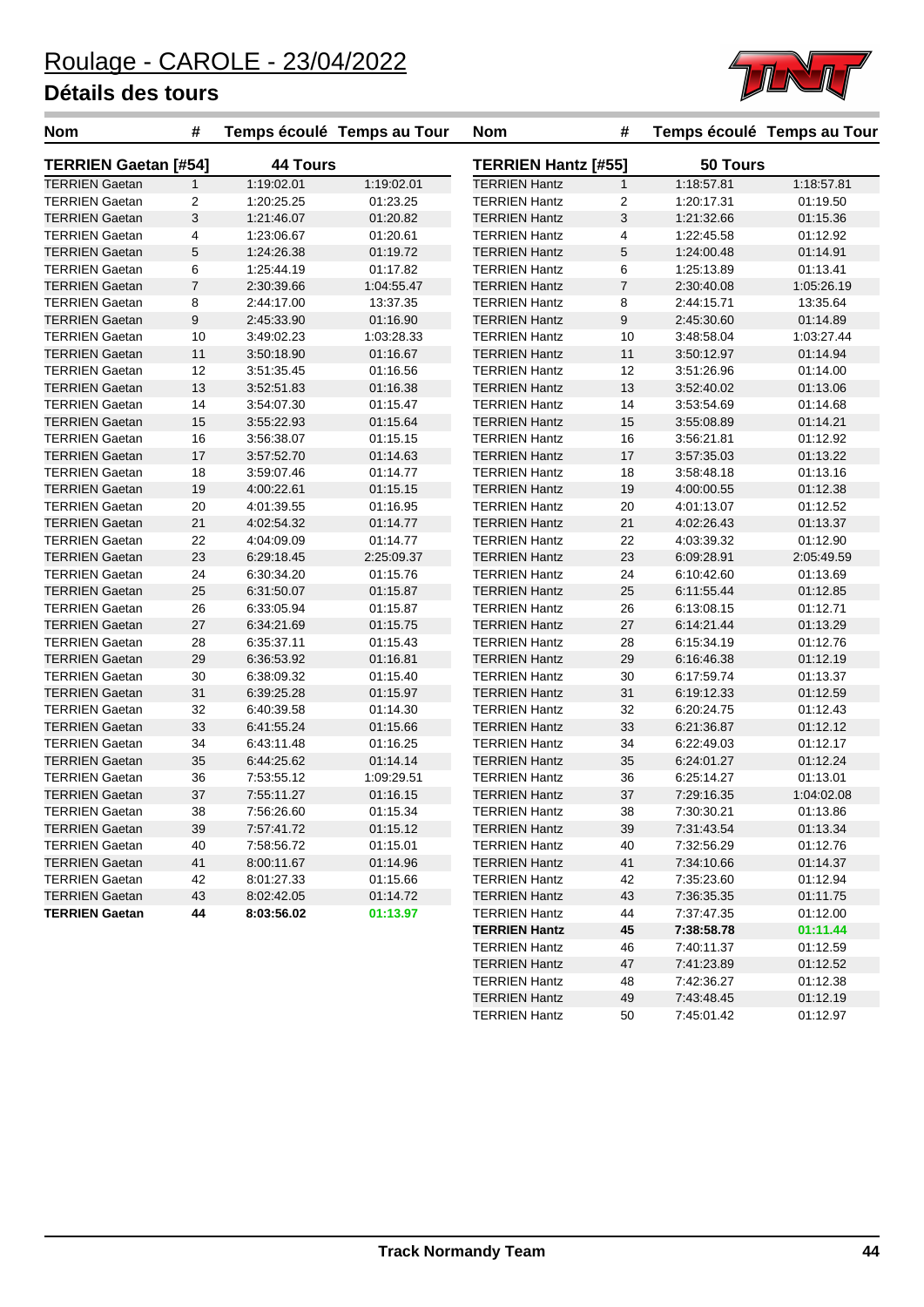

| <b>Nom</b>                                     | #              | Temps écoulé Temps au Tour |                      | <b>Nom</b>            | #                       |                      | Temps écoulé Temps au Tour |
|------------------------------------------------|----------------|----------------------------|----------------------|-----------------------|-------------------------|----------------------|----------------------------|
| <b>TINARD Nicolas [#20]</b>                    |                | <b>66 Tours</b>            |                      | TINARD Nicolas        | 63                      | 8:29:33.36           | 01:12.97                   |
|                                                |                |                            |                      | <b>TINARD Nicolas</b> | 64                      | 8:30:46.04           | 01:12.68                   |
| <b>TINARD Nicolas</b>                          | 1              | 49:14.77                   | 49:14.77             | <b>TINARD Nicolas</b> | 65                      | 8:31:58.25           | 01:12.22                   |
| <b>TINARD Nicolas</b>                          | 2              | 50:29.81                   | 01:15.05             | <b>TINARD Nicolas</b> | 66                      | 8:33:09.71           | 01:11.47                   |
| <b>TINARD Nicolas</b>                          | 3              | 51:45.05<br>52:58.53       | 01:15.24             | <b>TNT ALEX [#25]</b> |                         | 25 Tours             |                            |
| <b>TINARD Nicolas</b><br><b>TINARD Nicolas</b> | 4<br>5         | 54:11.77                   | 01:13.48<br>01:13.25 | <b>TNT ALEX</b>       | $\mathbf{1}$            | 52:00.10             | 52:00.10                   |
|                                                | 6              |                            |                      | <b>TNT ALEX</b>       | 2                       |                      | 01:10.93                   |
| TINARD Nicolas<br><b>TINARD Nicolas</b>        | $\overline{7}$ | 55:24.45<br>56:36.78       | 01:12.69<br>01:12.34 | TNT ALEX              | 3                       | 53:11.02<br>54:21.52 | 01:10.50                   |
| <b>TINARD Nicolas</b>                          | 8              | 57:48.97                   | 01:12.19             | TNT ALEX              | 4                       | 55:32.04             | 01:10.53                   |
| <b>TINARD Nicolas</b>                          | 9              | 59:01.74                   | 01:12.78             | <b>TNT ALEX</b>       | $\mathbf 5$             | 1:00:29.54           | 04:57.50                   |
| TINARD Nicolas                                 | 10             | 1:00:13.97                 | 01:12.24             | TNT ALEX              | 6                       | 2:09:34.96           | 1:09:05.43                 |
| <b>TINARD Nicolas</b>                          | 11             | 1:01:27.85                 | 01:13.88             | <b>TNT ALEX</b>       | $\overline{7}$          | 2:10:43.35           | 01:08.39                   |
| <b>TINARD Nicolas</b>                          | 12             | 2:08:07.77                 | 1:06:39.93           | <b>TNT ALEX</b>       | 8                       | 2:11:52.00           | 01:08.65                   |
| <b>TINARD Nicolas</b>                          | 13             | 2:09:20.33                 | 01:12.57             | <b>TNT ALEX</b>       | 9                       | 2:13:01.52           | 01:09.52                   |
| TINARD Nicolas                                 | 14             | 2:10:34.02                 | 01:13.69             | TNT ALEX              | 10                      | 2:14:11.24           | 01:09.73                   |
| <b>TINARD Nicolas</b>                          | 15             | 2:11:46.68                 | 01:12.66             | TNT ALEX              | 11                      | 2:15:19.99           | 01:08.75                   |
| <b>TINARD Nicolas</b>                          | 16             | 2:12:57.37                 | 01:10.69             | TNT ALEX              | 12                      | 3:31:25.99           | 1:16:06.00                 |
| <b>TINARD Nicolas</b>                          | 17             | 2:14:08.15                 | 01:10.79             | <b>TNT ALEX</b>       | 13                      | 3:32:34.21           | 01:08.23                   |
| <b>TINARD Nicolas</b>                          | 18             | 2:15:19.05                 | 01:10.91             | <b>TNT ALEX</b>       | 14                      | 3:33:43.64           | 01:09.43                   |
| <b>TINARD Nicolas</b>                          | 19             | 2:16:30.95                 | 01:11.91             | <b>TNT ALEX</b>       | 15                      | 3:34:51.70           | 01:08.07                   |
| <b>TINARD Nicolas</b>                          | 20             | 2:17:42.04                 | 01:11.09             | <b>TNT ALEX</b>       | 16                      | 3:36:00.65           | 01:08.96                   |
| <b>TINARD Nicolas</b>                          | 21             | 2:18:53.83                 | 01:11.79             | TNT ALEX              | 17                      | 4:29:29.85           | 53:29.20                   |
| <b>TINARD Nicolas</b>                          | 22             | 2:20:04.66                 | 01:10.83             | TNT ALEX              | 18                      | 4:30:54.11           | 01:24.26                   |
| <b>TINARD Nicolas</b>                          | 23             | 2:21:15.89                 | 01:11.23             | TNT ALEX              | 19                      | 4:32:16.94           | 01:22.83                   |
| <b>TINARD Nicolas</b>                          | 24             | 2:22:26.46                 | 01:10.58             | TNT ALEX              | 20                      | 4:33:46.36           | 01:29.42                   |
| <b>TINARD Nicolas</b>                          | 25             | 2:23:36.96                 | 01:10.51             | <b>TNT ALEX</b>       | 21                      | 7:12:23.93           | 2:38:37.58                 |
| <b>TINARD Nicolas</b>                          | 26             | 2:24:47.23                 | 01:10.27             | <b>TNT ALEX</b>       | 22                      | 7:13:32.96           | 01:09.03                   |
| <b>TINARD Nicolas</b>                          | 27             | 3:28:36.62                 | 1:03:49.40           | <b>TNT ALEX</b>       | 23                      | 7:14:41.00           | 01:08.04                   |
| TINARD Nicolas                                 | 28             | 3:29:47.36                 | 01:10.74             | TNT ALEX              | 24                      | 7:15:49.79           | 01:08.79                   |
| <b>TINARD Nicolas</b>                          | 29             | 3:30:59.38                 | 01:12.03             | <b>TNT ALEX</b>       | 25                      | 7:16:58.58           | 01:08.79                   |
| <b>TINARD Nicolas</b>                          | 30             | 3:32:10.42                 | 01:11.04             |                       |                         |                      |                            |
| <b>TINARD Nicolas</b>                          | 31             | 3:33:22.07                 | 01:11.65             | TNT CYPRIEN [#59]     |                         | 21 Tours             |                            |
| <b>TINARD Nicolas</b>                          | 32             | 3:34:32.55                 | 01:10.48             | <b>TNT CYPRIEN</b>    | 1                       | 1:23:34.07           | 1:23:34.07                 |
| <b>TINARD Nicolas</b>                          | 33             | 3:35:42.21                 | 01:09.66             | <b>TNT CYPRIEN</b>    | $\overline{c}$          | 1:24:54.95           | 01:20.89                   |
| TINARD Nicolas                                 | 34             | 3:36:53.48                 | 01:11.28             | <b>TNT CYPRIEN</b>    | 3                       | 1:51:57.24           | 27:02.29                   |
| <b>TINARD Nicolas</b>                          | 35             | 3:38:05.13                 | 01:11.65             | <b>TNT CYPRIEN</b>    | $\overline{\mathbf{4}}$ | 1:53:29.02           | 01:31.79                   |
| <b>TINARD Nicolas</b>                          | 36             | 3:39:15.30                 | 01:10.18             | TNT CYPRIEN           | 5                       | 1:55:04.86           | 01:35.84                   |
| <b>TINARD Nicolas</b>                          | 37             | 3:40:26.29                 | 01:11.00             | <b>TNT CYPRIEN</b>    | 6                       | 1:56:39.26           | 01:34.41                   |
| TINARD Nicolas                                 | 38             | 3:41:36.05                 | 01:09.76             | <b>TNT CYPRIEN</b>    | $\overline{7}$          | 1:58:14.63           | 01:35.37                   |
| <b>TINARD Nicolas</b>                          | 39             | 3:42:45.84                 | 01:09.80             | <b>TNT CYPRIEN</b>    | 8                       | 1:59:51.15           | 01:36.52                   |
| <b>TINARD Nicolas</b>                          | 40             | 3:43:56.37                 | 01:10.53             | <b>TNT CYPRIEN</b>    | 9                       | 3:16:23.59           | 1:16:32.44                 |
| <b>TINARD Nicolas</b>                          | 41             | 3:45:07.36                 | 01:11.00             | <b>TNT CYPRIEN</b>    | 10                      | 3:17:51.41           | 01:27.82                   |
| <b>TINARD Nicolas</b>                          | 42             | 5:50:43.63                 | 2:05:36.27           | TNT CYPRIEN           | 11                      | 3:19:17.00           | 01:25.60                   |
| TINARD Nicolas                                 | 43             | 5:51:55.19                 | 01:11.56             | <b>TNT CYPRIEN</b>    | 12                      | 3:20:42.78           | 01:25.79                   |
| <b>TINARD Nicolas</b>                          | 44             | 5:53:07.63                 | 01:12.45             | TNT CYPRIEN           | 13                      | 3:22:15.46           | 01:32.68                   |
| <b>TINARD Nicolas</b>                          | 45             | 5:54:18.95                 | 01:11.32             | <b>TNT CYPRIEN</b>    | 14                      | 3:23:42.06           | 01:26.61                   |
| <b>TINARD Nicolas</b>                          | 46             | 5:55:29.43                 | 01:10.48             | TNT CYPRIEN           | 15                      | 3:25:04.28           | 01:22.23                   |
| <b>TINARD Nicolas</b>                          | 47             | 5:56:40.59                 | 01:11.16             | TNT CYPRIEN           | 16                      | 3:51:20.47           | 26:16.19                   |
| <b>TINARD Nicolas</b>                          | 48             | 5:57:50.55                 | 01:09.97             | <b>TNT CYPRIEN</b>    | 17                      | 3:52:41.98           | 01:21.52                   |
| <b>TINARD Nicolas</b>                          | 49             | 5:59:00.42                 | 01:09.87             | <b>TNT CYPRIEN</b>    | 18                      | 3:54:01.79           | 01:19.81                   |
| <b>TINARD Nicolas</b>                          | 50             | 6:00:09.97                 | 01:09.55             | <b>TNT CYPRIEN</b>    | 19                      | 3:55:21.52           | 01:19.74                   |
| <b>TINARD Nicolas</b>                          | 51             | 6:01:20.04                 | 01:10.08             | <b>TNT CYPRIEN</b>    | 20                      | 3:56:41.38           | 01:19.86                   |
| TINARD Nicolas                                 | 52             | 6:02:30.31                 | 01:10.27             | <b>TNT CYPRIEN</b>    | 21                      | 3:58:01.07           | 01:19.69                   |
| TINARD Nicolas                                 | 53             | 6:03:40.48                 | 01:10.18             |                       |                         |                      |                            |
| <b>TINARD Nicolas</b>                          | 54             | 6:04:50.87                 | 01:10.39             |                       |                         |                      |                            |
| <b>TINARD Nicolas</b>                          | 55             | 7:10:18.12                 | 1:05:27.26           |                       |                         |                      |                            |
| TINARD Nicolas                                 | 56             | 7:11:29.47                 | 01:11.35             |                       |                         |                      |                            |
| TINARD Nicolas                                 | 57             | 7:12:40.34                 | 01:10.88             |                       |                         |                      |                            |
| <b>TINARD Nicolas</b>                          | 58             | 7:13:51.43                 | 01:11.09             |                       |                         |                      |                            |
| <b>TINARD Nicolas</b>                          | 59             | 7:15:02.30                 | 01:10.88             |                       |                         |                      |                            |
| TINARD Nicolas                                 | 60             | 7:16:13.46                 | 01:11.16             |                       |                         |                      |                            |
| <b>TINARD Nicolas</b>                          | 61             | 7:17:25.48                 | 01:12.03             |                       |                         |                      |                            |
| <b>TINARD Nicolas</b>                          | 62             | 8:28:20.40                 | 1:10:54.92           |                       |                         |                      |                            |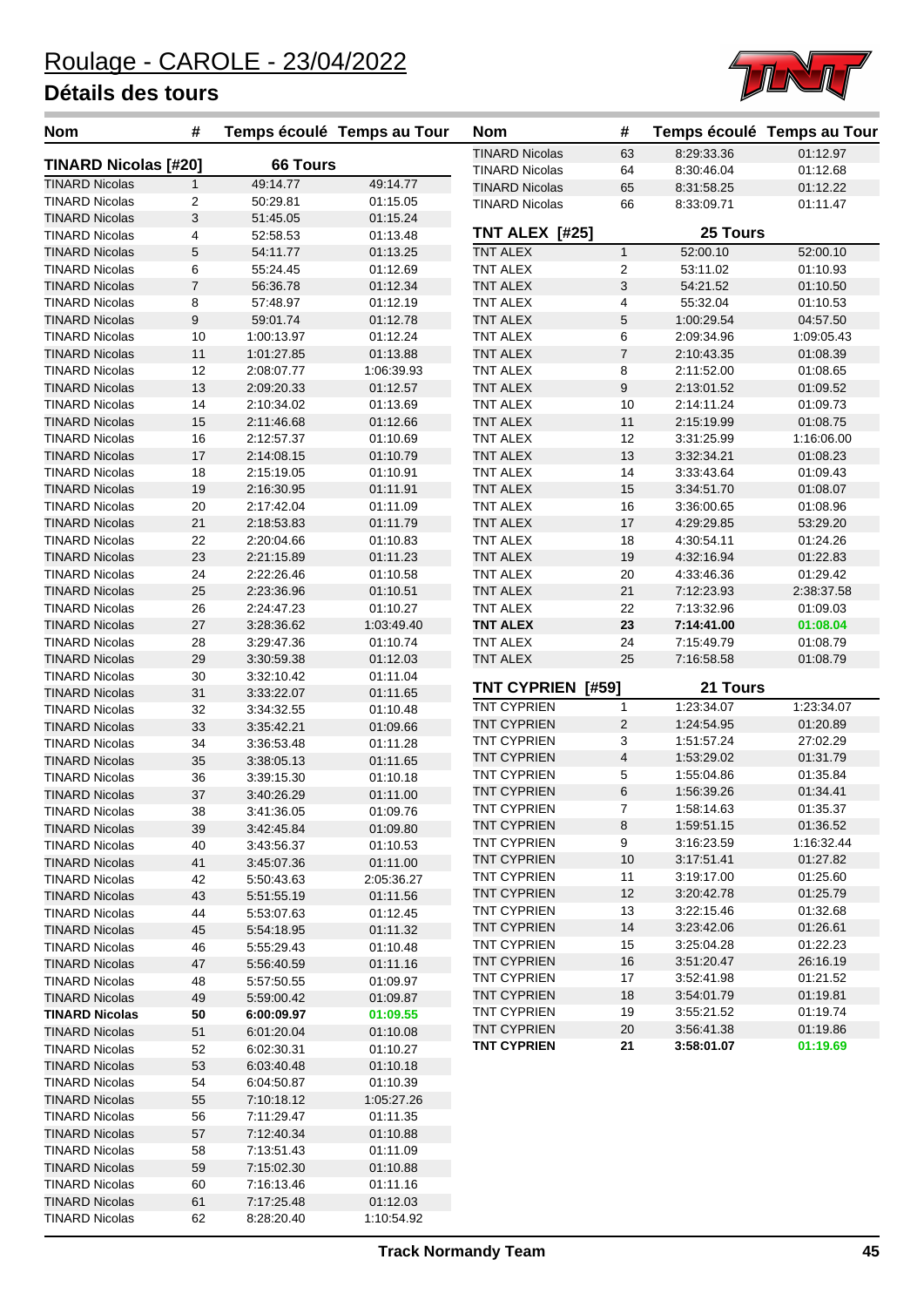

| <b>Nom</b>       | #              |            | Temps écoulé Temps au Tour | <b>Nom</b>          | #              |            | Temps écoulé Temps au Tour |
|------------------|----------------|------------|----------------------------|---------------------|----------------|------------|----------------------------|
| TNT KÉVIN [#28]  |                | 32 Tours   |                            | TNT RODOLPHE [#29]  |                | 35 Tours   |                            |
| <b>TNT KÉVIN</b> | $\mathbf{1}$   | 51:15.57   | 51:15.57                   | TNT RODOLPHE        | $\mathbf{1}$   | 49:49.43   | 49:49.43                   |
| TNT KÉVIN        | 2              | 52:22.71   | 01:07.15                   | TNT RODOLPHE        | $\overline{2}$ | 50:59.63   | 01:10.20                   |
| TNT KÉVIN        | 3              | 53:28.10   | 01:05.40                   | <b>TNT RODOLPHE</b> | $\mathsf 3$    | 52:09.10   | 01:09.47                   |
| <b>TNT KÉVIN</b> | $\overline{4}$ | 54:34.95   | 01:06.85                   | TNT RODOLPHE        | $\overline{4}$ | 53:18.07   | 01:08.98                   |
| TNT KÉVIN        | 5              | 55:40.90   | 01:05.96                   | TNT RODOLPHE        | 5              | 2:10:52.04 | 1:17:33.98                 |
| TNT KÉVIN        | 6              | 56:49.41   | 01:08.51                   | <b>TNT RODOLPHE</b> | 6              | 2:11:58.96 | 01:06.92                   |
| TNT KÉVIN        | $\overline{7}$ | 57:54.24   | 01:04.83                   | TNT RODOLPHE        | $\overline{7}$ | 2:13:06.25 | 01:07.29                   |
| <b>TNT KÉVIN</b> | 8              | 58:59.86   | 01:05.63                   | TNT RODOLPHE        | 8              | 2:14:12.84 | 01:06.59                   |
| TNT KÉVIN        | $\mathsf g$    | 1:00:04.41 | 01:04.55                   | TNT RODOLPHE        | 9              | 2:15:21.39 | 01:08.56                   |
| <b>TNT KÉVIN</b> | 10             | 1:01:12.64 | 01:08.23                   | TNT RODOLPHE        | 10             | 2:16:40.21 | 01:18.82                   |
| TNT KÉVIN        | 11             | 2:11:28.61 | 1:10:15.98                 | TNT RODOLPHE        | 11             | 2:17:48.93 | 01:08.72                   |
| <b>TNT KÉVIN</b> | 12             | 2:12:35.87 | 01:07.27                   | TNT RODOLPHE        | 12             | 2:18:54.61 | 01:05.68                   |
| TNT KÉVIN        | 13             | 2:13:42.53 | 01:06.66                   | <b>TNT RODOLPHE</b> | 13             | 3:29:28.14 | 1:10:33.54                 |
| <b>TNT KÉVIN</b> | 14             | 2:14:47.62 | 01:05.09                   | TNT RODOLPHE        | 14             | 3:30:33.67 | 01:05.53                   |
| TNT KÉVIN        | 15             | 2:15:53.95 | 01:06.33                   | TNT RODOLPHE        | 15             | 3:31:39.77 | 01:06.10                   |
| <b>TNT KÉVIN</b> | 16             | 2:16:59.69 | 01:05.75                   | <b>TNT RODOLPHE</b> | 16             | 3:32:46.47 | 01:06.71                   |
| TNT KÉVIN        | 17             | 2:18:07.31 | 01:07.62                   | TNT RODOLPHE        | 17             | 3:33:52.14 | 01:05.68                   |
| <b>TNT KÉVIN</b> | 18             | 2:19:13.45 | 01:06.15                   | TNT RODOLPHE        | 18             | 3:34:58.31 | 01:06.17                   |
| TNT KÉVIN        | 19             | 2:20:18.49 | 01:05.05                   | TNT RODOLPHE        | 19             | 3:36:04.12 | 01:05.82                   |
| TNT KÉVIN        | 20             | 2:21:26.60 | 01:08.11                   | <b>TNT RODOLPHE</b> | 20             | 3:37:10.36 | 01:06.24                   |
| TNT KÉVIN        | 21             | 2:22:31.22 | 01:04.62                   | <b>TNT RODOLPHE</b> | 21             | 3:38:15.89 | 01:05.54                   |
| <b>TNT KÉVIN</b> | 22             | 2:23:35.74 | 01:04.53                   | <b>TNT RODOLPHE</b> | 22             | 5:55:08.84 | 2:16:52.95                 |
| TNT KÉVIN        | 23             | 2:24:41.16 | 01:05.42                   | TNT RODOLPHE        | 23             | 5:56:17.41 | 01:08.58                   |
| <b>TNT KÉVIN</b> | 24             | 3:29:27.44 | 1:04:46.29                 | TNT RODOLPHE        | 24             | 5:57:22.97 | 01:05.56                   |
| <b>TNT KÉVIN</b> | 25             | 3:30:32.10 | 01:04.67                   | TNT RODOLPHE        | 25             | 5:58:27.94 | 01:04.98                   |
| <b>TNT KÉVIN</b> | 26             | 3:31:37.85 | 01:05.75                   | TNT RODOLPHE        | 26             | 5:59:35.30 | 01:07.36                   |
| TNT KÉVIN        | 27             | 3:32:46.94 | 01:09.10                   | TNT RODOLPHE        | 27             | 6:00:41.37 | 01:06.08                   |
| <b>TNT KÉVIN</b> | 28             | 3:33:55.66 | 01:08.72                   | TNT RODOLPHE        | 28             | 6:01:46.83 | 01:05.46                   |
| TNT KÉVIN        | 29             | 3:35:02.41 | 01:06.75                   | TNT RODOLPHE        | 29             | 6:03:07.57 | 01:20.75                   |
| <b>TNT KÉVIN</b> | 30             | 3:36:08.74 | 01:06.33                   | TNT RODOLPHE        | 30             | 6:04:13.76 | 01:06.19                   |
| <b>TNT KÉVIN</b> | 31             | 3:37:12.68 | 01:03.94                   | TNT RODOLPHE        | 31             | 8:28:41.35 | 2:24:27.59                 |
| <b>TNT KÉVIN</b> | 32             | 3:38:17.32 | 01:04.65                   | TNT RODOLPHE        | 32             | 8:29:47.23 | 01:05.89                   |
|                  |                |            |                            | TNT RODOLPHE        | 33             | 8:30:55.18 | 01:07.95                   |
|                  |                |            |                            | <b>TNT RODOLPHE</b> | 34             | 8:32:00.10 | 01:04.93                   |

TNT RODOLPHE 35 8:33:53.50 01:53.40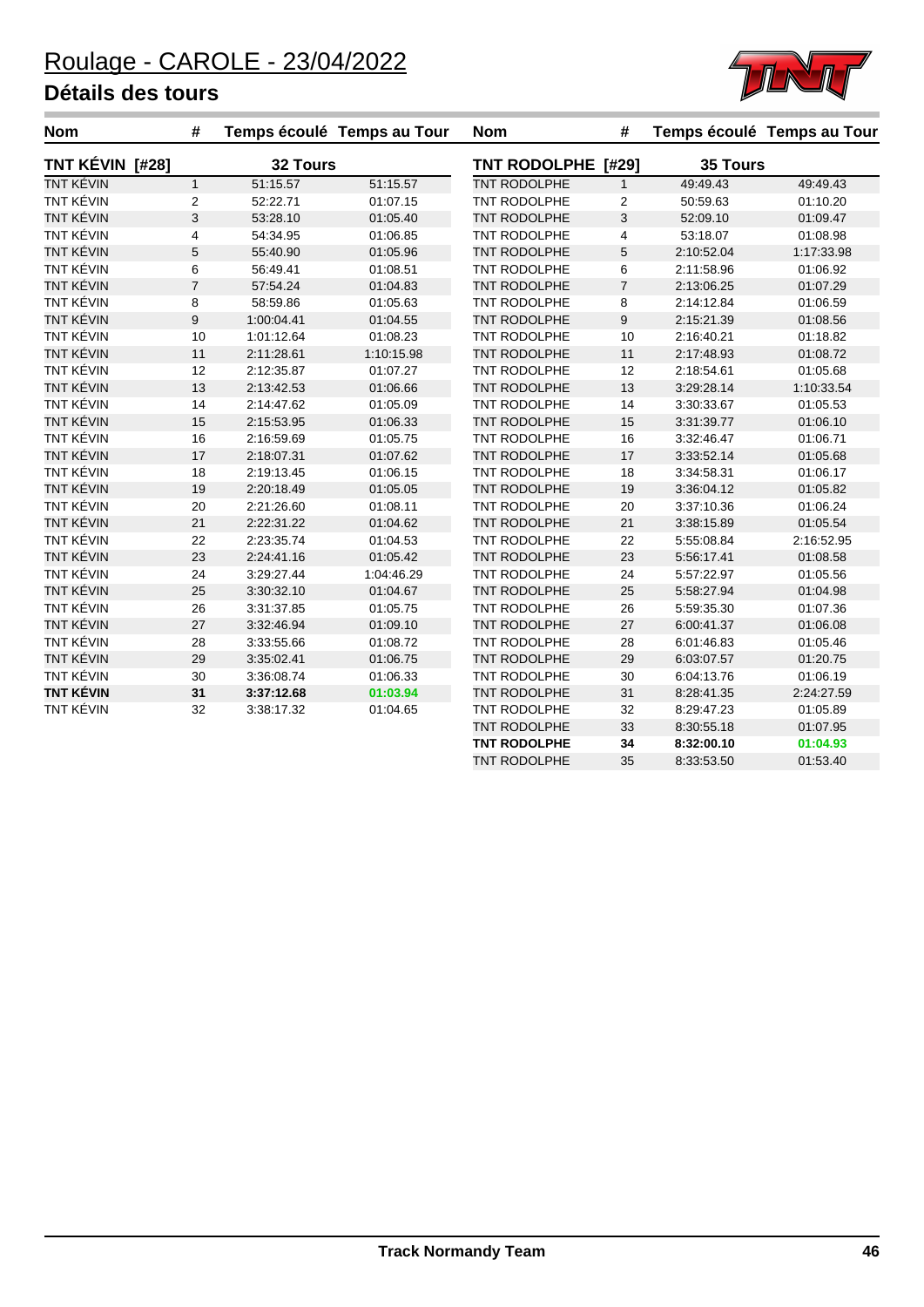

| <b>Nom</b>              | #              |            | Temps écoulé Temps au Tour | <b>Nom</b>                 | #              |                 | Temps écoulé Temps au Tour |
|-------------------------|----------------|------------|----------------------------|----------------------------|----------------|-----------------|----------------------------|
| <b>TNT THOMAS [#30]</b> |                | 31 Tours   |                            | <b>VALORY Axelle [#56]</b> |                | <b>47 Tours</b> |                            |
| TNT THOMAS              | $\mathbf{1}$   | 1:18:40.93 | 1:18:40.93                 | <b>VALORY Axelle</b>       | $\mathbf{1}$   | 1:19:42.32      | 1:19:42.32                 |
| <b>TNT THOMAS</b>       | 2              | 1:19:57.36 | 01:16.43                   | <b>VALORY Axelle</b>       | 2              | 1:21:01.49      | 01:19.17                   |
| <b>TNT THOMAS</b>       | $\mathsf 3$    | 1:21:07.82 | 01:10.46                   | <b>VALORY Axelle</b>       | 3              | 1:22:19.28      | 01:17.79                   |
| <b>TNT THOMAS</b>       | $\overline{4}$ | 1:22:19.82 | 01:12.00                   | <b>VALORY Axelle</b>       | 4              | 1:23:35.99      | 01:16.72                   |
| TNT THOMAS              | 5              | 1:23:34.40 | 01:14.58                   | <b>VALORY Axelle</b>       | 5              | 1:24:53.76      | 01:17.77                   |
| <b>TNT THOMAS</b>       | $\,6$          | 1:24:46.37 | 01:11.98                   | <b>VALORY Axelle</b>       | 6              | 2:28:07.71      | 1:03:13.96                 |
| <b>TNT THOMAS</b>       | $\overline{7}$ | 2:08:47.29 | 44:00.92                   | <b>VALORY Axelle</b>       | $\overline{7}$ | 2:29:22.85      | 01:15.14                   |
| TNT THOMAS              | $\,8\,$        | 2:09:57.65 | 01:10.36                   | <b>VALORY Axelle</b>       | 8              | 2:30:38.11      | 01:15.26                   |
| TNT THOMAS              | 9              | 2:11:06.76 | 01:09.12                   | <b>VALORY Axelle</b>       | 9              | 3:48:23.68      | 1:17:45.57                 |
| TNT THOMAS              | 10             | 2:12:16.72 | 01:09.97                   | <b>VALORY Axelle</b>       | 10             | 3:49:39.75      | 01:16.08                   |
| TNT THOMAS              | 11             | 2:13:25.21 | 01:08.49                   | <b>VALORY Axelle</b>       | 11             | 3:50:56.84      | 01:17.09                   |
| TNT THOMAS              | 12             | 2:14:33.65 | 01:08.44                   | <b>VALORY Axelle</b>       | 12             | 3:52:15.71      | 01:18.87                   |
| TNT THOMAS              | 13             | 2:15:42.49 | 01:08.84                   | <b>VALORY Axelle</b>       | 13             | 3:53:30.97      | 01:15.26                   |
| <b>TNT THOMAS</b>       | 14             | 2:16:50.03 | 01:07.55                   | <b>VALORY Axelle</b>       | 14             | 3:54:45.03      | 01:14.07                   |
| TNT THOMAS              | 15             | 2:17:59.01 | 01:08.98                   | <b>VALORY Axelle</b>       | 15             | 3:58:03.32      | 03:18.29                   |
| <b>TNT THOMAS</b>       | 16             | 2:19:06.82 | 01:07.81                   | <b>VALORY Axelle</b>       | 16             | 3:59:16.70      | 01:13.39                   |
| <b>TNT THOMAS</b>       | 17             | 5:48:08.00 | 3:29:01.19                 | <b>VALORY Axelle</b>       | 17             | 4:00:29.87      | 01:13.18                   |
| TNT THOMAS              | 18             | 5:49:18.03 | 01:10.04                   | <b>VALORY Axelle</b>       | 18             | 4:01:42.67      | 01:12.80                   |
| TNT THOMAS              | 19             | 5:50:27.67 | 01:09.64                   | <b>VALORY Axelle</b>       | 19             | 4:02:58.16      | 01:15.50                   |
| TNT THOMAS              | 20             | 5:51:36.34 | 01:08.68                   | <b>VALORY Axelle</b>       | 20             | 6:07:53.12      | 2:04:54.96                 |
| TNT THOMAS              | 21             | 5:52:44.22 | 01:07.88                   | <b>VALORY Axelle</b>       | 21             | 6:09:07.93      | 01:14.82                   |
| TNT THOMAS              | 22             | 5:53:52.42 | 01:08.21                   | <b>VALORY Axelle</b>       | 22             | 6:10:20.85      | 01:12.92                   |
| <b>TNT THOMAS</b>       | 23             | 5:55:01.31 | 01:08.89                   | <b>VALORY Axelle</b>       | 23             | 6:11:34.09      | 01:13.25                   |
| <b>TNT THOMAS</b>       | 24             | 5:56:09.84 | 01:08.54                   | <b>VALORY Axelle</b>       | 24             | 6:12:48.11      | 01:14.02                   |
| <b>TNT THOMAS</b>       | 25             | 5:57:18.35 | 01:08.52                   | <b>VALORY Axelle</b>       | 25             | 6:16:55.96      | 04:07.86                   |
| <b>TNT THOMAS</b>       | 26             | 5:58:26.84 | 01:08.49                   | <b>VALORY Axelle</b>       | 26             | 6:18:09.70      | 01:13.74                   |
| <b>TNT THOMAS</b>       | 27             | 5:59:36.07 | 01:09.23                   | <b>VALORY Axelle</b>       | 27             | 6:19:23.88      | 01:14.19                   |
| TNT THOMAS              | 28             | 6:00:45.28 | 01:09.21                   | <b>VALORY Axelle</b>       | 28             | 7:30:36.11      | 1:11:12.24                 |
| TNT THOMAS              | 29             | 6:01:53.56 | 01:08.28                   | <b>VALORY Axelle</b>       | 29             | 7:31:51.30      | 01:15.19                   |
| TNT THOMAS              | 30             | 6:03:02.42 | 01:08.87                   | <b>VALORY Axelle</b>       | 30             | 7:33:04.59      | 01:13.29                   |
| TNT THOMAS              | 31             | 6:04:10.69 | 01:08.28                   | <b>VALORY Axelle</b>       | 31             | 7:34:20.23      | 01:15.64                   |
|                         |                |            |                            | <b>VALORY Axelle</b>       | 32             | 7:35:35.06      | 01:14.84                   |
|                         |                |            |                            | <b>VALORY Axelle</b>       | 33             | 7:36:47.99      | 01:12.94                   |
|                         |                |            |                            | <b>VALORY Axelle</b>       | 34             | 7:38:00.33      | 01:12.34                   |
|                         |                |            |                            | <b>VALORY Axelle</b>       | 35             | 7:39:13.20      | 01:12.87                   |
|                         |                |            |                            | <b>VALORY Axelle</b>       | 36             | 7:40:26.14      | 01:12.94                   |
|                         |                |            |                            | <b>VALORY Axelle</b>       | 37             | 7:41:38.52      | 01:12.38                   |
|                         |                |            |                            | <b>VALORY Axelle</b>       | 38             | 8:49:57.12      | 1:08:18.61                 |

VALORY Axelle 39 8:51:14.37 01:17.25 VALORY Axelle 40 8:52:32.49 01:18.12 VALORY Axelle 41 8:55:53.93 03:21.45 VALORY Axelle 42 8:57:08.61 01:14.68 VALORY Axelle 43 8:58:26.14 01:17.54 VALORY Axelle 44 8:59:42.52 01:16.39 VALORY Axelle 45 9:00:57.55 01:15.03 VALORY Axelle 46 9:02:13.28 01:15.73 VALORY Axelle 47 9:03:29.36 01:16.08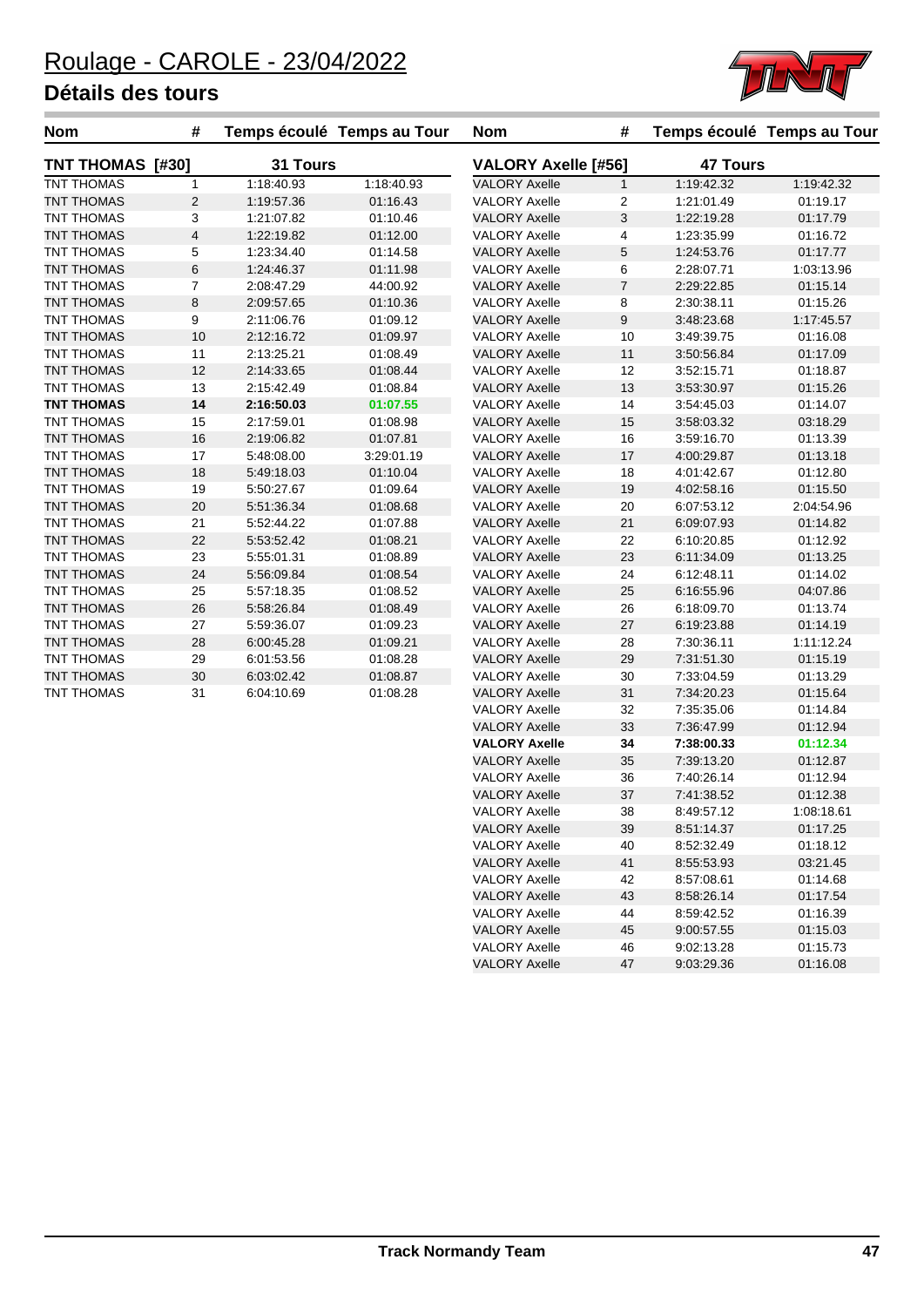

| <b>Nom</b>                                           | #              |                          | Temps écoulé Temps au Tour | <b>Nom</b>                                           | #            |                          | Temps écoulé Temps au Tour |
|------------------------------------------------------|----------------|--------------------------|----------------------------|------------------------------------------------------|--------------|--------------------------|----------------------------|
| <b>VANTHUYNE Vincent [#22]</b>                       |                | <b>64 Tours</b>          |                            | <b>VANTHUYNE Vincent</b><br><b>VANTHUYNE Vincent</b> | 63<br>64     | 7:42:57.27<br>7:44:11.19 | 01:14.18<br>01:13.93       |
| <b>VANTHUYNE Vincent</b>                             | $\mathbf{1}$   | 48:18.42                 | 48:18.42                   |                                                      |              |                          |                            |
| <b>VANTHUYNE Vincent</b>                             | 2              | 49:37.57                 | 01:19.15                   | VASSEUR Orlane [#113]                                |              | <b>34 Tours</b>          |                            |
| <b>VANTHUYNE Vincent</b>                             | 3              | 50:54.40                 | 01:16.83                   | VASSEUR Orlane                                       | 1            | 1:51:48.17               | 1:51:48.17                 |
| <b>VANTHUYNE Vincent</b>                             | $\overline{4}$ | 52:10.60                 | 01:16.20                   | <b>VASSEUR Orlane</b>                                | $\mathbf{2}$ | 1:53:17.91               | 01:29.75                   |
| <b>VANTHUYNE Vincent</b>                             | 5              | 53:27.85                 | 01:17.25                   | <b>VASSEUR Orlane</b>                                | 3            | 1:54:54.26               | 01:36.36                   |
| <b>VANTHUYNE Vincent</b>                             | 6              | 54:44.21                 | 01:16.36                   | <b>VASSEUR Orlane</b>                                | 4            | 1:56:26.14               | 01:31.88                   |
| <b>VANTHUYNE Vincent</b><br><b>VANTHUYNE Vincent</b> | $\overline{7}$ | 55:59.77                 | 01:15.57<br>01:15.26       | <b>VASSEUR Orlane</b>                                | 5            | 1:57:52.97               | 01:26.84<br>01:27.52       |
| <b>VANTHUYNE Vincent</b>                             | 8<br>9         | 57:15.03<br>1:00:20.44   | 03:05.42                   | <b>VASSEUR Orlane</b><br><b>VASSEUR Orlane</b>       | 6<br>7       | 1:59:20.49<br>2:00:46.01 | 01:25.53                   |
| <b>VANTHUYNE Vincent</b>                             | 10             | 1:01:36.50               | 01:16.06                   | <b>VASSEUR Orlane</b>                                | 8            | 2:02:11.07               | 01:25.06                   |
| <b>VANTHUYNE Vincent</b>                             | 11             | 2:09:36.46               | 1:07:59.96                 | <b>VASSEUR Orlane</b>                                | 9            | 2:03:36.38               | 01:25.32                   |
| <b>VANTHUYNE Vincent</b>                             | 12             | 2:10:51.34               | 01:14.89                   | <b>VASSEUR Orlane</b>                                | 10           | 2:05:01.30               | 01:24.92                   |
| <b>VANTHUYNE Vincent</b>                             | 13             | 2:12:06.22               | 01:14.89                   | <b>VASSEUR Orlane</b>                                | 11           | 3:16:22.48               | 1:11:21.19                 |
| <b>VANTHUYNE Vincent</b>                             | 14             | 2:13:20.27               | 01:14.05                   | <b>VASSEUR Orlane</b>                                | 12           | 3:17:50.70               | 01:28.22                   |
| <b>VANTHUYNE Vincent</b>                             | 15             | 2:14:34.91               | 01:14.65                   | <b>VASSEUR Orlane</b>                                | 13           | 3:19:16.34               | 01:25.65                   |
| <b>VANTHUYNE Vincent</b>                             | 16             | 2:15:49.49               | 01:14.58                   | <b>VASSEUR Orlane</b>                                | 14           | 3:20:43.18               | 01:26.84                   |
| <b>VANTHUYNE Vincent</b>                             | 17             | 2:17:05.15               | 01:15.66                   | <b>VASSEUR Orlane</b>                                | 15           | 3:22:15.99               | 01:32.82                   |
| <b>VANTHUYNE Vincent</b>                             | 18             | 2:18:19.68               | 01:14.53                   | <b>VASSEUR Orlane</b>                                | 16           | 3:23:40.96               | 01:24.97                   |
| <b>VANTHUYNE Vincent</b>                             | 19             | 2:19:34.12               | 01:14.44                   | <b>VASSEUR Orlane</b>                                | 17           | 3:25:04.83               | 01:23.88                   |
| <b>VANTHUYNE Vincent</b>                             | 20             | 2:20:48.16               | 01:14.05                   | <b>VASSEUR Orlane</b>                                | 18           | 4:30:29.78               | 1:05:24.95                 |
| <b>VANTHUYNE Vincent</b>                             | 21             | 2:22:01.94               | 01:13.79                   | <b>VASSEUR Orlane</b>                                | 19           | 4:31:57.77               | 01:27.99                   |
| <b>VANTHUYNE Vincent</b>                             | 22             | 2:23:15.65               | 01:13.71                   | <b>VASSEUR Orlane</b>                                | 20           | 4:33:26.22               | 01:28.46                   |
| <b>VANTHUYNE Vincent</b>                             | 23             | 2:24:29.15               | 01:13.50                   | <b>VASSEUR Orlane</b>                                | 21           | 4:34:53.41               | 01:27.19                   |
| <b>VANTHUYNE Vincent</b>                             | 24             | 3:30:02.73               | 1:05:33.58                 | <b>VASSEUR Orlane</b>                                | 22           | 4:36:18.23               | 01:24.83                   |
| <b>VANTHUYNE Vincent</b>                             | 25             | 3:31:16.96               | 01:14.23                   | <b>VASSEUR Orlane</b>                                | 23           | 4:37:39.82               | 01:21.59                   |
| <b>VANTHUYNE Vincent</b>                             | 26             | 3:32:31.63               | 01:14.68                   | <b>VASSEUR Orlane</b>                                | 24           | 6:49:16.79               | 2:11:36.97                 |
| <b>VANTHUYNE Vincent</b>                             | 27             | 3:33:46.19               | 01:14.56                   | <b>VASSEUR Orlane</b>                                | 25           | 6:50:43.48               | 01:26.70                   |
| <b>VANTHUYNE Vincent</b>                             | 28             | 3:35:00.42               | 01:14.23                   | <b>VASSEUR Orlane</b>                                | 26           | 6:52:09.69               | 01:26.21                   |
| <b>VANTHUYNE Vincent</b>                             | 29             | 3:36:15.77               | 01:15.35                   | <b>VASSEUR Orlane</b>                                | 27           | 6:53:34.04               | 01:24.36                   |
| <b>VANTHUYNE Vincent</b>                             | 30             | 3:37:30.35               | 01:14.58                   | <b>VASSEUR Orlane</b>                                | 28           | 6:54:57.61               | 01:23.58                   |
| <b>VANTHUYNE Vincent</b>                             | 31             | 3:38:44.36               | 01:14.02                   | <b>VASSEUR Orlane</b>                                | 29           | 6:56:22.98               | 01:25.37                   |
| <b>VANTHUYNE Vincent</b>                             | 32             | 3:39:58.29               | 01:13.93                   | <b>VASSEUR Orlane</b><br><b>VASSEUR Orlane</b>       | 30           | 6:57:51.18               | 01:28.20<br>1:12:26.56     |
| <b>VANTHUYNE Vincent</b><br><b>VANTHUYNE Vincent</b> | 33<br>34       | 3:41:11.98<br>3:42:25.69 | 01:13.69<br>01:13.72       | <b>VASSEUR Orlane</b>                                | 31<br>32     | 8:10:17.73<br>8:11:46.87 | 01:29.14                   |
| <b>VANTHUYNE Vincent</b>                             | 35             | 3:43:39.26               | 01:13.58                   | <b>VASSEUR Orlane</b>                                | 33           | 8:13:13.61               | 01:26.75                   |
| <b>VANTHUYNE Vincent</b>                             | 36             | 3:44:52.71               | 01:13.46                   | <b>VASSEUR Orlane</b>                                | 34           | 8:14:41.03               | 01:27.43                   |
| <b>VANTHUYNE Vincent</b>                             | 37             | 6:09:00.31               | 2:24:07.60                 |                                                      |              |                          |                            |
| <b>VANTHUYNE Vincent</b>                             | 38             | 6:10:14.61               | 01:14.30                   |                                                      |              |                          |                            |
| <b>VANTHUYNE Vincent</b>                             | 39             | 6:11:28.04               | 01:13.44                   |                                                      |              |                          |                            |
| <b>VANTHUYNE Vincent</b>                             | 40             | 6:12:41.69               | 01:13.65                   |                                                      |              |                          |                            |
| <b>VANTHUYNE Vincent</b>                             | 41             | 6:13:55.35               | 01:13.67                   |                                                      |              |                          |                            |
| <b>VANTHUYNE Vincent</b>                             | 42             | 6:15:09.46               | 01:14.11                   |                                                      |              |                          |                            |
| <b>VANTHUYNE Vincent</b>                             | 43             | 6:16:24.16               | 01:14.70                   |                                                      |              |                          |                            |
| <b>VANTHUYNE Vincent</b>                             | 44             | 6:17:38.01               | 01:13.86                   |                                                      |              |                          |                            |
| <b>VANTHUYNE Vincent</b>                             | 45             | 6:18:53.08               | 01:15.08                   |                                                      |              |                          |                            |
| <b>VANTHUYNE Vincent</b>                             | 46             | 6:20:08.27               | 01:15.19                   |                                                      |              |                          |                            |
| <b>VANTHUYNE Vincent</b>                             | 47             | 6:21:23.41               | 01:15.15                   |                                                      |              |                          |                            |
| <b>VANTHUYNE Vincent</b>                             | 48             | 6:22:38.72               | 01:15.31                   |                                                      |              |                          |                            |
| <b>VANTHUYNE Vincent</b>                             | 49             | 6:23:53.58               | 01:14.86                   |                                                      |              |                          |                            |
| <b>VANTHUYNE Vincent</b>                             | 50             | 6.25.07.62               | 01:14.05                   |                                                      |              |                          |                            |
| <b>VANTHUYNE Vincent</b>                             | 51             | 7:28:02.60               | 1:02:54.98                 |                                                      |              |                          |                            |
| <b>VANTHUYNE Vincent</b>                             | 52             | 7:29:17.17               | 01:14.58                   |                                                      |              |                          |                            |
| <b>VANTHUYNE Vincent</b>                             | 53             | 7:30:31.52               | 01:14.35                   |                                                      |              |                          |                            |
| <b>VANTHUYNE Vincent</b><br><b>VANTHUYNE Vincent</b> | 54             | 7:31:45.63               | 01:14.11                   |                                                      |              |                          |                            |
| <b>VANTHUYNE Vincent</b>                             | 55<br>56       | 7:32:59.72<br>7:34:14.46 | 01:14.09<br>01:14.75       |                                                      |              |                          |                            |
| <b>VANTHUYNE Vincent</b>                             | 57             | 7:35:28.17               | 01:13.72                   |                                                      |              |                          |                            |
| <b>VANTHUYNE Vincent</b>                             | 58             | 7:36:42.45               | 01:14.28                   |                                                      |              |                          |                            |
| <b>VANTHUYNE Vincent</b>                             | 59             | 7:37:57.03               | 01:14.58                   |                                                      |              |                          |                            |
| <b>VANTHUYNE Vincent</b>                             | 60             | 7:39:11.33               | 01:14.30                   |                                                      |              |                          |                            |
| <b>VANTHUYNE Vincent</b>                             | 61             | 7:40:27.45               | 01:16.13                   |                                                      |              |                          |                            |
| <b>VANTHUYNE Vincent</b>                             | 62             | 7:41:43.09               | 01:15.64                   |                                                      |              |                          |                            |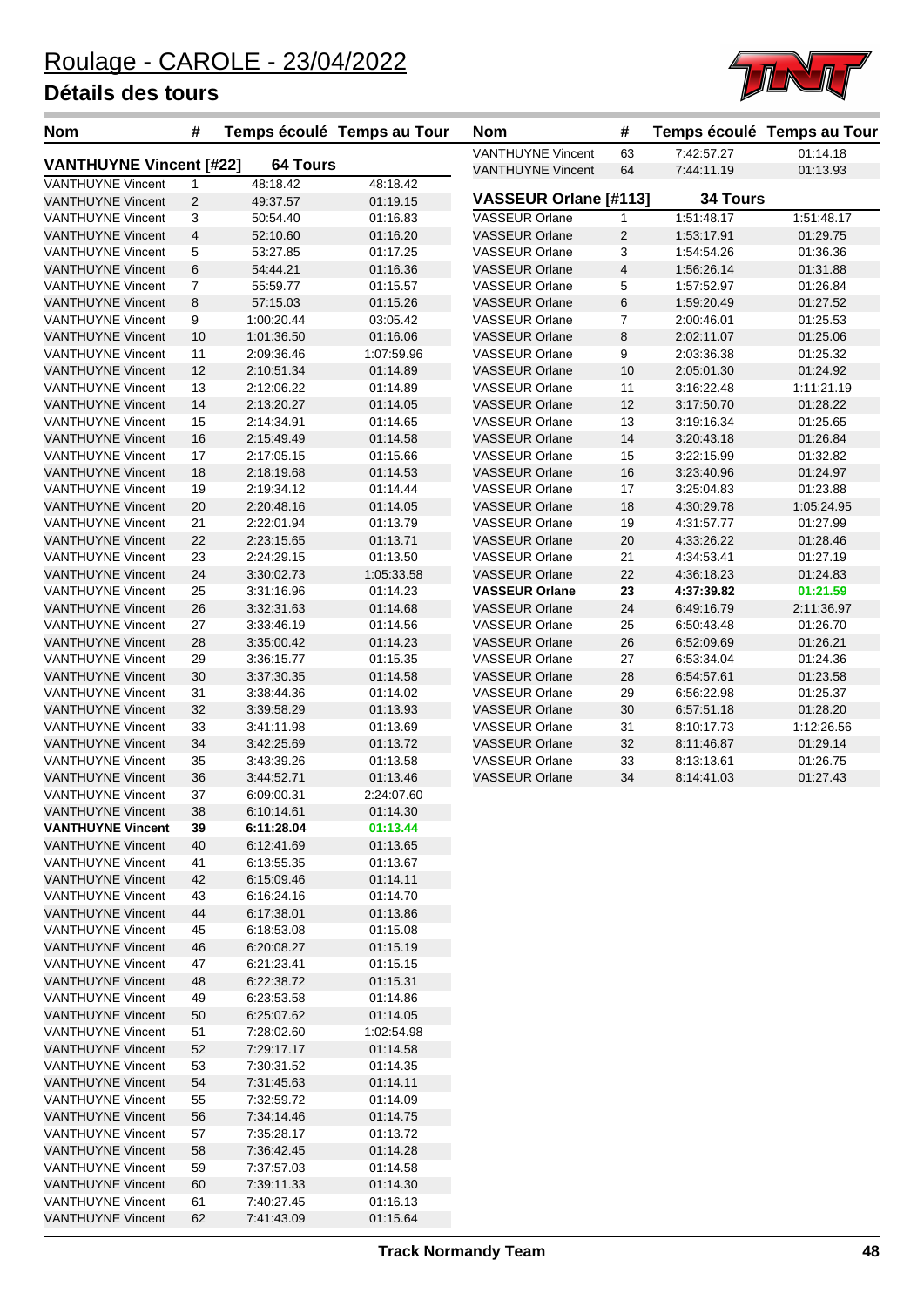

| Nom                         | #              |                 | Temps écoulé Temps au Tour | <b>Nom</b>         | #                        |            | Temps écoulé Temps au Tour |
|-----------------------------|----------------|-----------------|----------------------------|--------------------|--------------------------|------------|----------------------------|
| <b>VILAIN Clément [#23]</b> |                | <b>43 Tours</b> |                            | VILAIN Rémi [#114] |                          | 35 Tours   |                            |
| <b>VILAIN Clément</b>       | $\mathbf{1}$   | 50:33.14        | 50:33.14                   | <b>VILAIN Rémi</b> | $\mathbf{1}$             | 1:51:56.91 | 1:51:56.91                 |
| <b>VILAIN Clément</b>       | $\overline{c}$ | 51:52.36        | 01:19.22                   | VILAIN Rémi        | 2                        | 1:53:31.01 | 01:34.11                   |
| <b>VILAIN Clément</b>       | 3              | 53:08.84        | 01:16.48                   | VILAIN Rémi        | 3                        | 1:55:04.32 | 01:33.31                   |
| <b>VILAIN Clément</b>       | 4              | 54:23.02        | 01:14.18                   | VILAIN Rémi        | 4                        | 1:56:38.79 | 01:34.48                   |
| <b>VILAIN Clément</b>       | 5              | 55:34.97        | 01:11.96                   | <b>VILAIN Rémi</b> | 5                        | 1:58:16.82 | 01:38.03                   |
| <b>VILAIN Clément</b>       | 6              | 56:46.69        | 01:11.72                   | VILAIN Rémi        | 6                        | 1:59:49.41 | 01:32.59                   |
| <b>VILAIN Clément</b>       | $\overline{7}$ | 57:59.09        | 01:12.40                   | <b>VILAIN Rémi</b> | $\overline{\mathcal{I}}$ | 2:01:24.46 | 01:35.05                   |
| <b>VILAIN Clément</b>       | 8              | 59:11.21        | 01:12.12                   | <b>VILAIN Rémi</b> | 8                        | 2:02:57.01 | 01:32.56                   |
| <b>VILAIN Clément</b>       | 9              | 1:00:22.76      | 01:11.56                   | VILAIN Rémi        | 9                        | 2:04:30.71 | 01:33.71                   |
| <b>VILAIN Clément</b>       | 10             | 2:08:38.83      | 1:08:16.07                 | VILAIN Rémi        | 10                       | 3:16:22.20 | 1:11:51.49                 |
| <b>VILAIN Clément</b>       | 11             | 2:09:51.69      | 01:12.87                   | VILAIN Rémi        | 11                       | 3:17:59.61 | 01:37.41                   |
| <b>VILAIN Clément</b>       | 12             | 2:11:05.26      | 01:13.58                   | VILAIN Rémi        | 12                       | 3:19:32.40 | 01:32.79                   |
| <b>VILAIN Clément</b>       | 13             | 2:12:17.17      | 01:11.91                   | <b>VILAIN Rémi</b> | 13                       | 3:21:03.55 | 01:31.15                   |
| <b>VILAIN Clément</b>       | 14             | 2:13:27.88      | 01:10.71                   | VILAIN Rémi        | 14                       | 3:22:33.48 | 01:29.93                   |
| <b>VILAIN Clément</b>       | 15             | 2:14:37.87      | 01:09.99                   | <b>VILAIN Rémi</b> | 15                       | 3:24:07.30 | 01:33.83                   |
| <b>VILAIN Clément</b>       | 16             | 2:15:49.73      | 01:11.86                   | VILAIN Rémi        | 16                       | 4:30:11.48 | 1:06:04.18                 |
| <b>VILAIN Clément</b>       | 17             | 2:17:00.63      | 01:10.90                   | <b>VILAIN Rémi</b> | 17                       | 4:31:41.64 | 01:30.17                   |
| <b>VILAIN Clément</b>       | 18             | 2:18:10.47      | 01:09.85                   | VILAIN Rémi        | 18                       | 4:33:12.49 | 01:30.85                   |
| <b>VILAIN Clément</b>       | 19             | 2:19:21.93      | 01:11.47                   | <b>VILAIN Rémi</b> | 19                       | 4:34:40.81 | 01:28.33                   |
| <b>VILAIN Clément</b>       | 20             | 2:20:34.64      | 01:12.71                   | VILAIN Rémi        | 20                       | 4:36:08.27 | 01:27.46                   |
| <b>VILAIN Clément</b>       | 21             | 2:21:44.18      | 01:09.54                   | <b>VILAIN Rémi</b> | 21                       | 4:37:35.30 | 01:27.03                   |
| <b>VILAIN Clément</b>       | 22             | 3:28:33.67      | 1:06:49.50                 | VILAIN Rémi        | 22                       | 4:39:02.58 | 01:27.29                   |
| <b>VILAIN Clément</b>       | 23             | 3:29:45.41      | 01:11.74                   | VILAIN Rémi        | 23                       | 6:49:15.31 | 2:10:12.73                 |
| <b>VILAIN Clément</b>       | 24             | 3:30:57.81      | 01:12.40                   | VILAIN Rémi        | 24                       | 6:50:44.30 | 01:29.00                   |
| <b>VILAIN Clément</b>       | 25             | 3:32:07.45      | 01:09.64                   | <b>VILAIN Rémi</b> | 25                       | 6:52:13.25 | 01:28.95                   |
| <b>VILAIN Clément</b>       | 26             | 3:33:16.87      | 01:09.43                   | VILAIN Rémi        | 26                       | 6:53:41.56 | 01:28.32                   |
| <b>VILAIN Clément</b>       | 27             | 3:34:26.01      | 01:09.15                   | <b>VILAIN Rémi</b> | 27                       | 6:55:16.86 | 01:35.30                   |
| <b>VILAIN Clément</b>       | 28             | 3:35:36.46      | 01:10.46                   | VILAIN Rémi        | 28                       | 6:56:46.82 | 01:29.96                   |
| <b>VILAIN Clément</b>       | 29             | 3:36:46.87      | 01:10.41                   | <b>VILAIN Rémi</b> | 29                       | 6:58:19.58 | 01:32.77                   |
| <b>VILAIN Clément</b>       | 30             | 3:37:57.72      | 01:10.86                   | VILAIN Rémi        | 30                       | 8:09:56.87 | 1:11:37.29                 |
| <b>VILAIN Clément</b>       | 31             | 7:08:46.57      | 3:30:48.85                 | <b>VILAIN Rémi</b> | 31                       | 8:11:25.47 | 01:28.60                   |
| <b>VILAIN Clément</b>       | 32             | 7:09:57.38      | 01:10.81                   | VILAIN Rémi        | 32                       | 8:12:53.08 | 01:27.62                   |
| <b>VILAIN Clément</b>       | 33             | 7:11:07.81      | 01:10.44                   | <b>VILAIN Rémi</b> | 33                       | 8:14:20.79 | 01:27.71                   |
| <b>VILAIN Clément</b>       | 34             | 7:12:18.10      | 01:10.29                   | VILAIN Rémi        | 34                       | 8:15:49.47 | 01:28.69                   |
| <b>VILAIN Clément</b>       | 35             | 7:13:28.06      | 01:09.97                   | <b>VILAIN Rémi</b> | 35                       | 8:17:23.69 | 01:34.22                   |
| <b>VILAIN Clément</b>       | 36             | 7:14:37.08      | 01:09.03                   |                    |                          |            |                            |
| <b>VILAIN Clément</b>       | 37             | 7:15:45.59      | 01:08.51                   |                    |                          |            |                            |
| <b>VILAIN Clément</b>       | 38             | 7:16:54.31      | 01:08.72                   |                    |                          |            |                            |
| <b>VILAIN Clément</b>       | 39             | 8:28:20.98      | 1:11:26.68                 |                    |                          |            |                            |
| <b>VILAIN Clément</b>       | 40             | 8:29:33.87      | 01:12.90                   |                    |                          |            |                            |
| <b>VILAIN Clément</b>       | 41             | 8:30:46.39      | 01:12.52                   |                    |                          |            |                            |
| <b>VILAIN Clément</b>       | 42             | 8:31:59.28      | 01:12.89                   |                    |                          |            |                            |
| <b>VILAIN Clément</b>       | 43             | 8:33:12.01      | 01:12.73                   |                    |                          |            |                            |